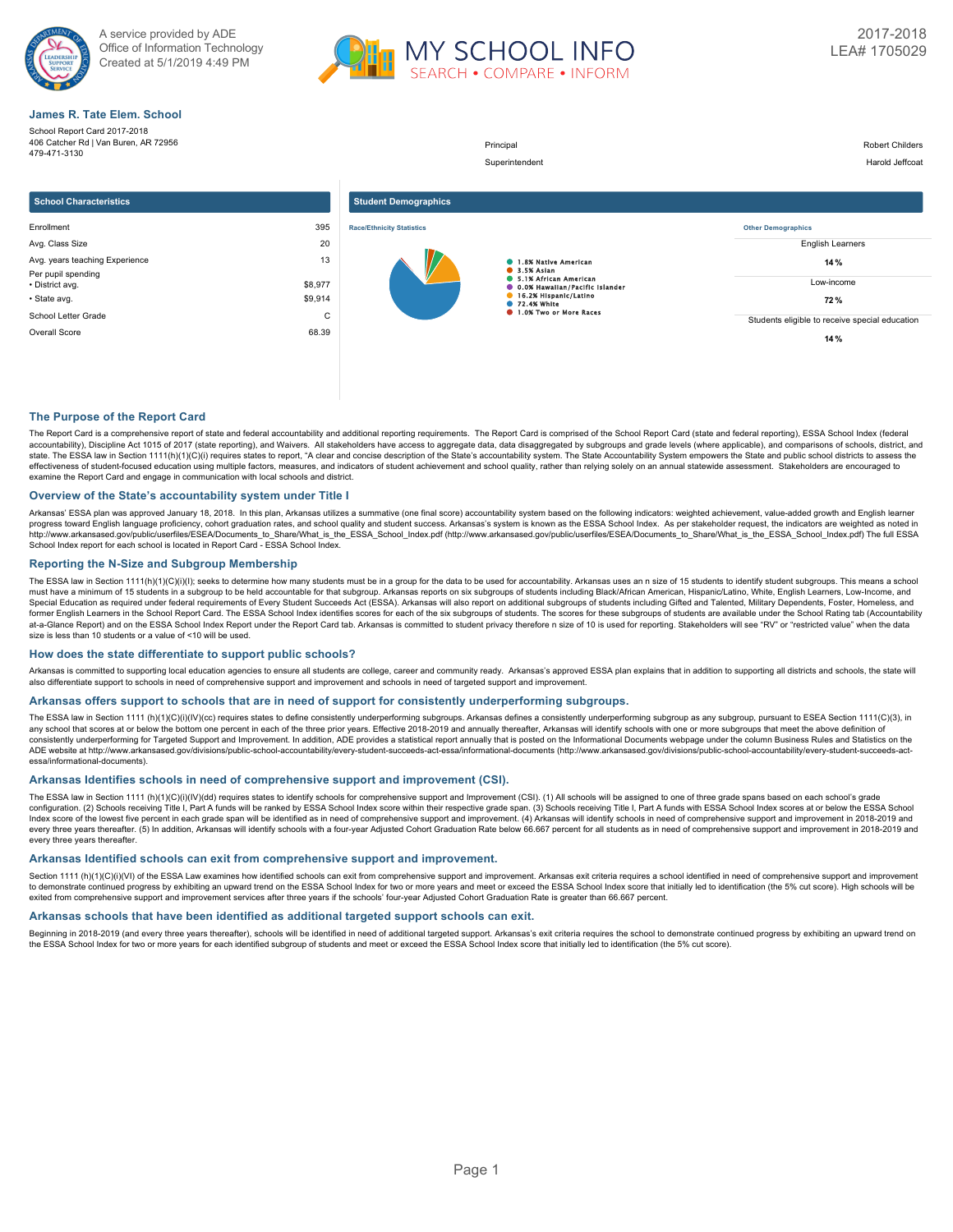



|                                                                                                              |                          |                          |                          |                          | 2017-2018                |                       |                                                 |                                    |
|--------------------------------------------------------------------------------------------------------------|--------------------------|--------------------------|--------------------------|--------------------------|--------------------------|-----------------------|-------------------------------------------------|------------------------------------|
|                                                                                                              | % Tested                 | In Need<br>of Support    | Close                    | Ready                    | Exceeding                | Ready or<br>Exceeding | <b>District</b><br>Avg<br>Ready or<br>Exceeding | State Avg<br>Ready or<br>Exceeding |
| <b>3rd Grade Literacy</b>                                                                                    |                          |                          |                          |                          |                          |                       |                                                 |                                    |
| All Students Percentage of Students                                                                          | 100.00                   | 50.00                    | 18.75                    | 12.50                    | 18.75                    | 31.25                 | 38.96                                           | 41.54                              |
| All Students Number of Students                                                                              |                          | 32                       | 12                       | N<10                     | 12                       | 20                    |                                                 |                                    |
| African American                                                                                             | 100.00                   | 60.00                    | 20.00                    | 20.00                    | 0.00                     | 20.00                 | 35.29                                           | 24.18                              |
| Hispanic                                                                                                     | 100.00                   | 36.36                    | 18.18                    | 9.09                     | 36.36                    | 45.45                 | 28.89                                           | 35.12                              |
| Caucasian                                                                                                    | 100.00                   | 53.19                    | 19.15                    | 10.64                    | 17.02                    | 27.66                 | 41.16                                           | 48.56                              |
| Economically Disadvantaged                                                                                   | 100.00                   | 55.56                    | 15.56                    | 11.11                    | 17.78                    | 28.89                 | 34.47                                           | 33.15                              |
| Non-Economically Disadvantaged                                                                               | 100.00                   | 36.84                    | 26.32                    | 15.79                    | 21.05                    | 36.84                 | 48.10                                           | 58.99                              |
| Students with Disabilities                                                                                   | 100.00                   | 100.00                   | 0.00                     | 0.00                     | 0.00                     | 0.00                  | 22.22                                           | 15.27                              |
| Students without Disabilities                                                                                | 100.00                   | 44.83                    | 20.69                    | 13.79                    | 20.69                    | 34.48                 | 42.36                                           | 45.88                              |
| Students with the most significant cognitive disabilities who take an alternate assessment: Number (Percent) |                          |                          |                          |                          |                          |                       |                                                 | $0(0.00\%)$                        |
| Current English Learners (EL)                                                                                | 100.00                   | 37.50                    | 12.50                    | 12.50                    | 37.50                    | 50.00                 | 29.23                                           | 34.18                              |
| Non-English Learners (includes Former EL Monitored 1-4 years)                                                | 100.00                   | 51.79                    | 19.64                    | 12.50                    | 16.07                    | 28.57                 | 40.48                                           | 42.57                              |
| Former English Learner (Monitored 1-4 years)                                                                 | $\hspace{0.05cm} \ldots$ | $\hspace{0.05cm} \ldots$ | $\cdots$                 | $\hspace{0.05cm} \ldots$ | $\cdots$                 | $\cdots$              | $\overline{a}$                                  | ---                                |
| Recently Arrived English Learners (RAEL) Excluded from Accountability Indicators: Number (Percent)           |                          |                          |                          |                          |                          |                       |                                                 | $0(0.00\%)$                        |
| Homeless                                                                                                     | $\hspace{0.05cm} \ldots$ | $\hspace{0.05cm} \ldots$ | $\qquad \qquad -$        | $---$                    | $---$                    | $---$                 | 0.00                                            | $---$                              |
| Children in Foster Care                                                                                      | 100.00                   | 0.00                     | 100.00                   | 0.00                     | 0.00                     | 0.00                  | 0.00                                            | 26.13                              |
| Children with Parent on Active Military Duty                                                                 | $\hspace{0.05cm} \ldots$ | $\hspace{0.05cm} \ldots$ | $\hspace{0.05cm} \ldots$ | $\cdots$                 | $\overline{\phantom{a}}$ | $\cdots$              | 80.00                                           | ---                                |
| Gifted and Talented                                                                                          | 100.00                   | 33.33                    | 0.00                     | 33.33                    | 33.33                    | 66.67                 | 84.62                                           | 87.87                              |
| <b>Female Students</b>                                                                                       | 100.00                   | 51.72                    | 27.59                    | 10.34                    | 10.34                    | 20.69                 | 43.64                                           | 46.86                              |
| Male Students                                                                                                | 100.00                   | 48.57                    | 11.43                    | 14.29                    | 25.71                    | 40.00                 | 34.43                                           | 36.57                              |
| Migrant                                                                                                      | $\sim$ $\sim$            | $---$                    | $---$                    | $---$                    | $\overline{a}$           | $---$                 | 0.00                                            | $---$                              |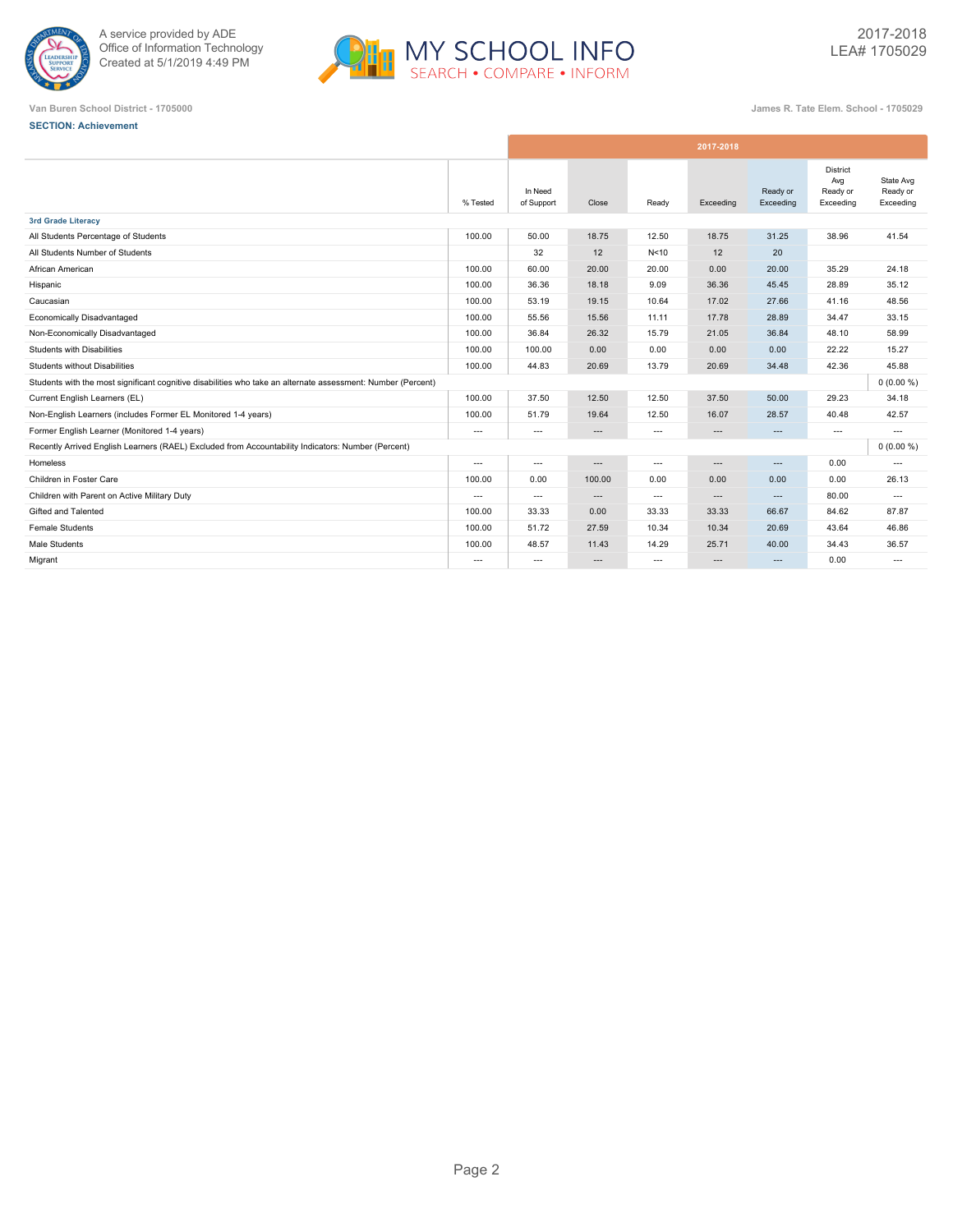



|                                                                                                              |                          |                          |                        |                          | 2017-2018                |                          |                                          |                                    |
|--------------------------------------------------------------------------------------------------------------|--------------------------|--------------------------|------------------------|--------------------------|--------------------------|--------------------------|------------------------------------------|------------------------------------|
|                                                                                                              | % Tested                 | In Need<br>of Support    | Close                  | Ready                    | Exceeding                | Ready or<br>Exceeding    | District<br>Avg<br>Ready or<br>Exceeding | State Avg<br>Ready or<br>Exceeding |
| <b>3rd Grade Mathematics</b>                                                                                 |                          |                          |                        |                          |                          |                          |                                          |                                    |
| All Students Percentage of Students                                                                          | 100.00                   | 21.88                    | 26.56                  | 29.69                    | 21.88                    | 51.56                    | 55.95                                    | 59.28                              |
| All Students Number of Students                                                                              |                          | 14                       | 17                     | 19                       | 14                       | 33                       |                                          |                                    |
| African American                                                                                             | 100.00                   | 20.00                    | 60.00                  | 20.00                    | 0.00                     | 20.00                    | 47.06                                    | 40.85                              |
| Hispanic                                                                                                     | 100.00                   | 27.27                    | 18.18                  | 27.27                    | 27.27                    | 54.55                    | 48.89                                    | 53.75                              |
| Caucasian                                                                                                    | 100.00                   | 21.28                    | 25.53                  | 31.91                    | 21.28                    | 53.19                    | 57.27                                    | 66.72                              |
| Economically Disadvantaged                                                                                   | 100.00                   | 26.67                    | 35.56                  | 20.00                    | 17.78                    | 37.78                    | 49.53                                    | 51.51                              |
| Non-Economically Disadvantaged                                                                               | 100.00                   | 10.53                    | 5.26                   | 52.63                    | 31.58                    | 84.21                    | 68.99                                    | 75.45                              |
| <b>Students with Disabilities</b>                                                                            | 100.00                   | 50.00                    | 50.00                  | 0.00                     | 0.00                     | 0.00                     | 28.40                                    | 24.30                              |
| <b>Students without Disabilities</b>                                                                         | 100.00                   | 18.97                    | 24.14                  | 32.76                    | 24.14                    | 56.90                    | 61.56                                    | 65.07                              |
| Students with the most significant cognitive disabilities who take an alternate assessment: Number (Percent) |                          |                          |                        |                          |                          |                          |                                          | $0(0.00\%)$                        |
| Current English Learners (EL)                                                                                | 100.00                   | 25.00                    | 25.00                  | 37.50                    | 12.50                    | 50.00                    | 46.15                                    | 52.00                              |
| Non-English Learners (includes Former EL Monitored 1-4 years)                                                | 100.00                   | 21.43                    | 26.79                  | 28.57                    | 23.21                    | 51.79                    | 57.49                                    | 60.30                              |
| Former English Learner (Monitored 1-4 years)                                                                 | $\hspace{0.05cm} \ldots$ | $\hspace{0.05cm} \ldots$ | $\qquad \qquad \cdots$ | $---$                    | $\hspace{0.05cm} \ldots$ | $\hspace{0.05cm} \ldots$ | $\cdots$                                 | $---$                              |
| Recently Arrived English Learners (RAEL) Excluded from Accountability Indicators: Number (Percent)           |                          |                          |                        |                          |                          |                          |                                          | $0(0.00\%)$                        |
| Homeless                                                                                                     | $\hspace{0.05cm} \ldots$ | $---$                    | $\cdots$               | $---$                    | $---$                    | $\cdots$                 | 0.00                                     | $\cdots$                           |
| Children in Foster Care                                                                                      | 100.00                   | 0.00                     | 0.00                   | 100.00                   | 0.00                     | 100.00                   | 50.00                                    | 45.23                              |
| Children with Parent on Active Military Duty                                                                 | $\hspace{0.05cm} \ldots$ | $\hspace{0.05cm} \ldots$ | $\cdots$               | $\hspace{0.05cm} \ldots$ | $\cdots$                 | $\cdots$                 | 80.00                                    | $\cdots$                           |
| Gifted and Talented                                                                                          | 100.00                   | 0.00                     | 0.00                   | 0.00                     | 100.00                   | 100.00                   | 100.00                                   | 96.39                              |
| Female Students                                                                                              | 100.00                   | 27.59                    | 27.59                  | 27.59                    | 17.24                    | 44.83                    | 55.32                                    | 60.42                              |
| Male Students                                                                                                | 100.00                   | 17.14                    | 25.71                  | 31.43                    | 25.71                    | 57.14                    | 56.56                                    | 58.21                              |
| Migrant                                                                                                      | $---$                    | $---$                    | $---$                  | $---$                    | $---$                    | $---$                    | 27.27                                    | $---$                              |
|                                                                                                              |                          |                          |                        |                          |                          |                          |                                          |                                    |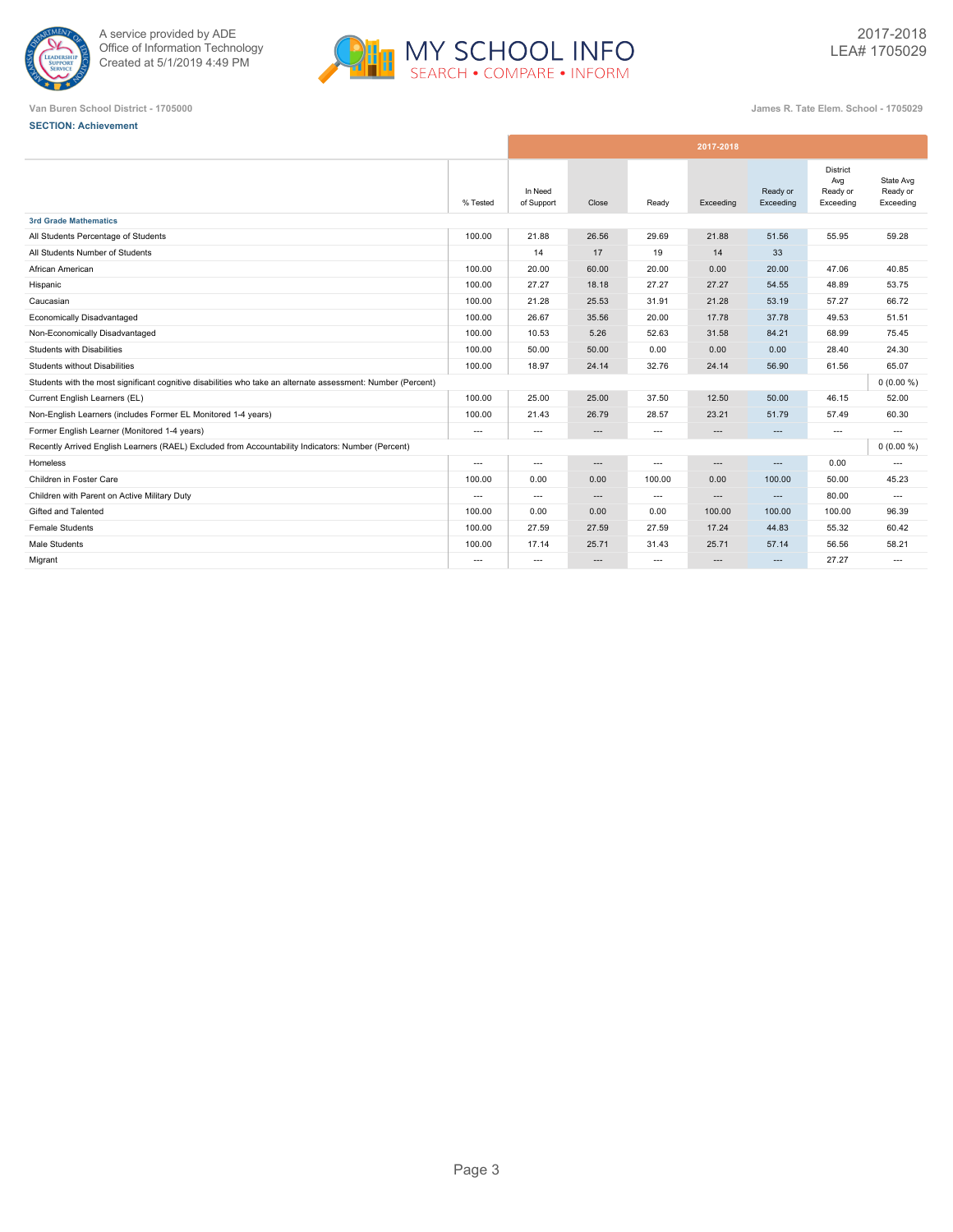



|                                                                                                              |                          |                          |                          |                          | 2017-2018                |                          |                                                 |                                    |
|--------------------------------------------------------------------------------------------------------------|--------------------------|--------------------------|--------------------------|--------------------------|--------------------------|--------------------------|-------------------------------------------------|------------------------------------|
|                                                                                                              | % Tested                 | In Need<br>of Support    | Close                    | Ready                    | Exceeding                | Ready or<br>Exceeding    | <b>District</b><br>Avg<br>Ready or<br>Exceeding | State Avg<br>Ready or<br>Exceeding |
| <b>4th Grade Literacy</b>                                                                                    |                          |                          |                          |                          |                          |                          |                                                 |                                    |
| All Students Percentage of Students                                                                          | 100.00                   | 46.03                    | 23.81                    | 17.46                    | 12.70                    | 30.16                    | 37.44                                           | 42.39                              |
| All Students Number of Students                                                                              |                          | 29                       | 15                       | 11                       | N<10                     | 19                       |                                                 |                                    |
| African American                                                                                             | 100.00                   | 100.00                   | 0.00                     | 0.00                     | 0.00                     | 0.00                     | 18.18                                           | 22.22                              |
| Hispanic                                                                                                     | 100.00                   | 55.56                    | 33.33                    | 11.11                    | 0.00                     | 11.11                    | 30.59                                           | 36.05                              |
| Caucasian                                                                                                    | 100.00                   | 38.10                    | 28.57                    | 16.67                    | 16.67                    | 33.33                    | 40.84                                           | 50.43                              |
| Economically Disadvantaged                                                                                   | 100.00                   | 50.00                    | 28.00                    | 14.00                    | 8.00                     | 22.00                    | 31.11                                           | 32.78                              |
| Non-Economically Disadvantaged                                                                               | 100.00                   | 30.77                    | 7.69                     | 30.77                    | 30.77                    | 61.54                    | 51.80                                           | 62.54                              |
| <b>Students with Disabilities</b>                                                                            | 100.00                   | 66.67                    | 33.33                    | 0.00                     | 0.00                     | 0.00                     | 23.73                                           | 12.80                              |
| <b>Students without Disabilities</b>                                                                         | 100.00                   | 45.00                    | 23.33                    | 18.33                    | 13.33                    | 31.67                    | 39.49                                           | 47.01                              |
| Students with the most significant cognitive disabilities who take an alternate assessment: Number (Percent) |                          |                          |                          |                          |                          |                          |                                                 | $0(0.00\%)$                        |
| Current English Learners (EL)                                                                                | 100.00                   | 50.00                    | 30.00                    | 20.00                    | 0.00                     | 20.00                    | 28.07                                           | 33.91                              |
| Non-English Learners (includes Former EL Monitored 1-4 years)                                                | 100.00                   | 45.28                    | 22.64                    | 16.98                    | 15.09                    | 32.08                    | 38.79                                           | 43.44                              |
| Former English Learner (Monitored 1-4 years)                                                                 | $\sim$ $\sim$            | $\hspace{0.05cm} \ldots$ | $\cdots$                 | $\hspace{0.05cm} \ldots$ | $\cdots$                 | $\cdots$                 | $\cdots$                                        | $---$                              |
| Recently Arrived English Learners (RAEL) Excluded from Accountability Indicators: Number (Percent)           |                          |                          |                          |                          |                          |                          |                                                 | $0(0.00\%)$                        |
| Homeless                                                                                                     | $\hspace{0.05cm} \ldots$ | $\hspace{0.05cm} \ldots$ | $\hspace{0.05cm} \ldots$ | $\hspace{0.05cm} \ldots$ | $\qquad \qquad \cdots$   | $\cdots$                 | 16.67                                           | $---$                              |
| Children in Foster Care                                                                                      | $\cdots$                 | $---$                    | $\cdots$                 | $\cdots$                 | $---$                    | $\cdots$                 | 50.00                                           | $---$                              |
| Children with Parent on Active Military Duty                                                                 | $\sim$ $\sim$            | $\hspace{0.05cm} \ldots$ | $\hspace{0.05cm} \ldots$ | $\hspace{0.05cm} \ldots$ | $\hspace{0.05cm} \ldots$ | $\hspace{0.05cm} \ldots$ | $\hspace{0.05cm} \ldots$                        | $\cdots$                           |
| Gifted and Talented                                                                                          | 100.00                   | 0.00                     | 0.00                     | 0.00                     | 100.00                   | 100.00                   | 82.76                                           | 88.33                              |
| <b>Female Students</b>                                                                                       | 100.00                   | 42.42                    | 15.15                    | 21.21                    | 21.21                    | 42.42                    | 39.13                                           | 48.08                              |
| Male Students                                                                                                | 100.00                   | 50.00                    | 33.33                    | 13.33                    | 3.33                     | 16.67                    | 35.71                                           | 36.95                              |
| Migrant                                                                                                      | $\cdots$                 | $---$                    | $\cdots$                 | $---$                    | $\cdots$                 | $\cdots$                 | 33.33                                           | $---$                              |
|                                                                                                              |                          |                          |                          |                          |                          |                          |                                                 |                                    |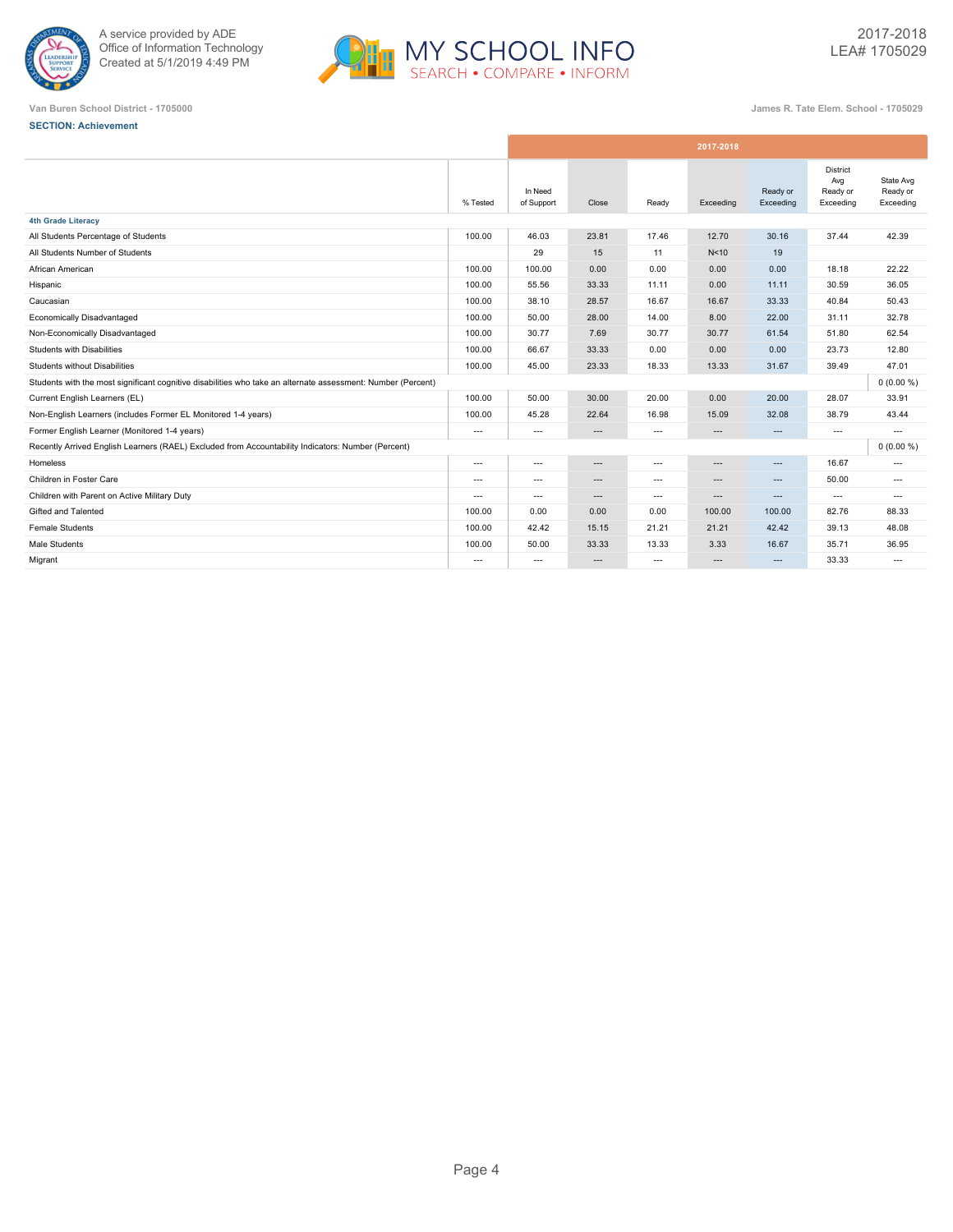



|                                                                                                              |                          |                          |                   |                          | 2017-2018 |                          |                                                 |                                    |
|--------------------------------------------------------------------------------------------------------------|--------------------------|--------------------------|-------------------|--------------------------|-----------|--------------------------|-------------------------------------------------|------------------------------------|
|                                                                                                              | % Tested                 | In Need<br>of Support    | Close             | Ready                    | Exceeding | Ready or<br>Exceeding    | <b>District</b><br>Avg<br>Ready or<br>Exceeding | State Avg<br>Ready or<br>Exceeding |
| <b>4th Grade Mathematics</b>                                                                                 |                          |                          |                   |                          |           |                          |                                                 |                                    |
| All Students Percentage of Students                                                                          | 100.00                   | 9.52                     | 47.62             | 36.51                    | 6.35      | 42.86                    | 56.39                                           | 52.34                              |
| All Students Number of Students                                                                              |                          | N <sub>10</sub>          | 30                | 23                       | N<10      | 27                       |                                                 |                                    |
| African American                                                                                             | 100.00                   | 33.33                    | 66.67             | 0.00                     | 0.00      | 0.00                     | 27.27                                           | 29.17                              |
| Hispanic                                                                                                     | 100.00                   | 0.00                     | 66.67             | 33.33                    | 0.00      | 33.33                    | 45.88                                           | 49.09                              |
| Caucasian                                                                                                    | 100.00                   | 7.14                     | 45.24             | 40.48                    | 7.14      | 47.62                    | 60.45                                           | 60.81                              |
| Economically Disadvantaged                                                                                   | 100.00                   | 10.00                    | 50.00             | 38.00                    | 2.00      | 40.00                    | 50.16                                           | 43.04                              |
| Non-Economically Disadvantaged                                                                               | 100.00                   | 7.69                     | 38.46             | 30.77                    | 23.08     | 53.85                    | 70.50                                           | 71.85                              |
| <b>Students with Disabilities</b>                                                                            | 100.00                   | 33.33                    | 66.67             | 0.00                     | 0.00      | 0.00                     | 37.29                                           | 20.27                              |
| <b>Students without Disabilities</b>                                                                         | 100.00                   | 8.33                     | 46.67             | 38.33                    | 6.67      | 45.00                    | 59.24                                           | 57.35                              |
| Students with the most significant cognitive disabilities who take an alternate assessment: Number (Percent) |                          |                          |                   |                          |           |                          |                                                 | $0(0.00\%)$                        |
| Current English Learners (EL)                                                                                | 100.00                   | 0.00                     | 60.00             | 30.00                    | 10.00     | 40.00                    | 52.63                                           | 46.93                              |
| Non-English Learners (includes Former EL Monitored 1-4 years)                                                | 100.00                   | 11.32                    | 45.28             | 37.74                    | 5.66      | 43.40                    | 56.93                                           | 53.01                              |
| Former English Learner (Monitored 1-4 years)                                                                 | $\hspace{0.05cm} \ldots$ | $\cdots$                 | $\cdots$          | $\cdots$                 | $\cdots$  | $\hspace{0.05cm} \ldots$ | $\overline{\phantom{a}}$                        | $---$                              |
| Recently Arrived English Learners (RAEL) Excluded from Accountability Indicators: Number (Percent)           |                          |                          |                   |                          |           |                          |                                                 | $0(0.00\%)$                        |
| Homeless                                                                                                     | $\hspace{0.05cm} \ldots$ | $\cdots$                 | $\cdots$          | $---$                    | $\cdots$  | $\cdots$                 | 33.33                                           | $---$                              |
| Children in Foster Care                                                                                      | $\hspace{0.05cm} \ldots$ | $\hspace{0.05cm} \ldots$ | $\qquad \qquad -$ | $\hspace{0.05cm} \ldots$ | $\cdots$  | $\cdots$                 | 50.00                                           | $---$                              |
| Children with Parent on Active Military Duty                                                                 | $\hspace{0.05cm} \ldots$ | $\cdots$                 | $\cdots$          | $---$                    | $\cdots$  | $\cdots$                 | $\overline{\phantom{a}}$                        | $\cdots$                           |
| Gifted and Talented                                                                                          | 100.00                   | 0.00                     | 0.00              | 0.00                     | 100.00    | 100.00                   | 100.00                                          | 91.25                              |
| Female Students                                                                                              | 100.00                   | 6.06                     | 42.42             | 42.42                    | 9.09      | 51.52                    | 52.61                                           | 53.15                              |
| Male Students                                                                                                | 100.00                   | 13.33                    | 53.33             | 30.00                    | 3.33      | 33.33                    | 60.27                                           | 51.57                              |
| Migrant                                                                                                      | $---$                    | $---$                    | $\cdots$          | $---$                    | $---$     | $\cdots$                 | 33.33                                           | $---$                              |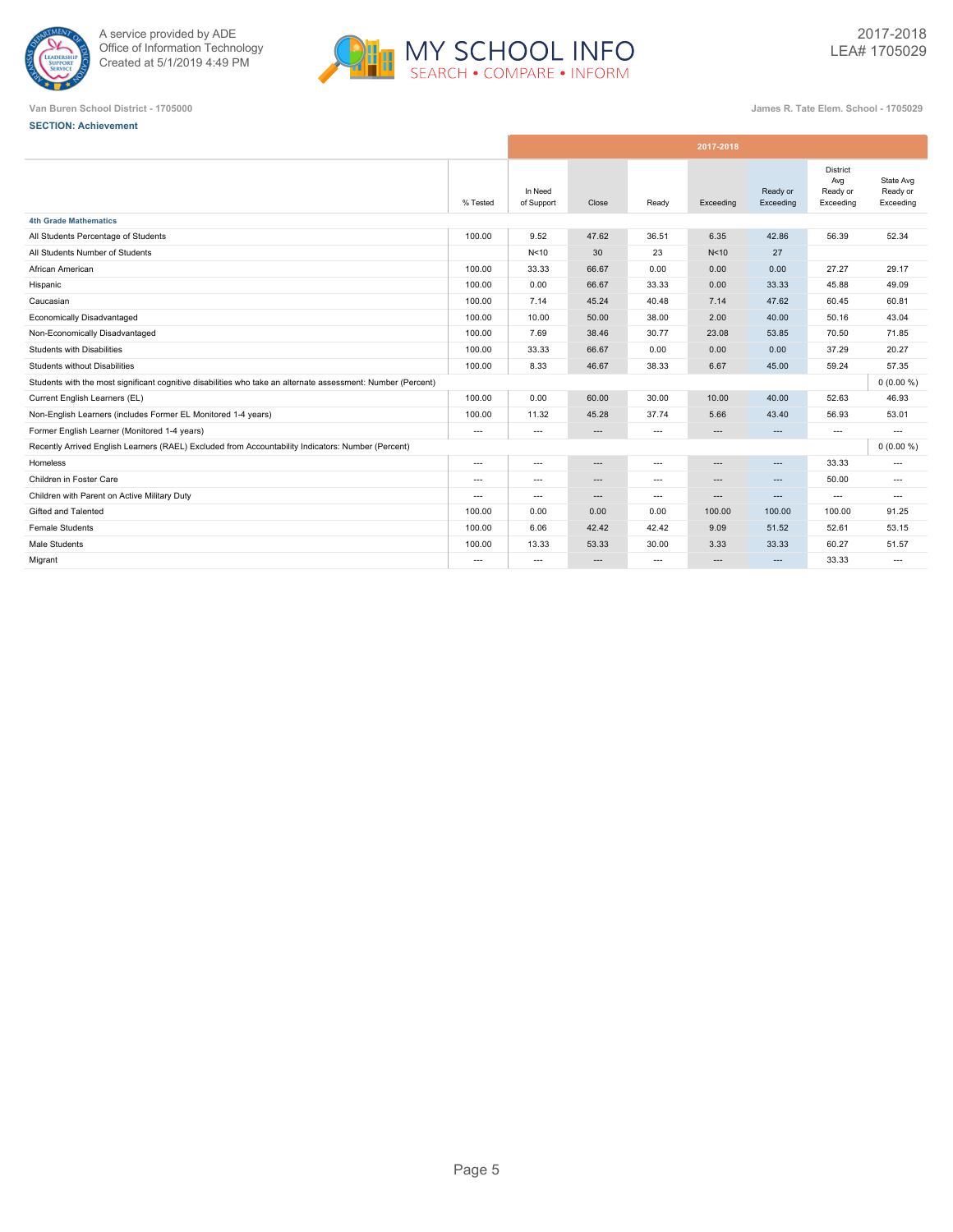



|                                                                                                              |               |                       |                          |          | 2017-2018                |                          |                                          |                                    |
|--------------------------------------------------------------------------------------------------------------|---------------|-----------------------|--------------------------|----------|--------------------------|--------------------------|------------------------------------------|------------------------------------|
|                                                                                                              | % Tested      | In Need<br>of Support | Close                    | Ready    | Exceeding                | Ready or<br>Exceeding    | District<br>Avg<br>Ready or<br>Exceeding | State Avg<br>Ready or<br>Exceeding |
| <b>5th Grade Literacy</b>                                                                                    |               |                       |                          |          |                          |                          |                                          |                                    |
| All Students Percentage of Students                                                                          | 100.00        | 38.89                 | 25.00                    | 20.83    | 15.28                    | 36.11                    | 42.67                                    | 41.00                              |
| All Students Number of Students                                                                              |               | 28                    | 18                       | 15       | 11                       | 26                       |                                          |                                    |
| African American                                                                                             | 100.00        | 33.33                 | 0.00                     | 66.67    | 0.00                     | 66.67                    | 50.00                                    | 20.01                              |
| Hispanic                                                                                                     | 100.00        | 40.00                 | 33.33                    | 13.33    | 13.33                    | 26.67                    | 36.67                                    | 34.56                              |
| Caucasian                                                                                                    | 100.00        | 37.25                 | 25.49                    | 19.61    | 17.65                    | 37.25                    | 44.44                                    | 49.31                              |
| Economically Disadvantaged                                                                                   | 100.00        | 38.46                 | 30.77                    | 15.38    | 15.38                    | 30.77                    | 36.98                                    | 31.77                              |
| Non-Economically Disadvantaged                                                                               | 100.00        | 40.00                 | 10.00                    | 35.00    | 15.00                    | 50.00                    | 54.79                                    | 59.73                              |
| <b>Students with Disabilities</b>                                                                            | 100.00        | 81.82                 | 9.09                     | 9.09     | 0.00                     | 9.09                     | 25.64                                    | 11.76                              |
| <b>Students without Disabilities</b>                                                                         | 100.00        | 31.15                 | 27.87                    | 22.95    | 18.03                    | 40.98                    | 46.17                                    | 45.57                              |
| Students with the most significant cognitive disabilities who take an alternate assessment: Number (Percent) |               |                       |                          |          |                          |                          |                                          | $0(0.00\%)$                        |
| Current English Learners (EL)                                                                                | 100.00        | 58.33                 | 25.00                    | 16.67    | 0.00                     | 16.67                    | 25.00                                    | 31.37                              |
| Non-English Learners (includes Former EL Monitored 1-4 years)                                                | 100.00        | 35.00                 | 25.00                    | 21.67    | 18.33                    | 40.00                    | 45.34                                    | 42.20                              |
| Former English Learner (Monitored 1-4 years)                                                                 | $---$         | $\cdots$              | $\hspace{0.05cm} \ldots$ | $\cdots$ | $\hspace{0.05cm} \ldots$ | $\hspace{0.05cm} \ldots$ | $\cdots$                                 | $\cdots$                           |
| Recently Arrived English Learners (RAEL) Excluded from Accountability Indicators: Number (Percent)           |               |                       |                          |          |                          |                          |                                          | $0(0.00\%)$                        |
| Homeless                                                                                                     | 100.00        | 100.00                | 0.00                     | 0.00     | 0.00                     | 0.00                     | 14.29                                    | 27.51                              |
| Children in Foster Care                                                                                      | $\sim$ $\sim$ | $\cdots$              | $\cdots$                 | $\cdots$ | $\cdots$                 | $\cdots$                 | $\hspace{0.05cm} \ldots$                 | $\cdots$                           |
| Children with Parent on Active Military Duty                                                                 | $\sim$ $\sim$ | $---$                 | $\hspace{0.05cm} \ldots$ | $  -$    | $\hspace{0.05cm} \ldots$ | $\hspace{0.05cm} \ldots$ | 100.00                                   | $\cdots$                           |
| Gifted and Talented                                                                                          | 100.00        | 0.00                  | 28.57                    | 14.29    | 57.14                    | 71.43                    | 91.18                                    | 87.26                              |
| <b>Female Students</b>                                                                                       | 100.00        | 30.95                 | 26.19                    | 28.57    | 14.29                    | 42.86                    | 49.27                                    | 46.25                              |
| Male Students                                                                                                | 100.00        | 50.00                 | 23.33                    | 10.00    | 16.67                    | 26.67                    | 37.30                                    | 35.95                              |
| Migrant                                                                                                      | 100.00        | 0.00                  | 100.00                   | 0.00     | 0.00                     | 0.00                     | 0.00                                     | 18.48                              |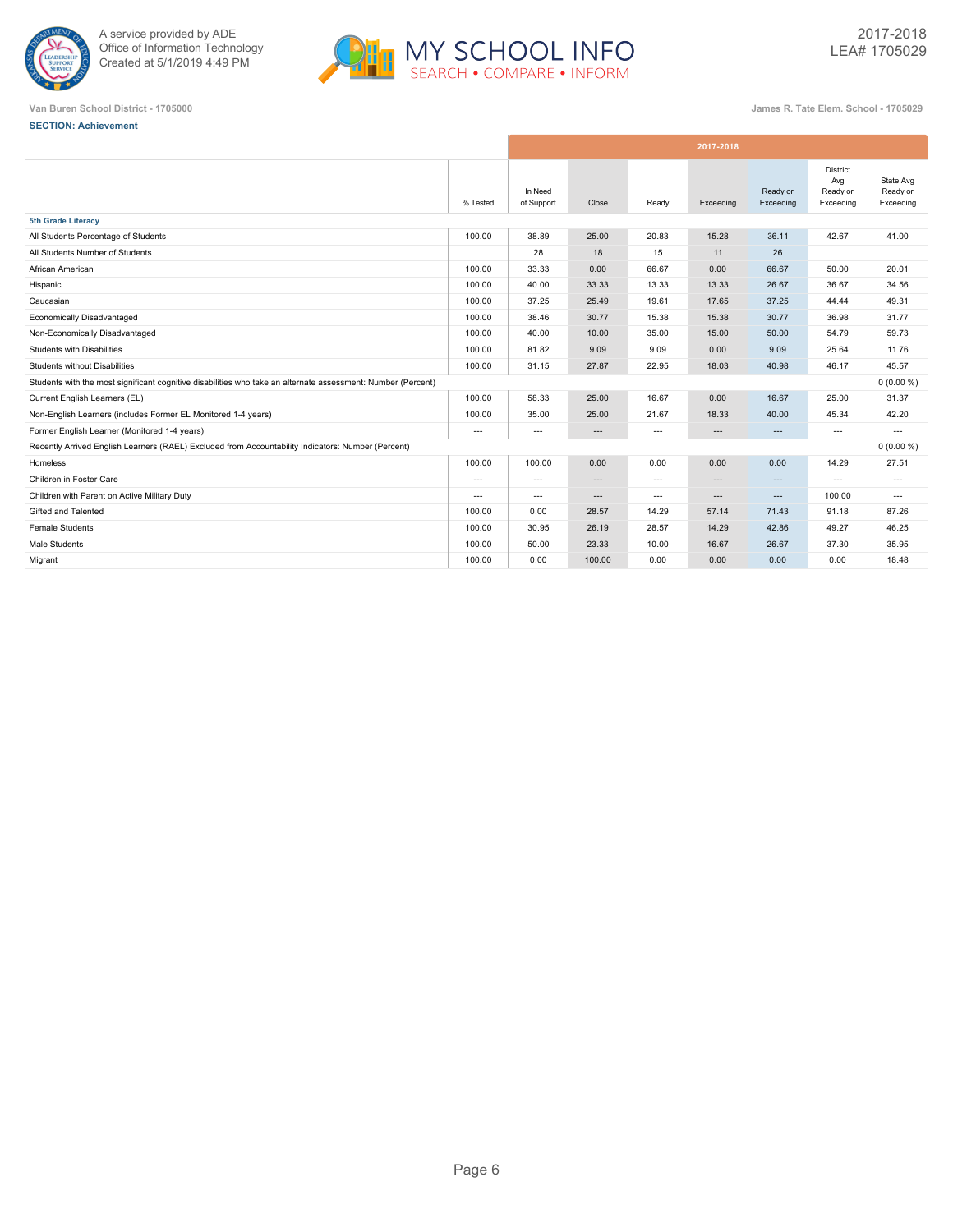



## **SECTION: Achievement**

| <b>SECTION: Achievement</b>                                                                                  |          |                       |                          |                        |                          |                       |                                          |                                    |
|--------------------------------------------------------------------------------------------------------------|----------|-----------------------|--------------------------|------------------------|--------------------------|-----------------------|------------------------------------------|------------------------------------|
|                                                                                                              |          |                       |                          |                        | 2017-2018                |                       |                                          |                                    |
|                                                                                                              | % Tested | In Need<br>of Support | Close                    | Ready                  | Exceeding                | Ready or<br>Exceeding | District<br>Avg<br>Ready or<br>Exceeding | State Avg<br>Ready or<br>Exceeding |
| <b>5th Grade Mathematics</b>                                                                                 |          |                       |                          |                        |                          |                       |                                          |                                    |
| All Students Percentage of Students                                                                          | 100.00   | 2.78                  | 37.50                    | 48.61                  | 11.11                    | 59.72                 | 53.51                                    | 49.99                              |
| All Students Number of Students                                                                              |          | N <sub>10</sub>       | 27                       | 35                     | N<10                     | 43                    |                                          |                                    |
| African American                                                                                             | 100.00   | 33.33                 | 66.67                    | 0.00                   | 0.00                     | 0.00                  | 25.00                                    | 26.58                              |
| Hispanic                                                                                                     | 100.00   | 0.00                  | 40.00                    | 40.00                  | 20.00                    | 60.00                 | 54.44                                    | 47.64                              |
| Caucasian                                                                                                    | 100.00   | 1.96                  | 37.25                    | 52.94                  | 7.84                     | 60.78                 | 52.63                                    | 57.98                              |
| Economically Disadvantaged                                                                                   | 100.00   | 1.92                  | 40.38                    | 46.15                  | 11.54                    | 57.69                 | 50.97                                    | 41.12                              |
| Non-Economically Disadvantaged                                                                               | 100.00   | 5.00                  | 30.00                    | 55.00                  | 10.00                    | 65.00                 | 58.90                                    | 67.99                              |
| Students with Disabilities                                                                                   | 100.00   | 9.09                  | 90.91                    | 0.00                   | 0.00                     | 0.00                  | 32.05                                    | 18.64                              |
| Students without Disabilities                                                                                | 100.00   | 1.64                  | 27.87                    | 57.38                  | 13.11                    | 70.49                 | 57.94                                    | 54.89                              |
| Students with the most significant cognitive disabilities who take an alternate assessment: Number (Percent) |          |                       |                          |                        |                          |                       |                                          | $0(0.00\%)$                        |
| Current English Learners (EL)                                                                                | 100.00   | 0.00                  | 41.67                    | 41.67                  | 16.67                    | 58.33                 | 53.33                                    | 46.35                              |
| Non-English Learners (includes Former EL Monitored 1-4 years)                                                | 100.00   | 3.33                  | 36.67                    | 50.00                  | 10.00                    | 60.00                 | 53.54                                    | 50.44                              |
| Former English Learner (Monitored 1-4 years)                                                                 | ---      | ---                   | $\hspace{0.05cm} \ldots$ | $\qquad \qquad \cdots$ | $\hspace{0.05cm} \ldots$ | $- - -$               | $\cdots$                                 | $\hspace{0.05cm} \ldots$           |
| Recently Arrived English Learners (RAEL) Excluded from Accountability Indicators: Number (Percent)           |          |                       |                          |                        |                          |                       |                                          | $0(0.00\%)$                        |
| Homeless                                                                                                     | 100.00   | 0.00                  | 100.00                   | 0.00                   | 0.00                     | 0.00                  | 14.29                                    | 33.69                              |
| Children in Foster Care                                                                                      | ---      | $\cdots$              | $\cdots$                 | $\cdots$               | $\cdots$                 | $- - -$               | $\cdots$                                 | $\cdots$                           |
| Children with Parent on Active Military Duty                                                                 | ---      | $\cdots$              | $\cdots$                 | $\cdots$               | $\cdots$                 | $---$                 | 100.00                                   | $---$                              |
| Gifted and Talented                                                                                          | 100.00   | 0.00                  | 14.29                    | 42.86                  | 42.86                    | 85.71                 | 97.06                                    | 88.97                              |
| <b>Female Students</b>                                                                                       | 100.00   | 4.76                  | 28.57                    | 57.14                  | 9.52                     | 66.67                 | 53.43                                    | 50.87                              |
| <b>Male Students</b>                                                                                         | 100.00   | 0.00                  | 50.00                    | 36.67                  | 13.33                    | 50.00                 | 53.57                                    | 49.14                              |

Migrant 100.00 0.00 100.00 0.00 0.00 0.00 33.33 33.70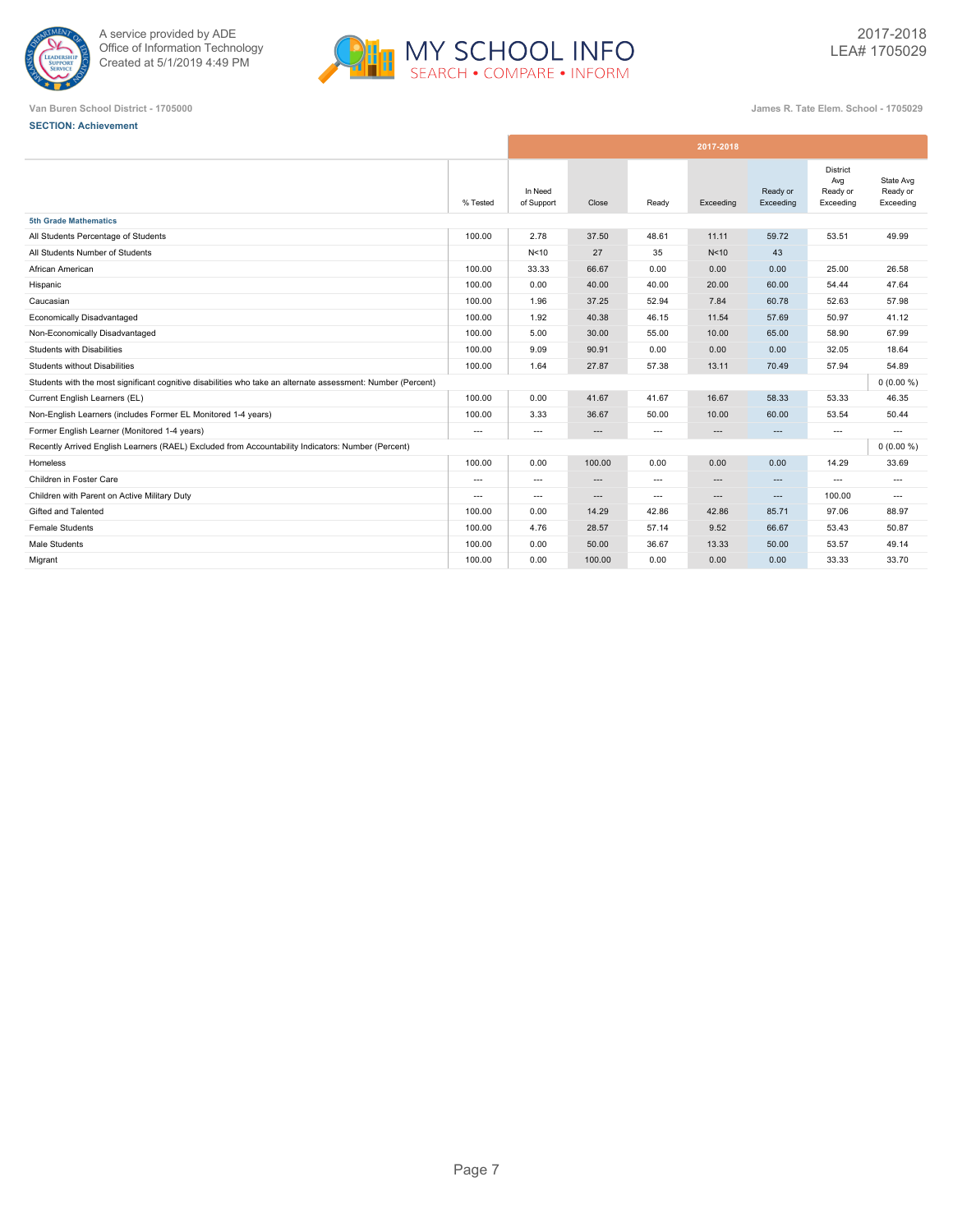



|                                                                                                              |          |                          |                          |                          | 2017-2018                |                          |                                                 |                                    |
|--------------------------------------------------------------------------------------------------------------|----------|--------------------------|--------------------------|--------------------------|--------------------------|--------------------------|-------------------------------------------------|------------------------------------|
|                                                                                                              | % Tested | In Need<br>of Support    | Close                    | Ready                    | Exceeding                | Ready or<br>Exceeding    | <b>District</b><br>Avg<br>Ready or<br>Exceeding | State Avg<br>Ready or<br>Exceeding |
| 3rd Grade Science                                                                                            |          |                          |                          |                          |                          |                          |                                                 |                                    |
| All Students Percentage of Students                                                                          | 100.00   | 48.44                    | 17.19                    | 14.06                    | 20.31                    | 34.38                    | 34.05                                           | 38.61                              |
| All Students Number of Students                                                                              |          | 31                       | 11                       | N<10                     | 13                       | 22                       |                                                 |                                    |
| African American                                                                                             | 100.00   | 100.00                   | 0.00                     | 0.00                     | 0.00                     | 0.00                     | 11.76                                           | 19.71                              |
| Hispanic                                                                                                     | 100.00   | 45.45                    | 9.09                     | 0.00                     | 45.45                    | 45.45                    | 26.44                                           | 29.49                              |
| Caucasian                                                                                                    | 100.00   | 44.68                    | 21.28                    | 19.15                    | 14.89                    | 34.04                    | 36.01                                           | 47.05                              |
| Economically Disadvantaged                                                                                   | 100.00   | 60.00                    | 13.33                    | 8.89                     | 17.78                    | 26.67                    | 28.39                                           | 30.11                              |
| Non-Economically Disadvantaged                                                                               | 100.00   | 21.05                    | 26.32                    | 26.32                    | 26.32                    | 52.63                    | 45.22                                           | 56.15                              |
| <b>Students with Disabilities</b>                                                                            | 100.00   | 100.00                   | 0.00                     | 0.00                     | 0.00                     | 0.00                     | 8.82                                            | 11.89                              |
| <b>Students without Disabilities</b>                                                                         | 100.00   | 43.10                    | 18.97                    | 15.52                    | 22.41                    | 37.93                    | 38.35                                           | 42.59                              |
| Students with the most significant cognitive disabilities who take an alternate assessment: Number (Percent) |          |                          |                          |                          |                          |                          |                                                 | $0(0.00\%)$                        |
| Current English Learners (EL)                                                                                | 100.00   | 62.50                    | 0.00                     | 0.00                     | 37.50                    | 37.50                    | 26.56                                           | 27.96                              |
| Non-English Learners (includes Former EL Monitored 1-4 years)                                                | 100.00   | 46.43                    | 19.64                    | 16.07                    | 17.86                    | 33.93                    | 35.24                                           | 40.12                              |
| Former English Learner (Monitored 1-4 years)                                                                 | $\cdots$ | $\hspace{0.05cm} \ldots$ | $\cdots$                 | $\hspace{0.05cm} \ldots$ | $\cdots$                 | $\cdots$                 | $\cdots$                                        | $---$                              |
| Recently Arrived English Learners (RAEL) Excluded from Accountability Indicators: Number (Percent)           |          |                          |                          |                          |                          |                          |                                                 | $0(0.00\%)$                        |
| Homeless                                                                                                     | $\ldots$ | $\cdots$                 | $\hspace{0.05cm} \ldots$ | $\cdots$                 | $\qquad \qquad \cdots$   | $\cdots$                 | 0.00                                            | $---$                              |
| Children in Foster Care                                                                                      | 100.00   | 0.00                     | 0.00                     | 100.00                   | 0.00                     | 100.00                   | 50.00                                           | 25.52                              |
| Children with Parent on Active Military Duty                                                                 | $\cdots$ | $\hspace{0.05cm} \ldots$ | $\hspace{0.05cm} \ldots$ | $\hspace{0.05cm} \ldots$ | $\hspace{0.05cm} \ldots$ | $\hspace{0.05cm} \ldots$ | 60.00                                           | $\hspace{0.05cm} \ldots$           |
| Gifted and Talented                                                                                          | 100.00   | 0.00                     | 33.33                    | 0.00                     | 66.67                    | 66.67                    | 84.62                                           | 85.93                              |
| <b>Female Students</b>                                                                                       | 100.00   | 55.17                    | 13.79                    | 20.69                    | 10.34                    | 31.03                    | 32.62                                           | 38.35                              |
| Male Students                                                                                                | 100.00   | 42.86                    | 20.00                    | 8.57                     | 28.57                    | 37.14                    | 35.47                                           | 38.86                              |
| Migrant                                                                                                      | $\cdots$ | $---$                    | $\cdots$                 | $---$                    | $\cdots$                 | $\cdots$                 | 0.00                                            | $---$                              |
|                                                                                                              |          |                          |                          |                          |                          |                          |                                                 |                                    |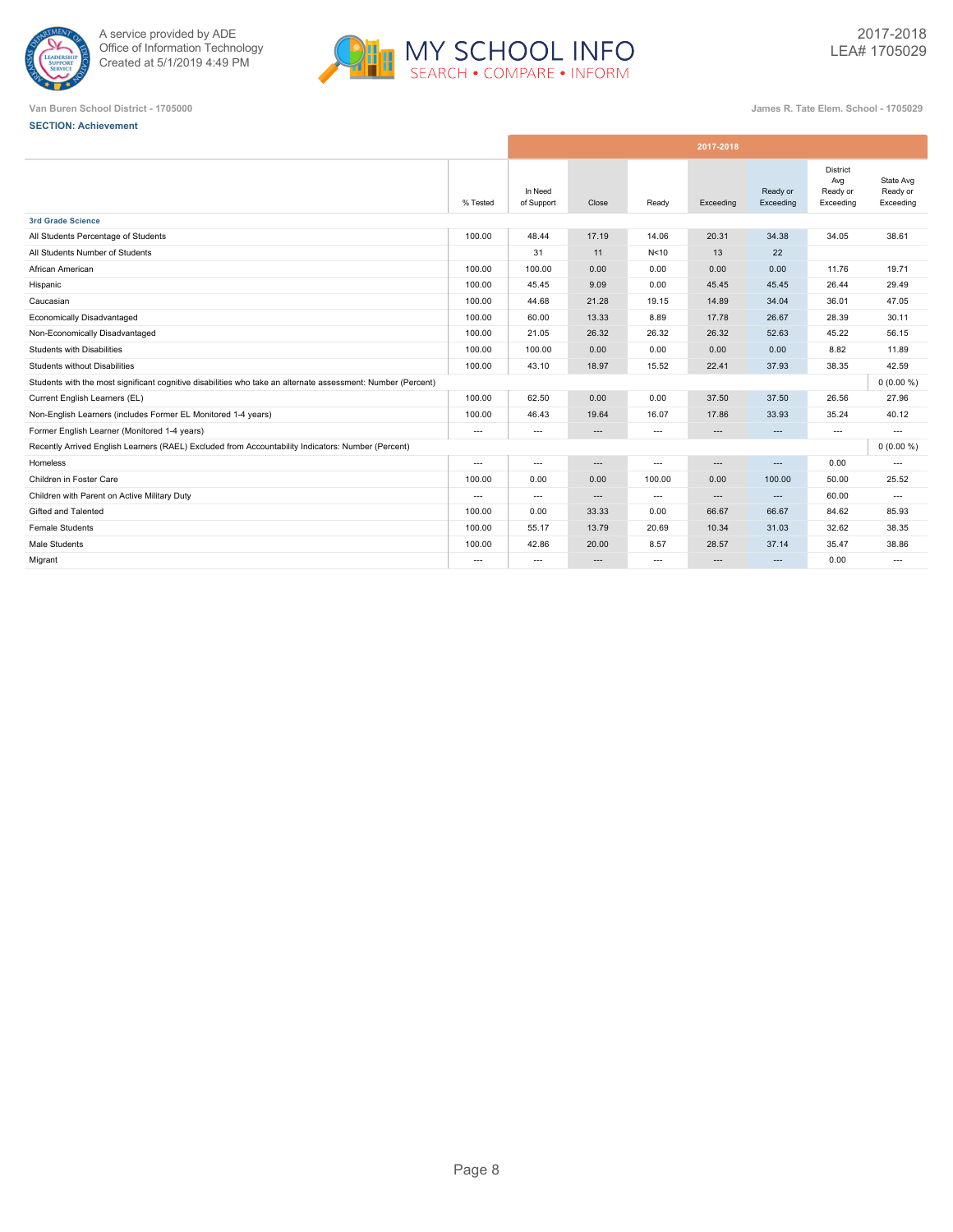



|                                                                                                              |                          |                       |                          |          | 2017-2018                |                          |                                          |                                    |
|--------------------------------------------------------------------------------------------------------------|--------------------------|-----------------------|--------------------------|----------|--------------------------|--------------------------|------------------------------------------|------------------------------------|
|                                                                                                              | % Tested                 | In Need<br>of Support | Close                    | Ready    | Exceeding                | Ready or<br>Exceeding    | District<br>Avg<br>Ready or<br>Exceeding | State Avg<br>Ready or<br>Exceeding |
| <b>4th Grade Science</b>                                                                                     |                          |                       |                          |          |                          |                          |                                          |                                    |
| All Students Percentage of Students                                                                          | 100.00                   | 42.86                 | 36.51                    | 12.70    | 7.94                     | 20.63                    | 35.15                                    | 42.17                              |
| All Students Number of Students                                                                              |                          | 27                    | 23                       | N<10     | N<10                     | 13                       |                                          |                                    |
| African American                                                                                             | 100.00                   | 100.00                | 0.00                     | 0.00     | 0.00                     | 0.00                     | 10.00                                    | 20.98                              |
| Hispanic                                                                                                     | 100.00                   | 55.56                 | 33.33                    | 11.11    | 0.00                     | 11.11                    | 22.62                                    | 33.11                              |
| Caucasian                                                                                                    | 100.00                   | 33.33                 | 42.86                    | 14.29    | 9.52                     | 23.81                    | 38.87                                    | 51.24                              |
| Economically Disadvantaged                                                                                   | 100.00                   | 46.00                 | 38.00                    | 12.00    | 4.00                     | 16.00                    | 26.47                                    | 32.82                              |
| Non-Economically Disadvantaged                                                                               | 100.00                   | 30.77                 | 30.77                    | 15.38    | 23.08                    | 38.46                    | 54.81                                    | 61.61                              |
| <b>Students with Disabilities</b>                                                                            | 100.00                   | 100.00                | 0.00                     | 0.00     | 0.00                     | 0.00                     | 6.52                                     | 11.39                              |
| <b>Students without Disabilities</b>                                                                         | 100.00                   | 40.00                 | 38.33                    | 13.33    | 8.33                     | 21.67                    | 38.48                                    | 46.48                              |
| Students with the most significant cognitive disabilities who take an alternate assessment: Number (Percent) |                          |                       |                          |          |                          |                          |                                          | $0(0.00\%)$                        |
| Current English Learners (EL)                                                                                | 100.00                   | 60.00                 | 20.00                    | 20.00    | 0.00                     | 20.00                    | 22.81                                    | 29.44                              |
| Non-English Learners (includes Former EL Monitored 1-4 years)                                                | 100.00                   | 39.62                 | 39.62                    | 11.32    | 9.43                     | 20.75                    | 36.98                                    | 43.76                              |
| Former English Learner (Monitored 1-4 years)                                                                 | $\qquad \qquad - -$      | $\cdots$              | $\hspace{0.05cm} \ldots$ | $\cdots$ | $\hspace{0.05cm} \ldots$ | $\hspace{0.05cm} \ldots$ | $\hspace{0.05cm} \ldots$                 | $\cdots$                           |
| Recently Arrived English Learners (RAEL) Excluded from Accountability Indicators: Number (Percent)           |                          |                       |                          |          |                          |                          |                                          | $0(0.00\%)$                        |
| Homeless                                                                                                     | $\sim$ $\sim$ $\sim$     | $\cdots$              | $\hspace{0.05cm} \ldots$ | $  -$    | $\cdots$                 | $\sim$ $\sim$            | 33.33                                    | $\cdots$                           |
| Children in Foster Care                                                                                      | $\hspace{0.05cm} \ldots$ | $\cdots$              | $\cdots$                 | $\cdots$ | $\cdots$                 | $\sim$ $\sim$            | 50.00                                    | $\cdots$                           |
| Children with Parent on Active Military Duty                                                                 | $---$                    | $\cdots$              | $\hspace{0.05cm} \ldots$ | $  -$    | $\hspace{0.05cm} \ldots$ | $\sim$ $\sim$            | $\cdots$                                 | $\cdots$                           |
| Gifted and Talented                                                                                          | 100.00                   | 0.00                  | 0.00                     | 0.00     | 100.00                   | 100.00                   | 89.66                                    | 87.12                              |
| <b>Female Students</b>                                                                                       | 100.00                   | 36.36                 | 42.42                    | 9.09     | 12.12                    | 21.21                    | 31.44                                    | 41.85                              |
| Male Students                                                                                                | 100.00                   | 50.00                 | 30.00                    | 16.67    | 3.33                     | 20.00                    | 39.15                                    | 42.48                              |
| Migrant                                                                                                      | $\sim$ $\sim$ $\sim$     | $\cdots$              | $\cdots$                 | $\cdots$ | $\cdots$                 | $---$                    | 16.67                                    | $\cdots$                           |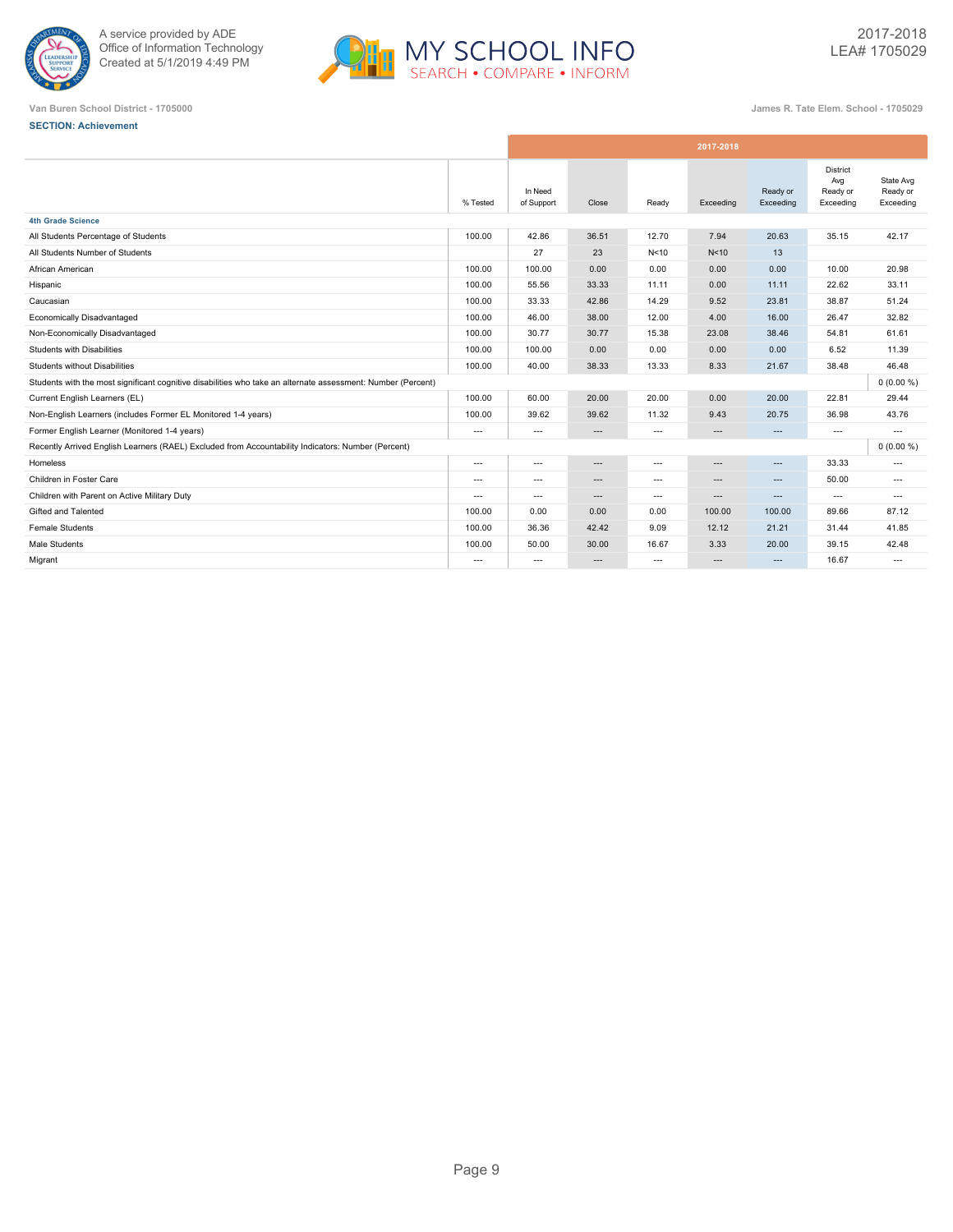



|                |                          |                          |                          | 2017-2018                |                          |                                                 |                                    |
|----------------|--------------------------|--------------------------|--------------------------|--------------------------|--------------------------|-------------------------------------------------|------------------------------------|
| % Tested       | In Need<br>of Support    | Close                    | Ready                    | Exceeding                | Ready or<br>Exceeding    | <b>District</b><br>Avg<br>Ready or<br>Exceeding | State Avg<br>Ready or<br>Exceeding |
|                |                          |                          |                          |                          |                          |                                                 |                                    |
| 100.00         | 37.50                    | 23.61                    | 31.94                    | 6.94                     | 38.89                    | 40.04                                           | 41.01                              |
|                | 27                       | 17                       | 23                       | N<10                     | 28                       |                                                 |                                    |
| 100.00         | 33.33                    | 66.67                    | 0.00                     | 0.00                     | 0.00                     | 25.00                                           | 18.23                              |
| 100.00         | 46.67                    | 20.00                    | 26.67                    | 6.67                     | 33.33                    | 36.67                                           | 35.62                              |
| 100.00         | 35.29                    | 19.61                    | 37.25                    | 7.84                     | 45.10                    | 42.28                                           | 49.72                              |
| 100.00         | 40.38                    | 17.31                    | 34.62                    | 7.69                     | 42.31                    | 38.59                                           | 32.22                              |
| 100.00         | 30.00                    | 40.00                    | 25.00                    | 5.00                     | 30.00                    | 43.15                                           | 58.85                              |
| 100.00         | 54.55                    | 36.36                    | 9.09                     | 0.00                     | 9.09                     | 14.10                                           | 15.24                              |
| 100.00         | 34.43                    | 21.31                    | 36.07                    | 8.20                     | 44.26                    | 45.38                                           | 45.04                              |
|                |                          |                          |                          |                          |                          |                                                 | $0(0.00\%)$                        |
| 100.00         | 58.33                    | 25.00                    | 16.67                    | 0.00                     | 16.67                    | 28.33                                           | 32.55                              |
| 100.00         | 33.33                    | 23.33                    | 35.00                    | 8.33                     | 43.33                    | 41.81                                           | 42.06                              |
| $\cdots$       | $\cdots$                 | $\cdots$                 | $\hspace{0.05cm} \ldots$ | $\hspace{0.05cm} \ldots$ | $\sim$ $\sim$            | $\cdots$                                        | $\cdots$                           |
|                |                          |                          |                          |                          |                          |                                                 | $0(0.00\%)$                        |
| 100.00         | 100.00                   | 0.00                     | 0.00                     | 0.00                     | 0.00                     | 14.29                                           | 26.76                              |
| $\overline{a}$ | $\hspace{0.05cm} \ldots$ | ---                      | $- - -$                  | ---                      | $\cdots$                 | $\cdots$                                        | $---$                              |
| $\cdots$       | $\cdots$                 | $\hspace{0.05cm} \ldots$ | $\hspace{0.05cm} \ldots$ | $\hspace{0.05cm} \ldots$ | $\hspace{0.05cm} \ldots$ | 100.00                                          | $---$                              |
| 100.00         | 0.00                     | 14.29                    | 57.14                    | 28.57                    | 85.71                    | 94.12                                           | 86.05                              |
| 100.00         | 42.86                    | 21.43                    | 33.33                    | 2.38                     | 35.71                    | 38.05                                           | 40.38                              |
| 100.00         | 30.00                    | 26.67                    | 30.00                    | 13.33                    | 43.33                    | 41.67                                           | 41.63                              |
| 100.00         | 100.00                   | 0.00                     | 0.00                     | 0.00                     | 0.00                     | 11.11                                           | 22.02                              |
|                |                          |                          |                          |                          |                          |                                                 |                                    |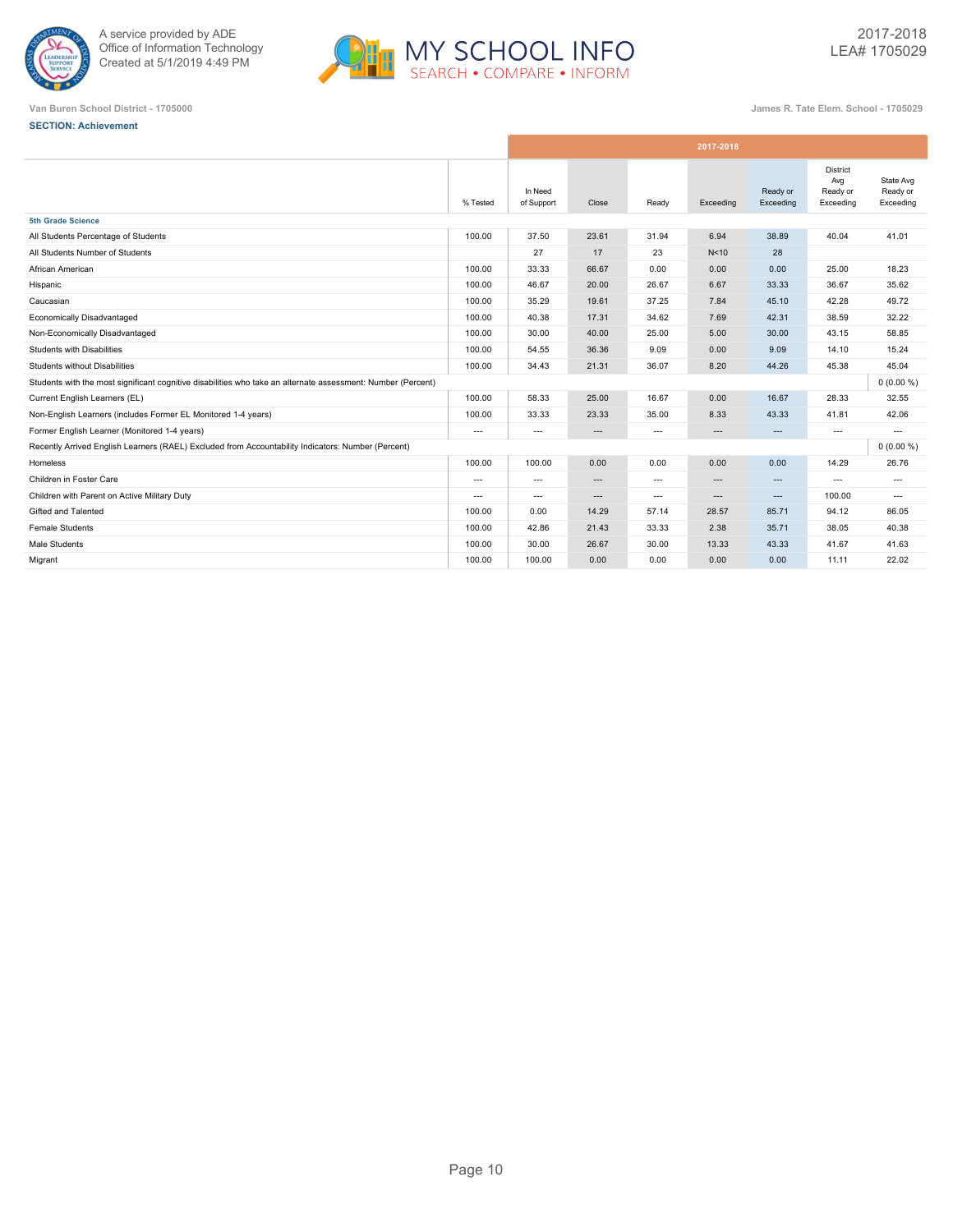

**SECTION: Growth**



|                                                               | <b>ELA</b>        | Math                     | Content       | <b>Science</b>           | <b>ELP</b>               | Content<br>with ELP |
|---------------------------------------------------------------|-------------------|--------------------------|---------------|--------------------------|--------------------------|---------------------|
| Grade 1                                                       |                   |                          |               |                          |                          |                     |
| All Students                                                  | $---$             | $---$                    | $---$         | $\sim$ $\sim$            | 88.0739                  | $\cdots$            |
| African-American                                              | $\qquad \qquad -$ | $---$                    | $---$         | $\sim$ $\sim$            | $\qquad \qquad -$        | $\cdots$            |
| Hispanic                                                      | $---$             | $---$                    | $\cdots$      | $\sim$ $\sim$            | 88.0739                  | $\cdots$            |
| Caucasian                                                     | $\qquad \qquad -$ | $---$                    | $\cdots$      | $\hspace{0.05cm} \ldots$ | $\qquad \qquad -$        | $\cdots$            |
| Economically Disadvantaged                                    | $---$             | $---$                    | $  -$         | $\sim$ $\sim$            | 88.0739                  | $---$               |
| Non-Economically Disadvantaged                                | $---$             | $---$                    | $---$         | $---$                    | $---$                    | $---$               |
| <b>Students with Disabilities</b>                             | $---$             | $---$                    | $---$         | $---$                    | $---$                    | $---$               |
| Students without Disabilities                                 | $---$             | $---$                    | $---$         | $---$                    | 88.0739                  | $---$               |
| Current English Learners (EL)                                 | $---$             | $---$                    | $---$         | $---$                    | 88.0739                  | $\cdots$            |
| Non-English Learners (includes Former EL Monitored 1-4 years) | $\qquad \qquad -$ | $---$                    | $\cdots$      | $\hspace{0.05cm} \ldots$ | $\qquad \qquad \cdots$   | $\cdots$            |
| Former English Learner (Monitored 1-4 years)                  | $\cdots$          | $\hspace{0.05cm} \ldots$ | $\sim$ $\sim$ | $\sim$ $\sim$            | $\hspace{0.05cm} \ldots$ | $\cdots$            |
| Homeless                                                      | $---$             | $---$                    | $\sim$ $\sim$ | $---$                    | $\cdots$                 | $---$               |
| Children in Foster Care                                       | $---$             | $---$                    | $---$         | $---$                    | $---$                    | $---$               |
| Children with Parent on Active Military Duty                  | $---$             | $---$                    | $---$         | $---$                    | $---$                    | $---$               |
| Gifted and Talented                                           | $\qquad \qquad -$ | $---$                    | $\cdots$      | $\hspace{0.05cm} \ldots$ | $---$                    | $\cdots$            |
| <b>Female Students</b>                                        | $---$             | $---$                    | $\cdots$      | $\hspace{0.05cm} \ldots$ | 92.4325                  | $\cdots$            |
| Male Students                                                 | $---$             | $---$                    | $---$         | $\sim$ $\sim$            | 83.7153                  | $\cdots$            |
| Migrant                                                       | $---$             | $---$                    | $---$         | $---$                    | 70.1463                  | $---$               |
|                                                               |                   |                          |               |                          |                          |                     |

|                                                               | <b>ELA</b>        | Math     | Content                  | <b>Science</b>           | <b>ELP</b> | Content<br>with ELP    |
|---------------------------------------------------------------|-------------------|----------|--------------------------|--------------------------|------------|------------------------|
| Grade 2                                                       |                   |          |                          |                          |            |                        |
| All Students                                                  | $---$             | $---$    | $---$                    | $---$                    | 83.2320    | $\cdots$               |
| African-American                                              | $---$             | $---$    | $---$                    | $---$                    | $\cdots$   | $\cdots$               |
| Hispanic                                                      | $---$             | $---$    | $\cdots$                 | $\hspace{0.05cm} \ldots$ | 84.5856    | $\cdots$               |
| Caucasian                                                     | $---$             | $---$    | $\cdots$                 | $---$                    | $\cdots$   | $\cdots$               |
| Economically Disadvantaged                                    | $---$             | $---$    | $---$                    | $---$                    | 84.2428    | $\cdots$               |
| Non-Economically Disadvantaged                                | $---$             | $---$    | $\cdots$                 | $\hspace{0.05cm} \ldots$ | 81.2104    | $\cdots$               |
| Students with Disabilities                                    | $---$             | $---$    | $---$                    | $---$                    | 81.6643    | $---$                  |
| Students without Disabilities                                 | $---$             | $---$    | $---$                    | $---$                    | 83.4280    | $\cdots$               |
| Current English Learners (EL)                                 | $---$             | $---$    | $\cdots$                 | $\hspace{0.05cm} \ldots$ | 83.2320    | $\cdots$               |
| Non-English Learners (includes Former EL Monitored 1-4 years) | $---$             | $---$    | $---$                    | $---$                    | $---$      | $---$                  |
| Former English Learner (Monitored 1-4 years)                  | $\qquad \qquad -$ | $---$    | $\hspace{0.05cm} \ldots$ | $\hspace{0.05cm} \ldots$ | $\cdots$   | ---                    |
| Homeless                                                      | $\qquad \qquad -$ | $---$    | $\cdots$                 | $\cdots$                 | $\cdots$   | ---                    |
| Children in Foster Care                                       | $---$             | $---$    | $---$                    | $---$                    | $\cdots$   | $---$                  |
| Children with Parent on Active Military Duty                  | $---$             | $---$    | $\cdots$                 | $\hspace{0.05cm} \ldots$ | $\cdots$   | $\qquad \qquad \cdots$ |
| Gifted and Talented                                           | $---$             | $---$    | $---$                    | $---$                    | $---$      | $\cdots$               |
| Female Students                                               | $---$             | $---$    | $---$                    | $---$                    | 78.8571    | $\cdots$               |
| Male Students                                                 | $---$             | $---$    | $\hspace{0.05cm} \ldots$ | $\hspace{0.05cm} \ldots$ | 86.7320    | $\cdots$               |
| Migrant                                                       | $\cdots$          | $\cdots$ | $\cdots$                 | $\hspace{0.05cm} \ldots$ | $\cdots$   | $\qquad \qquad \cdots$ |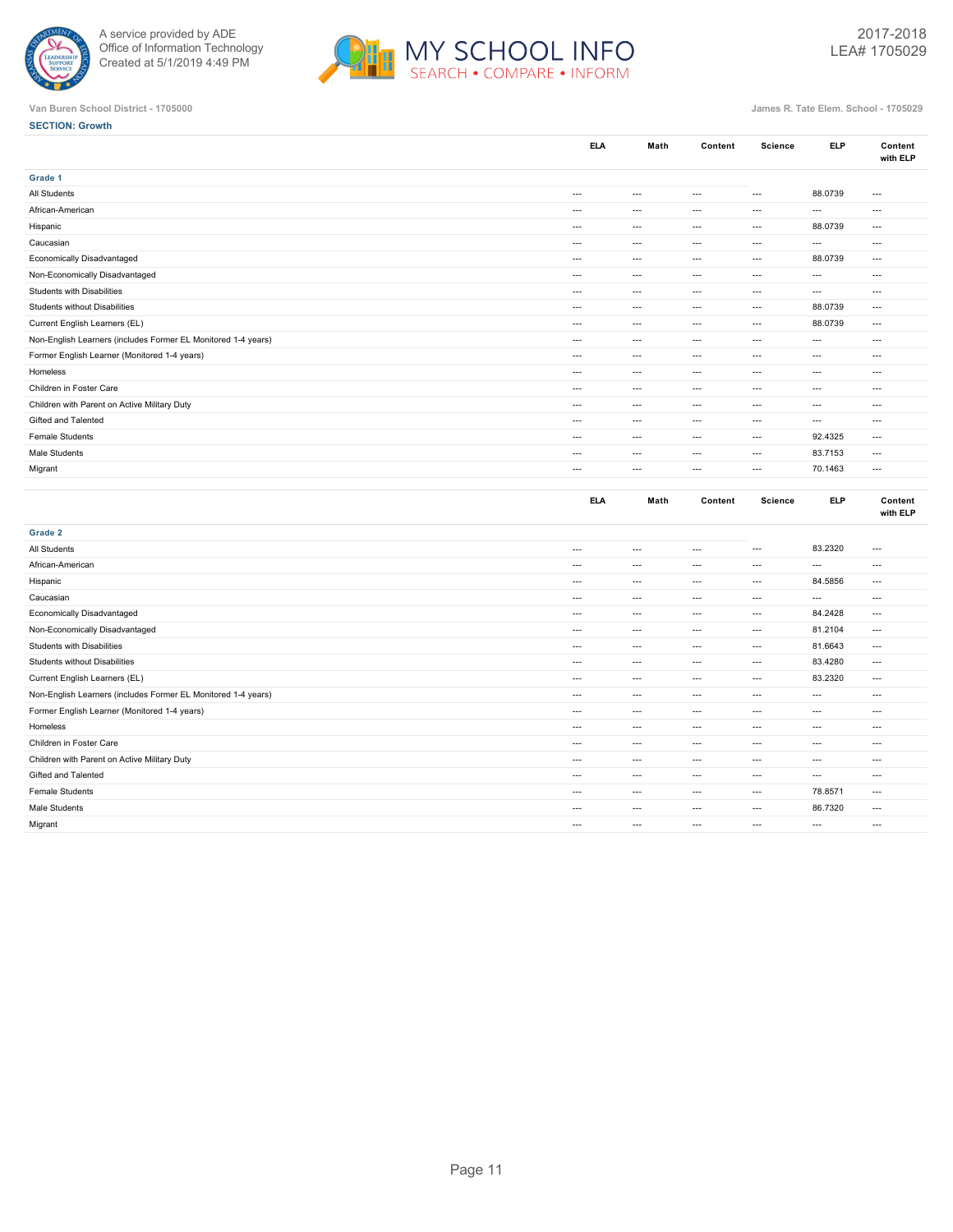



| Van Buren School District - 1705000                           |                |                          |                          |                          |                          | James R. Tate Elem. School - 1705029 |
|---------------------------------------------------------------|----------------|--------------------------|--------------------------|--------------------------|--------------------------|--------------------------------------|
| <b>SECTION: Growth</b>                                        |                |                          |                          |                          |                          |                                      |
|                                                               | <b>ELA</b>     | Math                     | Content                  | <b>Science</b>           | <b>ELP</b>               | Content<br>with ELP                  |
| Grade 3                                                       |                |                          |                          |                          |                          |                                      |
| All Students                                                  | 81.2724        | 81.4041                  | 81.3382                  | $---$                    | 80.7017                  | 81.2665                              |
| African-American                                              | 85.9799        | 85.5479                  | 85.7639                  | $\overline{\phantom{a}}$ | 67.7567                  | 82.7627                              |
| Hispanic                                                      | 80.3836        | 84.6209                  | 82.5022                  | $\overline{\phantom{a}}$ | 82.5510                  | 82.5212                              |
| Caucasian                                                     | 80.5253        | 80.4772                  | 80.5012                  | $\hspace{0.05cm} \ldots$ | $\overline{\phantom{a}}$ | $\overline{\phantom{a}}$             |
| Economically Disadvantaged                                    | 79.2615        | 80.6585                  | 79.9600                  | $\overline{\phantom{a}}$ | 80.7017                  | 80.0720                              |
| Non-Economically Disadvantaged                                | 86.2995        | 83.2681                  | 84.7838                  | $---$                    | $---$                    | $\overline{\phantom{a}}$             |
| Students with Disabilities                                    | 65.7430        | 71.2204                  | 68.4817                  | $\overline{a}$           | 73.1750                  | 69.1522                              |
| Students without Disabilities                                 | 82.9070        | 82.4761                  | 82.6916                  | $\overline{\phantom{a}}$ | 81.7769                  | 82.5915                              |
| Current English Learners (EL)                                 | 83.4326        | 90.3085                  | 86.8706                  | $\overline{\phantom{a}}$ | 80.7017                  | 83.7861                              |
| Non-English Learners (includes Former EL Monitored 1-4 years) | 80.9581        | 80.1089                  | 80.5335                  | $---$                    | $---$                    | $\overline{a}$                       |
| Former English Learner (Monitored 1-4 years)                  | $---$          | $\overline{\phantom{a}}$ | $\overline{\phantom{a}}$ | $\overline{\phantom{a}}$ | $\overline{\phantom{a}}$ | $\hspace{0.05cm} \ldots$             |
| Homeless                                                      | $---$          | $\overline{\phantom{a}}$ | ---                      | $\overline{a}$           | $\cdots$                 | $\hspace{0.05cm} \ldots$             |
| Children in Foster Care                                       | 88.4041        | 82.6424                  | 85.5233                  | $---$                    | $\overline{a}$           | $\cdots$                             |
| Children with Parent on Active Military Duty                  | $\overline{a}$ | $\overline{a}$           | $\overline{a}$           | $---$                    | $---$                    | $---$                                |
| Gifted and Talented                                           | 94.2907        | 86.0866                  | 90.1887                  | $\overline{\phantom{a}}$ | $\hspace{0.05cm} \ldots$ | $\overline{\phantom{a}}$             |
| <b>Female Students</b>                                        | 78.6441        | 79.3885                  | 79.0163                  | $\overline{\phantom{a}}$ | 82.9253                  | 79.5049                              |
| Male Students                                                 | 83.3750        | 83.0166                  | 83.1958                  | $\overline{\phantom{a}}$ | 78.4781                  | 82.7119                              |
| Migrant                                                       | $---$          | $\overline{\phantom{a}}$ | $\overline{\phantom{a}}$ | $\overline{\phantom{a}}$ | $\overline{\phantom{a}}$ | $\hspace{0.05cm} \ldots$             |
|                                                               | <b>ELA</b>     | Math                     | Content                  | <b>Science</b>           | <b>ELP</b>               | Content<br>with ELP                  |
| Grade 4                                                       |                |                          |                          |                          |                          |                                      |
| All Students                                                  | 81.4529        | 80.5997                  | 81.0263                  | 76.7943                  | 73.5696                  | 79.9760                              |
| African-American                                              | 71.9212        | 79.9542                  | 75.9377                  | 70.2350                  | $\overline{\phantom{a}}$ | $\overline{\phantom{a}}$             |
| Hispanic                                                      | 80.3262        | 82.8416                  | 81.5839                  | 76.9397                  | 72.6878                  | 77.4324                              |
| Caucasian                                                     | 81.4959        | 80.0180                  | 80.7569                  | 78.2871                  | $\hspace{0.05cm} \ldots$ | $\overline{\phantom{a}}$             |
| Economically Disadvantaged                                    | 81.4229        | 80.7655                  | 81.0942                  | 76.8103                  | 70.7354                  | 79.7758                              |
| Non-Economically Disadvantaged                                | 81.5637        | 79.9876                  | 80.7756                  | 76.7352                  | 80.1828                  | 80.6645                              |
| Students with Disabilities                                    | 81.5209        | 80.6348                  | 81.0779                  | 71.9958                  | $\overline{\phantom{a}}$ | $\cdots$                             |
| Students without Disabilities                                 | 81.4493        | 80.5979                  | 81.0236                  | 77.0425                  | 73.5696                  | 79.9274                              |
| Current English Learners (EL)                                 | 86.7403        | 84.7479                  | 85.7441                  | 73.5209                  | 73.5696                  | 79.6569                              |
| Non-English Learners (includes Former EL Monitored 1-4 years) | 80.4161        | 79.7863                  | 80.1012                  | 77.4362                  | $\overline{a}$           | $\cdots$                             |
| Former English Learner (Monitored 1-4 years)                  | $\overline{a}$ | ---                      | $\overline{\phantom{a}}$ | $\overline{\phantom{a}}$ | $\overline{a}$           | $\overline{a}$                       |
| Homeless                                                      | $\overline{a}$ | $\overline{\phantom{a}}$ | $\overline{a}$           | $\overline{a}$           | $\overline{a}$           | $\overline{\phantom{a}}$             |
| Children in Foster Care                                       | $\overline{a}$ | $\overline{a}$           | $\overline{a}$           | $\overline{a}$           | $---$                    | $---$                                |

Children with Parent on Active Military Duty --- --- --- --- --- --- Gifted and Talented 85.9604 80.3432 83.1518 90.8881 --- --- Female Students 82.6891 81.5245 82.1068 74.2779 72.5198 80.6319 Male Students 79.7528 79.7501 75.1443 79.1767 Migrant --- --- --- --- --- ---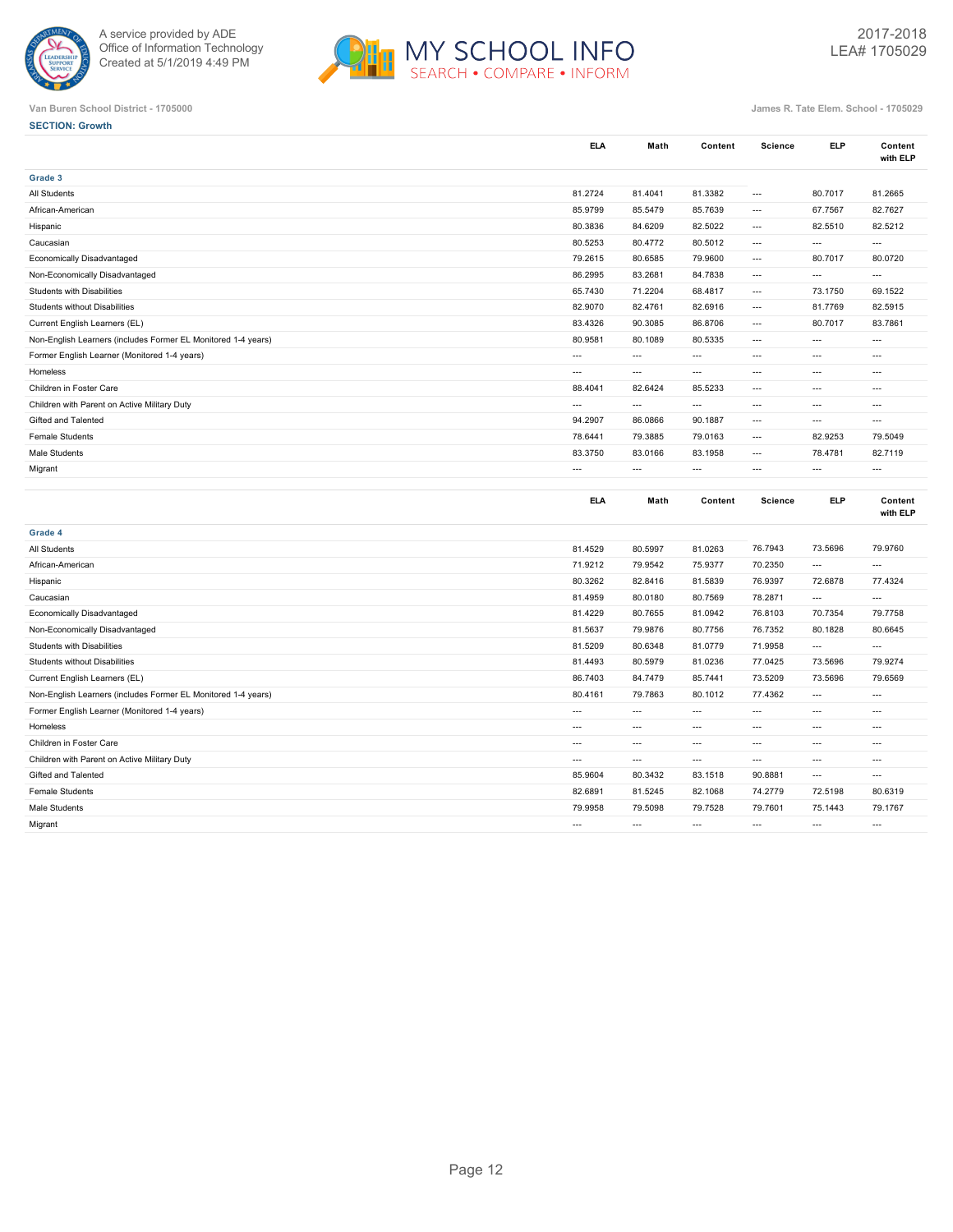



**Van Buren School District - 1705000 James R. Tate Elem. School - 1705029**

| <b>SECTION: Growth</b>                                        |                          |                          |                |                |                |                          |
|---------------------------------------------------------------|--------------------------|--------------------------|----------------|----------------|----------------|--------------------------|
|                                                               | <b>ELA</b>               | Math                     | Content        | <b>Science</b> | <b>ELP</b>     | Content<br>with ELP      |
| Grade 5                                                       |                          |                          |                |                |                |                          |
| All Students                                                  | 87.9254                  | 80.6333                  | 84.2793        | 80.1776        | 79.9378        | 83.6440                  |
| African-American                                              | 76.8727                  | 89.4609                  | 83.1668        | 74.2650        | $\overline{a}$ | $---$                    |
| Hispanic                                                      | 95.4287                  | 84.4068                  | 89.9177        | 82.8548        | 79.4250        | 85.4785                  |
| Caucasian                                                     | 85.6969                  | 79.2551                  | 82.4760        | 79.7885        | $---$          | $---$                    |
| Economically Disadvantaged                                    | 89.2164                  | 80.7431                  | 84.9797        | 80.9146        | 80.1394        | 84.1730                  |
| Non-Economically Disadvantaged                                | 84.6978                  | 80.3588                  | 82.5283        | 78.3348        | 78.9297        | 82.2012                  |
| <b>Students with Disabilities</b>                             | 81.1119                  | 79.5649                  | 80.3384        | 81.4014        | $\overline{a}$ | $\overline{a}$           |
| Students without Disabilities                                 | 89.1957                  | 80.8324                  | 85.0141        | 79.9494        | 79.9378        | 84.1561                  |
| Current English Learners (EL)                                 | 97.1894                  | 83.4910                  | 90.3402        | 81.6361        | 79.9378        | 85.1390                  |
| Non-English Learners (includes Former EL Monitored 1-4 years) | 86.0087                  | 80.0420                  | 83.0253        | 79.8758        | $\overline{a}$ | $---$                    |
| Former English Learner (Monitored 1-4 years)                  | $---$                    | $\overline{a}$           | $\overline{a}$ | $\overline{a}$ | $---$          | $---$                    |
| Homeless                                                      | $\overline{\phantom{a}}$ | ---                      | ---            | $---$          | $---$          | $\cdots$                 |
| Children in Foster Care                                       | $---$                    | $---$                    | $---$          | $\overline{a}$ | $---$          | $---$                    |
| Children with Parent on Active Military Duty                  | $\overline{a}$           | $\overline{a}$           | ---            | $\overline{a}$ | $\overline{a}$ | $\overline{a}$           |
| Gifted and Talented                                           | 85.0692                  | 81.6728                  | 83.3710        | 77.0123        | 83.5746        | 83.3964                  |
| <b>Female Students</b>                                        | 87.3202                  | 81.5338                  | 84.4270        | 77.3300        | 78.3560        | 83.2128                  |
| Male Students                                                 | 88.7323                  | 79.4325                  | 84.0824        | 83.9743        | 87.8469        | 84.3177                  |
| Migrant                                                       | 98.1571                  | 96.2643                  | 97.2107        | 86.4056        | 89.7168        | 93.4637                  |
|                                                               |                          |                          |                |                |                |                          |
|                                                               | <b>ELA</b>               | Math                     | Content        | <b>Science</b> | <b>ELP</b>     | Content<br>with ELP      |
| <b>All Grades</b>                                             |                          |                          |                |                |                |                          |
| All Students                                                  | 83.7297                  | 80.8730                  | 82.3014        | 78.6022        | 80.7286        | 81.9946                  |
| African-American                                              | 79.6619                  | 85.0895                  | 82.3757        | 72.2500        | 67.7567        | 81.1575                  |
| Hispanic                                                      | 87.0077                  | 84.1077                  | 85.5577        | 80.7974        | 81.2596        | 83.2893                  |
| Caucasian                                                     | 82.6812                  | 79.8984                  | 81.2898        | 79.1045        | $---$          | $\overline{a}$           |
| Economically Disadvantaged                                    | 83.4677                  | 80.7240                  | 82.0958        | 78.9044        | 80.8257        | 81.8237                  |
| Non-Economically Disadvantaged                                | 84.4642                  | 81.2910                  | 82.8776        | 77.7047        | 80.2549        | 82.5220                  |
| <b>Students with Disabilities</b>                             | 76.5626                  | 77.2220                  | 76.8923        | 79.3859        | 77.4197        | 76.9402                  |
| <b>Students without Disabilities</b>                          | 84.5535                  | 81.2927                  | 82.9231        | 78.5084        | 80.8756        | 82.5024                  |
| Current English Learners (EL)                                 | 90.0379                  | 85.7280                  | 87.8829        | 77.9474        | 80.7286        | 83.5160                  |
| Non-English Learners (includes Former EL Monitored 1-4 years) | 82.5757                  | 79.9849                  | 81.2803        | 78.7343        | $\overline{a}$ | $\overline{\phantom{a}}$ |
| Former English Learner (Monitored 1-4 years)                  | $\overline{a}$           | $\overline{a}$           | $\overline{a}$ | $\overline{a}$ | $\overline{a}$ | $\overline{a}$           |
| Homeless                                                      | $\cdots$                 | $\overline{\phantom{a}}$ | ---            | ---            | $\overline{a}$ | $\overline{\phantom{a}}$ |
| Children in Foster Care                                       | 88.4041                  | 82.6424                  | 85.5233        | $---$          | $---$          | $---$                    |
| Children with Parent on Active Military Duty                  | ---                      | $\overline{a}$           | ---            | $\overline{a}$ | $\overline{a}$ | $\overline{a}$           |
|                                                               |                          |                          |                |                |                |                          |

Gifted and Talented 87.5231 82.5547 85.0389 80.0958 83.5746 84.9262 Female Students 83.4018 80.9360 82.1689 75.9503 79.8407 81.6636 Male Students 84.0858 80.8046 82.4452 81.9398 82.0371 82.3760 98.1571 96.2643 97.2107 86.4056 79.9315 85.6912 بالمالي 1,571 96.2643 97.2107 86.4056 79.9315 85.6912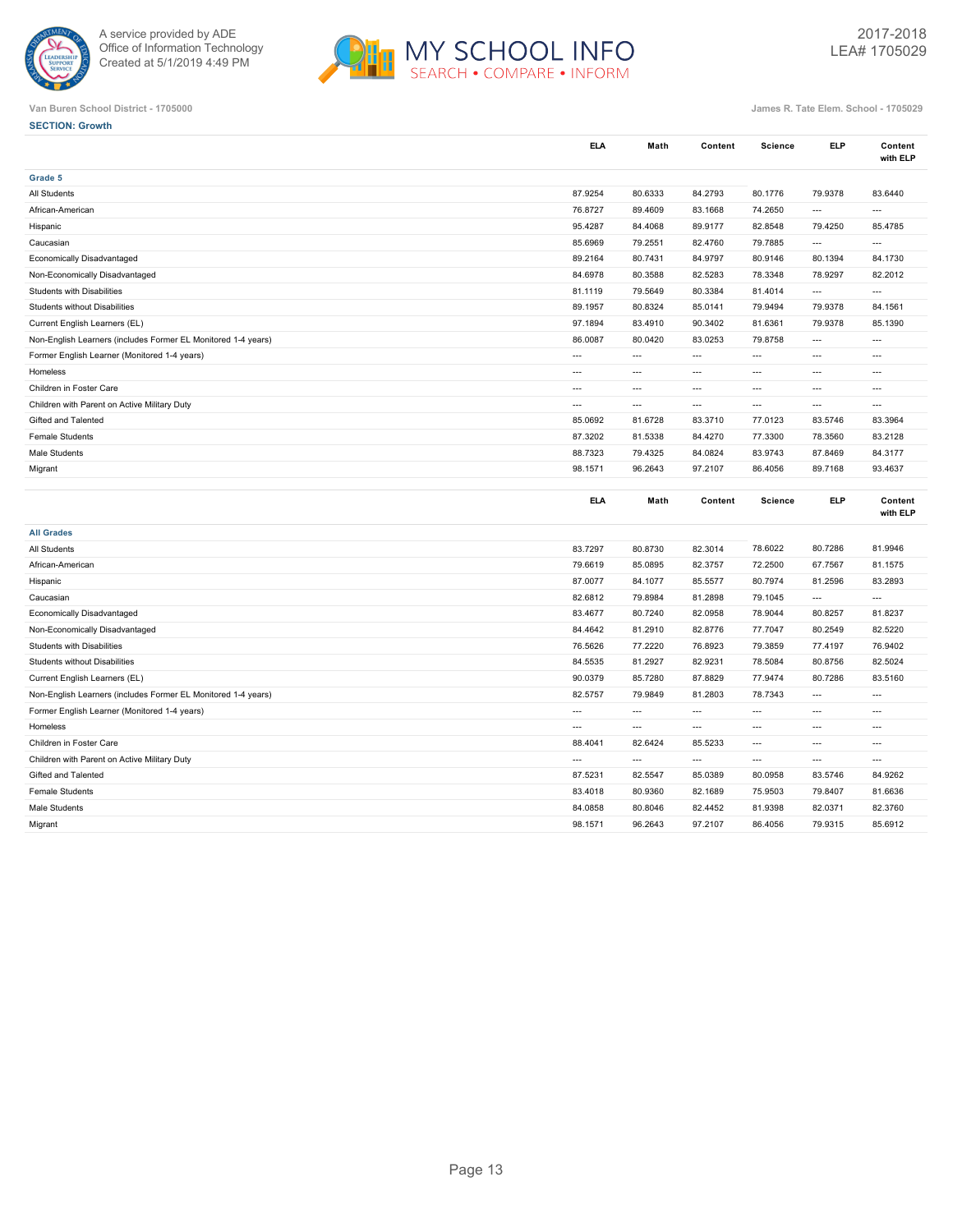



**Van Buren School District - 1705000 James R. Tate Elem. School - 1705029**

# **SECTION: English Language Proficiency for ELL**

|           |                  | 2015-2016            |                    |                  | 2016-2017            |                    | 2017-2018        |                      |                    |  |
|-----------|------------------|----------------------|--------------------|------------------|----------------------|--------------------|------------------|----------------------|--------------------|--|
|           | <b>EL Tested</b> | Number<br>Proficient | EL %<br>Proficient | <b>EL Tested</b> | Number<br>Proficient | EL %<br>Proficient | <b>EL Tested</b> | Number<br>Proficient | EL %<br>Proficient |  |
| Grade All | 51               | 16                   | 31.37 %            | 53               | 20                   | 37.74 %            | 56               | 19                   | 33.93 %            |  |
| Grade K   | 8                | $\overline{2}$       | 25.00 %            | 9                | $\overline{2}$       | 22.22 %            | 8                |                      | 12.50 %            |  |
| Grade 01  | 5                |                      | 20.00 %            | 8                | 3                    | 37.50 %            | 8                | $\overline{4}$       | 50.00 %            |  |
| Grade 02  | 11               | 3                    | 27.27 %            | 8                | 3                    | 37.50 %            | 10               | $\overline{4}$       | 40.00 %            |  |
| Grade 03  | 10               | $\overline{2}$       | 20.00 %            | 10               | 4                    | 40.00 %            | 8                | 3                    | 37.50 %            |  |
| Grade 04  | -                | $\overline{4}$       | 57.14 %            | 11               | 3                    | 27.27 %            | 10               | $\overline{4}$       | 40.00 %            |  |
| Grade 05  | 10               | $\overline{4}$       | 40.00 %            |                  | 5                    | 71.43 %            | 12               | 3                    | 25.00 %            |  |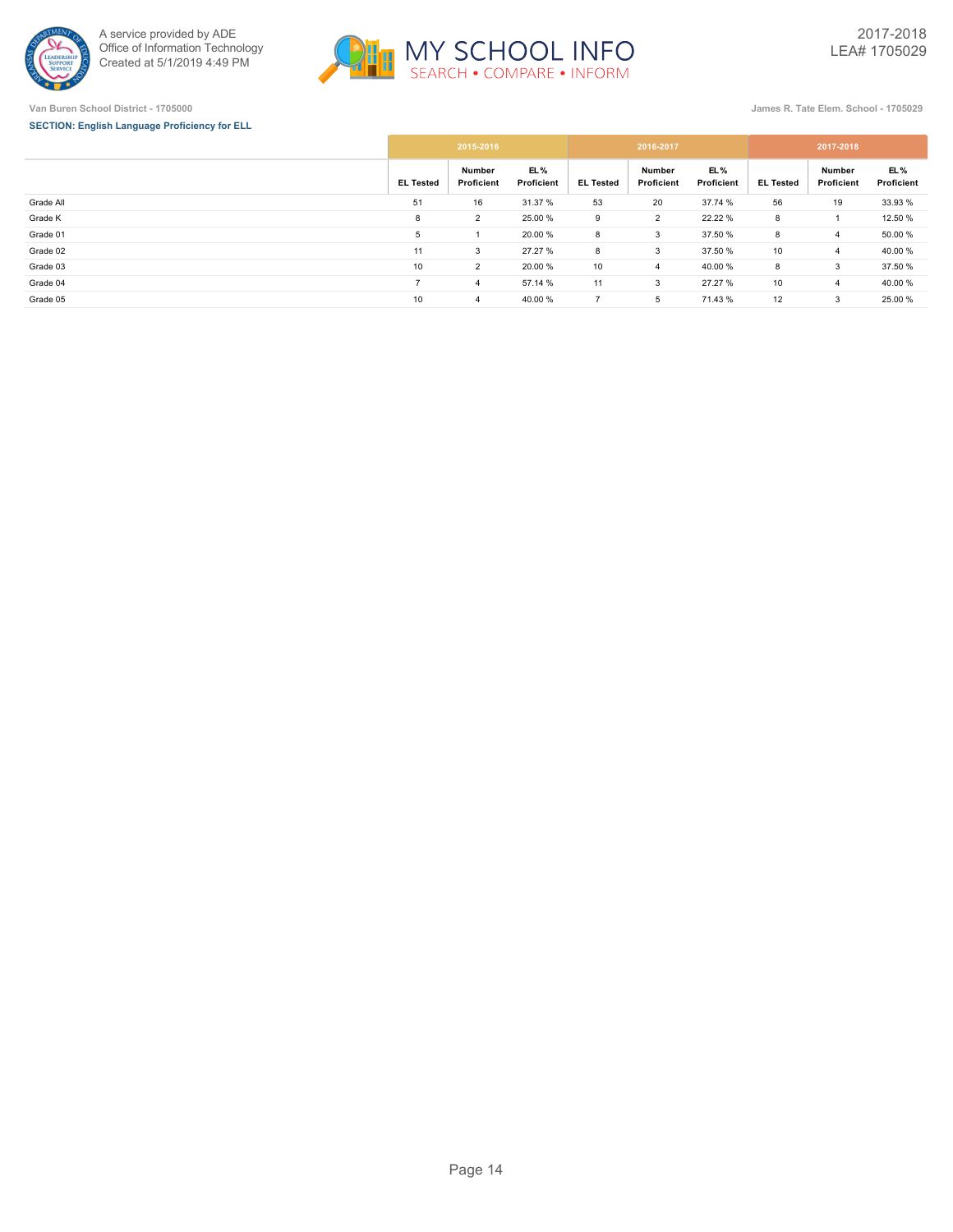

**SECTION: SQSS**



|                                                                  | <b>Student</b><br>Engagement | Science<br>Achievement | Reading<br>Achievement | Science<br>Growth | <b>ACT</b><br>Composite | <b>High School</b><br><b>Final GPA</b> | Community<br>Learning<br><b>Services</b><br>Credits | Computer<br>Science<br>Credits | On-Time<br>Credits | <b>ACT</b><br>Benchmark<br>Readiness | AP/IB/CC<br>Credits | Total    |
|------------------------------------------------------------------|------------------------------|------------------------|------------------------|-------------------|-------------------------|----------------------------------------|-----------------------------------------------------|--------------------------------|--------------------|--------------------------------------|---------------------|----------|
| Kindergarten                                                     |                              |                        |                        |                   |                         |                                        |                                                     |                                |                    |                                      |                     |          |
| All Students                                                     | 55.80                        | $\cdots$               | $\cdots$               | $\cdots$          | $\cdots$                | $---$                                  | $---$                                               | $---$                          | $\sim$             | $---$                                | $---$               | 55.80    |
| African-American                                                 | 66.67                        | $\cdots$               | $\cdots$               | $\cdots$          | $\cdots$                | $\cdots$                               | $\cdots$                                            | $\sim$ $\sim$                  | $\sim$             | $\sim$                               | $\cdots$            | 66.67    |
| Hispanic                                                         | 64.29                        | $\cdots$               | $\cdots$               | $\cdots$          | $\cdots$                | $---$                                  | $---$                                               | $---$                          | $\sim$             | $\cdots$                             | $---$               | 64.29    |
| Caucasian                                                        | 55.45                        | $\cdots$               | $\cdots$               | $\cdots$          | $\cdots$                | $\cdots$                               | $\cdots$                                            | $\cdots$                       | $\cdots$           | $\cdots$                             | $---$               | 55.45    |
| Economically Disadvantaged                                       | 50.00                        | $\cdots$               | $\cdots$               | $\cdots$          | $\cdots$                | $\cdots$                               | $\cdots$                                            | $---$                          | $\sim$             | $\sim$                               | $---$               | 50.00    |
| Non-Economically Disadvantaged                                   | 69.05                        | $\cdots$               | $\cdots$               | $\cdots$          | $\cdots$                | $\cdots$                               | $\cdots$                                            | $\sim$ $\sim$                  | $\sim$             | $\sim$                               | $\cdots$            | 69.05    |
| Students with Disabilities                                       | 20.00                        | $\cdots$               | $\cdots$               | $\cdots$          | $\cdots$                | $\cdots$                               | $\cdots$                                            | $\cdots$                       | $\sim$             | $\sim$                               | $---$               | 20.00    |
| Students without Disabilities                                    | 58.59                        | $\cdots$               | $\cdots$               | $\cdots$          | $\cdots$                | $\cdots$                               | $\cdots$                                            | $\cdots$                       | $\sim$             | $\cdots$                             | $---$               | 58.59    |
| Current English Learners (EL)                                    | 56.25                        | $\cdots$               | $\cdots$               | $\cdots$          | $\cdots$                | $\cdots$                               | $\cdots$                                            | $\cdots$                       | $\sim$             | $\sim$                               |                     | 56.25    |
| Non-English Learners (includes Former EL Monitored 1-4<br>years) | 55.74                        | $\cdots$               | $\cdots$               | $\cdots$          | $\cdots$                | $\cdots$                               | $\cdots$                                            | $\cdots$                       | $\cdots$           | $\cdots$                             | $\cdots$            | 55.74    |
| Former English Learner (Monitored 1-4 years)                     | $\cdots$                     | $\cdots$               | $\cdots$               | $\cdots$          | $\cdots$                | $\cdots$                               | $\cdots$                                            | $---$                          | $\sim$             | $\cdots$                             | $---$               | $---$    |
| Homeless                                                         | $\cdots$                     | $\cdots$               | $\cdots$               | $\cdots$          | $\cdots$                | $\cdots$                               | $\cdots$                                            | $\cdots$                       | $\cdots$           | $\sim$                               | $\cdots$            |          |
| Children in Foster Care                                          | 50.00                        | $\cdots$               | $\cdots$               | $\cdots$          | $\cdots$                | $\cdots$                               | $\cdots$                                            | $---$                          | $\sim$             | $\cdots$                             | $---$               | 50.00    |
| Children with Parent on Active Military Duty                     | $\cdots$                     | $\cdots$               | $\cdots$               | $\cdots$          | $\cdots$                | $\cdots$                               | $\cdots$                                            | $\cdots$                       | $\cdots$           | $\cdots$                             | $---$               | $\cdots$ |
| Gifted and Talented                                              | $\cdots$                     | $\cdots$               | $\cdots$               | $\cdots$          | $\cdots$                | $---$                                  | $---$                                               | $---$                          | $\sim$             | $---$                                | $---$               | $---$    |
| Female Students                                                  | 59.72                        | $\cdots$               | $\cdots$               | $\cdots$          | $\cdots$                | $\cdots$                               | $\cdots$                                            | $\cdots$                       | $\sim$             | $\cdots$                             | $---$               | 59.72    |
| Male Students                                                    | 51.52                        | $\cdots$               | $\cdots$               | $\cdots$          | $\cdots$                | $\cdots$                               | $\cdots$                                            | $\cdots$                       | $\cdots$           | $\cdots$                             | $---$               | 51.52    |
| Migrant                                                          | $\cdots$                     | $\cdots$               | $\cdots$               | $\cdots$          | $\cdots$                | $---$                                  | $---$                                               | $---$                          | $\sim$             | $\cdots$                             | $---$               | $---$    |
|                                                                  |                              |                        |                        |                   |                         |                                        |                                                     |                                |                    |                                      |                     |          |

|                                                                  | <b>Student</b><br>Engagement | Science<br>Achievement | Reading<br>Achievement | Science<br>Growth | <b>ACT</b><br>Composite | <b>High School</b><br><b>Final GPA</b> | Community<br>Learning<br><b>Services</b><br>Credits | Computer<br>Science<br>Credits | On-Time<br>Credits | <b>ACT</b><br><b>Benchmark</b><br><b>Readiness</b> | AP/IB/CC<br>Credits | Total    |
|------------------------------------------------------------------|------------------------------|------------------------|------------------------|-------------------|-------------------------|----------------------------------------|-----------------------------------------------------|--------------------------------|--------------------|----------------------------------------------------|---------------------|----------|
| Grade 1                                                          |                              |                        |                        |                   |                         |                                        |                                                     |                                |                    |                                                    |                     |          |
| All Students                                                     | 62.71                        | $---$                  | $\cdots$               | $\cdots$          | $\sim$                  | $\cdots$                               | $\cdots$                                            | $---$                          | $\cdots$           | $\sim$                                             | $---$               | 62.71    |
| African-American                                                 | 100.00                       | $---$                  | $\cdots$               | $\cdots$          | $\sim$                  | $\cdots$                               | $\cdots$                                            | $---$                          | $\cdots$           | $\cdots$                                           | $---$               | 100.00   |
| Hispanic                                                         | 69.23                        | $---$                  | $\cdots$               | $\cdots$          | $-1$                    | $\cdots$                               | $\cdots$                                            | $\cdots$                       | $\cdots$           | $\cdots$                                           | $---$               | 69.23    |
| Caucasian                                                        | 59.30                        | $\cdots$               | $\cdots$               | $\cdots$          | $\cdots$                | $\cdots$                               | $\cdots$                                            | $---$                          | $\cdots$           | $\cdots$                                           | $---$               | 59.30    |
| <b>Economically Disadvantaged</b>                                | 61.25                        | $---$                  | $\cdots$               | $\cdots$          | $\sim$                  | $\cdots$                               | $\cdots$                                            | $---$                          | $\cdots$           | $\cdots$                                           | $---$               | 61.25    |
| Non-Economically Disadvantaged                                   | 65.79                        | $---$                  | $\cdots$               | $\cdots$          | $\sim$                  | $\cdots$                               | $\cdots$                                            | $---$                          | $\cdots$           | $\cdots$                                           | $---$               | 65.79    |
| Students with Disabilities                                       | 50.00                        | $\cdots$               | $\cdots$               | $\cdots$          | $\sim$                  | $\cdots$                               | $\cdots$                                            | $\cdots$                       | $\cdots$           | $\cdots$                                           | $---$               | 50.00    |
| Students without Disabilities                                    | 63.89                        | $---$                  | $\cdots$               | $\cdots$          | $\sim$                  | $\cdots$                               | $\cdots$                                            | $\cdots$                       | $\cdots$           | $\cdots$                                           | $---$               | 63.89    |
| Current English Learners (EL)                                    | 81.25                        | $\cdots$               | $\cdots$               | $\cdots$          | $\sim$                  | $\cdots$                               | $\cdots$                                            | $---$                          | $\cdots$           | $\cdots$                                           | $---$               | 81.25    |
| Non-English Learners (includes Former EL Monitored 1-4<br>years) | 59.80                        | $\cdots$               | $---$                  | $\cdots$          | $\sim$                  | $\cdots$                               | $\cdots$                                            |                                | $\cdots$           | $\sim$                                             | $\cdots$            | 59.80    |
| Former English Learner (Monitored 1-4 years)                     | $\cdots$                     | $---$                  | $\cdots$               | $\cdots$          | $\sim$                  | $\cdots$                               | $\cdots$                                            | $---$                          | $\cdots$           | $\cdots$                                           | $---$               | $\cdots$ |
| Homeless                                                         | $-1$                         | $\cdots$               | $\cdots$               | $\cdots$          | $\sim$                  | $\cdots$                               | $\cdots$                                            | $---$                          | $\cdots$           | $\cdots$                                           | $---$               | $\cdots$ |
| Children in Foster Care                                          | 100.00                       | $---$                  | $\cdots$               | $\cdots$          | $\sim$                  | $\cdots$                               | $\cdots$                                            | $---$                          | $\cdots$           | $\cdots$                                           | $---$               | 100.00   |
| Children with Parent on Active Military Duty                     | 50.00                        | $---$                  | $\cdots$               | $\cdots$          | $\sim$                  | $\cdots$                               | $\cdots$                                            | $\cdots$                       | $\cdots$           | $\cdots$                                           | $---$               | 50.00    |
| Gifted and Talented                                              | $\cdots$                     | $---$                  | $\cdots$               | $\cdots$          | $\sim$                  | $\cdots$                               | $\cdots$                                            | $---$                          | $\cdots$           | $\cdots$                                           | $---$               | $\cdots$ |
| Female Students                                                  | 70.37                        | $---$                  | $\cdots$               | $\cdots$          | $\sim$                  | $\cdots$                               | $\cdots$                                            | $---$                          | $\cdots$           | $\cdots$                                           | $---$               | 70.37    |
| Male Students                                                    | 56.25                        | $\cdots$               | $\cdots$               | $\cdots$          | $\sim$                  | $\cdots$                               | $\cdots$                                            | $---$                          | $\cdots$           | $\cdots$                                           | $---$               | 56.25    |
| Migrant                                                          | 50.00                        | $---$                  | $\cdots$               | $\cdots$          | $\sim$                  | $\cdots$                               | $\cdots$                                            | $\cdots$                       | $\cdots$           | $\cdots$                                           | $---$               | 50.00    |
|                                                                  |                              |                        |                        |                   |                         |                                        |                                                     |                                |                    |                                                    |                     |          |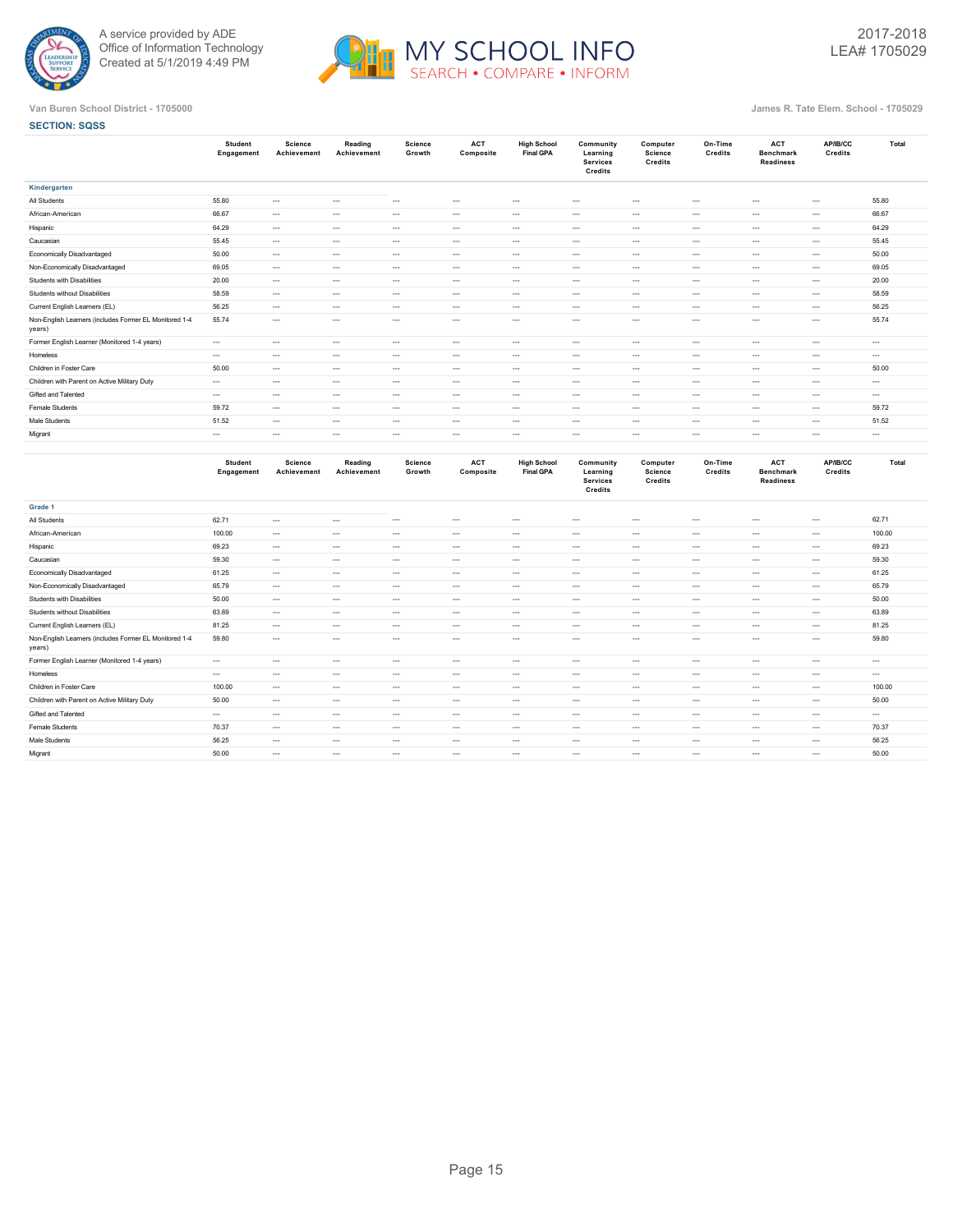

**SECTION: SQSS**



|                                                                  | <b>Student</b><br>Engagement | Science<br>Achievement | Reading<br>Achievement | Science<br>Growth | <b>ACT</b><br>Composite | <b>High School</b><br><b>Final GPA</b> | Community<br>Learning<br><b>Services</b><br>Credits | Computer<br>Science<br>Credits | On-Time<br>Credits | <b>ACT</b><br>Benchmark<br>Readiness | AP/IB/CC<br>Credits | Total    |
|------------------------------------------------------------------|------------------------------|------------------------|------------------------|-------------------|-------------------------|----------------------------------------|-----------------------------------------------------|--------------------------------|--------------------|--------------------------------------|---------------------|----------|
| Grade 2                                                          |                              |                        |                        |                   |                         |                                        |                                                     |                                |                    |                                      |                     |          |
| All Students                                                     | 54.05                        | $---$                  | $-1$                   | $\cdots$          | $\sim$ $\sim$           | $\cdots$                               | $\cdots$                                            | $\cdots$                       | $\cdots$           | $\cdots$                             | $---$               | 54.05    |
| African-American                                                 | 40.00                        | $---$                  | $-1$                   | $\sim$ $\sim$     | $\sim$ $\sim$           | $\cdots$                               | $\cdots$                                            | $\cdots$                       | $\cdots$           | $\cdots$                             | $---$               | 40.00    |
| Hispanic                                                         | 55.56                        | $---$                  | $-1$                   | $\sim$ $\sim$     | $\sim$                  | $\cdots$                               | $\cdots$                                            | $\cdots$                       | $\sim$             | $\cdots$                             | $---$               | 55.56    |
| Caucasian                                                        | 53.70                        | $---$                  | $-1$                   | $\sim$ $\sim$     | $\sim$ $\sim$           | $-1$                                   | $\cdots$                                            | $\cdots$                       | $\cdots$           | $\cdots$                             | $---$               | 53.70    |
| Economically Disadvantaged                                       | 50.00                        | $---$                  | $- - -$                | $\sim$ $\sim$     | $\sim$                  | $\cdots$                               | $\cdots$                                            | $\cdots$                       | $\sim$             | $\cdots$                             | $---$               | 50.00    |
| Non-Economically Disadvantaged                                   | 62.00                        | $---$                  | $- - -$                | $\sim$ $\sim$     | $-1$                    | $-1$                                   | $\cdots$                                            | $\cdots$                       | $\cdots$           | $\cdots$                             | $---$               | 62.00    |
| Students with Disabilities                                       | 46.88                        | $---$                  | $- - -$                | $\sim$ $\sim$     | $\sim$                  | $\cdots$                               | $\cdots$                                            | $\cdots$                       | $\sim$             | $\cdots$                             | $---$               | 46.88    |
| Students without Disabilities                                    | 56.03                        | $---$                  | $- - -$                | $\sim$ $\sim$     | $-1$                    | $\cdots$                               | $\cdots$                                            | $\cdots$                       | $\cdots$           | $\cdots$                             | $---$               | 56.03    |
| Current English Learners (EL)                                    | 70.00                        | $---$                  | $- - -$                | $\sim$ $\sim$     | $\sim$                  | $\cdots$                               | $\cdots$                                            | $\cdots$                       | $\sim$             | $\cdots$                             | $---$               | 70.00    |
| Non-English Learners (includes Former EL Monitored 1-4<br>years) | 51.56                        | $---$                  | $\cdots$               | $\cdots$          | $\cdots$                | $- - -$                                | $\cdots$                                            | $\cdots$                       | $\sim$             | $---$                                | $---$               | 51.56    |
| Former English Learner (Monitored 1-4 years)                     | $\sim$                       | $---$                  | $\cdots$               | $\sim$ $\sim$     | $\sim$                  | $\cdots$                               | $\cdots$                                            | $\cdots$                       | $\sim$             | $\cdots$                             | $---$               | $\cdots$ |
| Homeless                                                         | $\sim$                       | $---$                  | $- - -$                | $\sim$ $\sim$     | $-1$                    | $\cdots$                               | $\cdots$                                            | $\cdots$                       | $\cdots$           | $\cdots$                             | $---$               | $\cdots$ |
| Children in Foster Care                                          | $\sim$                       | $\cdots$               | $\cdots$               | $\cdots$          | $\sim$                  | $\cdots$                               | $\cdots$                                            | $\cdots$                       | $\cdots$           | $\cdots$                             | $\cdots$            | $\cdots$ |
| Children with Parent on Active Military Duty                     | $\cdots$                     | $\cdots$               | $- - -$                | $\cdots$          | $\sim$                  | $\cdots$                               | $\cdots$                                            | $\cdots$                       | $\sim$             | $\cdots$                             | $---$               | $\cdots$ |
| Gifted and Talented                                              | 70.00                        | $\cdots$               | $\cdots$               | $\cdots$          | $\sim$                  | $\cdots$                               | $\cdots$                                            | $\cdots$                       | $\cdots$           | $\cdots$                             | $\cdots$            | 70.00    |
| Female Students                                                  | 52.56                        | $---$                  | $\cdots$               | $\cdots$          | $\sim$                  | $\cdots$                               | $\cdots$                                            | $\cdots$                       | $\cdots$           | $\cdots$                             | $---$               | 52.56    |
| Male Students                                                    | 55.71                        | $\cdots$               | $\cdots$               | $\cdots$          | $\sim$                  | $\cdots$                               | $\cdots$                                            | $\cdots$                       | $\cdots$           | $\cdots$                             | $\cdots$            | 55.71    |
| Migrant                                                          | $\cdots$                     | $\cdots$               | $\cdots$               | $\cdots$          | $\sim$                  | $\cdots$                               | $\cdots$                                            | $\cdots$                       | $\sim$             | $\cdots$                             | $---$               | $\cdots$ |
|                                                                  |                              |                        |                        |                   |                         |                                        |                                                     |                                |                    |                                      |                     |          |

|                                                                  | <b>Student</b><br>Engagement | Science<br>Achievement | Reading<br>Achievement | Science<br>Growth | <b>ACT</b><br>Composite | <b>High School</b><br><b>Final GPA</b> | Community<br>Learning<br><b>Services</b><br>Credits | Computer<br>Science<br>Credits | On-Time<br>Credits | <b>ACT</b><br><b>Benchmark</b><br><b>Readiness</b> | AP/IB/CC<br>Credits | Total    |
|------------------------------------------------------------------|------------------------------|------------------------|------------------------|-------------------|-------------------------|----------------------------------------|-----------------------------------------------------|--------------------------------|--------------------|----------------------------------------------------|---------------------|----------|
| Grade 3                                                          |                              |                        |                        |                   |                         |                                        |                                                     |                                |                    |                                                    |                     |          |
| All Students                                                     | 59.70                        | 36.67                  | 31.67                  | $\sim$ $\sim$     | $\cdots$                | $\cdots$                               | $---$                                               | $\cdots$                       | $\sim$             | $\cdots$                                           | $---$               | 43.32    |
| African-American                                                 | 60.00                        | 0.00                   | 0.00                   | $\sim$ $\sim$     | $\sim$                  | $\cdots$                               | $\cdots$                                            | $---$                          | $\sim$             | $\cdots$                                           | $---$               | 20.00    |
| Hispanic                                                         | 54.55                        | 45.45                  | 45.45                  | $\sim$ $\sim$     | $\cdots$                | $\cdots$                               | $---$                                               | $\cdots$                       | $\cdots$           | $\cdots$                                           | $\cdots$            | 48.48    |
| Caucasian                                                        | 60.00                        | 37.21                  | 30.23                  | $\sim$ $\sim$     | $\cdots$                | $\cdots$                               | $---$                                               | $\cdots$                       | $\sim$             | $\cdots$                                           | $\cdots$            | 43.38    |
| <b>Economically Disadvantaged</b>                                | 50.00                        | 28.57                  | 28.57                  | $\sim$ $\sim$     | $\sim$                  | $\cdots$                               | $---$                                               | $\cdots$                       | $\sim$             | $\cdots$                                           | $\cdots$            | 36.26    |
| Non-Economically Disadvantaged                                   | 82.50                        | 55.56                  | 38.89                  | $\sim$ $\sim$     | $\cdots$                | $\cdots$                               | $\cdots$                                            | $---$                          | $\cdots$           | $\cdots$                                           | $\cdots$            | 59.82    |
| Students with Disabilities                                       | 68.75                        | 0.00                   | 0.00                   | $\sim$ $\sim$     | $\cdots$                | $\cdots$                               | $---$                                               | $---$                          | $\sim$             | $\cdots$                                           | $\cdots$            | 27.50    |
| Students without Disabilities                                    | 58.47                        | 40.74                  | 35.19                  | $\sim$ $\sim$     | $\sim$                  | $\cdots$                               | $\cdots$                                            | $---$                          | $\sim$             | $\cdots$                                           | $---$               | 45.21    |
| Current English Learners (EL)                                    | 43.75                        | 37.50                  | 37.50                  | $\sim$ $\sim$     | $\sim$                  | $\cdots$                               | $---$                                               | $\cdots$                       | $\sim$             | $\cdots$                                           | $\cdots$            | 39.58    |
| Non-English Learners (includes Former EL Monitored 1-4<br>years) | 61.86                        | 36.54                  | 30.77                  | $\cdots$          | $\cdots$                | $\cdots$                               | $\cdots$                                            | $\cdots$                       | $\cdots$           | $\cdots$                                           | $\cdots$            | 43.87    |
| Former English Learner (Monitored 1-4 years)                     | $- - -$                      | $\cdots$               | $-1$                   | $\sim$ $\sim$     | $\cdots$                | $\cdots$                               | $\cdots$                                            | $\cdots$                       | $\sim$             | $\cdots$                                           | $---$               | $\cdots$ |
| Homeless                                                         | $- - -$                      | $\cdots$               | $-1$                   | $\sim$ $\sim$     | $\sim$                  | $\cdots$                               | $\cdots$                                            | $\cdots$                       | $\sim$             | $\cdots$                                           | $---$               | $-1$     |
| Children in Foster Care                                          | 100.00                       | 100.00                 | 0.00                   | $\sim$ $\sim$     | $\sim$                  | $\cdots$                               | $---$                                               | $---$                          | $\sim$             | $\cdots$                                           | $\cdots$            | 66.67    |
| Children with Parent on Active Military Duty                     | $\cdots$                     | $\cdots$               | $\cdots$               | $\sim$ $\sim$     | $\cdots$                | $\cdots$                               | $---$                                               | $\cdots$                       | $\sim$             | $\cdots$                                           | $\cdots$            | $\cdots$ |
| Gifted and Talented                                              | 83.33                        | 66.67                  | 33.33                  | $\sim$ $\sim$     | $\sim$                  | $\cdots$                               | $\cdots$                                            | $---$                          | $\sim$             | $\cdots$                                           | $---$               | 61.11    |
| Female Students                                                  | 56.90                        | 33.33                  | 25.93                  | $\sim$ $\sim$     | $\cdots$                | $\cdots$                               | $---$                                               | $---$                          | $\sim$             | $\cdots$                                           | $\cdots$            | 39.16    |
| Male Students                                                    | 61.84                        | 39.39                  | 36.36                  | $\sim$            | $\sim$                  | $\cdots$                               | $\cdots$                                            | $\cdots$                       | $\sim$             | $\cdots$                                           | $---$               | 46.63    |
| Migrant                                                          | $- - -$                      | $---$                  | $\cdots$               | $\cdots$          | $\cdots$                | $\cdots$                               | $---$                                               | $---$                          | $\sim$             | $\cdots$                                           | $\cdots$            | $- - -$  |
|                                                                  |                              |                        |                        |                   |                         |                                        |                                                     |                                |                    |                                                    |                     |          |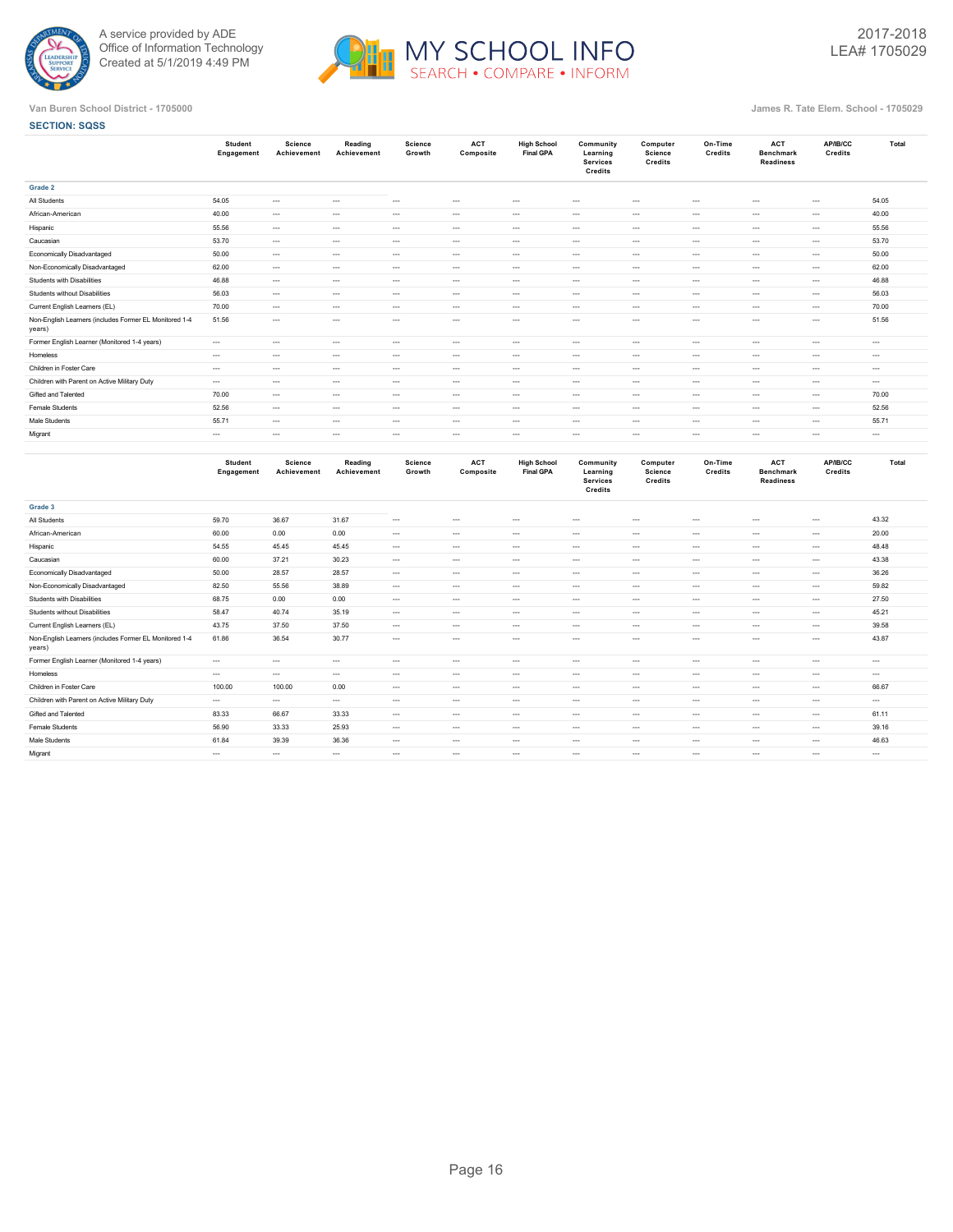

**SECTION: SQSS**



|                                                                  | Student<br>Engagement | Science<br>Achievement | Reading<br>Achievement | Science<br>Growth | <b>ACT</b><br>Composite | <b>High School</b><br><b>Final GPA</b> | Community<br>Learning<br><b>Services</b><br>Credits | Computer<br>Science<br>Credits | On-Time<br>Credits | <b>ACT</b><br><b>Benchmark</b><br><b>Readiness</b> | AP/IB/CC<br>Credits | Total    |
|------------------------------------------------------------------|-----------------------|------------------------|------------------------|-------------------|-------------------------|----------------------------------------|-----------------------------------------------------|--------------------------------|--------------------|----------------------------------------------------|---------------------|----------|
| Grade 4                                                          |                       |                        |                        |                   |                         |                                        |                                                     |                                |                    |                                                    |                     |          |
| All Students                                                     | 64.39                 | 20.34                  | 25.42                  | 43.10             | $\cdots$                | ---                                    | $---$                                               | $\cdots$                       | $\cdots$           | $\cdots$                                           | $\cdots$            | 39.05    |
| African-American                                                 | 100.00                | 0.00                   | 0.00                   | 16.67             | $---$                   | $\cdots$                               | $\cdots$                                            | $\cdots$                       | $\cdots$           | $\sim$                                             | $\cdots$            | 29.17    |
| Hispanic                                                         | 77.78                 | 11.11                  | 11.11                  | 50.00             | $---$                   | ---                                    | $---$                                               | $\cdots$                       | $\cdots$           | $\sim$                                             | $\cdots$            | 37.14    |
| Caucasian                                                        | 58.14                 | 23.68                  | 31.58                  | 47.37             | $---$                   | $- - -$                                | $\cdots$                                            | $\cdots$                       | $\cdots$           | $\sim$                                             | $\cdots$            | 40.76    |
| Economically Disadvantaged                                       | 60.00                 | 15.22                  | 15.22                  | 41.11             | $\sim$                  | $---$                                  | $\cdots$                                            | $\cdots$                       | $\sim$             | $\sim$                                             | $\cdots$            | 33.42    |
| Non-Economically Disadvantaged                                   | 78.13                 | 38.46                  | 61.54                  | 50.00             | $\cdots$                | $- - -$                                | $---$                                               | $\cdots$                       | $\cdots$           | $\sim$                                             | $\cdots$            | 58.18    |
| Students with Disabilities                                       | 41.67                 | 0.00                   | 0.00                   | 33.33             | $\sim$                  | $---$                                  | $---$                                               | $\cdots$                       | $\sim$             | $\sim$                                             | $\cdots$            | 23.33    |
| Students without Disabilities                                    | 66.67                 | 21.43                  | 26.79                  | 43.64             | $---$                   |                                        | $---$                                               | $\cdots$                       |                    | $\sim$                                             | $\cdots$            | 40.09    |
| Current English Learners (EL)                                    | 80.00                 | 20.00                  | 20.00                  | 40.00             | $\cdots$                | $- - -$                                | $\cdots$                                            | $\cdots$                       | $\cdots$           | $\sim$                                             | $\cdots$            | 40.00    |
| Non-English Learners (includes Former EL Monitored 1-4<br>years) | 61.61                 | 20.41                  | 26.53                  | 43.75             | $---$                   | $\cdots$                               | $\cdots$                                            | $\cdots$                       | $\cdots$           | $\sim$                                             | $\cdots$            | 38.86    |
| Former English Learner (Monitored 1-4 years)                     | $\cdots$              | $\cdots$               | $---$                  | $\cdots$          | $\cdots$                | $\cdots$                               | $\cdots$                                            | $\cdots$                       | $\sim$             | $-1$                                               | $\cdots$            | $\cdots$ |
| Homeless                                                         | $\sim$                | $\cdots$               | $---$                  | $---$             | $\cdots$                | $---$                                  | $\cdots$                                            | $\cdots$                       | $\sim$             | $-1$                                               | $\cdots$            | $\cdots$ |
| Children in Foster Care                                          | 50.00                 | $\cdots$               | $\cdots$               | $\cdots$          | $---$                   | $---$                                  | $---$                                               | $\cdots$                       | $\sim$             | $-1$                                               | $\cdots$            | 50.00    |
| Children with Parent on Active Military Duty                     | $\sim$                | $\cdots$               | $---$                  | $\cdots$          | $\cdots$                | $---$                                  | $---$                                               | $\cdots$                       | $\sim$             | $\sim$                                             | $\cdots$            | $\cdots$ |
| Gifted and Talented                                              | 100.00                | 100.00                 | 100.00                 | 100.00            | $\cdots$                | $---$                                  | $---$                                               | $\cdots$                       | $\sim$             | $\sim$ $\sim$                                      | $\cdots$            | 100.00   |
| Female Students                                                  | 58.82                 | 20.00                  | 33.33                  | 31.67             | $---$                   | $---$                                  | $---$                                               | $\cdots$                       | $\sim$             | $\sim$                                             | $\cdots$            | 36.69    |
| Male Students                                                    | 70.31                 | 20.69                  | 17.24                  | 55.36             | $---$                   | $- - -$                                | $\cdots$                                            | $\cdots$                       | $\cdots$           | $\sim$                                             | $---$               | 41.53    |
| Migrant                                                          | $\cdots$              | $\cdots$               | $\cdots$               | $\cdots$          | $\cdots$                | $- - -$                                | $\cdots$                                            | $\cdots$                       | $\cdots$           | $\sim$                                             | $\cdots$            | $\cdots$ |
|                                                                  |                       |                        |                        |                   |                         |                                        |                                                     |                                |                    |                                                    |                     |          |

|                                                                  | <b>Student</b><br>Engagement | Science<br>Achievement | Reading<br>Achievement | Science<br>Growth | <b>ACT</b><br>Composite | <b>High School</b><br><b>Final GPA</b> | Community<br>Learning<br><b>Services</b><br>Credits | Computer<br>Science<br><b>Credits</b> | On-Time<br>Credits | <b>ACT</b><br><b>Benchmark</b><br><b>Readiness</b> | AP/IB/CC<br>Credits | Total    |
|------------------------------------------------------------------|------------------------------|------------------------|------------------------|-------------------|-------------------------|----------------------------------------|-----------------------------------------------------|---------------------------------------|--------------------|----------------------------------------------------|---------------------|----------|
| Grade 5                                                          |                              |                        |                        |                   |                         |                                        |                                                     |                                       |                    |                                                    |                     |          |
| All Students                                                     | 67.76                        | 37.50                  | 26.56                  | 51.56             | $\sim$                  | $-1$                                   | $---$                                               | $\cdots$                              | $\sim$             | $\sim$ $\sim$                                      | $\cdots$            | 46.83    |
| African-American                                                 | 50.00                        | 0.00                   | 66.67                  | 33.33             | $\cdots$                | $\cdots$                               | $---$                                               | $\cdots$                              | $\sim$             | $\sim$ $\sim$                                      | $\cdots$            | 37.50    |
| Hispanic                                                         | 75.00                        | 33.33                  | 20.00                  | 56.67             | $\cdots$                | $-1$                                   | $\cdots$                                            | $\cdots$                              | $\sim$             | $\sim$                                             | $\cdots$            | 45.76    |
| Caucasian                                                        | 66.07                        | 44.19                  | 27.91                  | 51.16             | $\cdots$                | $-1$                                   | $---$                                               | $\cdots$                              | $\sim$             | $\sim$ $\sim$                                      | $\cdots$            | 48.65    |
| <b>Economically Disadvantaged</b>                                | 70.19                        | 40.91                  | 25.00                  | 52.27             | $\sim$                  | $-1$                                   | $---$                                               | $\cdots$                              | $\sim$             | $\sim$                                             | $\cdots$            | 48.10    |
| Non-Economically Disadvantaged                                   | 62.50                        | 30.00                  | 30.00                  | 50.00             | $\cdots$                | $\cdots$                               | $---$                                               |                                       | $\sim$             | $\sim$ $\sim$                                      | $\cdots$            | 44.05    |
| Students with Disabilities                                       | 53.57                        | 10.00                  | 10.00                  | 50.00             | $\cdots$                | $\cdots$                               | $\cdots$                                            | $- - -$                               | $\cdots$           | $\sim$                                             | $\cdots$            | 32.95    |
| Students without Disabilities                                    | 70.97                        | 42.59                  | 29.63                  | 51.85             | $\cdots$                | $\cdots$                               |                                                     | $\cdots$                              | $\sim$             | $-1$                                               | $\cdots$            | 49.55    |
| Current English Learners (EL)                                    | 68.18                        | 16.67                  | 8.33                   | 54.17             | $\cdots$                | $\cdots$                               | $---$                                               | $\cdots$                              | $\sim$             | $\sim$                                             | $\cdots$            | 36.17    |
| Non-English Learners (includes Former EL Monitored 1-4<br>years) | 67.69                        | 42.31                  | 30.77                  | 50.96             | $\sim$                  | $\cdots$                               | $\cdots$                                            | $\cdots$                              | $\sim$             | $-1$                                               | $\cdots$            | 49.10    |
| Former English Learner (Monitored 1-4 years)                     | $\cdots$                     | $\cdots$               | $\cdots$               | $\cdots$          | $\cdots$                | $- - -$                                | $\cdots$                                            | $\cdots$                              | $\sim$             | $\sim$                                             | $\cdots$            | $\cdots$ |
| Homeless                                                         | $\cdots$                     | $---$                  | $\cdots$               | $\cdots$          | $\cdots$                | $\cdots$                               | $\cdots$                                            | $- - -$                               | $\cdots$           | $\sim$                                             | $\cdots$            | $\cdots$ |
| Children in Foster Care                                          | 0.00                         | $\cdots$               | $\cdots$               | $\cdots$          | $\cdots$                | $\cdots$                               |                                                     | $\cdots$                              | $\sim$             | $\sim$                                             | $\cdots$            | 0.00     |
| Children with Parent on Active Military Duty                     | $- - -$                      | $---$                  | $\cdots$               | $\cdots$          | $\cdots$                | $\cdots$                               |                                                     | $\cdots$                              | $\sim$             | $-1$                                               | $\cdots$            | $---$    |
| Gifted and Talented                                              | 71.43                        | 100.00                 | 83.33                  | 50.00             | $\cdots$                | $-1$                                   | $---$                                               | $\cdots$                              | $\sim$             | $-1$                                               | $\cdots$            | 76.00    |
| Female Students                                                  | 60.00                        | 35.14                  | 24.32                  | 43.24             | $\sim$                  | $\cdots$                               |                                                     |                                       | $\sim$             | $-1$                                               | $\cdots$            | 41.67    |
| Male Students                                                    | 79.03                        | 40.74                  | 29.63                  | 62.96             | $\cdots$                | $\cdots$                               | $\cdots$                                            | $- - -$                               | $\cdots$           | $\sim$                                             | $\cdots$            | 54.02    |
| Migrant                                                          | 100.00                       | 0.00                   | 0.00                   | 50.00             | $\cdots$                | $-1$                                   | $---$                                               | $\cdots$                              | $\sim$             | $\sim$                                             | $\cdots$            | 37.50    |
|                                                                  |                              |                        |                        |                   |                         |                                        |                                                     |                                       |                    |                                                    |                     |          |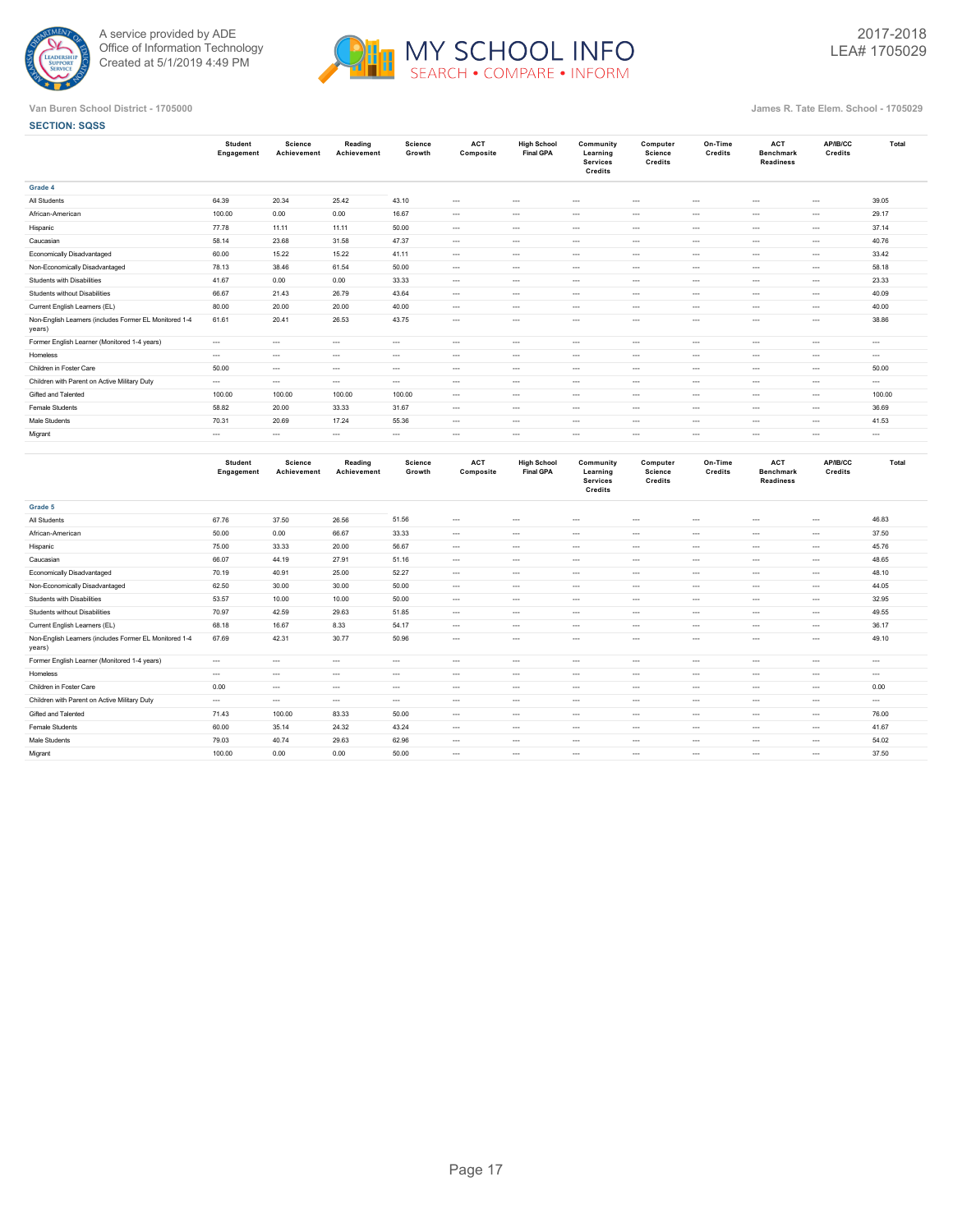



| <b>SECTION: SQSS</b>                                             |                              |                        |                        |                          |                         |                                        |                                                     |                                |                    |                                             |                     |          |
|------------------------------------------------------------------|------------------------------|------------------------|------------------------|--------------------------|-------------------------|----------------------------------------|-----------------------------------------------------|--------------------------------|--------------------|---------------------------------------------|---------------------|----------|
|                                                                  | <b>Student</b><br>Engagement | Science<br>Achievement | Reading<br>Achievement | <b>Science</b><br>Growth | <b>ACT</b><br>Composite | <b>High School</b><br><b>Final GPA</b> | Community<br>Learning<br><b>Services</b><br>Credits | Computer<br>Science<br>Credits | On-Time<br>Credits | <b>ACT</b><br><b>Benchmark</b><br>Readiness | AP/IB/CC<br>Credits | Total    |
| <b>All Grades</b>                                                |                              |                        |                        |                          |                         |                                        |                                                     |                                |                    |                                             |                     |          |
| All Students                                                     | 60.71                        | 31.69                  | 27.87                  | 47.54                    | $\sim$                  | $---$                                  | $---$                                               | $\cdots$                       | $\cdots$           | $\sim$                                      | $\cdots$            | 46.33    |
| African-American                                                 | 62.50                        | 0.00                   | 18.18                  | 25.00                    | $\sim$                  | $\cdots$                               | $\cdots$                                            | $\cdots$                       | $\cdots$           | $\sim$                                      | $\cdots$            | 33.33    |
| Hispanic                                                         | 66.67                        | 31.43                  | 25.71                  | 54.35                    | $\cdots$                | $\cdots$                               | $\cdots$                                            | $\cdots$                       | $\cdots$           | $\sim$                                      | $\cdots$            | 47.76    |
| Caucasian                                                        | 58.80                        | 35.48                  | 29.84                  | 49.38                    | $\cdots$                | $\cdots$                               | $\cdots$                                            | $\cdots$                       | $\sim$             | $\sim$                                      | $\cdots$            | 47.30    |
| Economically Disadvantaged                                       | 56.99                        | 28.03                  | 22.73                  | 46.63                    | $\cdots$                | $\cdots$                               | $\cdots$                                            | $\cdots$                       | $\cdots$           | $\sim$                                      | $\cdots$            | 42.49    |
| Non-Economically Disadvantaged                                   | 69.20                        | 41.18                  | 41.18                  | 50.00                    | $\cdots$                | $\cdots$                               | $\cdots$                                            | $\cdots$                       | $\cdots$           | $\sim$                                      | $\cdots$            | 55.77    |
| Students with Disabilities                                       | 49.07                        | 5.26                   | 5.26                   | 46.15                    | $\cdots$                | $\cdots$                               | $\cdots$                                            | $\cdots$                       | $\sim$             | $\sim$                                      | $\cdots$            | 32.86    |
| Students without Disabilities                                    | 62.46                        | 34.76                  | 30.49                  | 47.71                    | $\cdots$                | $\cdots$                               | $\cdots$                                            | $\cdots$                       | $\cdots$           | $\sim$                                      | $\cdots$            | 48.11    |
| Current English Learners (EL)                                    | 67.27                        | 23.33                  | 20.00                  | 47.73                    | $\cdots$                | $\cdots$                               | $\cdots$                                            | $\cdots$                       | $\sim$             | $\sim$                                      | $\cdots$            | 44.16    |
| Non-English Learners (includes Former EL Monitored 1-4<br>years) | 59.69                        | 33.33                  | 29.41                  | 47.50                    | $\cdots$                | $\cdots$                               | $\cdots$                                            | $\cdots$                       | $\sim$             | $\sim$                                      | $\cdots$            | 46.72    |
| Former English Learner (Monitored 1-4 years)                     | $\cdots$                     | $\cdots$               | $\cdots$               | $\cdots$                 | $\sim$                  | $\cdots$                               | $\cdots$                                            | $\cdots$                       | $\cdots$           | $\sim$                                      | $\cdots$            | $\cdots$ |
| Homeless                                                         | $\cdots$                     | $\cdots$               | $\cdots$               | $\cdots$                 | $\cdots$                | $\cdots$                               | $\cdots$                                            | $\cdots$                       | $\sim$             | $\sim$                                      | $\cdots$            | $\cdots$ |
| Children in Foster Care                                          | 60.00                        | 100.00                 | 0.00                   | $\cdots$                 | $\sim$                  | $\cdots$                               | $\cdots$                                            | $\cdots$                       | $\cdots$           | $\sim$                                      | $\cdots$            | 57.14    |
| Children with Parent on Active Military Duty                     | 50.00                        | $---$                  | $\cdots$               | $\cdots$                 | $\cdots$                | $\cdots$                               | $\cdots$                                            | $\cdots$                       | $\sim$             | $\cdots$                                    | $\cdots$            | 50.00    |
| Gifted and Talented                                              | 76.47                        | 90.91                  | 72.73                  | 62.50                    | $\sim$                  | $\cdots$                               | $\cdots$                                            | $\cdots$                       | $\sim$             | $\sim$                                      | $\cdots$            | 76.60    |
| Female Students                                                  | 59.29                        | 29.79                  | 27.66                  | 38.06                    | $\cdots$                | $\cdots$                               | $\cdots$                                            | $\cdots$                       | $\cdots$           | $\sim$                                      | $\cdots$            | 43.87    |
| Male Students                                                    | 62.19                        | 33.71                  | 28.09                  | 59.09                    | $\sim$                  | $\cdots$                               | $\cdots$                                            | $\cdots$                       | $\sim$             | $\sim$                                      | $\cdots$            | 48.96    |
| Migrant                                                          | 75.00                        | 0.00                   | 0.00                   | 50.00                    | $\sim$                  | $\cdots$                               | $\cdots$                                            | $\cdots$                       | $\cdots$           | $\sim$                                      | $\cdots$            | 40.00    |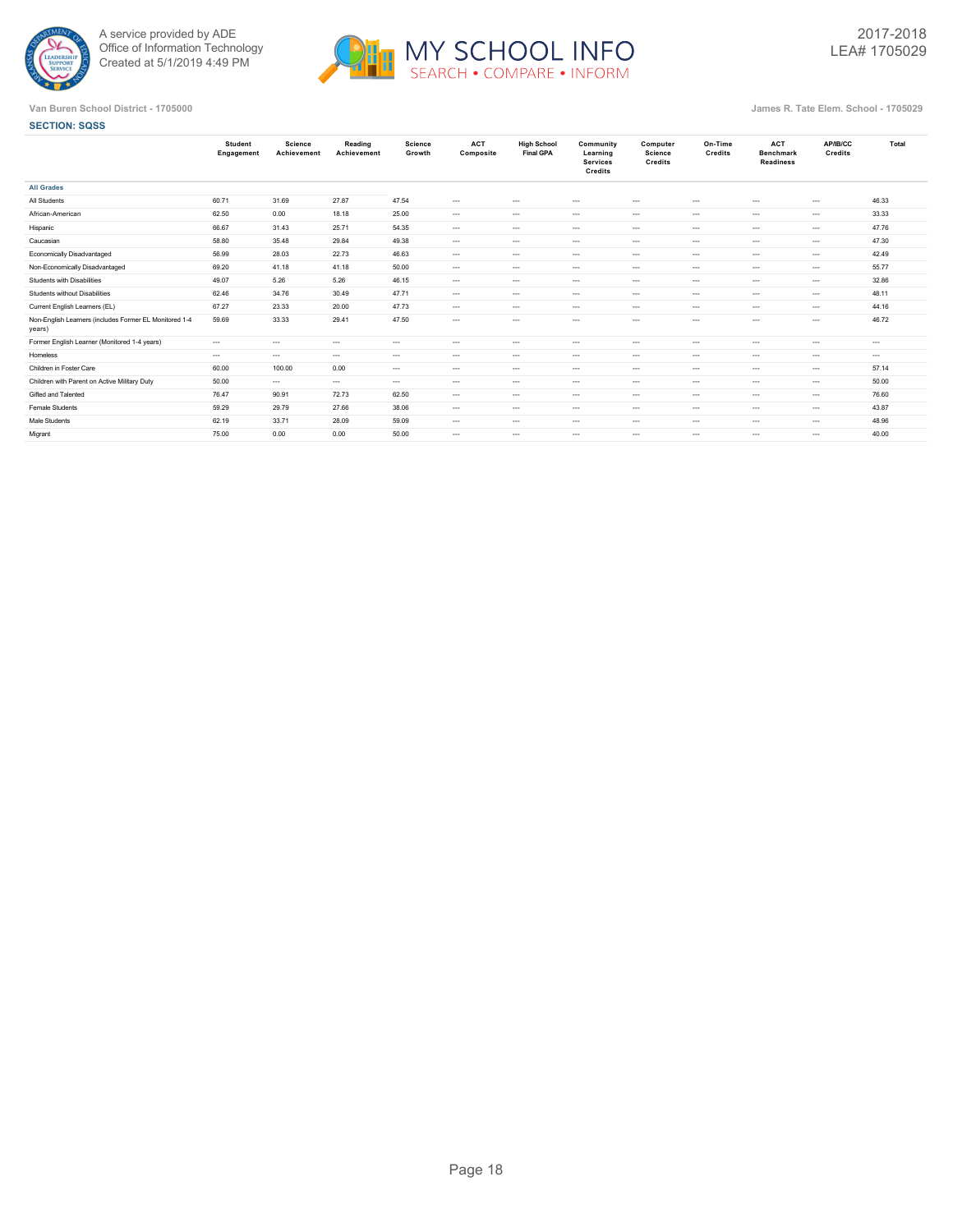



# **SECTION: Graduation Rates**

|                                                                                         |                          | 2017-2018       |              |
|-----------------------------------------------------------------------------------------|--------------------------|-----------------|--------------|
|                                                                                         | School                   | <b>District</b> | <b>State</b> |
| <b>Four-Year Graduation Rate</b>                                                        |                          |                 |              |
| Four-Year Graduation Rate All Students                                                  | $\hspace{0.05cm} \ldots$ | 87.3%           | 89.2%        |
| Four-Year Graduation Rate African-American                                              | $---$                    | 100.0%          | 85.6%        |
| Four-Year Graduation Rate Hispanic                                                      | $\cdots$                 | 85.1%           | 85.8%        |
| Four-Year Graduation Rate Caucasian                                                     | $---$                    | 86.4 %          | 91.2%        |
| Four-Year Graduation Rate Economically Disadvantaged                                    | $\hspace{0.05cm} \ldots$ | 85.0%           | 86.8%        |
| Four-Year Graduation Rate Non-Economically Disadvantaged                                | <b>N/A</b>               | N/A             | N/A          |
| Four-Year Graduation Rate Students with Disabilities                                    | $---$                    | 80.4%           | 84.6%        |
| Four-Year Graduation Rate Students without Disabilities                                 | N/A                      | N/A             | N/A          |
| Four-Year Graduation Rate Current English Learners (EL)                                 | $\hspace{0.05cm} \ldots$ | 84.6%           | 82.7%        |
| Four-Year Graduation Rate Non-English Learners (includes Former EL Monitored 1-4 years) | N/A                      | N/A             | N/A          |
| Four-Year Graduation Rate Homeless                                                      | $\hspace{0.05cm} \ldots$ | 52.6%           | 81.3%        |
| Four-Year Graduation Rate Children in Foster Care                                       | $---$                    | 0.0%            | 73.5 %       |
| Four-Year Graduation Rate Children with Parent on Active Military Duty                  | $\cdots$                 | 100.0%          | 94.3%        |
| Four-Year Graduation Rate Gifted and Talented                                           | $---$                    | 97.4 %          | 97.8%        |
| Four-Year Graduation Rate Female Students                                               | $---$                    | 89.8%           | 92.0%        |
| Four-Year Graduation Rate Male Students                                                 | $---$                    | 84.8%           | 86.6%        |
| Four-Year Graduation Rate Migrant                                                       | $\cdots$                 | 85.7 %          | 82.8%        |
|                                                                                         |                          |                 |              |

|                                                                                         |                          | 2017-2018       |              |
|-----------------------------------------------------------------------------------------|--------------------------|-----------------|--------------|
|                                                                                         | School                   | <b>District</b> | <b>State</b> |
| <b>Five-Year Graduation Rate</b>                                                        |                          |                 |              |
| Five-Year Graduation Rate All Students                                                  | $---$                    | 92.1%           | 90.7%        |
| Five-Year Graduation Rate African-American                                              | $---$                    | 100.0%          | 87.7%        |
| Five-Year Graduation Rate Hispanic                                                      | $---$                    | 91.2%           | 89.2%        |
| Five-Year Graduation Rate Caucasian                                                     | $---$                    | 91.9%           | 92.1%        |
| Five-Year Graduation Rate Economically Disadvantaged                                    | $---$                    | 89.0%           | 88.0%        |
| Five-Year Graduation Rate Non-Economically Disadvantaged                                | N/A                      | N/A             | N/A          |
| Five-Year Graduation Rate Students with Disabilities                                    | $\hspace{0.05cm} \ldots$ | 89.8%           | 87.7%        |
| Five-Year Graduation Rate Students without Disabilities                                 | N/A                      | N/A             | N/A          |
| Five-Year Graduation Rate Current English Learners (EL)                                 | $---$                    | 95.2%           | 86.3%        |
| Five-Year Graduation Rate Non-English Learners (includes Former EL Monitored 1-4 years) | N/A                      | N/A             | N/A          |
| Five-Year Graduation Rate Homeless                                                      | $\hspace{0.05cm} \ldots$ | 100.0%          | 88.5%        |
| Five-Year Graduation Rate Children in Foster Care                                       | $---$                    | 100.0%          | 87.5%        |
| Five-Year Graduation Rate Children with Parent on Active Military Duty                  | $---$                    | $---$           | 100.0%       |
| Five-Year Graduation Rate Gifted and Talented                                           | $---$                    | $---$           | 100.0%       |
| Five-Year Graduation Rate Female Students                                               | $\cdots$                 | 92.0%           | 92.7%        |
| Five-Year Graduation Rate Male Students                                                 | $---$                    | 92.3%           | 88.8%        |
| Five-Year Graduation Rate Migrant                                                       | $---$                    | 94.1%           | 85.9%        |
|                                                                                         |                          |                 |              |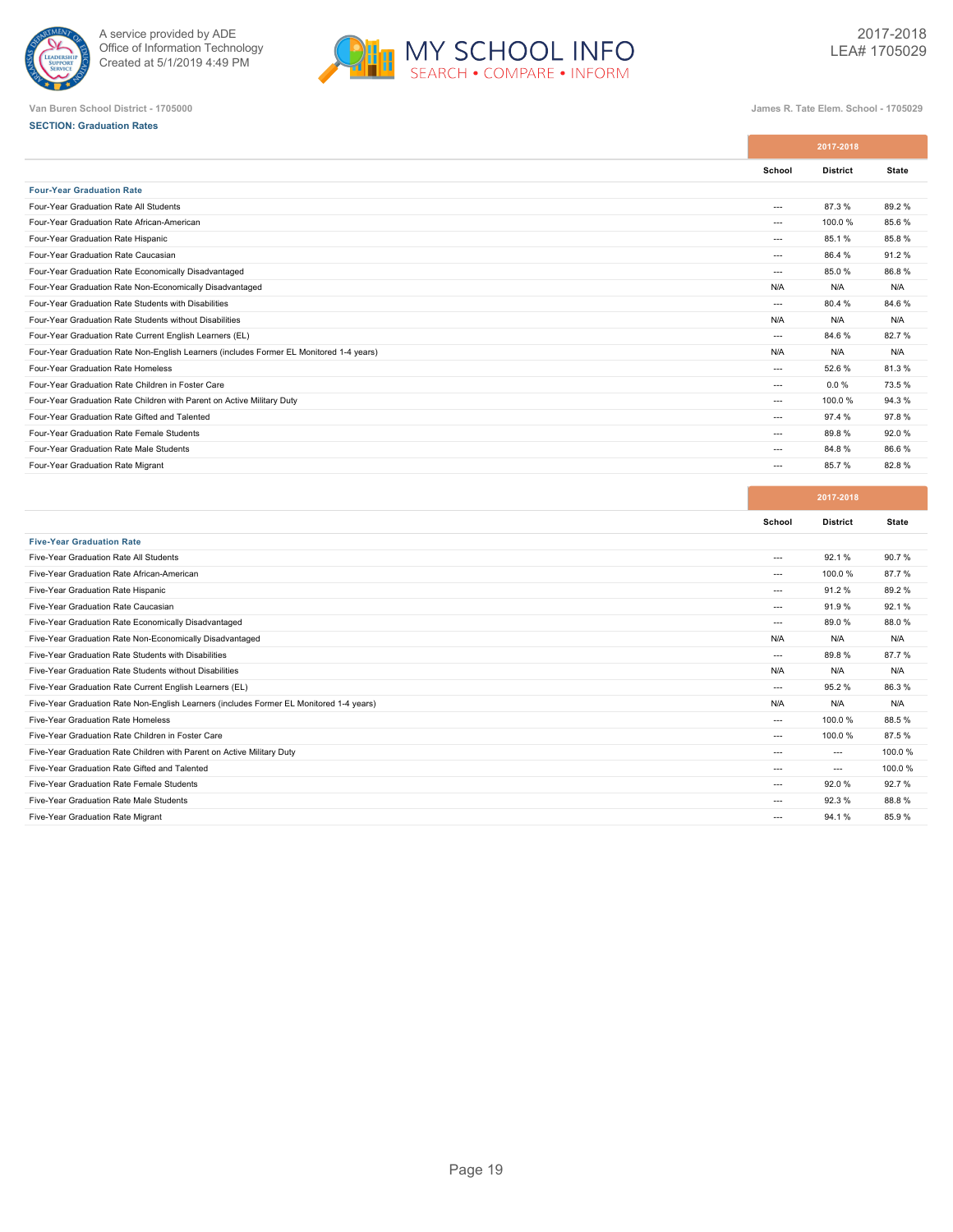



#### **SECTION: College Readiness**

**School District State American College Test (ACT)** Participation in Grade 11 Statewide ACT Administration 416 31,425 District Provided Remediation for Students Taking ACT Number of Students Taking ACT in Grades 9-11 662 40,561 and the Students Taking ACT in Grades 9-11 562 40,561 Number of Graduates that have taken ACT in High School 388 29,421 ACT Reading Average 20.54 20.32 ACT English Average 19.28 19.44 ACT Math Average 19.39 19.12 ACT Science Average 19.86 19.95 ACT Composite Average **19.94** 19.86 **SAT® by College Board** Number of Students Taking SAT College Admission Test 2 1,388 SAT Critical Reading Mean 610 589 SAT Math Mean 530 569 SAT Writing Mean **Advanced Placement Courses (AP)** Number of Students Taking Advanced Placement (AP) Courses 361 29,031 Number of AP Exams Taken 538 the state of the state of the state of the state of the state of the state of the state of the state of the state of the state of the state of the state of the state of the state of the state o Number of AP Exams Scored 3, 4, or 5 199 15,869 **International Baccalaureate Courses** Number of Students Taking International Baccalaureate Courses --- 460 **College Going Rates** All Students --- 48.9 % 49.1 % African-American --- 35.7 % 45.0 % Hispanic --- 46.9 % 38.9 % Caucasian --- 50.2 % 52.4 % Economically Disadvantaged 41.3 % 41.3 % 41.3 % 41.3 % 41.3 % 41.3 % 41.3 % 41.3 % 41.3 % 41.3 % 41.3 % 41.3 % 41.3 % 41.3 % 41.3 % 41.3 % 41.3 % 41.3 % 41.3 % 41.3 % 41.3 % 41.3 % 41.3 % 41.3 % 41.3 % 41.3 % 41.3 % 41.3 % Students with Disabilities --- 0.0 % 15.1 % Current English Learners (EL) --- 37.5 % 24.0 % Homeless --- 40.0 % 33.7 % Children in Foster Care --- 0.0 % 40.9 % Children with Parent on Active Military Duty of the State of the State of the State of the State of the State of the State of the State of the State of the State of the State of the State of the State of the State of the S Gifted and Talented --- 86.1 % 69.8 % **College Credit Accumulation Rates** All Students --- 64.8 % 54.1 % African-American --- 40.0 % 37.9 % Hispanic --- 61.1 % 49.7 % Caucasian --- 63.6 % 58.9 % Economically Disadvantaged and the state of the state of the state of the state of the state of the state of the state of the state of the state of the state of the state of the state of the state of the state of the state Students with Disabilities **2008** 10.0 % 30.2 % 30.2 % 30.2 % 30.2 % 30.2 % 30.2 % 30.2 % 30.2 % 30.2 % 30.2 % 30.2 % 30.2 % 30.2 % 30.2 % 30.2 % 30.2 % 30.2 % 30.2 % 30.2 % 30.2 % 30.2 % 30.2 % 30.2 % 30.3 % 30.2 % 30.3 % Current English Learners (EL) 32.5 % 32.5 % 32.5 % 32.5 % 32.5 % 32.5 % 32.5 % 32.5 % 32.5 % 32.5 % 32.5 % 32.5 % 32.5 % 32.5 % 32.5 % 32.5 % 32.5 % 32.5 % 32.5 % 32.5 % 32.5 % 32.5 % 32.5 % 32.5 % 32.5 % 32.5 % 32.5 % 32. Homeless --- 23.1 % 35.0 % Children in Foster Care --- 0.0 % 51.6 % Children with Parent on Active Military Duty --- 100.0 % 60.8 % Gifted and Talented --- 72.7 % 76.5 %

\* The College Credit Accumulation Rate definition from the U.S. Department of Education gives high school graduates two years at an institution of higher education to complete at least one year's worth of college credit th a degree. Students graduating in the last school year listed have not yet had two years to complete a year of college credit. Only a basic level of suppression had been applied to CGR and CCAR datasets.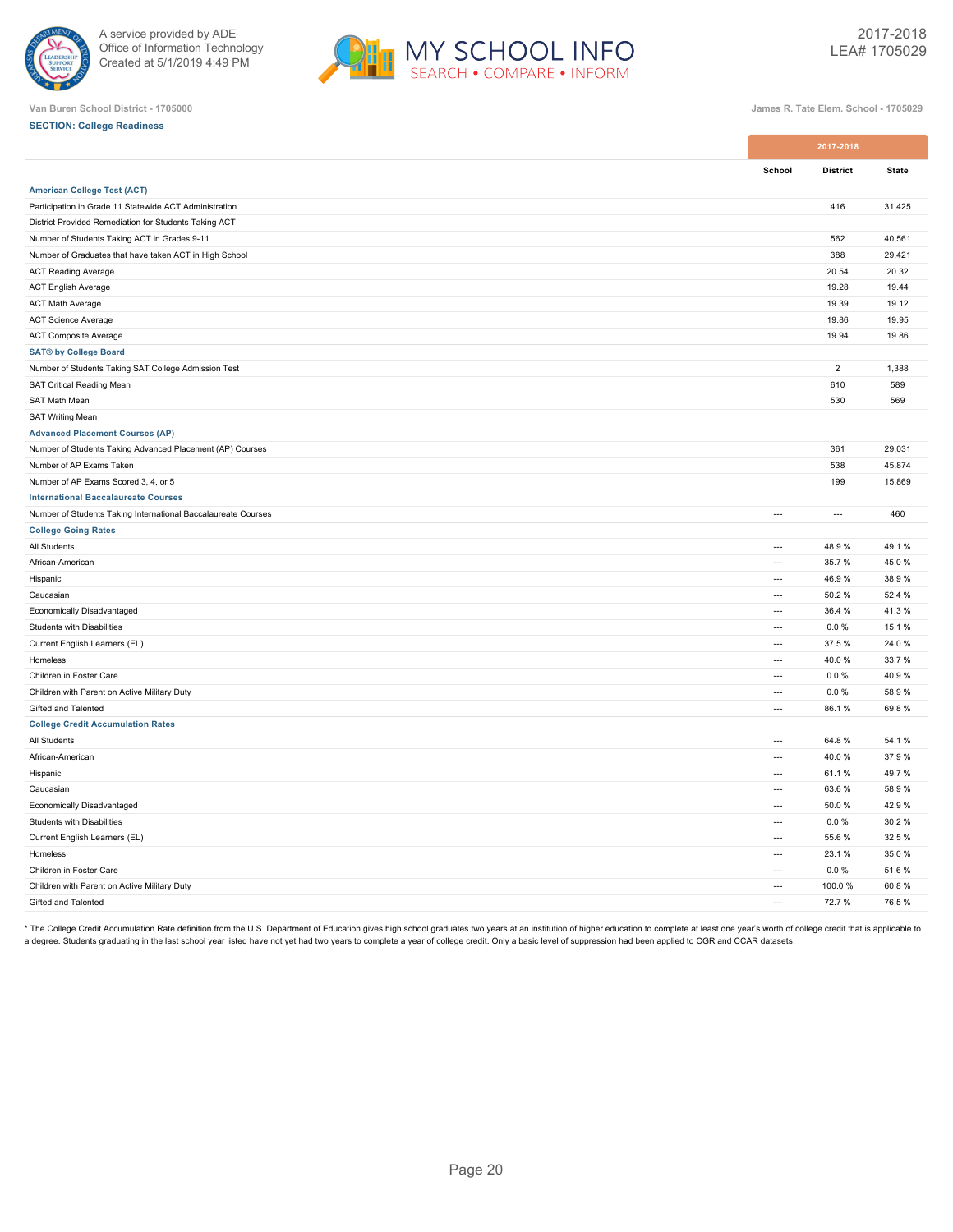



**SECTION: School Performance**

|                                                                 |           | 2017-2018       |              |
|-----------------------------------------------------------------|-----------|-----------------|--------------|
|                                                                 | School    | <b>District</b> | <b>State</b> |
| 2018 School Performance Rating                                  | c         |                 |              |
| Overall Points for School Rating                                | 68.39     |                 |              |
| Count of Schools with Rating = A                                |           | 3               | 152          |
| Count of Schools with Rating = B                                |           | $\overline{2}$  | 313          |
| Count of Schools with Rating = C                                |           | 6               | 380          |
| Count of Schools with Rating = D                                |           | $\mathbf 0$     | 145          |
| Count of Schools with Rating = F                                |           | $\mathbf 0$     | 44           |
| District Provides Textbooks or Digital Resources for all Pupils |           |                 |              |
| District Provides Textbooks or Digital Resources for all Pupils |           | Y               | 100 %        |
| <b>Annual Accreditation Status</b>                              |           |                 |              |
| Accredited                                                      | Y         | 12              | 1,046        |
| <b>Accredited Cited</b>                                         | ${\sf N}$ | 0               | 5            |
| <b>Accredited Probationary</b>                                  | ${\sf N}$ | $\mathbf 0$     | $\mathbf{1}$ |
| <b>Attendance Rate</b>                                          |           |                 |              |
| Attendance Rate All Students                                    | 93.52%    | 93.36 %         | 93.92 %      |
| Attendance Rate African American                                | 94.02%    | 93.68%          | 93.83 %      |
| Attendance Rate Hispanic                                        | 94.49%    | 94.48%          | 93.95 %      |
| Attendance Rate Caucasian                                       | 93.15 %   | 92.96 %         | 93.53 %      |
| Attendance Rate Economically Disadvantaged                      | 93.19%    | 92.75 %         | 93.65 %      |
| Attendance Rate Non-Economically Disadvantaged                  | 94.47%    | 93.49 %         | 93.63%       |
| Attendance Rate Students with Disabilities                      | 91.93%    | 94.14 %         | 93.8%        |
| Attendance Rate Students without Disabilities                   | 93.89%    | 93.29 %         | 93.93 %      |
| Attendance Rate English Learners (EL)                           | 94.53%    | 94.69%          | 94.79%       |
| Attendance Rate Non-EL (includes Former EL Monitored 1-4 years) | 94.53 %   | 94.71%          | 94.96 %      |
| Attendance Rate Former EL (Monitored 1-4 years)                 |           | 95.15 %         | 95.64 %      |
| Attendance Rate Homeless                                        | 76.79%    | 83.36 %         | 90.32 %      |
| Attendance Rate Children in Foster Care                         | 92.84 %   | 95.9%           | 92.95 %      |
| Attendance Rate Children with Parent on Active Military Duty    | 95.36%    | 94.76%          | 94.51 %      |
| Attendance Rate Gifted and Talented                             | 93.98%    | 94.81%          | 95.79%       |
| Attendance Rate Female Students                                 | 93.66%    | 92.84 %         | 93.83 %      |
| Attendance Rate Male Students                                   | 93.38%    | 93.76 %         | 93.96 %      |
| Attendance Rate Migrant                                         | 95.64 %   | 93.87 %         | 92.07%       |
| <b>Dropout Rate</b>                                             |           |                 |              |
| Dropout Rate                                                    |           | 2.20%           | 2.36 %       |
| <b>College Remediation Rate</b>                                 |           |                 |              |
| College Remediation Rate                                        |           | 64.4%           | 62.8%        |
| <b>Enrollment</b>                                               |           |                 |              |
| October 1 Enrollment                                            | 395       | 5,798           | 479,258      |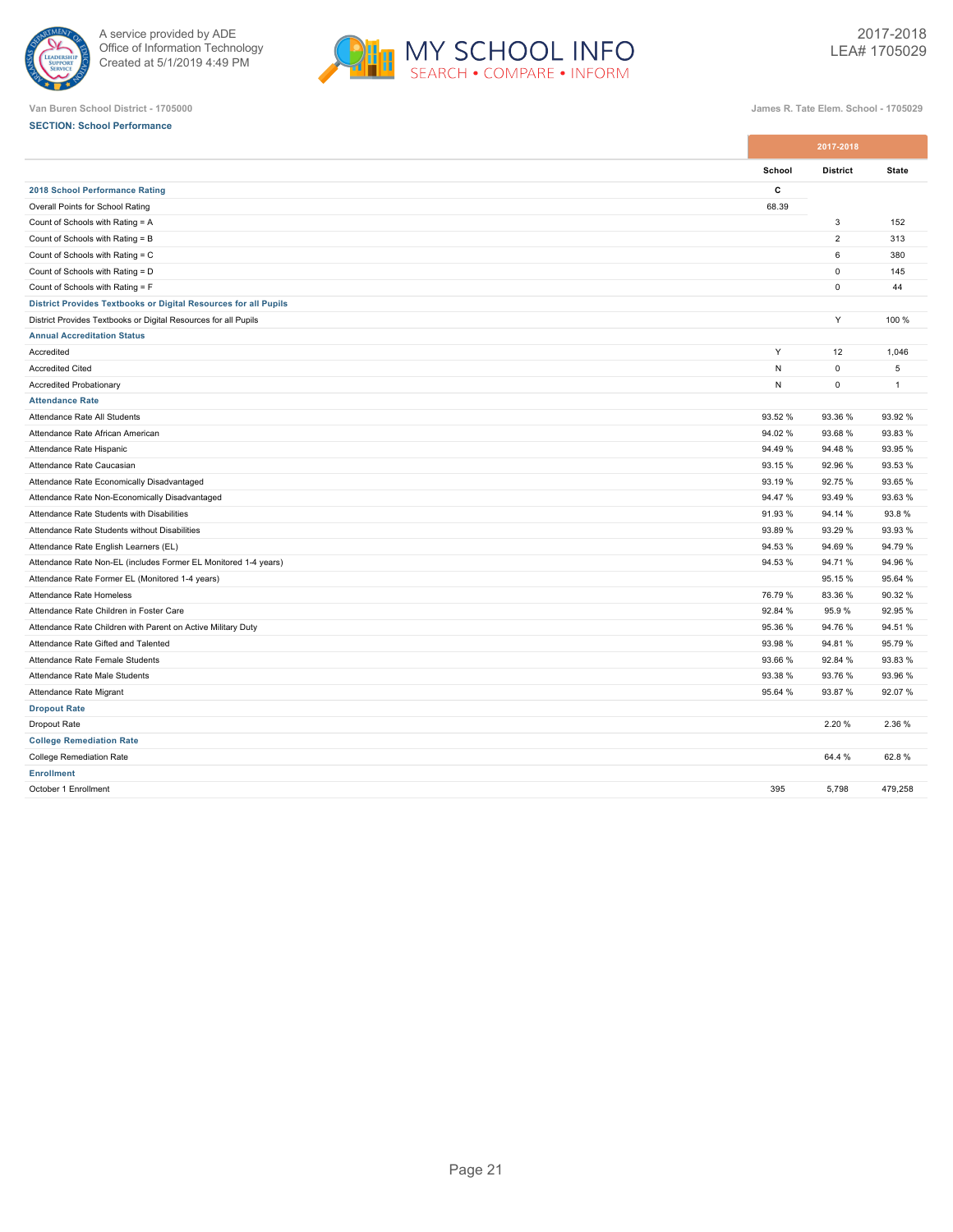



# **SECTION: School Environment**

|                                                      | School | <b>District</b> | <b>State</b> |
|------------------------------------------------------|--------|-----------------|--------------|
| Discipline Policies Distributed to Parents           | Y      | 100 %           | 100 %        |
| Discipline Training Provided to Staff                | Y      | 100 %           | 100 %        |
| Parental Involvement Plan Adopted                    | Y      | 100 %           | 100 %        |
| District Alternative Learning Environment Compliance |        | Y               | 100 %        |
| Expulsions                                           | 3      | 6               | 979          |
| Weapons Incidents                                    |        | 13              | 840          |
| <b>Staff Assaults</b>                                |        |                 | 852          |
| <b>Student Assaults</b>                              |        |                 | 3,339        |
| Referrals to Law Enforcement                         |        |                 | 66           |
| School-related Arrests                               |        |                 | 10           |
|                                                      |        |                 |              |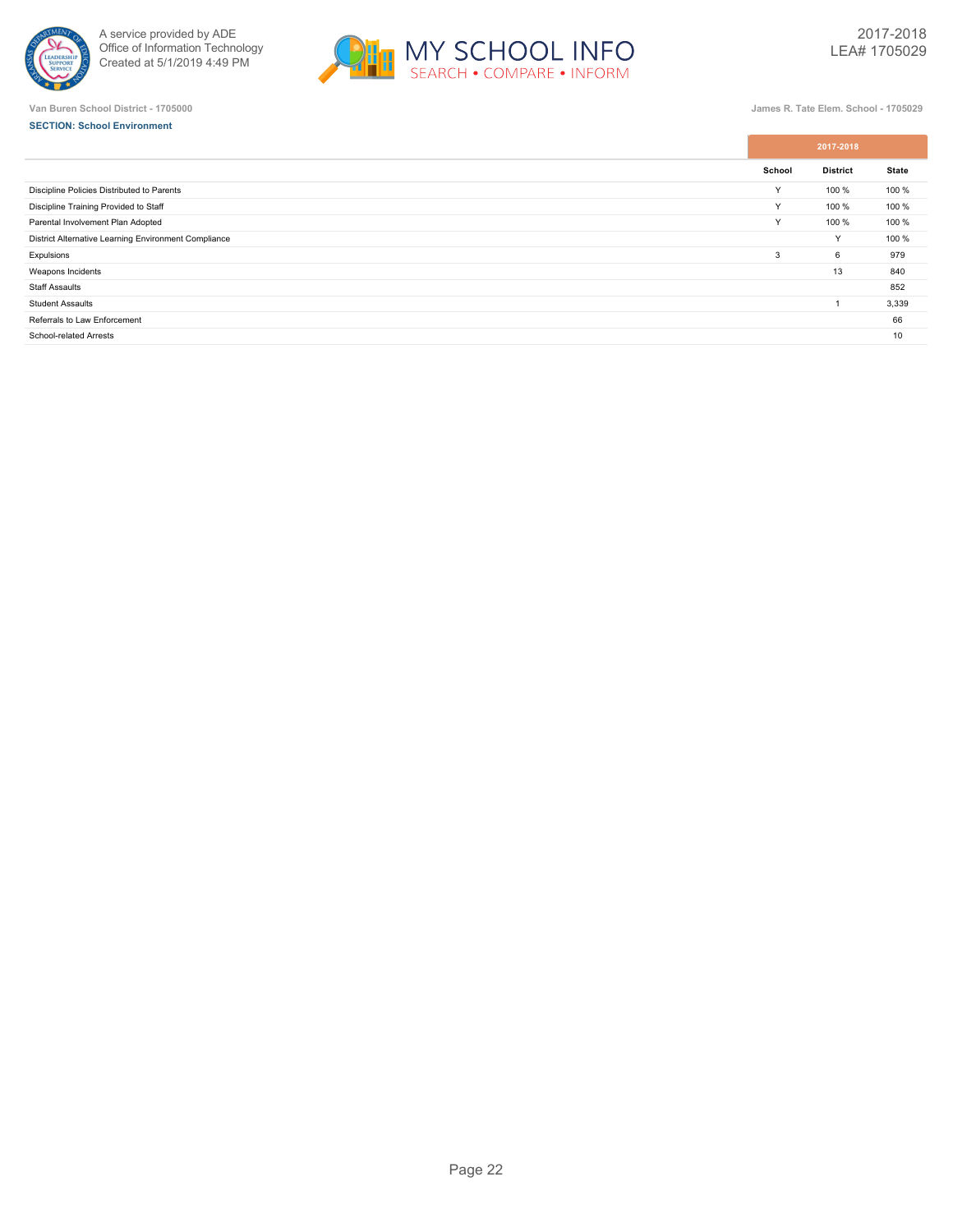



**SEC** 

| <b>SECTION: Retention</b>               |             |                 |              |
|-----------------------------------------|-------------|-----------------|--------------|
|                                         |             | 2017-2018       |              |
|                                         | School      | <b>District</b> | <b>State</b> |
| Number of Students Retained at Grade 1  | 0           | $\overline{2}$  | 1,085        |
| Percent of Students Retained at Grade 1 | 0.00%       | 0.46%           | 2.95 %       |
| Number of Students Retained at Grade 2  | $\mathbf 0$ | -1              | 369          |
| Percent of Students Retained at Grade 2 | 0.00%       | 0.21%           | 1.00 %       |
| Number of Students Retained at Grade 3  | $\mathbf 0$ | 0               | 158          |
| Percent of Students Retained at Grade 3 | 0.00%       | 0.00%           | 0.42%        |
| Number of Students Retained at Grade 4  | 0           | 0               | 86           |
| Percent of Students Retained at Grade 4 | 0.00%       | 0.00%           | 0.22%        |
| Number of Students Retained at Grade 5  | 0           | $\mathbf 0$     | 74           |
| Percent of Students Retained at Grade 5 | 0.00%       | 0.00%           | 0.19%        |
| Number of Students Retained at Grade 6  | $\mathbf 0$ | $\overline{1}$  | 139          |
| Percent of Students Retained at Grade 6 | 0.00%       | 0.23%           | 0.38%        |
| Number of Students Retained at Grade 7  | $\mathbf 0$ | 0               | 209          |
| Percent of Students Retained at Grade 7 | 0.00%       | 0.00%           | 0.57%        |
| Number of Students Retained at Grade 8  | $\mathbf 0$ | 0               | 222          |
| Percent of Students Retained at Grade 8 | 0.00%       | 0.00%           | 0.61%        |
|                                         |             |                 |              |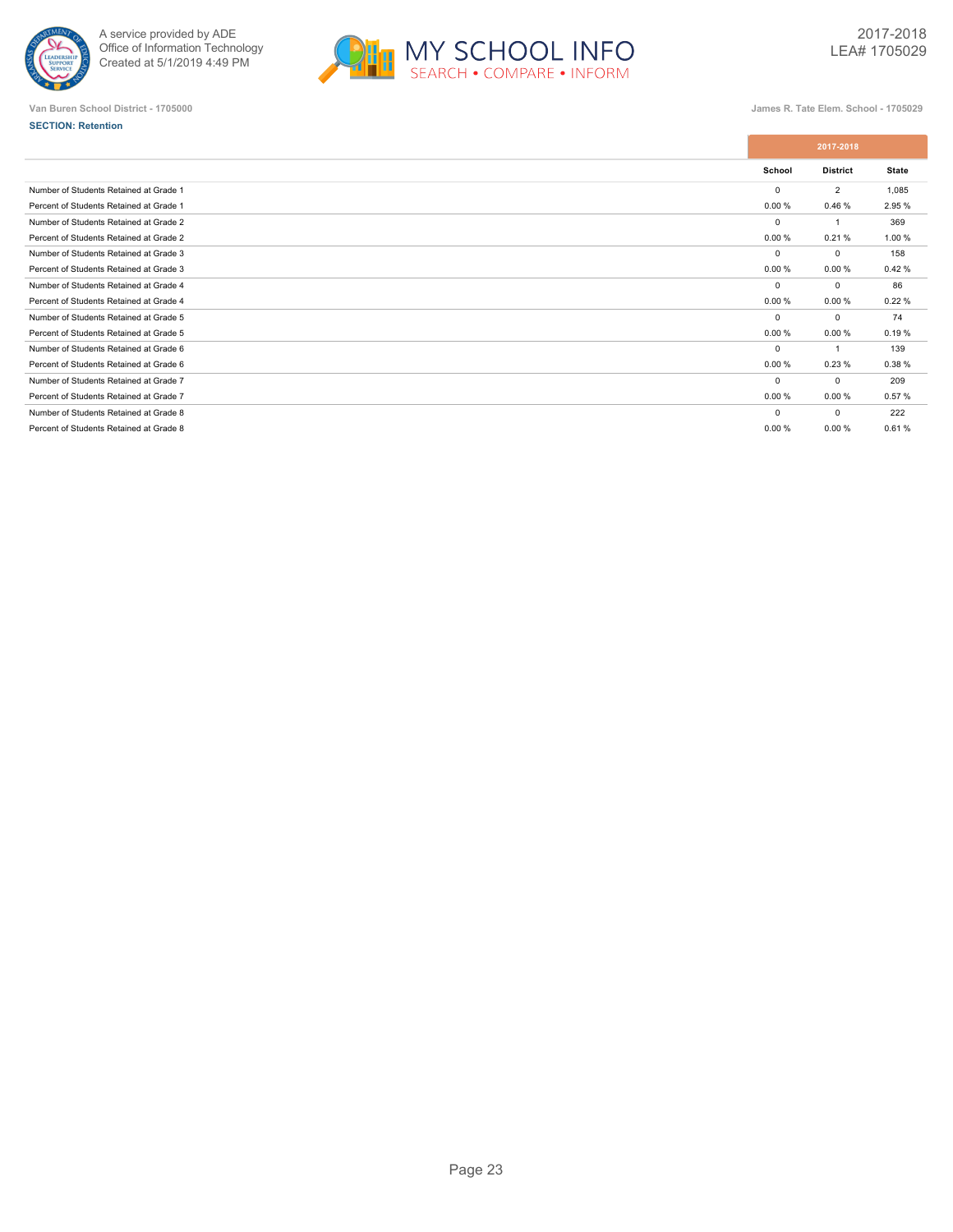



# **SECTION: Teacher Quality**

|                                                                                    | 2017-2018                |                          |                          |
|------------------------------------------------------------------------------------|--------------------------|--------------------------|--------------------------|
|                                                                                    | School                   | <b>District</b>          | <b>State</b>             |
| % Teachers Completely Certified (Licensed)                                         | 100.0%                   | 92.0%                    | 96.8%                    |
| % Teachers with Emergency / Provisional Credentials                                | 0.0%                     | 0.0%                     | 0.0 %                    |
| % Teachers with Bachelor's Degree                                                  | 88.0%                    | 74.0%                    | 53.0 %                   |
| % Teachers with Master's Degree                                                    | 12.0 %                   | 25.0%                    | 42.0%                    |
| % Teachers with Advanced Degree                                                    | 0.0%                     | 1.0%                     | 1.0%                     |
| All Economic Levels (All Quartiles All Schools)                                    |                          |                          |                          |
|                                                                                    | School                   | <b>District</b>          | <b>State</b>             |
| Number of Teachers (Certified Teachers)                                            | 26                       | 469                      | 41,834                   |
| Number of Teachers Evaluated this year under Teacher Excellence and Support System | 10                       | 106                      | 8,035                    |
| Number of Teachers Proficient or Above under Teacher Excellence and Support System | 10                       | 104                      | 7,845                    |
| Number Certified by National Board for Professional Teaching Standards             | 3                        | 37                       | 2,287                    |
| Number of Teachers Teaching with Emergency/Provisional Credentials                 | 0                        | 6                        | 765                      |
| Percentage Teaching with Emergency/Provisional Credentials                         | 0.0%                     | 1.3%                     | 1.8%                     |
| Number of Teachers Teaching Out-of-field                                           | $\overline{2}$           | 19                       | 1,459                    |
| Percentage of Teachers Teaching Out-of-field                                       | 7.7 %                    | 4.1%                     | 3.5%                     |
| Number of Inexperienced Teachers                                                   | 4                        | 57                       | 7,134                    |
| Percentage of Teachers who are Inexperienced                                       | 15.4 %                   | 12.2 %                   | 17.1 %                   |
| Number of Teachers, Principals, and Assistant Principals                           | 27                       | 493                      | 43,663                   |
| Number of Inexperienced Teachers, Principals, and Assistant Principals             | N/A                      | N/A                      | N/A                      |
| Percentage of Teachers, Principals, and Assitant Principals who are Inexperienced  | N/A                      | N/A                      | N/A                      |
| High Poverty (Highest Quartile of Schools Free and Reduced Lunch Percentage)       |                          |                          |                          |
|                                                                                    | School                   | <b>District</b>          | <b>State</b>             |
| Number of Teachers (Certified Teachers)                                            | ---                      | 21                       | 9,078                    |
| Number of Teachers Evaluated this year under Teacher Excellence and Support System | $\hspace{0.05cm} \ldots$ | $\hspace{0.05cm} \ldots$ | 1,324                    |
| Number of Teachers Proficient or Above under Teacher Excellence and Support System | ---                      | $\overline{a}$           | 1,262                    |
| Number Certified by National Board for Professional Teaching Standards             | $\hspace{0.05cm} \ldots$ | $\hspace{0.05cm} \ldots$ | 339                      |
| Number of Teachers Teaching with Emergency/Provisional Credentials                 | ---                      | 0                        | 281                      |
| Percentage Teaching with Emergency/Provisional Credentials                         | $\overline{\phantom{a}}$ | 0.0%                     | 3.1%                     |
| Number of Teachers Teaching Out-of-field                                           | ---                      | $\mathsf 0$              | 380                      |
| Percentage of Teachers Teaching Out-of-field                                       | $\overline{\phantom{a}}$ | 0.0%                     | 4.2%                     |
| Number of Inexperienced Teachers                                                   | ---                      | $\mathbf{1}$             | 1,747                    |
| Percentage of Teachers who are Inexperienced                                       | $\hspace{0.05cm} \ldots$ | 4.8%                     | 19.2 %                   |
| Number of Teachers, Principals, and Assistant Principals                           | ---                      | 23                       | 9,504                    |
| Number of Inexperienced Teachers, Principals, and Assistant Principals             | $\hspace{0.05cm} \ldots$ | N/A                      | N/A                      |
| Percentage of Teachers, Principals, and Assitant Principals who are Inexperienced  | ---                      | N/A                      | N/A                      |
| Low Poverty (Lowest Quartile of Schools Free and Reduced Lunch Percentage)         |                          |                          |                          |
|                                                                                    | School                   | <b>District</b>          | <b>State</b>             |
| Number of Teachers (Certified Teachers)                                            | $\overline{a}$           | 64                       | 12,453                   |
| Number of Teachers Evaluated this year under Teacher Excellence and Support System | $\overline{a}$           | $\overline{7}$           | 2,507                    |
| Number of Teachers Proficient or Above under Teacher Excellence and Support System | ---                      | $7^{\circ}$              | 2,464                    |
| Number Certified by National Board for Professional Teaching Standards             | $---$                    | 10                       | 877                      |
| Number of Teachers Teaching with Emergency/Provisional Credentials                 | $\overline{a}$           | $\overline{2}$           | 154                      |
| Percentage Teaching with Emergency/Provisional Credentials                         | ---                      | 3.1%                     | 1.2%                     |
| Number of Teachers Teaching Out-of-field                                           | $\overline{a}$           | $\overline{2}$           | 341                      |
| Percentage of Teachers Teaching Out-of-field                                       | ---                      | 3.1%                     | 2.7%                     |
| Number of Inexperienced Teachers                                                   | $\overline{a}$           | $\overline{2}$           | 1,926                    |
| Percentage of Teachers who are Inexperienced                                       | $---$                    | 3.1%                     | 15.5 %                   |
| Number of Teachers, Principals, and Assistant Principals                           | ---                      | 67                       | 12,978                   |
| Number of Inexperienced Teachers, Principals, and Assistant Principals             | ---                      | N/A                      | N/A                      |
| Percentage of Teachers, Principals, and Assitant Principals who are Inexperienced  | $---$                    | N/A                      | N/A                      |
| <b>School Board Members</b>                                                        |                          |                          | <b>Hours of Training</b> |
| Bob Freeman                                                                        |                          |                          | 0.00                     |
| Candice Settle-Beshears                                                            |                          |                          | 8.00                     |
| Carman Young                                                                       |                          |                          | 21.25                    |
| Christy Mayo                                                                       |                          |                          | 22.00                    |
| Kevin Bell                                                                         |                          |                          | 11.00                    |

Theresa Bell 20.75 Page 24

Lance Lanier 10.00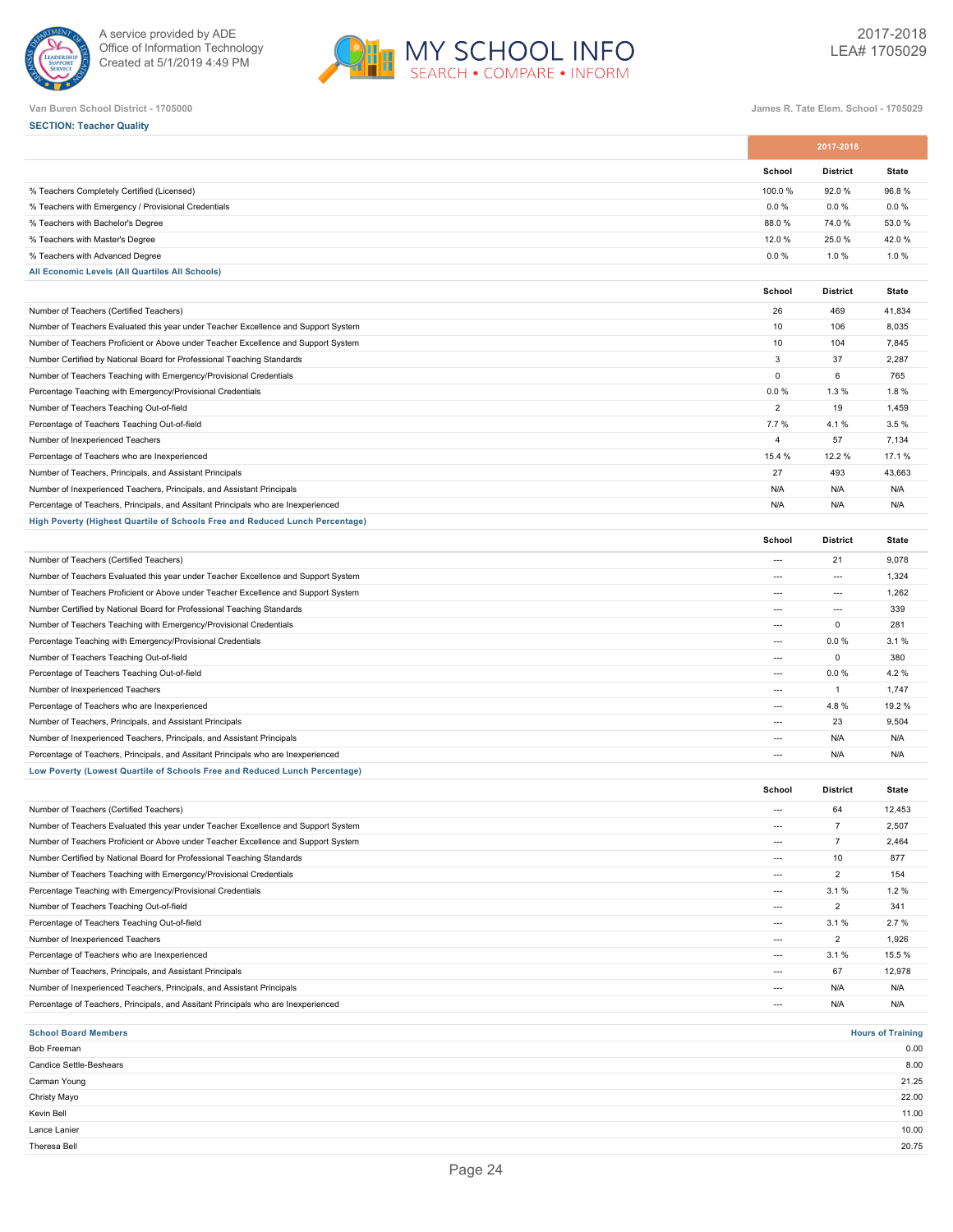

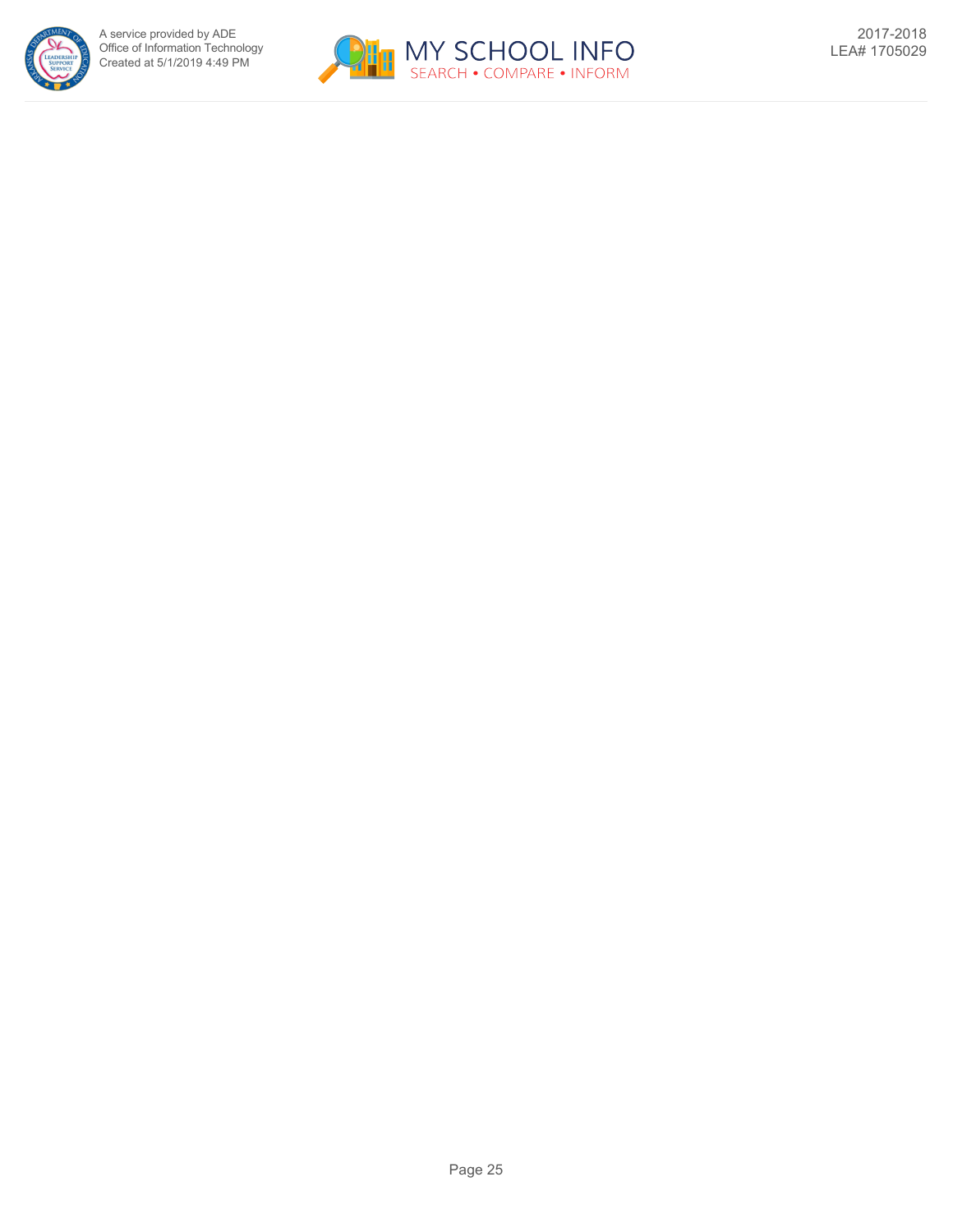



# **SECTION: School Expenditures**

|                                                      |                        |                                |             |              | 2017-2018           |              |                        |                                |                 |
|------------------------------------------------------|------------------------|--------------------------------|-------------|--------------|---------------------|--------------|------------------------|--------------------------------|-----------------|
| <b>State and Local Expenditures</b>                  |                        |                                |             |              |                     |              |                        |                                |                 |
|                                                      |                        | School                         |             |              | <b>District</b>     |              |                        | <b>State</b>                   |                 |
|                                                      | Personnel <sup>®</sup> | Non-<br>Personnel <sup>'</sup> | Total       | Personnel *  | Non-<br>Personnel*  | Total        | Personnel <sup>'</sup> | Non-<br>Personnel <sup>*</sup> | Total           |
| Instruction                                          | \$1,511,567            | \$64,524                       | \$1,576,091 | \$22,336,531 | \$2,664,430         | \$25,000,960 | \$1,846,546,023        | \$285,439,315                  | \$2,131,985,338 |
| Support services, pupils                             | \$158,362              | \$804                          | \$159,166   | \$1,848,852  | \$53,074            | \$1,901,926  | \$160,069,101          | \$8,503,839                    | \$168,572,940   |
| Support services, instructional staff                | \$142,172              | \$86,877                       | \$229,049   | \$1,754,435  | \$1,122,945         | \$2,877,380  | \$166,475,200          | \$70,344,838                   | \$236,820,038   |
| Support services, general administration             | \$42,523               | \$12,675                       | \$55,198    | \$625,872    | \$186,558           | \$812,431    | \$74,567,573           | \$26,093,991                   | \$100,661,564   |
| Support services, school administration              | \$185,830              | \$3,974                        | \$189,804   | \$2,922,960  | \$38,258            | \$2,961,218  | \$238,663,133          | \$8,760,219                    | \$247,423,352   |
| Support services, operation and maintenance of plant | \$139,852              | \$176,134                      | \$315,986   | \$2,289,682  | \$3,012,378         | \$5,302,060  | \$176,640,009          | \$310,699,332                  | \$487,339,341   |
| Support services, student transportation             | \$86,955               | \$31,482                       | \$118,438   | \$1,279,854  | \$463,376           | \$1,743,229  | \$111,117,482          | \$63,133,720                   | \$174,251,201   |
| Business/central/other support services              | \$59,020               | \$10,562                       | \$69,582    | \$893,200    | \$185,838           | \$1,079,038  | \$79,763,690           | \$51,636,647                   | \$131,400,337   |
| Food services                                        | \$128,346              | \$100,123                      | \$228,469   | \$1,502,426  | \$980,015           | \$2,482,441  | \$98,105,725           | \$160,750,493                  | \$258,856,218   |
| Enterprise operations                                | \$0                    | \$11,209                       | \$11,209    | \$0          | \$163,392           | \$163,392    | \$40,418               | \$2,666,844                    | \$2,707,263     |
| Other                                                | \$19,683               | \$7,435                        | \$27,117    | \$289,699    | \$109,428           | \$399,127    | \$8,920,422            | \$2,213,308                    | \$11,133,730    |
| <b>Grand Total</b>                                   | \$2,474,310            | \$505,799                      | \$2,980,109 | \$35,743,511 | \$8,979,691         | \$44,723,203 | \$2,960,908,776        | \$990,242,548                  | \$3,951,151,324 |
| State and Local Per-pupil Expenditures               | \$6,319                | \$1,292                        | \$7,611     | \$6,202      | \$1,558             | \$7,760      | \$6,231                | \$2,084                        | \$8,315         |
| <b>Federal Expenditures</b>                          |                        |                                |             |              |                     |              |                        |                                |                 |
|                                                      |                        | School                         |             |              | <b>District</b>     |              |                        | <b>State</b>                   |                 |
|                                                      | Personnel *            | Non-<br>Personnel <sup>'</sup> | Total       | Personnel *  | Non-<br>Personnel*  | Total        | Personnel *            | Non-<br>Personnel <sup>*</sup> | Total           |
| Instruction                                          | \$182,692              | \$89,347                       | \$272,040   | \$3,987,973  | \$1,099,964         | \$5,087,937  | \$465,591,792          | \$60,997,050                   | \$526,588,842   |
| Support services, pupils                             | \$0                    | \$9,351                        | \$9,351     | \$96,638     | \$309,970           | \$406,608    | \$43,263,291           | \$33,247,903                   | \$76,511,193    |
| Support services, instructional staff                | \$24,754               | \$26,436                       | \$51,190    | \$347,239    | \$344,532           | \$691,770    | \$76,162,766           | \$39,296,794                   | \$115,459,560   |
| Support services, general administration             | \$3,994                | \$3,014                        |             |              |                     |              |                        |                                |                 |
|                                                      |                        |                                | \$7,008     | \$58,780     | \$44,368            | \$103,149    | \$8,536,892            | \$4,085,874                    | \$12,622,766    |
| Support services, school administration              | \$0                    | \$0                            | \$0         | \$0          | \$0                 | \$0          | \$951,883              | \$58,734                       | \$1,010,618     |
| Support services, operation and maintenance of plant | \$0                    | \$8,043                        | \$8,043     | \$0          | \$14,711            | \$14,711     | \$203,457              | \$1,551,473                    | \$1,754,930     |
| Support services, student transportation             | \$8,613                | \$33                           | \$8,646     | \$126,777    | \$486               | \$127,263    | \$7,211,281            | \$1,152,985                    | \$8,364,266     |
| Business/central/other support services              | \$0                    | \$7,038                        | \$7,038     | \$0          | \$103,589           | \$103,589    | \$1,182,327            | \$8,688,164                    | \$9,870,491     |
| Food services                                        | \$0                    | \$3,017                        | \$3,017     | \$0          | \$5,000             | \$5,000      | \$220,700              | \$596,414                      | \$817,115       |
| Enterprise operations                                | \$0                    | \$0                            | \$0         | \$0          | \$0                 | \$0          | \$0                    | \$6,054                        | \$6,054         |
| Other                                                | \$257,644              | \$18,591                       | \$276,234   | \$434,360    | \$37,880            | \$472,240    | \$5,189,656            | \$1,639,119                    | \$6,828,775     |
| <b>Grand Total</b>                                   | \$477,697              | \$164,871                      | \$642,568   | \$5,051,767  | \$1,960,500         | \$7,012,267  | \$608,514,045          | \$151,320,564                  | \$759,834,609   |
| Federal Per-pupil Expenditures                       | \$1,220                | \$421                          | \$1,641     | \$877        | \$340               | \$1,217      | \$1,281                | \$318                          | \$1,599         |
| <b>Total Expenditures</b>                            |                        |                                |             |              |                     |              |                        |                                |                 |
|                                                      |                        | School                         |             |              | <b>District</b>     |              |                        | <b>State</b>                   |                 |
|                                                      | Personnel *            | Non-<br>Personnel*             | Total       | Personnel *  | Non-<br>Personnel * | Total        | Personnel *            | Non-<br>Personnel *            | Total           |
| Instruction                                          | \$1,694,259            | \$153,871                      | \$1,848,130 | \$26,324,504 | \$3,764,393         | \$30,088,897 | \$2,312,137,815        | \$346,436,365                  | \$2,658,574,180 |
| Support services, pupils                             | \$158,362              | \$10,155                       | \$168,517   | \$1,945,490  | \$363,044           | \$2,308,534  | \$203,332,391          | \$41,751,742                   | \$245,084,133   |

| Support services, general administration             | \$46,516    | \$15,690  | \$62,206    | \$684,653    | \$230,927    | \$915,579    | \$83,104,465    | \$30,179,866    | \$113,284,330   |
|------------------------------------------------------|-------------|-----------|-------------|--------------|--------------|--------------|-----------------|-----------------|-----------------|
| Support services, school administration              | \$185,830   | \$3,974   | \$189,804   | \$2,922,960  | \$38,258     | \$2,961.218  | \$239,615,017   | \$8,818,953     | \$248,433,970   |
| Support services, operation and maintenance of plant | \$139,852   | \$184,177 | \$324.029   | \$2,289,682  | \$3.027.089  | \$5,316,771  | \$176,843,466   | \$312,250,805   | \$489.094.271   |
| Support services, student transportation             | \$95,569    | \$31,516  | \$127,084   | \$1,406,630  | \$463,861    | \$1,870,492  | \$118,328,762   | \$64,286,705    | \$182,615,468   |
| Business/central/other support services              | \$59,020    | \$17,600  | \$76,620    | \$893,200    | \$289,427    | \$1,182,627  | \$80,946,017    | \$60,324,811    | \$141.270.828   |
| Food services                                        | \$128,346   | \$103,140 | \$231,486   | \$1,502.426  | \$985,015    | \$2,487,441  | \$98,326,426    | \$161.346.907   | \$259,673,333   |
| Enterprise operations                                | \$0         | \$11.209  | \$11,209    | \$0          | \$163,392    | \$163,392    | \$40,418        | \$2,672,898     | \$2,713,317     |
| Other                                                | \$277,326   | \$26,025  | \$303.352   | \$724,059    | \$147,308    | \$871.367    | \$14,110,077    | \$3,852,428     | \$17,962,505    |
| <b>Grand Total</b>                                   | \$2,952,007 | \$670,670 | \$3,622,677 | \$40,795,278 | \$10,940.192 | \$51,735,470 | \$3,569,422.821 | \$1,141,563,112 | \$4,710,985,933 |
| <b>Total Per-pupil Expenditures</b>                  | \$7,539     | \$1,713   | \$9,252     | \$7,078      | \$1,898      | \$8,977      | \$7.511         | \$2,402         | \$9,914         |

\* Personnel Expenditures Salaries and Employee Benefits (Object Series 100 and 200)

\*\* Non-Personnel Expenditures = Personnel Expenditures subtracted from Total Expenditures.

|                                                         | School | <b>District</b> | State         |
|---------------------------------------------------------|--------|-----------------|---------------|
| Mills Voted                                             |        | 42.6            | 38.4          |
| Average Teacher Salary                                  |        | \$50,318        | \$49,840      |
| <b>Extracurricular Expenditures</b>                     |        | \$4,585,507     | \$187,202,332 |
| Capital Expenditures                                    |        | \$4,191,955     | \$573,071,733 |
| Debt Service Expenditures                               |        | \$5,089,631     | \$294,033,249 |
| <b>Free and Reduced Meals</b>                           |        |                 |               |
| Percent of Students Eligible for Free and Reduced Meals | 71.9%  | 61.2%           | 60.2%         |
| State Free and Reduced-Price Meal Rate++                |        |                 | 60.6%         |
| National Free and Reduced-Price Meal Rate+              |        |                 | 57.9%         |
|                                                         |        |                 |               |

† Source: FNS National databank.

†† State Free and Reduced Meal Rate includes preschool and adult education students.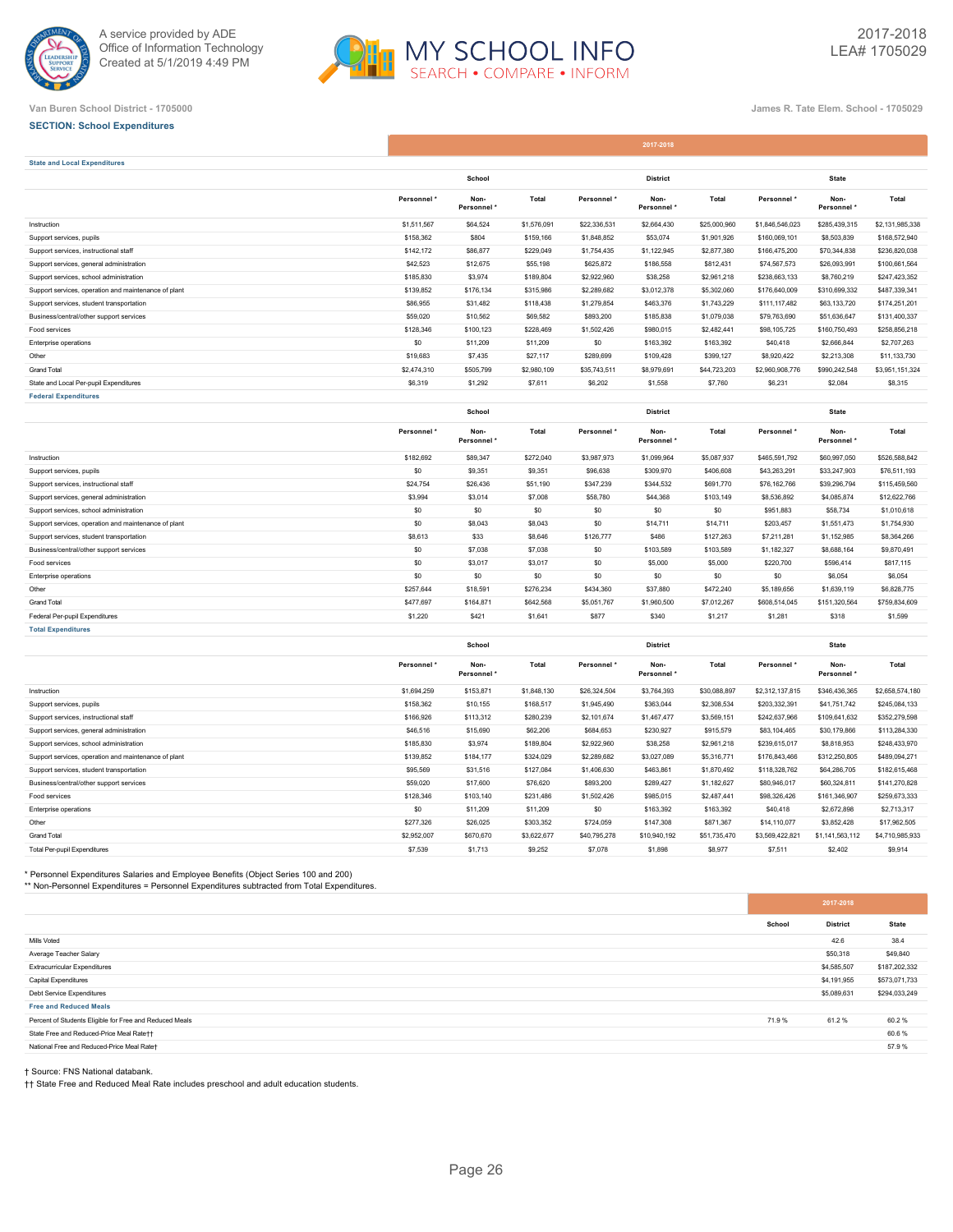





|                    | 2017-2018  |          |                |
|--------------------|------------|----------|----------------|
|                    | <b>ELA</b> | Math     | <b>Science</b> |
| Grade 3<br>Grade 4 | 0.00%      | 0.00%    | 0.00%          |
|                    | 0.00%      | 0.00%    | 0.00%          |
| Grade 5            | 0.00%      | $0.00\%$ | 0.00%          |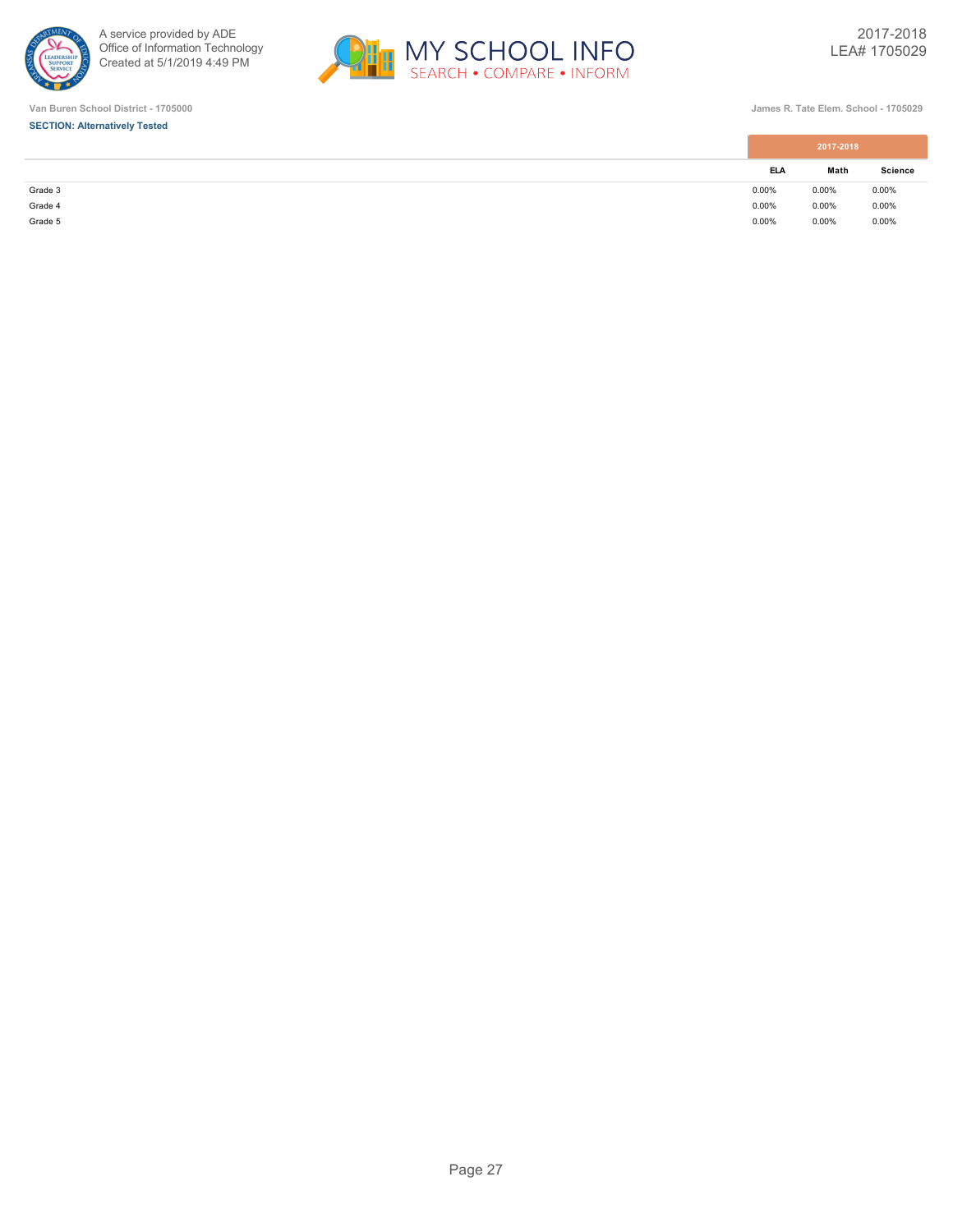



|                                                                                                             |                |                        | 2017-2018                  |                         |                          |
|-------------------------------------------------------------------------------------------------------------|----------------|------------------------|----------------------------|-------------------------|--------------------------|
|                                                                                                             | % Tested       | % In Need of Support   | % Close                    | % Ready                 | % Exceeds                |
| <b>Grade 3 Mathematics</b>                                                                                  |                |                        |                            |                         |                          |
| African-American                                                                                            | 100            | 20                     | $60\,$                     | $\rm{20}$               | $\,$ 0 $\,$              |
| African-American Student with Disability                                                                    | $\cdots$       | $\cdots$               | $\cdots$                   | $\cdots$                | $\cdots$                 |
| African-American English Learner                                                                            | 100            | $\,$ 0 $\,$            | 100                        | $\mathbb O$             | $\,$ 0 $\,$              |
| African-American English Learner without Disability                                                         | 100            | $^{\circ}$             | 100                        | $\circ$                 | $^{\circ}$               |
| African-American Female                                                                                     | $100\,$        | $\,0\,$                | $100\,$                    | $\,$ 0 $\,$             | $\,0\,$                  |
| African-American Female with Disability                                                                     | $\sim$         | $\ddotsc$              | $\sim$                     |                         |                          |
| African-American Female without Disability                                                                  | 100            | $\,$ 0 $\,$            | 100                        | $\,$ 0 $\,$             | $\,$ 0 $\,$              |
| African-American Female Non-English Learner                                                                 | $100\,$        | $\,$ 0 $\,$            | $100\,$                    | $\mathbb O$             | $\,$ 0 $\,$              |
| African-American Female Non-English Learner with Disability                                                 | $\cdots$       | $\cdots$               | $\cdots$                   | $\cdots$                | $\cdots$                 |
| African-American Female Non-English Learner without Disability                                              | 100            | $\,$ 0 $\,$            | 100                        | $\,$ 0 $\,$             | $\,$ 0 $\,$              |
| African-American Male                                                                                       | 100            | $\rm{25}$              | $_{50}$                    | $\rm 25$                | $\,0\,$                  |
| African-American Male with Disability                                                                       | $\cdots$       | $\cdots$               | $\cdots$                   | $\cdots$                | $\cdots$                 |
| African-American Male English Learner                                                                       | $100\,$        | $\,$ 0 $\,$            | 100                        | $\,$ 0 $\,$             | $\,$ 0 $\,$              |
| African-American Male English Learner without Disability<br>African-American Male without Disability        | 100<br>100     | $\,0\,$<br>$\rm{z}$    | 100<br>$_{50}$             | $\,$ 0 $\,$<br>$\rm 25$ | $\,0\,$<br>$\,$ 0 $\,$   |
| African-American Male Non-English Learner                                                                   | $100\,$        | 33.33                  | 33.33                      | 33.33                   | $\,$ 0 $\,$              |
| African-American Male Non-English Learner with Disability                                                   | $\cdots$       | $\cdots$               | $\ddotsc$                  | $\cdots$                | $\cdots$                 |
| African-American Male Non-English Learner without Disability                                                | 100            | 33.33                  | 33.33                      | 33.33                   | $\circ$                  |
| African-American Student without Disability                                                                 | 100            | $\rm{20}$              | $60\,$                     | $\rm{20}$               | $\,$ 0 $\,$              |
| African-American Non-English Learner                                                                        | 100            | $\rm{z}$               | 60                         | $\rm{25}$               | $^{\circ}$               |
| African-American Non-English Learner with Disability                                                        |                |                        |                            |                         | $\ddot{\phantom{0}}$     |
| African-American Non-English Learner without Disability                                                     | 100            | $\rm{25}$              | $_{50}$                    | $\rm 25$                | $\,$ 0 $\,$              |
| $\mathsf{All}$                                                                                              | 100            | 21.88                  | 26.56                      | 29.69                   | 21.88                    |
| Caucasian                                                                                                   | $100\,$        | 21.28                  | 25.53                      | 31.91                   | 21.28                    |
| Caucasian Student with Disability                                                                           | 100            | 25                     | 75                         | $\circ$                 | $^{\circ}$               |
| Caucasian Female                                                                                            | 100            | 23.81                  | 23.81                      | 33.33                   | 19.05                    |
| Caucasian Female with Disability                                                                            | 100            | $\,0\,$                | 100                        | $\circ$                 | $\,$ 0                   |
| Caucasian Female without Disability                                                                         | 100            | 26.32                  | 15.79                      | 36.84                   | 21.05                    |
| Caucasian Female Non-English Learner                                                                        | $100\,$        | 23.81                  | 23.81                      | 33.33                   | 19.05                    |
| Caucasian Female Non-English Learner with Disability                                                        | 100            | $\circ$                | 100                        | $\circ$                 | $^{\circ}$               |
| Caucasian Female Non-English Learner without Disability                                                     | 100            | 26.32                  | 15.79                      | 36.84                   | 21.05                    |
| Caucasian Male                                                                                              | $100\,$        | 19.23                  | 26.92                      | 30.77                   | 23.08                    |
| Caucasian Male with Disability                                                                              | 100            | 50                     | 60                         | $\circ$                 | $^{\circ}$               |
| Caucasian Male without Disability                                                                           | 100            | 16.67                  | $\rm{2S}$                  | 33.33                   | $\rm{25}$                |
| Caucasian Male Non-English Learner                                                                          | 100<br>100     | 19.23<br>$_{50}$       | 26.92<br>$_{50}$           | 30.77<br>$\circ$        | 23.08<br>$^{\circ}$      |
| Caucasian Male Non-English Learner with Disability<br>Caucasian Male Non-English Learner without Disability | $100\,$        | 16.67                  | $\rm{2S}$                  | 33.33                   | $\rm 25$                 |
| Caucasian Student without Disability                                                                        | 100            | 20.93                  | 20.93                      | 34.88                   | 23.26                    |
| Caucasian Non-English Learner                                                                               | 100            | 21.28                  | 25.53                      | 31.91                   | 21.28                    |
| Caucasian Non-English Learner with Disability                                                               | $100\,$        | $\rm{25}$              | $\rm 75$                   | $\,$ 0 $\,$             | $\,$ 0 $\,$              |
| Caucasian Non-English Learner without Disability                                                            | 100            | 20.93                  | 20.93                      | 34.88                   | 23.26                    |
| Student with Disability                                                                                     | 100            | $_{50}$                | $_{50}$                    | $\mathbb O$             | $\,$ 0 $\,$              |
| English Learner                                                                                             | 100            | $\rm{25}$              | $\rm{2S}$                  | 37.5                    | 12.5                     |
| English Learner Student with Disability                                                                     | 100            | 100                    | $\circ$                    | $\circ$                 | $^{\circ}$               |
| English Learner Student without Disability                                                                  | $100\,$        | 14.29                  | 28.57                      | 42.86                   | 14.29                    |
| Female                                                                                                      | 100            | 27.59                  | 27.59                      | 27.59                   | 17.24                    |
| Female Student with Disability                                                                              | 100            | $_{50}$                | $_{50}$                    | $\,$ 0 $\,$             | $\,$ 0 $\,$              |
| Female English Learner                                                                                      | $100\,$        | $_{50}$                | $\rm{2S}$                  | $\rm 25$                | $\,$ 0 $\,$              |
| Female English Learner with Disability                                                                      | 100            | 100                    | $\circ$                    | $\circ$                 | $^{\circ}$               |
| Female English Learner without Disability                                                                   | 100            | 33.33                  | 33.33                      | 33.33                   | $\circ$                  |
| Female Student without Disability                                                                           | 100            | $24\,$<br>24           | $24\,$<br>28               | $\mathfrak V$           | $\rm{20}$                |
| Female Non-English Learner<br>Female Non-English Learner with Disability                                    | 100<br>$100\,$ | 33.33                  | 66.67                      | $\rm 28$<br>$\mathbb O$ | $\rm{20}$<br>$\,$ 0 $\,$ |
| Female Non-English Learner without Disability                                                               | 100            | 22.73                  | 22.73                      | 31.82                   | 22.73                    |
| Hispanic                                                                                                    | 100            | 27.27                  | 18.18                      | 27.27                   | 27.27                    |
| Hispanic Student with Disability                                                                            | $100\,$        | $100\,$                | $\,$ 0 $\,$                | $\,$ 0 $\,$             | $\,0\,$                  |
| Hispanic English Learner                                                                                    | 100            | 28.57                  | 14.29                      | 42.86                   | 14.29                    |
| Hispanic English Learner with Disability                                                                    | 100            | 100                    | $\,$ 0 $\,$                | $\,$ 0 $\,$             | $\,$ 0 $\,$              |
| Hispanic English Learner without Disability                                                                 | 100            | 16.67                  | 16.67                      | 50                      | 16.67                    |
| Hispanic Female                                                                                             | 100            | 42.86                  | 28.57                      | 14.29                   | 14.29                    |
| Hispanic Female with Disability                                                                             | 100            | 100                    | $\,$ 0 $\,$                | $\,$ 0 $\,$             | $\,$ 0 $\,$              |
| Hispanic Female English Learne                                                                              | 100            | 60                     | $\rm{2S}$                  | $\rm 25$                | $\,$ 0                   |
| Hispanic Female English Learner with Disability                                                             | 100            | 100                    | $\,0\,$                    | $\circ$                 | $\,$ 0                   |
| Hispanic Female English Learner without Disability                                                          | $100\,$        | 33.33                  | 33.33                      | 33.33                   | $\,$ 0 $\,$              |
| Hispanic Female without Disability                                                                          | 100            | 20                     | 40                         | $\rm{20}$               | 20                       |
| Hispanic Female Non-English Learner                                                                         | 100            | 33.33                  | 33.33                      | $\circ$                 | 33.33                    |
| Hispanic Female Non-English Learner with Disability                                                         | 100            | 100                    | $\,$ 0 $\,$                | $\mathbb O$             | $\,$ 0 $\,$              |
| Hispanic Female Non-English Learner without Disability                                                      | 100            | $\circ$                | 60                         | $\circ$<br>$_{50}$      | 50<br>$_{50}$            |
| Hispanic Male<br>Hispanic Male English Learner                                                              | $100\,$<br>100 | $\,$ 0 $\,$<br>$\circ$ | $\,$ 0 $\,$                | 66.67                   | 33.33                    |
| Hispanic Male English Learner without Disability                                                            | 100            | $\,$ 0 $\,$            | $\,$ 0 $\,$<br>$\,$ 0 $\,$ | 66.67                   | 33.33                    |
| Hispanic Male without Disability                                                                            | $100\,$        | $\,$ 0 $\,$            | $\,$ 0 $\,$                | $_{\rm 50}$             | $_{\rm 50}$              |
| Hispanic Male Non-English Learner                                                                           | 100            | $\circ$                | $\mathbf 0$                | $\circ$                 | 100                      |
| Hispanic Male Non-English Learner without Disability                                                        | 100            | $\,$ 0 $\,$            | $\,$ 0 $\,$                | $\mathbb O$             | 100                      |
| Hispanic Student without Disability                                                                         | 100            | 11.11                  | 22.22                      | 33.33                   | 33.33                    |
| Hispanic Non-English Learner                                                                                | 100            | 25                     | 25                         | $\circ$                 | 50                       |
| Hispanic Non-English Learner with Disability                                                                | $100\,$        | 100                    | $\,$ 0 $\,$                | $\,$ 0 $\,$             | $\,$ 0 $\,$              |
| Hispanic Non-English Learner without Disability                                                             | 100            | $\circ$                | 33.33                      | $\circ$                 | 66.67                    |
| Male                                                                                                        | 100            | 17.14                  | 25.71                      | 31.43                   | 25.71                    |
| Male Student with Disability                                                                                | $100\,$        | $_{50}$                | $_{\rm S0}$                | $\,$ 0 $\,$             | $\,$ 0 $\,$              |
| Male English Learner                                                                                        | 100            | $^{\circ}$             | $\overline{\mathbf{z}}$    | 50                      | 25                       |
| Male English Learner without Disability                                                                     | 100            | $\circ$                | 25                         | 50                      | 25                       |
| Male Student without Disability                                                                             | 100            | 15.15                  | 24.24                      | 33.33                   | 27.27                    |
| Male Non-English Learner                                                                                    | 100            | 19.35                  | 25.81                      | 29.03                   | 25.81                    |
| Male Non-English Learner with Disability                                                                    | $100\,$        | $_{50}$                | $_{\rm S0}$                | $\,$ 0 $\,$             | $\,$ 0 $\,$              |
| Male Non-English Learner without Disability<br>Student without Disability                                   | 100<br>100     | 17.24<br>18.97         | 24.14<br>24.14             | 31.03<br>32.76          | 27.59<br>24.14           |
| Non-English Learner                                                                                         | $100\,$        | 21.43                  | 26.79                      | 28.57                   | 23.21                    |
| Non-English Learner Student with Disability                                                                 | 100            | 40                     | 60                         | $\circ$                 | $\circ$                  |
| Non-English Learner Student without Disability                                                              | 100            | 19.61                  | 23.53                      | 31.37                   | 25.49                    |
|                                                                                                             |                |                        |                            |                         |                          |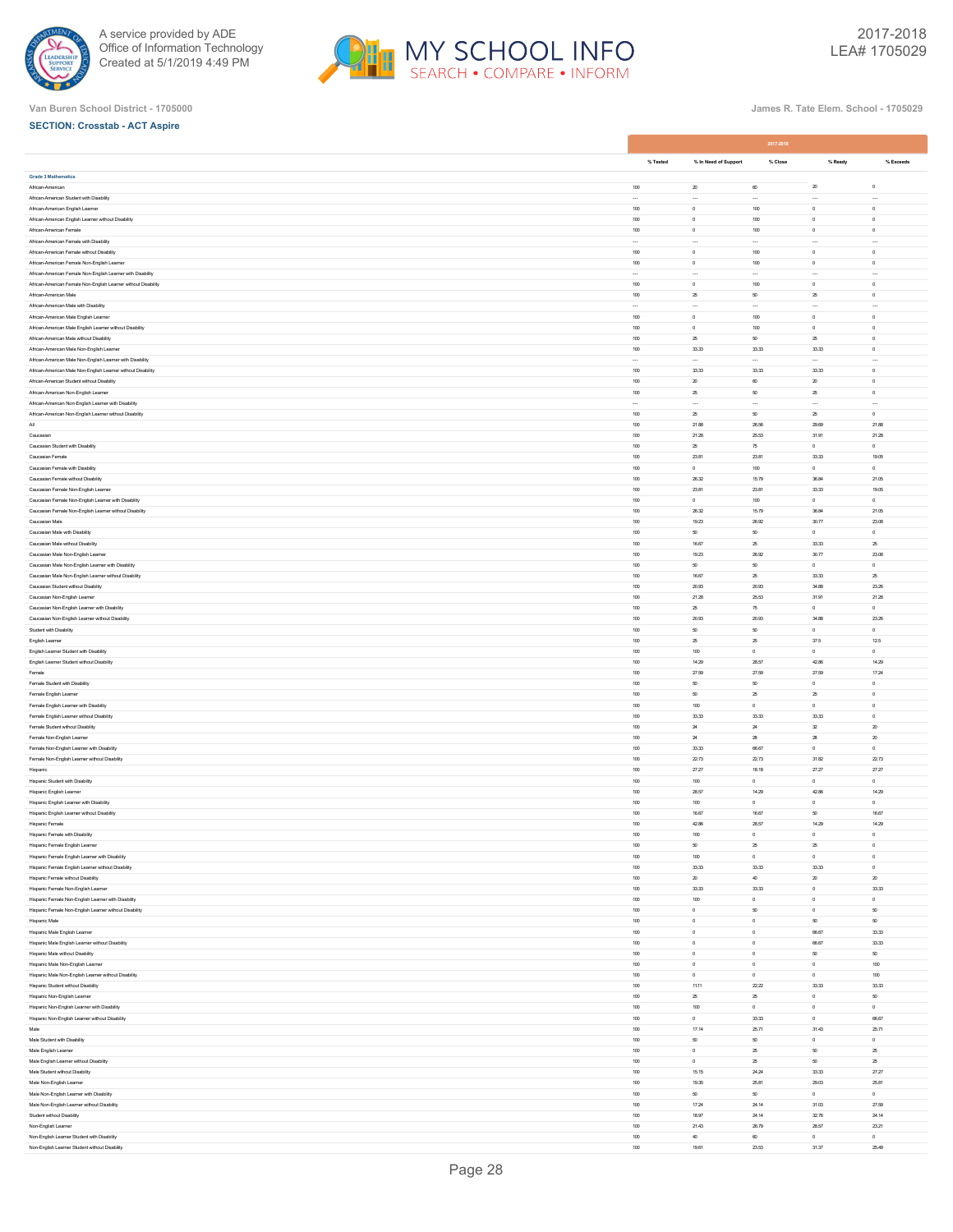

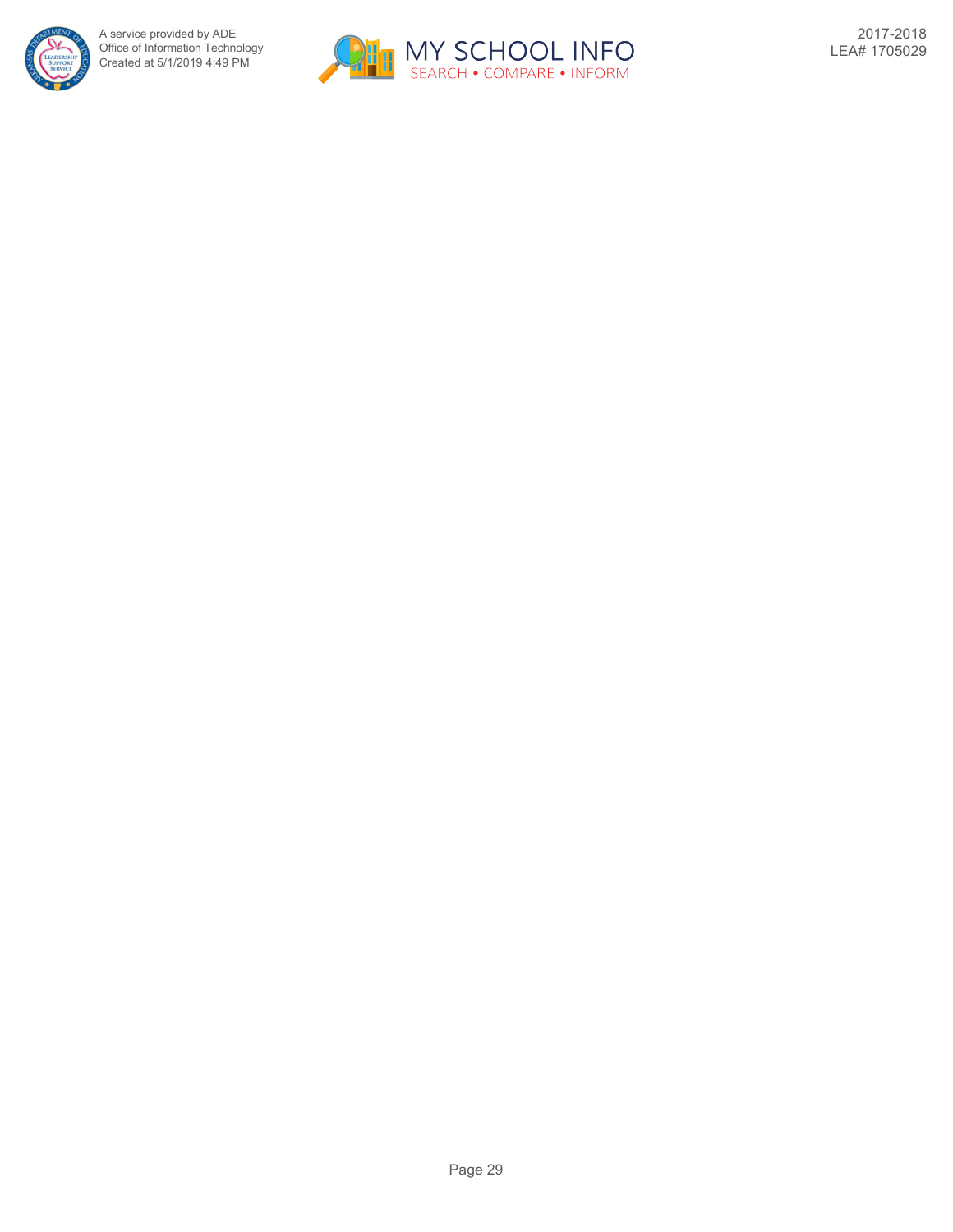



|                                                                                                                 |                  |                         | 2017-2018                           |                            |                            |
|-----------------------------------------------------------------------------------------------------------------|------------------|-------------------------|-------------------------------------|----------------------------|----------------------------|
|                                                                                                                 | % Tested         | % In Need of Support    | % Close                             | % Ready                    | % Exceeds                  |
| <b>Grade 4 Mathematics</b>                                                                                      |                  |                         |                                     |                            |                            |
| African-American                                                                                                | 100              | 33.33                   | 66.67                               | $\,$ 0                     | $\,$ 0                     |
| African-American Student with Disability                                                                        | $\cdots$         | $\sim$                  | $\cdots$                            | $\ddotsc$                  | $\ddotsc$                  |
| African-American English Learner                                                                                | $\cdots$         | $\cdots$                | $\ddotsc$                           | $\cdots$                   | $\cdots$                   |
| African-American English Learner without Disability<br>African-American Female                                  | $\cdots$<br>100  | $\cdots$<br>$\,0\,$     | $\cdots$<br>100                     | $\cdots$<br>$\,$ 0 $\,$    | $\cdots$<br>$\,$ 0 $\,$    |
| African-American Female with Disability                                                                         | $\cdots$         | $\cdots$                | $\cdots$                            | $\cdots$                   | $\cdots$                   |
| African-American Female without Disability                                                                      | $100\,$          | $\,$ 0 $\,$             | 100                                 | $\,$ 0                     | $\mathbb O$                |
| African-American Female Non-English Learner                                                                     | 100              | $\,$ 0 $\,$             | 100                                 | $\,$ 0 $\,$                | $\,$ 0 $\,$                |
| African-American Female Non-English Learner with Disability                                                     | $\cdots$         | $\cdots$                | $\cdots$                            | $\cdots$                   | $\cdots$                   |
| African-American Female Non-English Learner without Disability<br>African-American Male                         | $100\,$<br>100   | $\,$ 0 $\,$<br>100      | 100<br>$\circ$                      | $\,$ 0<br>$^{\circ}$       | $\,$ 0 $\,$<br>$^{\circ}$  |
| African-American Male with Disability                                                                           | $\cdots$         | $\cdots$                | $\cdots$                            | $\cdots$                   | $\cdots$                   |
| African-American Male English Learner                                                                           | $\cdots$         | $\cdots$                | $\cdots$                            | $\cdots$                   | $\cdots$                   |
| African-American Male English Learner without Disability                                                        | $\cdots$         | $\cdots$                | $\ddotsc$                           | $\cdots$                   | $\cdots$                   |
| African-American Male without Disability                                                                        | $100\,$          | 100                     | $\,$ 0 $\,$                         | $\,$ 0 $\,$                | $\,$ 0                     |
| African-American Male Non-English Learner<br>African-American Male Non-English Learner with Disability          | 100<br>$\cdots$  | 100<br>$\ddotsc$        | $\,$ 0 $\,$<br>$\ddot{\phantom{0}}$ | $\,$ 0 $\,$<br>$\cdots$    | $\,$ 0 $\,$<br>$\cdots$    |
| African-American Male Non-English Learner without Disability                                                    | $100\,$          | $100\,$                 | $\,$ 0 $\,$                         | $\,$ 0                     | $\,$ 0 $\,$                |
| African-American Student without Disability                                                                     | 100              | 33.33                   | 66.67                               | $\mathbb O$                | $\mathbb O$                |
| African-American Non-English Learner                                                                            | 100              | 33.33                   | 66.67                               | $\,$ 0 $\,$                | $\,$ 0 $\,$                |
| African-American Non-English Learner with Disability                                                            |                  | $\sim$                  | $\ddotsc$                           | $\ddotsc$                  | $\ddotsc$                  |
| African-American Non-English Learner without Disability<br>$\mathsf{All}$                                       | 100<br>$100\,$   | 33.33<br>9.52           | 66.67<br>47.62                      | $\mathbb O$<br>36.51       | $\mathbb O$<br>6.35        |
| Caucasian                                                                                                       | 100              | 7.14                    | 45.24                               | 40.48                      | 7.14                       |
| Caucasian Student with Disability                                                                               | 100              | $\circ$                 | 100                                 | $\mathbb O$                | $\,$ 0 $\,$                |
| Caucasian Female                                                                                                | $100\,$          | 9.09                    | 40.91                               | 40.91                      | 9.09                       |
| Caucasian Female with Disability                                                                                | 100              | $^{\circ}$              | 100                                 | $\circ$                    | $^{\circ}$                 |
| Caucasian Female without Disability                                                                             | 100              | 9.52                    | 38.1                                | 42.86                      | 9.52                       |
| Caucasian Female Non-English Learner                                                                            | 100<br>100       | 9.09<br>$\circ$         | 40.91<br>100                        | 40.91<br>$\mathbf{0}$      | 9.09<br>$\mathbf{0}$       |
| Caucasian Female Non-English Learner with Disability<br>Caucasian Female Non-English Learner without Disability | $100\,$          | 9.52                    | 38.1                                | 42.86                      | $9.52\,$                   |
| Caucasian Male                                                                                                  | 100              | $\sqrt{5}$              | $_{50}$                             | $40\,$                     | $\mathsf{s}$               |
| Caucasian Male with Disability                                                                                  | 100              | $\,$ 0 $\,$             | 100                                 | $\,$ 0 $\,$                | $\,$ 0 $\,$                |
| Caucasian Male without Disability                                                                               | $100\,$          | 5.26                    | 47.37                               | 42.11                      | $_{\rm 5.26}$              |
| Caucasian Male Non-English Learner                                                                              | 100              | 5                       | 50                                  | 40                         | $\,$ 5                     |
| Caucasian Male Non-English Learner with Disability                                                              | 100              | $\,$ 0 $\,$             | 100                                 | $\,$ 0 $\,$                | $\,$ 0 $\,$                |
| Caucasian Male Non-English Learner without Disability<br>Caucasian Student without Disability                   | 100<br>100       | 5.26<br>7.5             | 47.37<br>425                        | 42.11<br>42.5              | 5.26<br>7.5                |
| Caucasian Non-English Learner                                                                                   | $100\,$          | 7.14                    | 45.24                               | 40.48                      | 7.14                       |
| Caucasian Non-English Learner with Disability                                                                   | 100              | $\,$ 0 $\,$             | 100                                 | $\,$ 0 $\,$                | $\,$ 0 $\,$                |
| Caucasian Non-English Learner without Disability                                                                | 100              | 7.5                     | 42.5                                | 42.5                       | $7.5\,$                    |
| Student with Disability                                                                                         | $100\,$          | 33.33                   | 66.67                               | $\,$ 0 $\,$                | $\,$ 0 $\,$                |
| English Learner                                                                                                 | 100              | $^{\circ}$              | $60\,$                              | $30\,$                     | $10\,$                     |
| English Learner Student with Disability                                                                         | $\cdots$         | $\cdots$                | $\cdots$                            | $\cdots$                   | $\cdots$                   |
| English Learner Student without Disability<br>Female                                                            | 100<br>100       | $\,$ 0 $\,$<br>6.06     | $60\,$<br>42.42                     | $30\,$<br>42.42            | $10\,$<br>9.09             |
| Female Student with Disability                                                                                  | $100\,$          | $\,$ 0 $\,$             | $100\,$                             | $\,$ 0                     | $\,$ 0                     |
| Female English Learner                                                                                          | 100              | $\,$ 0 $\,$             | $_{50}$                             | 33.33                      | 16.67                      |
| Female English Learner with Disability                                                                          | $\cdots$         | $\cdots$                | $\ddot{\phantom{0}}$                |                            | $\cdots$                   |
| Female English Learner without Disability                                                                       | $100\,$          | $\,$ 0 $\,$             | $_{\rm S0}$                         | 33.33                      | 16.67                      |
| Female Student without Disability                                                                               | 100              | 625                     | 40.63                               | 43.75                      | 9.38                       |
| Female Non-English Learner<br>Female Non-English Learner with Disability                                        | 100<br>100       | 7.41<br>$\,0\,$         | 40.74<br>100                        | 44.44<br>$\,$ 0 $\,$       | 7.41<br>$\,$ 0             |
| Female Non-English Learner without Disability                                                                   | 100              | 7.69                    | 38.46                               | 46.15                      | 7.69                       |
| Hispanic                                                                                                        | $100\,$          | $\,$ 0 $\,$             | 66.67                               | 33.33                      | $\,$ 0 $\,$                |
| Hispanic Student with Disability                                                                                | $\ddotsc$        | $\sim$                  |                                     |                            | $\ddotsc$                  |
| Hispanic English Learner                                                                                        | 100              | $\,$ 0 $\,$             | 57.14                               | 42.86                      | $\,$ 0 $\,$                |
| Hispanic English Learner with Disability<br>Hispanic English Learner without Disability                         | $\ddotsc$<br>100 | $\ddotsc$<br>$^{\circ}$ | $\cdots$<br>57.14                   | $\cdots$<br>42.86          | $\cdots$<br>$^{\circ}$     |
| Hispanic Female                                                                                                 | 100              | $\,0\,$                 | 33.33                               | 66.67                      | $\,$ 0 $\,$                |
| Hispanic Female with Disability                                                                                 |                  |                         |                                     |                            |                            |
| Hispanic Female English Learner                                                                                 | 100              | $^{\circ}$              | 33.33                               | 66.67                      | $^{\circ}$                 |
| Hispanic Female English Learner with Disability                                                                 | $\sim$           |                         |                                     |                            | $\ddotsc$                  |
| Hispanic Female English Learner without Disability                                                              | 100              | $\,$ 0 $\,$             | 33.33                               | 66.67                      | $\mathbb O$                |
| Hispanic Female without Disability<br>Hispanic Female Non-English Learner                                       | 100<br>$\cdots$  | $\,$ 0 $\,$<br>$\cdots$ | 33.33<br>$\cdots$                   | 66.67<br>$\cdots$          | $\,$ 0 $\,$<br>$\cdots$    |
| Hispanic Female Non-English Learner with Disability                                                             | $\cdots$         | $\cdots$                | $\cdots$                            | $\cdots$                   | $\cdots$                   |
| Hispanic Female Non-English Learner without Disability                                                          | $\cdots$         | $\cdots$                | $\cdots$                            | $\cdots$                   | $\cdots$                   |
| Hispanic Male                                                                                                   | 100              | $\,0\,$                 | 83.33                               | 16.67                      | $\,$ 0 $\,$                |
| Hispanic Male English Learner                                                                                   | 100              | $\circ$                 | 75                                  | $\rm{25}$                  | $\circ$                    |
| Hispanic Male English Learner without Disability                                                                | $100\,$          | $\,$ 0 $\,$             | $\rm 75$                            | $\rm{25}$<br>16.67         | $\,$ 0 $\,$                |
| Hispanic Male without Disability<br>Hispanic Male Non-English Learner                                           | 100<br>100       | $\,$ 0 $\,$<br>$\,0\,$  | 83.33<br>100                        | $\mathbb O$                | $\,$ 0 $\,$<br>$\mathbb O$ |
| Hispanic Male Non-English Learner without Disability                                                            | $100\,$          | $\,$ 0 $\,$             | $100\,$                             | $\,$ 0 $\,$                | $\,$ 0 $\,$                |
| Hispanic Student without Disability                                                                             | 100              | $^{\circ}$              | 66.67                               | 33.33                      | $^{\circ}$                 |
| Hispanic Non-English Learner                                                                                    | 100              | $\,$ 0 $\,$             | 100                                 | $\,$ 0 $\,$                | $\,$ 0 $\,$                |
| Hispanic Non-English Learner with Disability                                                                    | $\sim$           | $\cdots$                | $\ddotsc$                           | $\cdots$                   | $\cdots$                   |
| Hispanic Non-English Learner without Disability                                                                 | 100              | $^{\circ}$              | 100                                 | $\circ$                    | $\circ$                    |
| Male<br>Male Student with Disability                                                                            | $100\,$<br>100   | 13.33<br>60             | 53.33<br>$_{50}$                    | $_{\rm 30}$<br>$\,$ 0 $\,$ | 3.33<br>$\,$ 0 $\,$        |
| Male English Learner                                                                                            | 100              | $\,$ 0 $\,$             | 75                                  | $\rm{25}$                  | $\,$ 0 $\,$                |
| Male English Learner without Disability                                                                         | $100\,$          | $\,$ 0 $\,$             | $\rm 75$                            | $\rm{25}$                  | $\,$ 0                     |
| Male Student without Disability                                                                                 | 100              | 10.71                   | 53.57                               | 32.14                      | 3.57                       |
| Male Non-English Learner                                                                                        | 100              | 15.38                   | $_{50}$                             | 30.77                      | 3.85                       |
| Male Non-English Learner with Disability                                                                        | 100              | $_{50}$                 | $_{50}$                             | $\mathbb O$                | $\mathbb O$                |
| Male Non-English Learner without Disability<br>Student without Disability                                       | 100<br>$100\,$   | 12.5<br>8.33            | 50<br>46.67                         | 33.33<br>38.33             | 4.17<br>6.67               |
| Non-English Learner                                                                                             | 100              | 11.32                   | 45.28                               | 37.74                      | 5.66                       |
| Non-English Learner Student with Disability                                                                     | 100              | 33.33                   | 66.67                               | $\,$ 0 $\,$                | $\,$ 0 $\,$                |
| Non-English Learner Student without Disability                                                                  | 100              | $10$                    | $\bf{44}$                           | $40\,$                     | $\mathbf 6$                |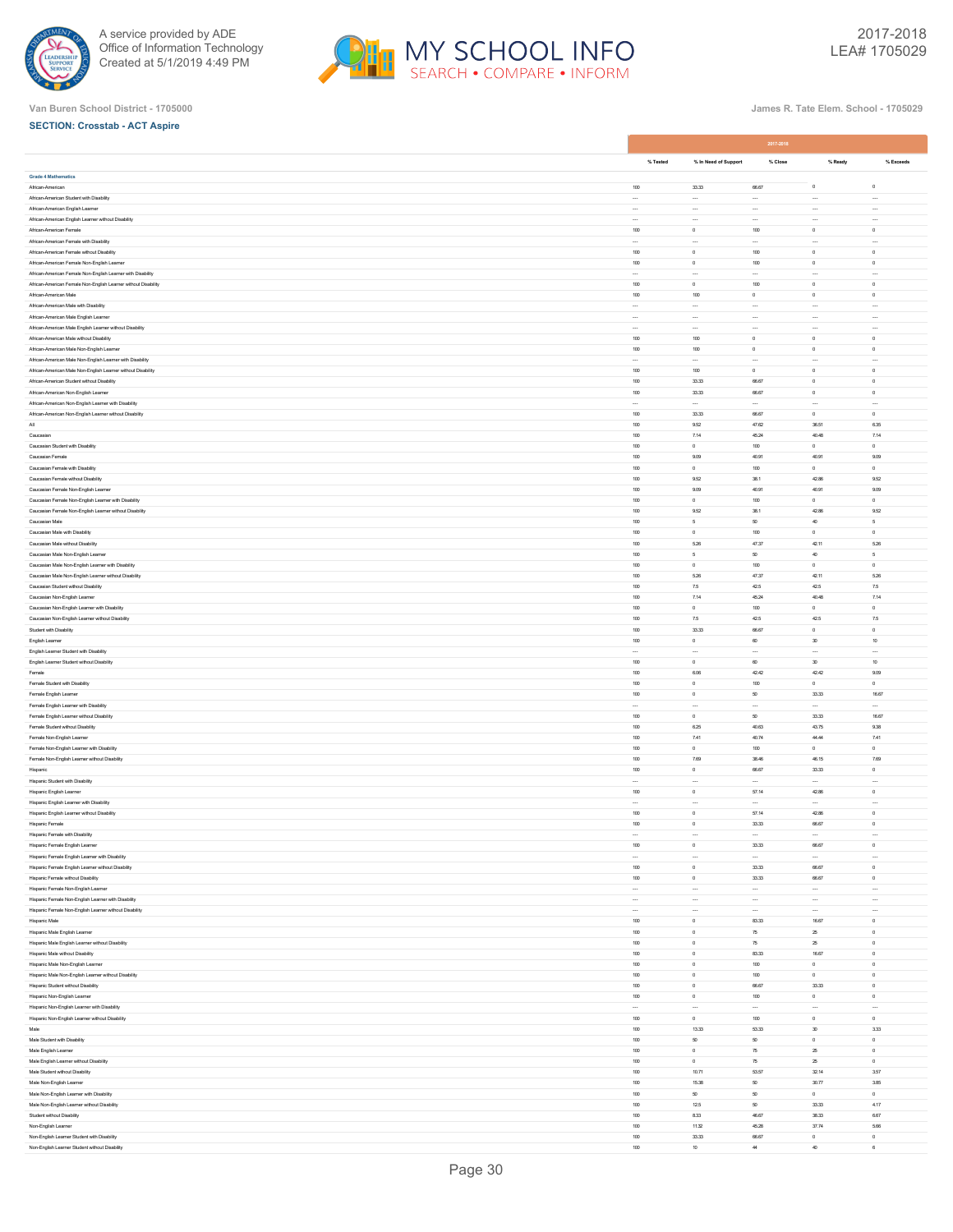

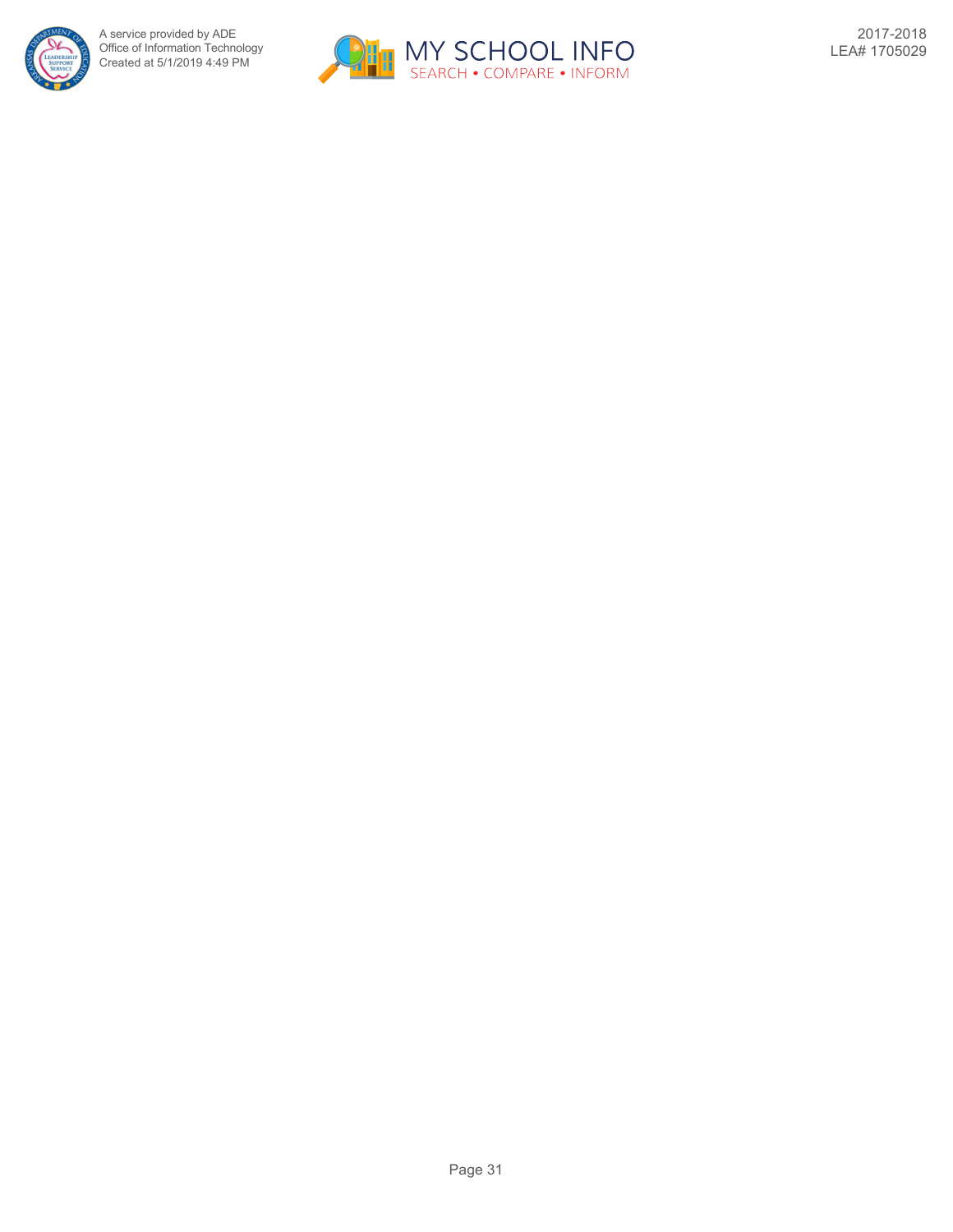



|                                                                                                                           |                     |                         | 2017-2018                   |                           |                            |
|---------------------------------------------------------------------------------------------------------------------------|---------------------|-------------------------|-----------------------------|---------------------------|----------------------------|
|                                                                                                                           | % Tested            | % In Need of Support    | % Close                     | % Ready                   | % Exceeds                  |
| <b>Grade 5 Mathematics</b>                                                                                                |                     |                         |                             |                           |                            |
| African-American                                                                                                          | 100                 | 33.33                   | 66.67                       | $\mathbb O$               | $\,$ 0                     |
| African-American Student with Disability                                                                                  | $100\,$             | $_{50}$                 | $_{\rm S0}$                 | $\mathbb O$               | $\mathbb O$                |
| African-American English Learner                                                                                          | $\cdots$            | $\cdots$                | $\ddotsc$                   | $\cdots$                  | $\cdots$                   |
| African-American English Learner without Disability                                                                       | $\cdots$            | $\cdots$                | $\cdots$                    | $\cdots$                  | $\cdots$                   |
| African-American Female                                                                                                   | 100                 | 60                      | $_{50}$                     | $\,$ 0 $\,$               | $\,$ 0 $\,$                |
| African-American Female with Disability                                                                                   | 100                 | 100<br>$\,$ 0 $\,$      | $\circ$                     | $^{\circ}$<br>$\mathbb O$ | $\circ$                    |
| African-American Female without Disability<br>African-American Female Non-English Learner                                 | $100\,$<br>100      | $_{50}$                 | $100\,$<br>$_{\rm S0}$      | $\,$ 0 $\,$               | $\,$ 0 $\,$<br>$\,$ 0 $\,$ |
| African-American Female Non-English Learner with Disability                                                               | 100                 | 100                     | $\,$ 0 $\,$                 | $\,$ 0 $\,$               | $\,$ 0 $\,$                |
| African-American Female Non-English Learner without Disability                                                            | $100\,$             | $\circ$                 | $100\,$                     | $\mathbb O$               | $\,$ 0 $\,$                |
| African-American Male                                                                                                     | 100                 | $\circ$                 | 100                         | $\circ$                   | $\circ$                    |
| African-American Male with Disability                                                                                     | 100                 | $\,$ 0 $\,$             | 100                         | $\,$ 0 $\,$               | $\,$ 0 $\,$                |
| African-American Male English Learner                                                                                     | à.                  | $\sim$                  | $\ddot{\phantom{a}}$        | $\ddotsc$                 | $\ddotsc$                  |
| African-American Male English Learner without Disability                                                                  | $\cdots$            | $\cdots$                | $\cdots$                    | $\cdots$                  | $\cdots$                   |
| African-American Male without Disability                                                                                  | $\cdots$            | $\ddotsc$               | $\cdots$                    | $\ddotsc$                 | $\ldots$                   |
| African-American Male Non-English Learner                                                                                 | 100                 | $\circ$                 | 100                         | $\mathbb O$               | $\mathbb O$                |
| African-American Male Non-English Learner with Disability<br>African-American Male Non-English Learner without Disability | 100<br>$\ddotsc$    | $\circ$<br>$\ddotsc$    | 100<br>$\ddot{\phantom{0}}$ | $\mathbb O$<br>$\ddotsc$  | $\mathbb O$<br>$\cdots$    |
| African-American Student without Disability                                                                               | 100                 | $^{\circ}$              | 100                         | $\circ$                   | $\circ$                    |
| African-American Non-English Learner                                                                                      | 100                 | 33.33                   | 66.67                       | $\,$ 0 $\,$               | $\,$ 0 $\,$                |
| African-American Non-English Learner with Disability                                                                      | 100                 | 60                      | $_{50}$                     | $\mathbb O$               | $\mathsf{O}$               |
| African-American Non-English Learner without Disability                                                                   | 100                 | $^{\circ}$              | 100                         | $\circ$                   | $\circ$                    |
| $\mathsf{All}\xspace$                                                                                                     | $100\,$             | 2.78                    | $37.5\,$                    | 48.61                     | $11.11\,$                  |
| Caucasian                                                                                                                 | 100                 | 1.96                    | 37.25                       | 52.94                     | 7.84                       |
| Caucasian Student with Disability                                                                                         | 100                 | $\,$ 0 $\,$             | 100                         | $\,$ 0 $\,$               | $\,$ 0 $\,$                |
| Caucasian Female                                                                                                          | $100\,$             | $3.7\,$                 | $22.22\,$                   | 66.67                     | $7.41\,$                   |
| Caucasian Female with Disability                                                                                          | 100                 | $\circ$                 | 100                         | $\circ$                   | $\circ$                    |
| Caucasian Female without Disability<br>Caucasian Female Non-English Learner                                               | 100<br>100          | $\,$ 4 $\,$<br>3.7      | $16\,$<br>22.22             | $\rm 72$<br>66.67         | $\bf8$<br>$7.41\,$         |
| Caucasian Female Non-English Learner with Disability                                                                      | 100                 | $\circ$                 | 100                         | $\circ$                   | $\circ$                    |
| Caucasian Female Non-English Learner without Disability                                                                   | $100\,$             | $\,$ 4 $\,$             | $16\,$                      | $\scriptstyle\rm 72$      | $\bf8$                     |
| Caucasian Male                                                                                                            | 100                 | $^{\circ}$              | 54.17                       | 37.5                      | 8.33                       |
| Caucasian Male with Disability                                                                                            | 100                 | $\,$ 0 $\,$             | 100                         | $\,$ 0 $\,$               | $\,$ 0 $\,$                |
| Caucasian Male without Disability                                                                                         | $100\,$             | $\,$ 0 $\,$             | 35.29                       | 52.94                     | 11.76                      |
| Caucasian Male Non-English Learner                                                                                        | 100                 | $\circ$                 | 54.17                       | 37.5                      | 8.33                       |
| Caucasian Male Non-English Learner with Disability                                                                        | 100                 | $\circ$                 | 100                         | $\mathbb O$               | $\mathbb O$                |
| Caucasian Male Non-English Learner without Disability                                                                     | 100                 | $\circ$                 | 35.29                       | 52.94                     | 11.76                      |
| Caucasian Student without Disability                                                                                      | 100                 | 238                     | 23.81                       | 64.29                     | 9.52                       |
| Caucasian Non-English Learner<br>Caucasian Non-English Learner with Disability                                            | $100\,$<br>100      | 1.96<br>$\,$ 0 $\,$     | 37.25<br>100                | 52.94<br>$\mathbb O$      | $7.84\,$<br>$\,$ 0 $\,$    |
| Caucasian Non-English Learner without Disability                                                                          | 100                 | 2.38                    | 23.81                       | 64.29                     | 9.52                       |
| Student with Disability                                                                                                   | $100\,$             | 9.09                    | 90.91                       | $\mathbb O$               | $\,$ 0                     |
| English Learner                                                                                                           | 100                 | $\circ$                 | 41.67                       | 41.67                     | 16.67                      |
| English Learner Student with Disability                                                                                   | $\cdots$            | $\cdots$                | $\ddot{\phantom{0}}$        | $\ddotsc$                 | $\cdots$                   |
| English Learner Student without Disability                                                                                | 100                 | $^{\circ}$              | 41.67                       | 41.67                     | 16.67                      |
| Female                                                                                                                    | 100                 | 4.76                    | 28.57                       | 57.14                     | 9.52                       |
| Female Student with Disability                                                                                            | $100\,$             | 33.33                   | 66.67                       | $\,$ 0 $\,$               | $\,$ 0 $\,$                |
| Female English Learner                                                                                                    | 100                 | $\circ$                 | $_{50}$                     | $40\,$                    | $10\,$                     |
| Female English Learner with Disability<br>Female English Learner without Disability                                       | $\cdots$<br>$100\,$ | $\cdots$<br>$\,$ 0 $\,$ | $\cdots$<br>$_{\rm S0}$     | $\cdots$<br>$40\,$        | $\cdots$<br>$10\,$         |
| Female Student without Disability                                                                                         | 100                 | 256                     | 25.64                       | 61.54                     | 10.26                      |
| Female Non-English Learner                                                                                                | 100                 | 6.25                    | 21.88                       | 62.5                      | 9.38                       |
| Female Non-English Learner with Disability                                                                                | 100                 | 33.33                   | 66.67                       | $\mathbb O$               | $\mathsf{O}$               |
| Female Non-English Learner without Disability                                                                             | 100                 | 3.45                    | 17.24                       | 68.97                     | 10.34                      |
| Hispanic                                                                                                                  | $100\,$             | $\,$ 0                  | $40\,$                      | $40\,$                    | $\rm{20}$                  |
| Hispanic Student with Disability                                                                                          | $\ddotsc$           | $\sim$                  | $\sim$                      | $\ddotsc$                 | $\cdots$                   |
| Hispanic English Learner                                                                                                  | 100                 | $\,$ 0 $\,$             | 45.45                       | 45.45                     | 9.09                       |
| Hispanic English Learner with Disability                                                                                  |                     |                         | 45.45                       |                           | 9.09                       |
| Hispanic English Learner without Disability<br>Hispanic Female                                                            | 100<br>100          | $\circ$<br>$\,$ 0 $\,$  | 45.45                       | 45.45<br>36.36            | 18.18                      |
| Hispanic Female with Disability                                                                                           |                     | $\sim$                  |                             |                           |                            |
| Hispanic Female English Learner                                                                                           | 100                 | $\circ$                 | 60                          | 40                        | 10                         |
| Hispanic Female English Learner with Disability                                                                           | $\ddotsc$           | $\ddotsc$               | $\ddot{\phantom{0}}$        |                           | $\cdots$                   |
| Hispanic Female English Learner without Disability                                                                        | 100                 | $\circ$                 | 50                          | 40                        | $10\,$                     |
| Hispanic Female without Disability                                                                                        | 100                 | $\,$ 0 $\,$             | 45.45                       | 36.36                     | 18.18                      |
| Hispanic Female Non-English Learner                                                                                       | $100\,$             | $\,$ 0 $\,$             | $\,$ 0 $\,$                 | $\mathbb O$               | $100\,$                    |
| Hispanic Female Non-English Learner with Disability                                                                       | $\sim$              | $\cdots$                | $\ddotsc$                   | $\cdots$                  | $\cdots$                   |
| Hispanic Female Non-English Learner without Disability                                                                    | 100<br>100          | $\circ$<br>$\circ$      | $\circ$<br>25               | $\mathbb O$<br>50         | 100                        |
| Hispanic Male                                                                                                             | 100                 | $^{\circ}$              | $\circ$                     | 100                       | $\rm 25$<br>$^{\circ}$     |
| Hispanic Male English Learner<br>Hispanic Male English Learner without Disability                                         | $100\,$             | $\,0\,$                 | $\,$ 0 $\,$                 | $100\,$                   | $\,$ 0 $\,$                |
| Hispanic Male without Disability                                                                                          | 100                 | $\,$ 0 $\,$             | $\rm{2S}$                   | $_{50}$                   | $\rm 25$                   |
| Hispanic Male Non-English Learner                                                                                         | 100                 | $\,$ 0 $\,$             | 33.33                       | 33.33                     | 33.33                      |
| Hispanic Male Non-English Learner without Disability                                                                      | $100\,$             | $\circ$                 | 33.33                       | 33.33                     | 33.33                      |
| Hispanic Student without Disability                                                                                       | 100                 | $^{\circ}$              | 40                          | $40\,$                    | 20                         |
| Hispanic Non-English Learner                                                                                              | 100                 | $\,$ 0 $\,$             | $\rm{z}\rm{s}$              | $\rm 25$                  | $_{\rm 50}$                |
| Hispanic Non-English Learner with Disability                                                                              | à.                  | $\sim$                  |                             | $\ddotsc$                 |                            |
| Hispanic Non-English Learner without Disability                                                                           | 100                 | $\circ$                 | 25                          | 25                        | 50                         |
| Male                                                                                                                      | $100\,$             | $\,$ 0 $\,$             | $_{\rm S0}$                 | 36.67                     | 13.33                      |
| Male Student with Disability<br>Male English Learner                                                                      | 100<br>100          | $^{\circ}$<br>$\circ$   | 100<br>$\mathbf 0$          | $\mathbb O$<br>$_{50}$    | $\mathbb O$<br>$_{\rm 50}$ |
| Male English Learner without Disability                                                                                   | 100                 | $\,$ 0 $\,$             | $\,$ 0 $\,$                 | $_{\rm 50}$               | $_{\rm 50}$                |
| Male Student without Disability                                                                                           | 100                 | $\circ$                 | 31.82                       | 50                        | 18.18                      |
| Male Non-English Learner                                                                                                  | 100                 | $\circ$                 | 53.57                       | 35.71                     | 10.71                      |
| Male Non-English Learner with Disability                                                                                  | 100                 | $\,$ 0 $\,$             | 100                         | $\mathbb O$               | $\mathsf{O}$               |
| Male Non-English Learner without Disability                                                                               | 100                 | $^{\circ}$              | 35                          | 50                        | 15                         |
| Student without Disability                                                                                                | $100\,$             | 1.64                    | 27.87                       | 57.38                     | 13.11                      |
| Non-English Learner                                                                                                       | 100                 | 3.33                    | 36.67                       | $_{50}$                   | $10\,$                     |
| Non-English Learner Student with Disability                                                                               | 100                 | 9.09                    | 90.91                       | $\,$ 0 $\,$               | $\mathsf{O}$               |
| Non-English Learner Student without Disability                                                                            | $100\,$             | 2.04                    | 24.49                       | 61.22                     | 12.24                      |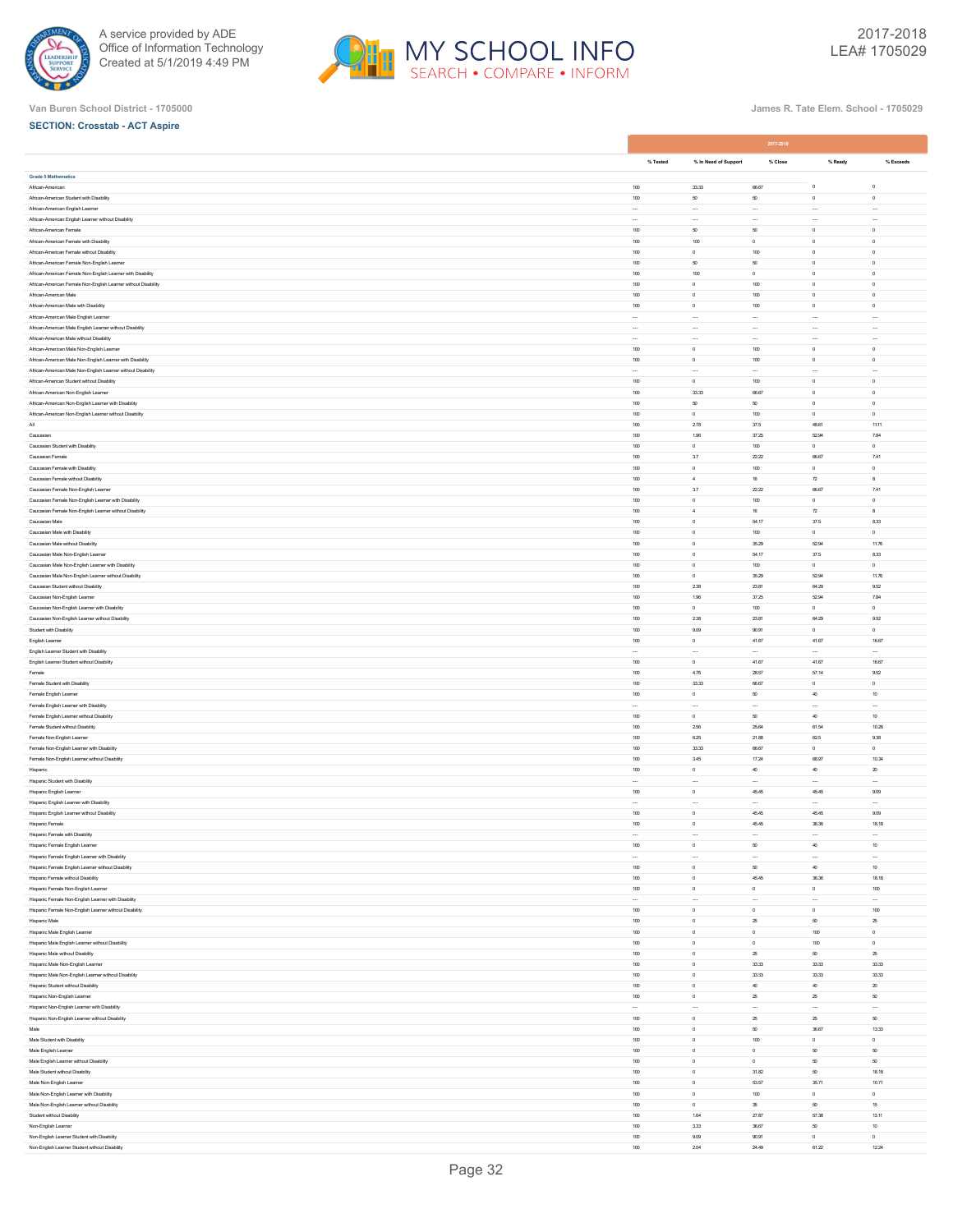

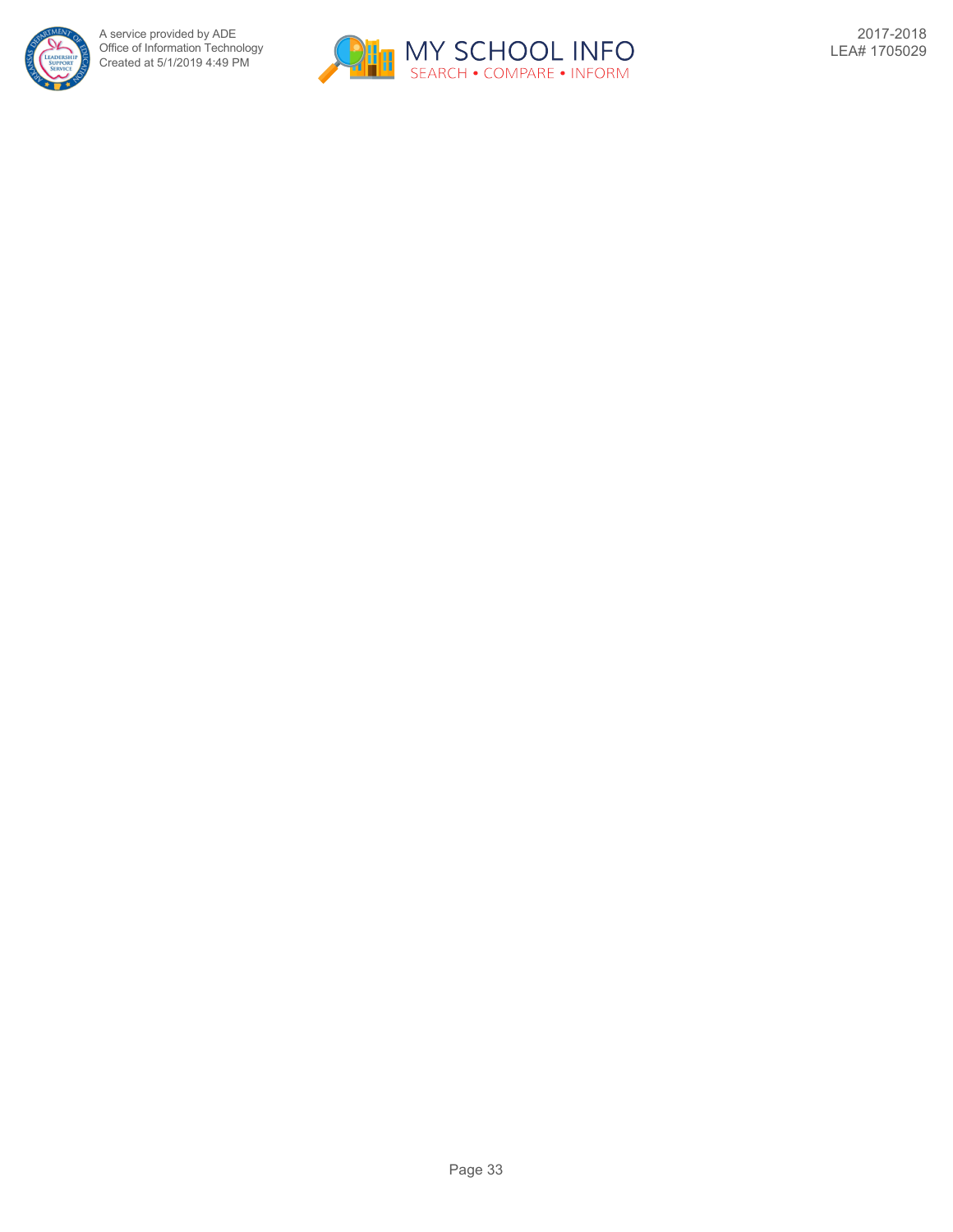



|                                                                                                        |                |                       | 2017-2018             |                         |                       |
|--------------------------------------------------------------------------------------------------------|----------------|-----------------------|-----------------------|-------------------------|-----------------------|
|                                                                                                        | $\%$ Tested    | % In Need of Support  | % Close               | % Ready                 | % Exceeds             |
| <b>All Grades Mathematics</b>                                                                          |                |                       |                       |                         |                       |
| African-American                                                                                       | 100            | 27.27                 | 63.64                 | 9.09                    | $^{\circ}$            |
| African-American Student with Disability                                                               | 100            | $_{50}$               | 50                    | $\circ$                 | $^{\circ}$            |
| African-American English Learner                                                                       | $100\,$        | $\bf{0}$<br>$\,$ 0    | $100\,$<br>100        | $\mathsf{o}$<br>$\circ$ | $\mathbb O$<br>$\,$ 0 |
| African-American English Learner without Disability<br>African-American Female                         | 100<br>100     | $\rm{20}$             | $80\,$                | $\circ$                 | $\circ$               |
| African-American Female with Disability                                                                | $100\,$        | $100\,$               | $\circ$               | $\mathbb O$             | $\circ$               |
| African-American Female without Disability                                                             | 100            | $\,0\,$               | 100                   | $\circ$                 | $\,$ 0                |
| African-American Female Non-English Learner                                                            | 100            | $\rm{20}$             | $80\,$                | $\circ$                 | $\circ$               |
| African-American Female Non-English Learner with Disability                                            | 100            | 100                   | $\circ$               | $\circ$                 | $\circ$               |
| African-American Female Non-English Learner without Disability<br>African-American Male                | 100<br>$100\,$ | $^{\circ}$<br>33.33   | 100<br>$_{\rm 50}$    | $\circ$<br>16.67        | $^{\circ}$<br>$\circ$ |
| African-American Male with Disability                                                                  | 100            | $\,0\,$               | $100\,$               | $\circ$                 | $\,$ 0                |
| African-American Male English Learner                                                                  | 100            | $\circ$               | 100                   | $\mathbb O$             | $\circ$               |
| African-American Male English Learner without Disability                                               | $100\,$        | $\bf{0}$              | $100\,$               | $\mathbb O$             | $\circ$               |
| African-American Male without Disability                                                               | 100            | 40                    | 40                    | 20                      | $\circ$               |
| African-American Male Non-English Learner<br>African-American Male Non-English Learner with Disability | 100<br>100     | $40\,$<br>$\,$ 0 $\,$ | $40\,$<br>$100\,$     | $\rm{20}$<br>$\circ$    | $\circ$<br>$\,$ 0     |
| African-American Male Non-English Learner without Disability                                           | 100            | 60                    | 25                    | $\overline{\mathbf{z}}$ | $\circ$               |
| African-American Student without Disability                                                            | $100\,$        | $22\,22$              | 66.67                 | 11.11                   | $\circ$               |
| African-American Non-English Learner                                                                   | 100            | $30\,$                | $60\,$                | $10\,$                  | $\,$ 0                |
| African-American Non-English Learner with Disability                                                   | 100            | $_{50}$               | $_{50}$               | $\mathbb O$             | $\circ$               |
| African-American Non-English Learner without Disability                                                | $100\,$        | $\rm{25}$             | 62.5                  | 12.5                    | $\mathbf 0$           |
| All                                                                                                    | 100<br>100     | 11.06<br>$10\,$       | 37.19<br>35.71        | 38.69<br>42.14          | 13.07<br>12.14        |
| Caucasian<br>Caucasian Student with Disability                                                         | 100            | 6.67                  | 93.33                 | $\circ$                 | $\circ$               |
| Caucasian Female                                                                                       | 100            | 11.43                 | 28.57                 | 48.57                   | 11.43                 |
| Caucasian Female with Disability                                                                       | $100\,$        | $\,$ 0 $\,$           | $100\,$               | $\mathbb O$             | $\circ$               |
| Caucasian Female without Disability                                                                    | 100            | 12.31                 | 23.08                 | 52.31                   | 12.31                 |
| Caucasian Female Non-English Learner                                                                   | 100            | 11.43                 | 28.57                 | 48.57                   | 11.43                 |
| Caucasian Female Non-English Learner with Disability                                                   | $100\,$        | $\,$ 0 $\,$           | $100\,$<br>23.08      | $\mathbb O$<br>52.31    | $\circ$               |
| Caucasian Female Non-English Learner without Disability<br>Caucasian Male                              | 100<br>100     | 12.31<br>8.57         | 42.86                 | 35.71                   | 12.31<br>12.86        |
| Caucasian Male with Disability                                                                         | 100            | $10\,$                | $90\,$                | $\,0\,$                 | $\,0\,$               |
| Caucasian Male without Disability                                                                      | 100            | 8.33                  | 35                    | 41.67                   | 15                    |
| Caucasian Male Non-English Learner                                                                     | $100\,$        | $8.57\,$              | 42.86                 | 35.71                   | 12.86                 |
| Caucasian Male Non-English Learner with Disability                                                     | 100            | $10\,$                | $90\,$                | $\,0\,$                 | $\circ$               |
| Caucasian Male Non-English Learner without Disability                                                  | 100            | 8.33                  | $35\,$                | 41.67                   | $15\,$                |
| Caucasian Student without Disability<br>Caucasian Non-English Learner                                  | $100\,$<br>100 | $10.4\,$<br>$10\,$    | $28.8\,$<br>35.71     | 47.2<br>42.14           | 13.6<br>12.14         |
| Caucasian Non-English Learner with Disability                                                          | 100            | 6.67                  | 93.33                 | $\,$ 0                  | $\circ$               |
| Caucasian Non-English Learner without Disability                                                       | 100            | $10.4\,$              | 28.8                  | 47.2                    | 13.6                  |
| Student with Disability                                                                                | 100            | 25                    | 75                    | $\circ$                 | $\circ$               |
| English Learner                                                                                        | $100\,$        | 6.67                  | 43.33                 | 36.67                   | 13.33                 |
| English Learner Student with Disability                                                                | 100            | 100                   | $\circ$               | $\circ$                 | $\circ$               |
| English Learner Student without Disability<br>Female                                                   | 100<br>$100\,$ | 3.45<br>11.54         | 44.83<br>32.69        | 37.93<br>44.23          | 13.79<br>11.54        |
| Female Student with Disability                                                                         | 100            | 37.5                  | 625                   | $\circ$                 | $\circ$               |
| Female English Learner                                                                                 | 100            | $10\,$                | $45\,$                | $35\,$                  | $10\,$                |
| Female English Learner with Disability                                                                 | 100            | 100                   | $\mathbf 0$           | $\circ$                 | $\,0\,$               |
| Female English Learner without Disability                                                              | 100            | 5.26                  | 47.37                 | 36.84                   | 10.53                 |
| Female Student without Disability                                                                      | $100\,$        | $9.38\,$              | 30.21                 | 47.92                   | 12.5                  |
| Female Non-English Learner<br>Female Non-English Learner with Disability                               | 100<br>100     | 11.9<br>28.57         | 29.76<br>71.43        | 46.43<br>$\,$ 0         | 11.9<br>$\,$ 0 $\,$   |
| Female Non-English Learner without Disability                                                          | $100\,$        | 10.39                 | 25.97                 | 50.65                   | 12.99                 |
| Hispanic                                                                                               | 100            | 8.57                  | 40                    | 34.29                   | 17.14                 |
| Hispanic Student with Disability                                                                       | 100            | 100                   | $\mathbf 0$           | $\circ$                 | $\circ$               |
| Hispanic English Learner                                                                               | 100            | 8                     | $40\,$                | 44                      | 8                     |
| Hispanic English Learner with Disability                                                               | 100            | 100                   | $\mathbf{0}$          | $\circ$                 | $\,$ 0                |
| Hispanic English Learner without Disability<br>Hispanic Female                                         | $100\,$<br>100 | 4.17<br>14.29         | 41.67<br>38.1         | 45.83<br>33.33          | 8.33<br>14.29         |
| Hispanic Female with Disability                                                                        | 100            | 100                   | $\mathbb O$           | $\circ$                 | $\mathsf{O}\xspace$   |
| Hispanic Female English Learner                                                                        | $100\,$        | 11.76                 | 41.18                 | 41.18                   | 5.88                  |
| Hispanic Female English Learner with Disability                                                        | 100            | 100                   | $\mathbf{0}$          | $\circ$                 | $\circ$               |
| Hispanic Female English Learner without Disability                                                     | 100            | 625                   | 43.75                 | 43.75                   | 6.25                  |
| Hispanic Female without Disability                                                                     | 100<br>100     | 5.26<br>$\rm{25}$     | 42.11<br>$\mathbf{z}$ | 36.84<br>$\circ$        | 15.79<br>50           |
| Hispanic Female Non-English Learner<br>Hispanic Female Non-English Learner with Disability             | $100\,$        | $100\,$               | $\mathbf 0$           | $\mathsf{o}$            | $\mathbf 0$           |
| Hispanic Female Non-English Learner without Disability                                                 | 100            | $\,$ 0                | 33.33                 | $\circ$                 | 66.67                 |
| Hispanic Male                                                                                          | 100            | $\circ$               | 42.86                 | 35.71                   | 21.43                 |
| Hispanic Male English Learner                                                                          | $100\,$        | $\bf{0}$              | $37.5\,$              | $_{50}$                 | 12.5                  |
| Hispanic Male English Learner without Disability                                                       | 100            | $\,0\,$               | 37.5                  | 60                      | 12.5                  |
| Hispanic Male without Disability<br>Hispanic Male Non-English Learner                                  | 100<br>100     | $\,$ 0 $\,$<br>$\,$ 0 | 42.86<br>50           | 35.71<br>16.67          | 21.43<br>33.33        |
| Hispanic Male Non-English Learner without Disability                                                   | 100            | $\circ$               | 50                    | 16.67                   | 33.33                 |
| Hispanic Student without Disability                                                                    | $100\,$        | $3.03\,$              | 42.42                 | 36.36                   | 18.18                 |
| Hispanic Non-English Learner                                                                           | 100            | $10\,$                | $40\,$                | $10$                    | 40                    |
| Hispanic Non-English Learner with Disability                                                           | 100            | 100                   | $\mathbf 0$           | $\circ$                 | $\mathbb O$           |
| Hispanic Non-English Learner without Disability                                                        | $100\,$        | $\,$ 0 $\,$           | 44.44                 | 11.11                   | 44.44                 |
| Male                                                                                                   | 100            | 10.53                 | 42.11                 | 32.63                   | 14.74                 |
| Male Student with Disability<br>Male English Learner                                                   | 100<br>100     | 16.67<br>$\,$ 0 $\,$  | 83.33<br>$40\,$       | $\circ$<br>$40\,$       | $\circ$<br>$20\,$     |
| Male English Learner without Disability                                                                | 100            | $^{\circ}$            | 40                    | 40                      | 20                    |
| Male Student without Disability                                                                        | $100\,$        | 9.64                  | 36.14                 | 37.35                   | 16.87                 |
| Male Non-English Learner                                                                               | 100            | 11.76                 | 42.35                 | 31.76                   | 14.12                 |
| Male Non-English Learner with Disability                                                               | 100            | 16.67                 | 83.33                 | $\,$ 0 $\,$             | $\,$ 0 $\,$           |
| Male Non-English Learner without Disability                                                            | $100\,$        | 10.96                 | 35.62                 | 36.99                   | 16.44                 |
| Student without Disability<br>Non-English Learner                                                      | 100<br>100     | 9.5<br>11.83          | 32.96<br>36.09        | 43.02<br>39.05          | 14.53<br>13.02        |
| Non-English Learner Student with Disability                                                            | 100            | 21.05                 | 78.95                 | $\mathsf{O}\xspace$     | $\mathbb O$           |
| Non-English Learner Student without Disability                                                         | 100            | 10.67                 | 30.67                 | 44                      | 14.67                 |
|                                                                                                        |                |                       |                       |                         |                       |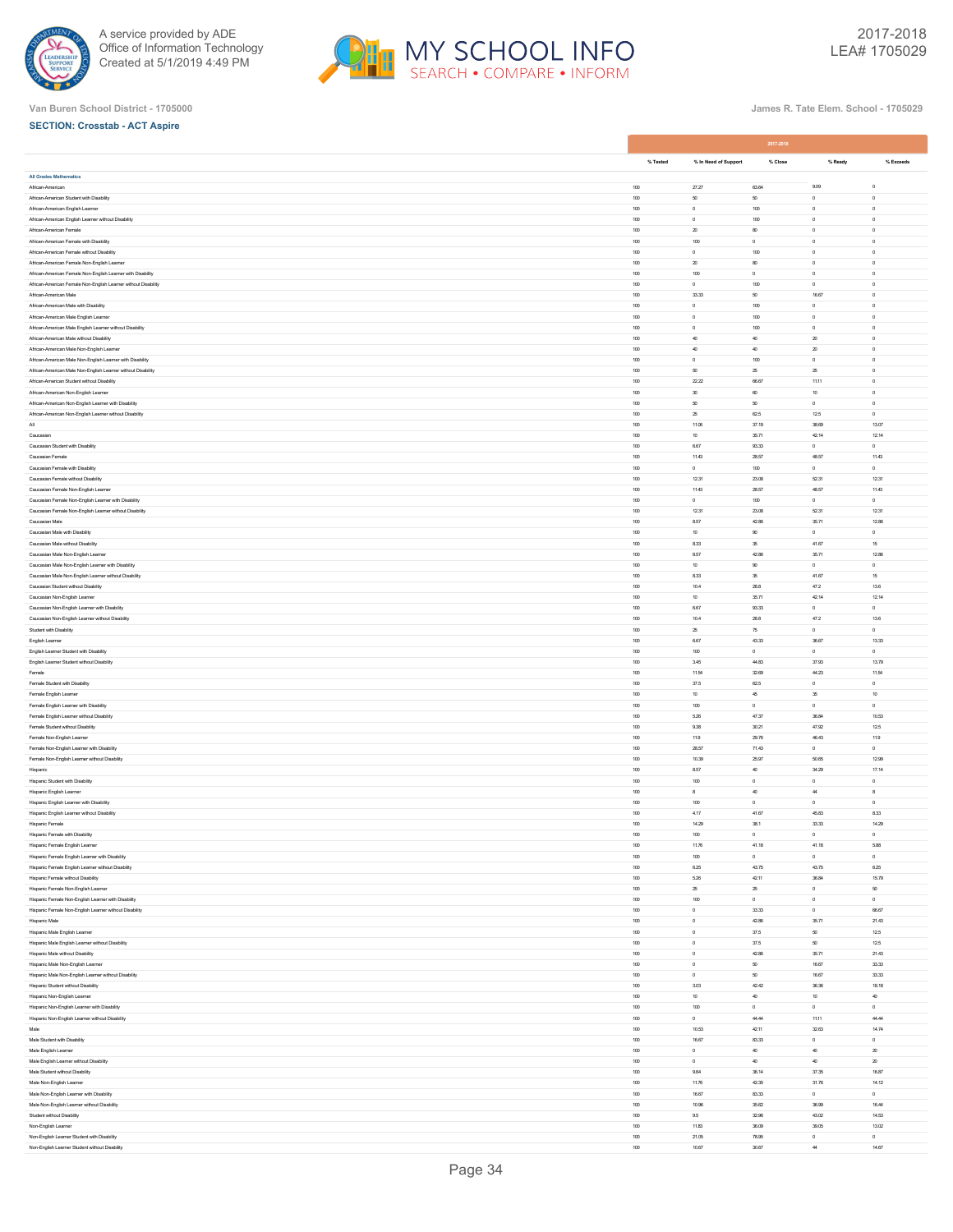

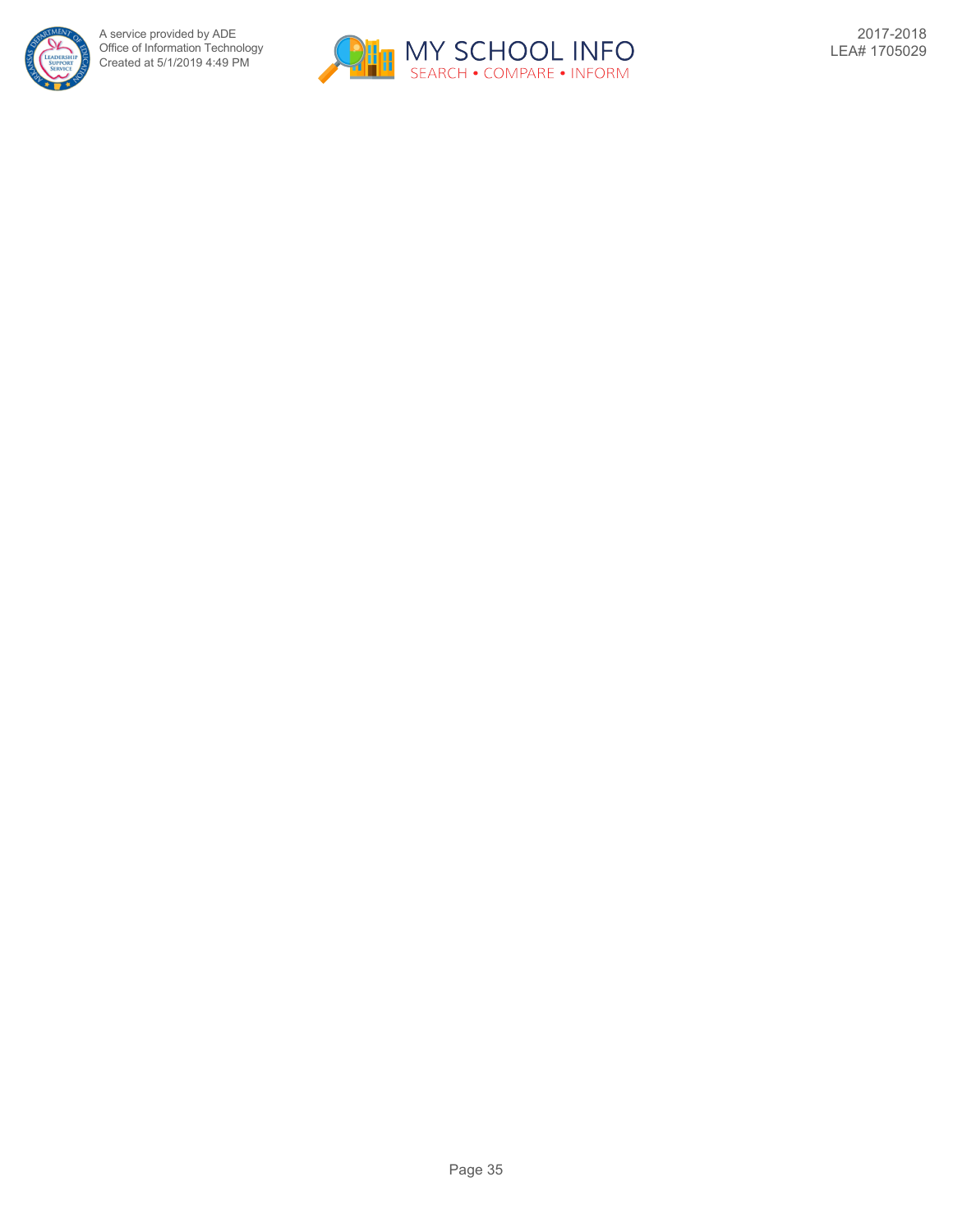



|                                                                                                        |                |                          | 2017-2018                           |                          |                          |
|--------------------------------------------------------------------------------------------------------|----------------|--------------------------|-------------------------------------|--------------------------|--------------------------|
|                                                                                                        | % Tested       | % In Need of Support     | % Close                             | % Ready                  | % Exceeds                |
| <b>Grade 3 Literacy</b>                                                                                |                |                          |                                     |                          |                          |
| African-American                                                                                       | 100            | $_{60}$                  | $\rm{20}$                           | 20                       | $\,$ 0 $\,$              |
| African-American Student with Disability                                                               | $\cdots$       | $\cdots$                 | $\ddotsc$                           | $\cdots$                 | $\cdots$                 |
| African-American English Learner                                                                       | $100\,$        | $\,$ 0 $\,$              | $\,$ 0 $\,$                         | $100\,$                  | $\,$ 0 $\,$              |
| African-American English Learner without Disability                                                    | 100            | $\,0\,$                  | $\,0\,$                             | 100                      | $\mathbb O$              |
| African-American Female                                                                                | 100            | $\,$ 0 $\,$              | 100                                 | $\,$ 0 $\,$              | $\,$ 0 $\,$              |
| African-American Female with Disability                                                                | $\ddotsc$      | $\overline{\phantom{a}}$ | $\ddot{\phantom{0}}$                |                          |                          |
| African-American Female without Disability                                                             | 100            | $^{\circ}$               | 100                                 | $\mathbf{0}$             | $\mathbf{0}$             |
| African-American Female Non-English Learner                                                            | 100            | $\circ$                  | 100                                 | $\,$ 0 $\,$              | $\,$ 0 $\,$              |
| African-American Female Non-English Learner with Disability                                            | $\cdots$       | $\cdots$                 | $\ddotsc$                           | $\cdots$                 | $\cdots$                 |
| African-American Female Non-English Learner without Disability                                         | 100            | $^{\circ}$               | 100                                 | $\mathbf{0}$             | $\mathbf{0}$             |
| African-American Male                                                                                  | $100\,$        | $7\!$                    | $\,$ 0 $\,$                         | $\rm{25}$                | $\,$ 0                   |
| African-American Male with Disability                                                                  |                |                          | $\ddotsc$                           | $\ddotsc$                | $\cdots$                 |
| African-American Male English Learner                                                                  | 100            | $\,$ 0 $\,$              | $\,$ 0 $\,$                         | 100                      | $\,$ 0 $\,$              |
| African-American Male English Learner without Disability                                               | $100\,$        | $\,$ 0 $\,$              | $\,$ 0 $\,$                         | $100\,$                  | $\,$ 0                   |
| African-American Male without Disability                                                               | 100            | $7\!$                    | $\mathbf 0$                         | $\rm{25}$                | $\mathbb O$              |
| African-American Male Non-English Learner<br>African-American Male Non-English Learner with Disability | 100<br>$\sim$  | 100<br>$\sim$            | $\mathbf 0$<br>$\ddot{\phantom{a}}$ | $\,$ 0 $\,$<br>$\ddotsc$ | $\,$ 0 $\,$<br>$\ddotsc$ |
| African-American Male Non-English Learner without Disability                                           | 100            | 100                      | $\circ$                             | $\circ$                  | $\circ$                  |
| African-American Student without Disability                                                            | $100\,$        | $_{60}$                  | $\rm{20}$                           | $\rm{20}$                | $\,$ 0 $\,$              |
| African-American Non-English Learner                                                                   | 100            | $75\,$                   | $\rm{2S}$                           | $\,$ 0 $\,$              | $\,$ 0 $\,$              |
| African-American Non-English Learner with Disability                                                   | $\cdots$       | $\cdots$                 | $\cdots$                            | $\cdots$                 | $\cdots$                 |
| African-American Non-English Learner without Disability                                                | $100\,$        | $7\!$                    | $\rm{2S}$                           | $\,$ 0 $\,$              | $\,$ 0 $\,$              |
| All                                                                                                    | 100            | 50                       | 18.75                               | 12.5                     | 18.75                    |
| Caucasian                                                                                              | 100            | 53.19                    | 19.15                               | 10.64                    | 17.02                    |
| Caucasian Student with Disability                                                                      | 100            | 100                      | $\,$ 0 $\,$                         | $\,$ 0 $\,$              | $\,$ 0 $\,$              |
| Caucasian Female                                                                                       | 100            | 52.38                    | 23.81                               | 9.52                     | 14.29                    |
| Caucasian Female with Disability                                                                       | $100\,$        | $100\,$                  | $\,$ 0 $\,$                         | $\,$ 0                   | $\mathbb O$              |
| Caucasian Female without Disability                                                                    | 100            | 47.37                    | 26.32                               | 10.53                    | 15.79                    |
| Caucasian Female Non-English Learner                                                                   | 100            | 52.38                    | 23.81                               | 9.52                     | 14.29                    |
| Caucasian Female Non-English Learner with Disability                                                   | $100\,$        | $100\,$                  | $\,$ 0 $\,$                         | $\mathbb O$              | $\,$ 0                   |
| Caucasian Female Non-English Learner without Disability                                                | 100            | 47.37                    | 26.32                               | 10.53                    | 15.79                    |
| Caucasian Male                                                                                         | 100            | 53.85                    | 15.38                               | 11.54                    | 19.23                    |
| Caucasian Male with Disability                                                                         | 100            | 100                      | $\,0\,$                             | $\mathbb O$              | $\mathbb O$              |
| Caucasian Male without Disability                                                                      | 100            | $_{\rm S0}$              | 16.67                               | 12.5                     | 20.83                    |
| Caucasian Male Non-English Learner                                                                     | $100\,$        | 53.85                    | 15.38                               | 11.54                    | 19.23                    |
| Caucasian Male Non-English Learner with Disability                                                     | 100            | 100                      | $\,0\,$                             | $\mathbb O$              | $\mathbb O$              |
| Caucasian Male Non-English Learner without Disability<br>Caucasian Student without Disability          | 100<br>$100\,$ | $_{\rm S0}$<br>48.84     | 16.67<br>20.93                      | 12.5<br>11.63            | 20.83<br>18.6            |
| Caucasian Non-English Learner                                                                          | 100            | 53.19                    | 19.15                               | 10.64                    | 17.02                    |
| Caucasian Non-English Learner with Disability                                                          | 100            | 100                      | $\mathbf 0$                         | $\mathbb O$              | $\mathbb O$              |
| Caucasian Non-English Learner without Disability                                                       | 100            | 48.84                    | 20.93                               | 11.63                    | 18.6                     |
| Student with Disability                                                                                | 100            | 100                      | $\circ$                             | $\mathbf{0}$             | $\mathbf{0}$             |
| English Learner                                                                                        | $100\,$        | 37.5                     | 12.5                                | 12.5                     | 37.5                     |
| English Learner Student with Disability                                                                | 100            | 100                      | $\,$ 0 $\,$                         | $\,$ 0 $\,$              | $\,$ 0 $\,$              |
| English Learner Student without Disability                                                             | 100            | 28.57                    | 14.29                               | 14.29                    | 42.86                    |
| Female                                                                                                 | $100\,$        | 51.72                    | 27.59                               | 10.34                    | 10.34                    |
| Female Student with Disability                                                                         | 100            | 100                      | $\mathbf 0$                         | $\mathbb O$              | $\mathbb O$              |
| Female English Learner                                                                                 | 100            | $7\!$                    | $\rm{z}\rm{s}$                      | $\,$ 0 $\,$              | $\,$ 0 $\,$              |
| Female English Learner with Disability                                                                 | 100            | 100                      | $\,0\,$                             | $\circ$                  | $\circ$                  |
| Female English Learner without Disability                                                              | 100            | 66.67                    | 33.33                               | $\mathbb O$              | $^{\circ}$               |
| Female Student without Disability                                                                      | $100\,$        | $_{\rm 44}$              | $\mathbf{\bar x}$                   | $\mathbf{12}$            | $\mathbf{12}$            |
| Female Non-English Learner                                                                             | 100            | 48                       | $\rm 28$                            | $12\,$                   | $12\,$                   |
|                                                                                                        |                | 100                      |                                     |                          | $\,$ 0 $\,$              |
| Female Non-English Learner with Disability                                                             | 100            |                          | $\mathbf 0$                         | $\,$ 0 $\,$              |                          |
| Female Non-English Learner without Disability                                                          | $100\,$        | 40.91                    | 31.82                               | 13.64                    | 13.64                    |
| Hispanic                                                                                               | 100            | 36.36                    | 18.18                               | 9.09                     | 36.36                    |
| Hispanic Student with Disability                                                                       | 100            | 100                      | $\,0\,$                             | $\mathbb O$              | $\mathbb O$              |
| Hispanic English Learner                                                                               | 100            | 42.86                    | 14.29                               | $\,$ 0 $\,$              | 42.86                    |
| Hispanic English Learner with Disability                                                               | 100            | 100                      | $\circ$                             | $\mathbf{0}$             | $^{\circ}$               |
| Hispanic English Learner without Disability                                                            | $100\,$        | 33.33                    | 16.67                               | $\mathbb O$              | $_{\rm 50}$              |
| Hispanic Female                                                                                        | 100            | 57.14                    | 28.57                               | 14.29                    | $\,$ 0 $\,$              |
| Hispanic Female with Disability<br>Hispanic Female English Learner                                     | 100            | 100                      | $\,$ 0 $\,$                         | $\circ$<br>$\,$ 0        | $\,$ 0 $\,$<br>$\,$ 0    |
|                                                                                                        | $100\,$<br>100 | $75\,$<br>100            | $\rm{2S}$<br>$\circ$                | $\mathbb O$              | $^{\circ}$               |
| Hispanic Female English Learner with Disability<br>Hispanic Female English Learner without Disability  | 100            | 66.67                    | 33.33                               | $\,$ 0 $\,$              | $\,$ 0 $\,$              |
| Hispanic Female without Disability                                                                     | 100            | 40                       | $40\,$                              | $\rm{20}$                | $\mathbb O$              |
| Hispanic Female Non-English Learner                                                                    | 100            | 33.33                    | 33.33                               | 33.33                    | $\,$ 0 $\,$              |
| Hispanic Female Non-English Learner with Disability                                                    | $100\,$        | $100\,$                  | $\,$ 0 $\,$                         | $\,$ 0 $\,$              | $\,$ 0 $\,$              |
| Hispanic Female Non-English Learner without Disability                                                 | 100            | $\,0\,$                  | $_{50}$                             | $_{\rm 50}$              | $\mathbb O$              |
| Hispanic Male                                                                                          | 100            | $\,0\,$                  | $\,0\,$                             | $\mathbb O$              | 100                      |
| Hispanic Male English Learner                                                                          | $100\,$        | $\,$ 0 $\,$              | $\,$ 0 $\,$                         | $\,$ 0                   | $100\,$                  |
| Hispanic Male English Learner without Disability                                                       | 100            | $^{\circ}$               | $\circ$                             | $^{\circ}$               | 100                      |
| Hispanic Male without Disability                                                                       | 100            | $\,$ 0 $\,$              | $\,$ 0 $\,$                         | $\,$ 0 $\,$              | 100                      |
| Hispanic Male Non-English Learner                                                                      | 100            | $\,$ 0 $\,$              | $\,$ 0 $\,$                         | $\,$ 0 $\,$              | 100                      |
| Hispanic Male Non-English Learner without Disability                                                   | 100            | $\circ$                  | $\circ$                             | $\mathbf{0}$             | 100                      |
| Hispanic Student without Disability                                                                    | $100\,$        | $22\,22$                 | $\mathbf{222}$                      | 11.11                    | 44.44                    |
| Hispanic Non-English Learner                                                                           | 100            | $\rm{2S}$                | $\rm{2S}$                           | $\rm 25$                 | $\rm 25$                 |
| Hispanic Non-English Learner with Disability                                                           | 100            | 100                      | $\mathbf 0$                         | $\,$ 0 $\,$              | $\,$ 0 $\,$              |
| Hispanic Non-English Learner without Disability                                                        | $100\,$        | $\,$ 0 $\,$              | 33.33                               | 33.33                    | 33.33                    |
| Male                                                                                                   | 100            | 48.57                    | 11.43                               | 14.29                    | 25.71                    |
| Male Student with Disability                                                                           | 100            | 100                      | $\mathbf 0$                         | $\,$ 0 $\,$              | $\,$ 0 $\,$              |
| Male English Learner                                                                                   | 100<br>100     | $\,0\,$<br>$^{\circ}$    | $\,0\,$<br>$\circ$                  | 25<br>25                 | $75\,$                   |
| Male English Learner without Disability                                                                |                |                          |                                     |                          | 75                       |
| Male Student without Disability                                                                        | $100\,$        | 45.45                    | 12.12                               | 15.15                    | 27.27                    |
| Male Non-English Learner<br>Male Non-English Learner with Disability                                   | 100<br>100     | 54.84<br>100             | 12.9<br>$\mathbf 0$                 | 12.9<br>$\,$ 0 $\,$      | 19.35<br>$\mathbb O$     |
| Male Non-English Learner without Disability                                                            | $100\,$        | 51.72                    | 13.79                               | 13.79                    | 20.69                    |
| Student without Disability                                                                             | 100            | 44.83                    | 20.69                               | 13.79                    | 20.69                    |
| Non-English Learner                                                                                    | 100            | 51.79                    | 19.64                               | 12.5                     | 16.07                    |
| Non-English Learner Student with Disability<br>Non-English Learner Student without Disability          | 100<br>100     | 100<br>47.06             | $\,$ 0 $\,$<br>21.57                | $\mathsf{O}$<br>13.73    | $\mathsf{O}$<br>17.65    |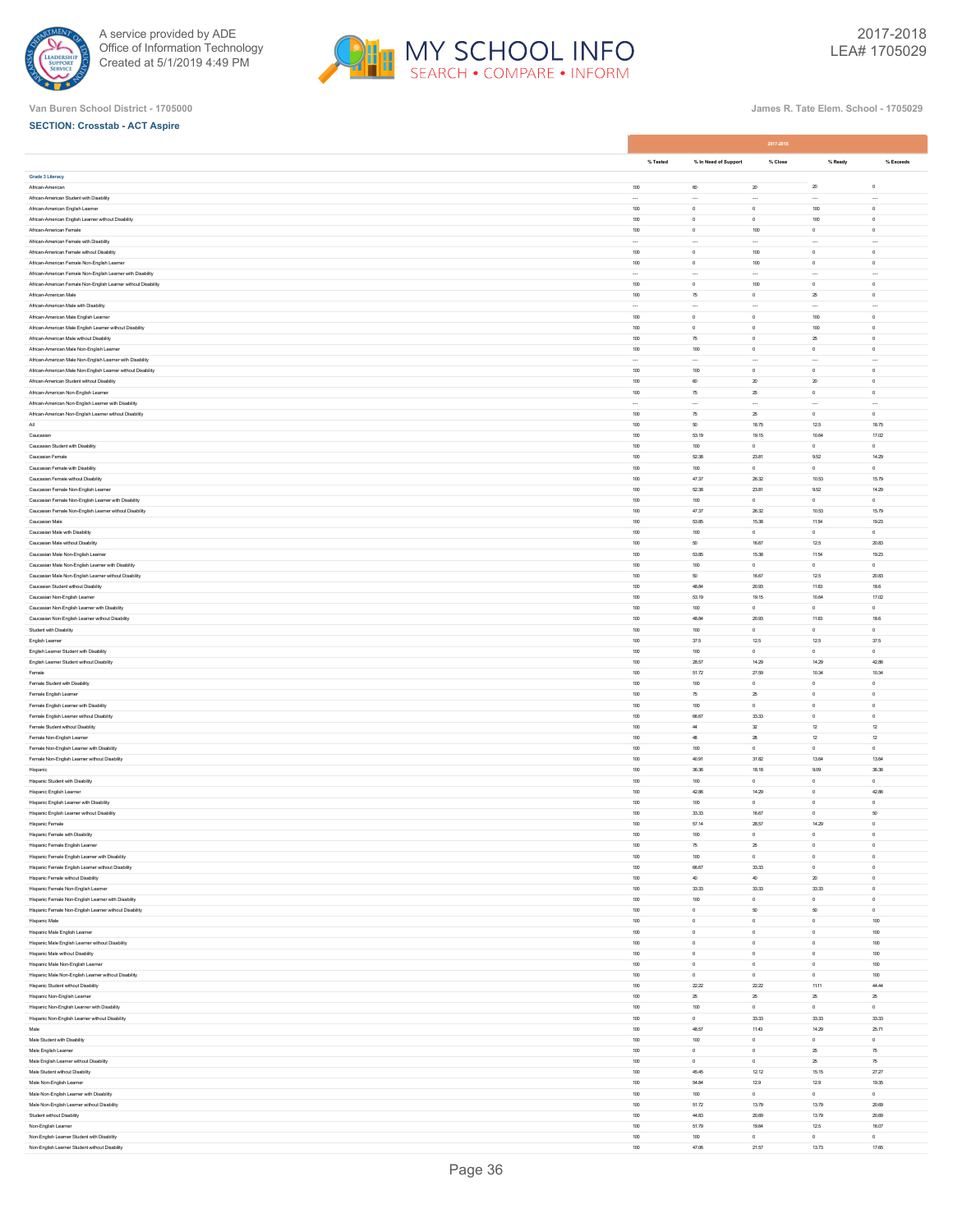

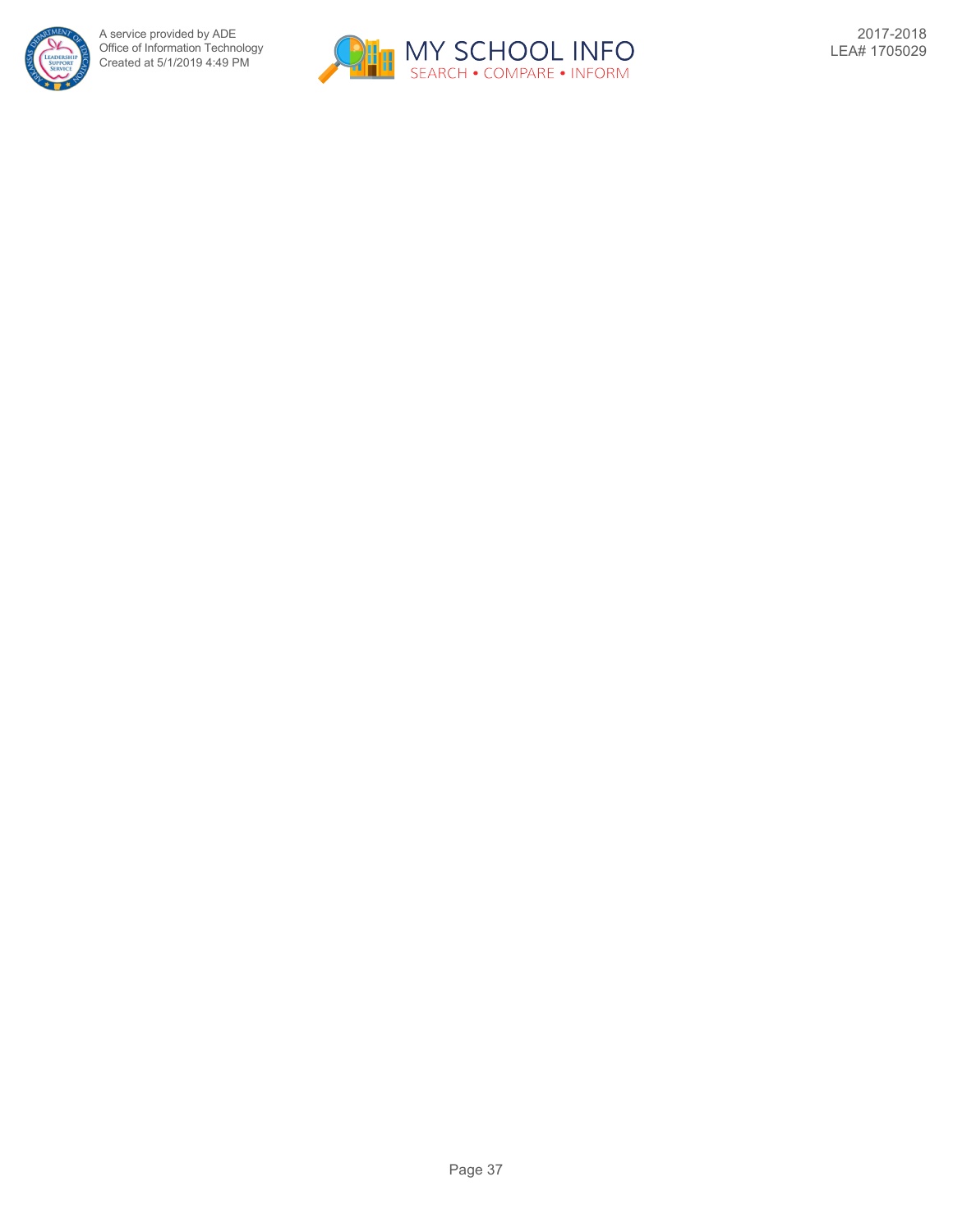



|                                                                                                                 |                      |                      | 2017-2018                           |                            |                                         |
|-----------------------------------------------------------------------------------------------------------------|----------------------|----------------------|-------------------------------------|----------------------------|-----------------------------------------|
|                                                                                                                 | $%$ Tested           | % In Need of Support | $\%$ Close                          | % Ready                    | % Exceeds                               |
| Grade 4 Literacy                                                                                                |                      |                      |                                     |                            |                                         |
| African-American                                                                                                | 100                  | 100                  | $\,$ 0 $\,$                         | $\,$ 0 $\,$                | $\mathbb O$                             |
| African-American Student with Disability                                                                        | $\cdots$             | $\cdots$             | $\ddotsc$                           | $\cdots$                   | $\cdots$                                |
| African-American English Learner                                                                                | $\cdots$<br>$\cdots$ | $\sim$<br>$\sim$     | $\cdots$<br>$\ddot{\phantom{0}}$    | $\cdots$<br>$\cdots$       | $\cdots$<br>$\cdots$                    |
| African-American English Learner without Disability<br>African-American Female                                  | 100                  | 100                  | $\,$ 0 $\,$                         | $\,$ 0 $\,$                | $\,$ 0 $\,$                             |
| African-American Female with Disability                                                                         | $\sim$               | $\ddot{\phantom{a}}$ | $\ddot{\phantom{0}}$                | $\ddotsc$                  | $\cdots$                                |
| African-American Female without Disability                                                                      | 100                  | 100                  | $\mathbf 0$                         | $\mathbb O$                | $\circ$                                 |
| African-American Female Non-English Learner                                                                     | 100                  | 100                  | $\,$ 0 $\,$                         | $\mathbb O$                | $\mathsf{O}$                            |
| African-American Female Non-English Learner with Disability                                                     | à.<br>100            | $\sim$<br>100        | $\ddotsc$                           | $\ddotsc$                  | $\ddotsc$                               |
| African-American Female Non-English Learner without Disability<br>African-American Male                         | $100\,$              | $100\,$              | $\circ$<br>$\,$ 0 $\,$              | $\mathbb O$<br>$\mathbb O$ | $\mathbb O$<br>$\mathbb O$              |
| African-American Male with Disability                                                                           | $\ddot{\phantom{a}}$ | $\sim$               | $\sim$                              | $\ddotsc$                  | $\overline{\phantom{a}}$                |
| African-American Male English Learner                                                                           | $\cdots$             | $\cdots$             | $\cdots$                            | $\cdots$                   | $\cdots$                                |
| African-American Male English Learner without Disability                                                        | $\cdots$             | $\cdots$             | $\cdots$                            | $\ddot{\phantom{0}}$       | $\cdots$                                |
| African-American Male without Disability                                                                        | 100                  | 100                  | $\circ$                             | $\ddot{\phantom{0}}$       | $^{\circ}$                              |
| African-American Male Non-English Learner<br>African-American Male Non-English Learner with Disability          | 100<br>$\cdots$      | 100<br>$\sim$        | $\mathbf 0$<br>$\ddot{\phantom{0}}$ | $\,$ 0 $\,$<br>$\ddotsc$   | $\mathbb O$<br>$\cdots$                 |
| African-American Male Non-English Learner without Disability                                                    | 100                  | 100                  | $\circ$                             | $^{\circ}$                 | $\circ$                                 |
| African-American Student without Disability                                                                     | $100\,$              | $100\,$              | $\,$ 0 $\,$                         | $\mathbb O$                | $\mathbb O$                             |
| African-American Non-English Learner                                                                            | 100                  | 100                  | $\,$ 0 $\,$                         | $\mathbb O$                | $\mathsf{O}$                            |
| African-American Non-English Learner with Disability                                                            | $\cdots$             | $\ddot{\phantom{0}}$ | $\ddotsc$                           | $\cdots$                   | $\cdots$                                |
| African-American Non-English Learner without Disability<br>All                                                  | $100\,$<br>100       | 100<br>46.03         | $\,$ 0 $\,$<br>23.81                | $\mathbb O$<br>17.46       | $\circ$<br>12.7                         |
| Caucasian                                                                                                       | 100                  | 38.1                 | 28.57                               | 16.67                      | 16.67                                   |
| Caucasian Student with Disability                                                                               | 100                  | 60                   | $_{50}$                             | $\mathbb O$                | $\mathbb O$                             |
| Caucasian Female                                                                                                | 100                  | 40.91                | 18.18                               | 13.64                      | 27.27                                   |
| Caucasian Female with Disability                                                                                | $100\,$              | $100\,$              | $\,$ 0 $\,$                         | $\mathbb O$                | $\mathbb O$                             |
| Caucasian Female without Disability                                                                             | 100                  | 38.1                 | 19.05                               | 14.29                      | 28.57                                   |
| Caucasian Female Non-English Learner                                                                            | 100                  | 40.91                | 18.18                               | 13.64                      | 27.27                                   |
| Caucasian Female Non-English Learner with Disability<br>Caucasian Female Non-English Learner without Disability | $100\,$<br>100       | $100\,$<br>38.1      | $\,$ 0 $\,$<br>19.05                | $\mathbb O$<br>14.29       | $\mathbb O$<br>28.57                    |
| Caucasian Male                                                                                                  | 100                  | $_{35}$              | $40\,$                              | $\rm{20}$                  | $\sqrt{5}$                              |
| Caucasian Male with Disability                                                                                  | 100                  | $\,$ 0 $\,$          | 100                                 | $\mathbb O$                | $\,$ 0 $\,$                             |
| Caucasian Male without Disability                                                                               | 100                  | 36.84                | 36.84                               | 21.05                      | 5.26                                    |
| Caucasian Male Non-English Learner                                                                              | $100\,$              | $_{35}$              | $40\,$                              | $\rm{20}$                  | $\sqrt{5}$                              |
| Caucasian Male Non-English Learner with Disability                                                              | 100                  | $\,$ 0 $\,$          | 100                                 | $\mathbb O$                | $\,$ 0 $\,$                             |
| Caucasian Male Non-English Learner without Disability<br>Caucasian Student without Disability                   | 100<br>$100\,$       | 36.84<br>$37.5\,$    | 36.84<br>$27.5\,$                   | 21.05<br>17.5              | 5.26<br>17.5                            |
| Caucasian Non-English Learner                                                                                   | 100                  | 38.1                 | 28.57                               | 16.67                      | 16.67                                   |
| Caucasian Non-English Learner with Disability                                                                   | 100                  | $_{50}$              | $_{50}$                             | $\mathbb O$                | $\,$ 0 $\,$                             |
| Caucasian Non-English Learner without Disability                                                                | 100                  | 37.5                 | 27.5                                | 17.5                       | 17.5                                    |
| Student with Disability                                                                                         | 100                  | 66.67                | 33.33                               | $\mathbb O$                | $\mathbb O$                             |
| English Learner                                                                                                 | $100\,$              | $_{50}$              | $_{30}$                             | $\rm{20}$                  | $\mathbb O$                             |
| English Learner Student with Disability<br>English Learner Student without Disability                           | $\sim$<br>100        | $\sim$<br>$_{50}$    | $\ddot{\phantom{a}}$<br>$_{30}$     | $\ddotsc$<br>$\rm{20}$     | $\overline{\phantom{a}}$<br>$\mathbb O$ |
| Female                                                                                                          | $100\,$              | 42.42                | 15.15                               | 21.21                      | 21.21                                   |
| Female Student with Disability                                                                                  | 100                  | 100                  | $\circ$                             | $\circ$                    | $\ddot{\phantom{0}}$                    |
| Female English Learner                                                                                          | 100                  | $_{50}$              | 16.67                               | 33.33                      | $\mathbb O$                             |
| Female English Learner with Disability                                                                          | $\cdots$             | $\sim$               | $\sim$                              | $\ddotsc$                  | $\cdots$                                |
| Female English Learner without Disability                                                                       | 100                  | 50                   | 16.67                               | 33.33                      | $\circ$                                 |
| Female Student without Disability<br>Female Non-English Learner                                                 | $100\,$<br>100       | 40.63<br>40.74       | 15.63<br>14.81                      | 21.88<br>18.52             | 21.88<br>25.93                          |
| Female Non-English Learner with Disability                                                                      | 100                  | 100                  | $\,$ 0 $\,$                         | $\mathbb O$                | $\circ$                                 |
| Female Non-English Learner without Disability                                                                   | $100\,$              | 38.46                | 15.38                               | 19.23                      | 26.92                                   |
| Hispanic                                                                                                        | 100                  | 55.56                | 33.33                               | 11.11                      | $\circ$                                 |
| Hispanic Student with Disability                                                                                | $\cdots$             | $\cdots$             | $\ddot{\phantom{0}}$                |                            | $\cdots$                                |
| Hispanic English Learner                                                                                        | 100                  | 42.86                | 42.86                               | 14.29                      | $\,$ 0 $\,$                             |
| Hispanic English Learner with Disability<br>Hispanic English Learner without Disability                         | $\cdots$<br>$100\,$  | $\cdots$<br>42.86    | $\ddotsc$<br>42.86                  | $\cdots$<br>14.29          | $\cdots$<br>$\mathbb O$                 |
| Hispanic Female                                                                                                 | 100                  | 33.33                | 33.33                               | 33.33                      | $\,$ 0 $\,$                             |
| Hispanic Female with Disability                                                                                 |                      |                      |                                     |                            | $\cdots$                                |
| Hispanic Female English Learner                                                                                 | $100\,$              | 33.33                | 33.33                               | 33.33                      | $\mathbb O$                             |
| Hispanic Female English Learner with Disability                                                                 | $\cdots$             | $\cdots$             | $\sim$                              | $\cdots$                   | $\cdots$                                |
| Hispanic Female English Learner without Disability<br>Hispanic Female without Disability                        | 100<br>100           | 33.33<br>33.33       | 33.33<br>33.33                      | 33.33<br>33.33             | $\,$ 0 $\,$<br>$\mathsf{O}$             |
| Hispanic Female Non-English Learner                                                                             | $\cdots$             | $\cdots$             | $\cdots$                            | $\cdots$                   | $\overline{\phantom{a}}$                |
| Hispanic Female Non-English Learner with Disability                                                             | $\cdots$             | $\cdots$             | $\cdots$                            | $\cdots$                   | $\cdots$                                |
| Hispanic Female Non-English Learner without Disability                                                          | $\ldots$             | $\cdots$             | $\cdots$                            | $\cdots$                   | $\cdots$                                |
| Hispanic Male                                                                                                   | 100                  | 66.67                | 33.33                               | $\,$ 0 $\,$                | $\,$ 0 $\,$                             |
| Hispanic Male English Learner                                                                                   | $100\,$              | $_{50}$              | $_{\rm S0}$                         | $\mathbb O$                | $\mathbb O$                             |
| Hispanic Male English Learner without Disability<br>Hispanic Male without Disability                            | 100<br>100           | 60<br>66.67          | $_{50}$<br>33.33                    | $\mathbb O$<br>$\,$ 0 $\,$ | $\circ$<br>$\,$ 0 $\,$                  |
| Hispanic Male Non-English Learner                                                                               | 100                  | 100                  | $\,0\,$                             | $\mathbb O$                | $\mathbb O$                             |
| Hispanic Male Non-English Learner without Disability                                                            | 100                  | 100                  | $\circ$                             | $\circ$                    | $\circ$                                 |
| Hispanic Student without Disability                                                                             | $100\,$              | 55.56                | 33.33                               | 11.11                      | $\mathbb O$                             |
| Hispanic Non-English Learner                                                                                    | 100                  | 100                  | $\,$ 0 $\,$                         | $\,$ 0 $\,$                | $\,$ 0 $\,$                             |
| Hispanic Non-English Learner with Disability                                                                    | $\cdots$             | $\cdots$             | $\cdots$                            | $\cdots$                   | $\cdots$                                |
| Hispanic Non-English Learner without Disability<br>Male                                                         | $100\,$<br>100       | 100<br>60            | $\,$ 0 $\,$<br>33.33                | $\mathbb O$<br>13.33       | $\mathbb O$<br>3.33                     |
| Male Student with Disability                                                                                    | 100                  | $_{50}$              | $_{\rm 50}$                         | $\mathbb O$                | $\mathbb O$                             |
| Male English Learner                                                                                            | 100                  | 60                   | $_{50}$                             | $\,$ 0 $\,$                | $\,$ 0 $\,$                             |
| Male English Learner without Disability                                                                         | 100                  | $_{50}$              | 50                                  | $\circ$                    | $\circ$                                 |
| Male Student without Disability                                                                                 | $100\,$              | $_{50}$              | 32.14                               | 14.29                      | $3.57\,$                                |
| Male Non-English Learner                                                                                        | 100                  | $_{50}$              | 30.77                               | 15.38                      | 3.85                                    |
| Male Non-English Learner with Disability                                                                        | 100                  | $_{50}$              | $_{\rm 50}$                         | $\mathbb O$                | $\mathsf{O}$                            |
| Male Non-English Learner without Disability<br>Student without Disability                                       | $100\,$<br>100       | $_{50}$<br>45        | 29.17<br>2333                       | 16.67<br>18.33             | 4.17<br>13.33                           |
| Non-English Learner                                                                                             | 100                  | 45.28                | 22.64                               | 16.98                      | 15.09                                   |
| Non-English Learner Student with Disability                                                                     | 100                  | 66.67                | 33.33                               | $\,$ 0 $\,$                | $\,$ 0 $\,$                             |
| Non-English Learner Student without Disability                                                                  | 100                  | 44                   | $\mathbf{z}$                        | $18\,$                     | $16\,$                                  |
|                                                                                                                 |                      |                      |                                     |                            |                                         |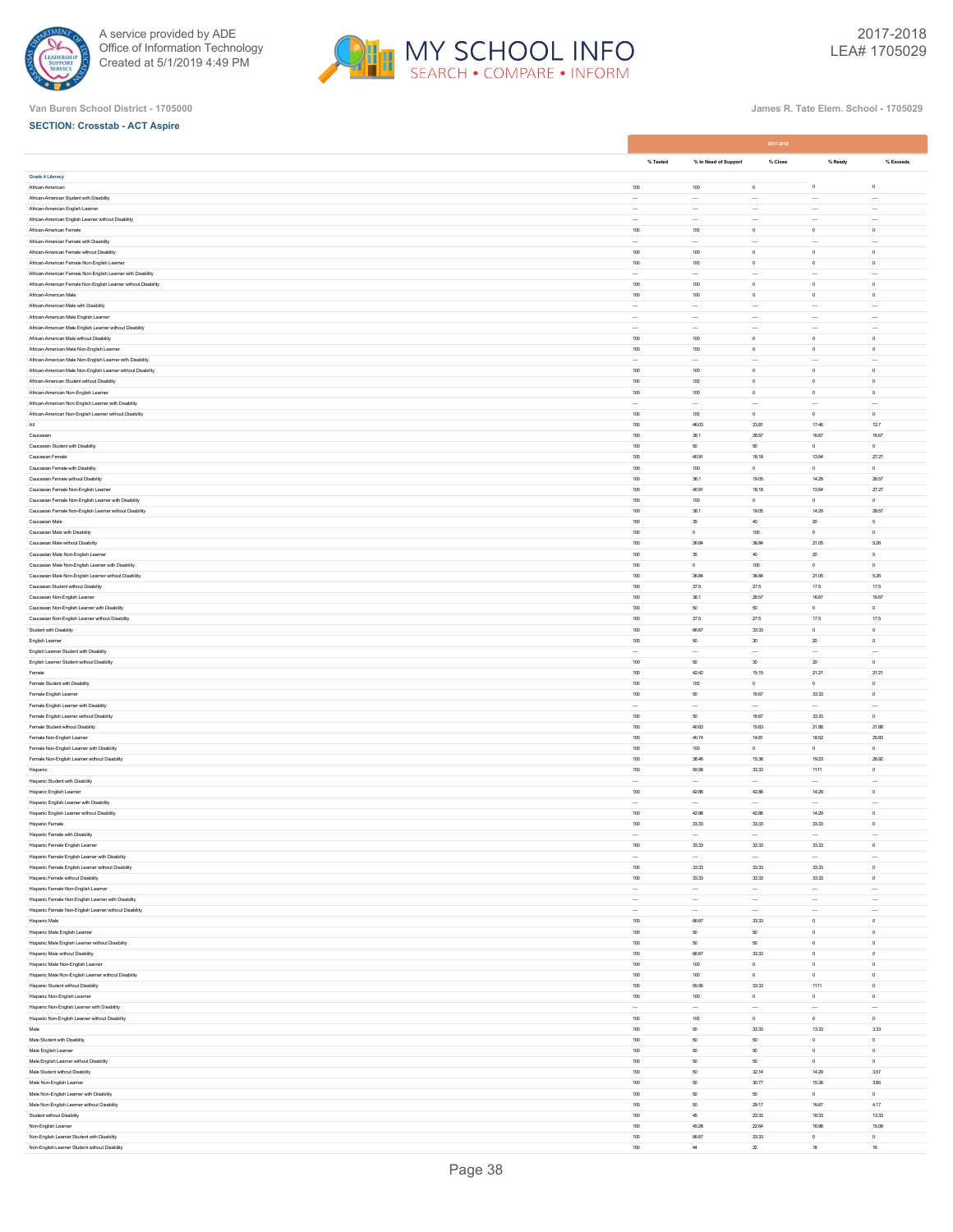

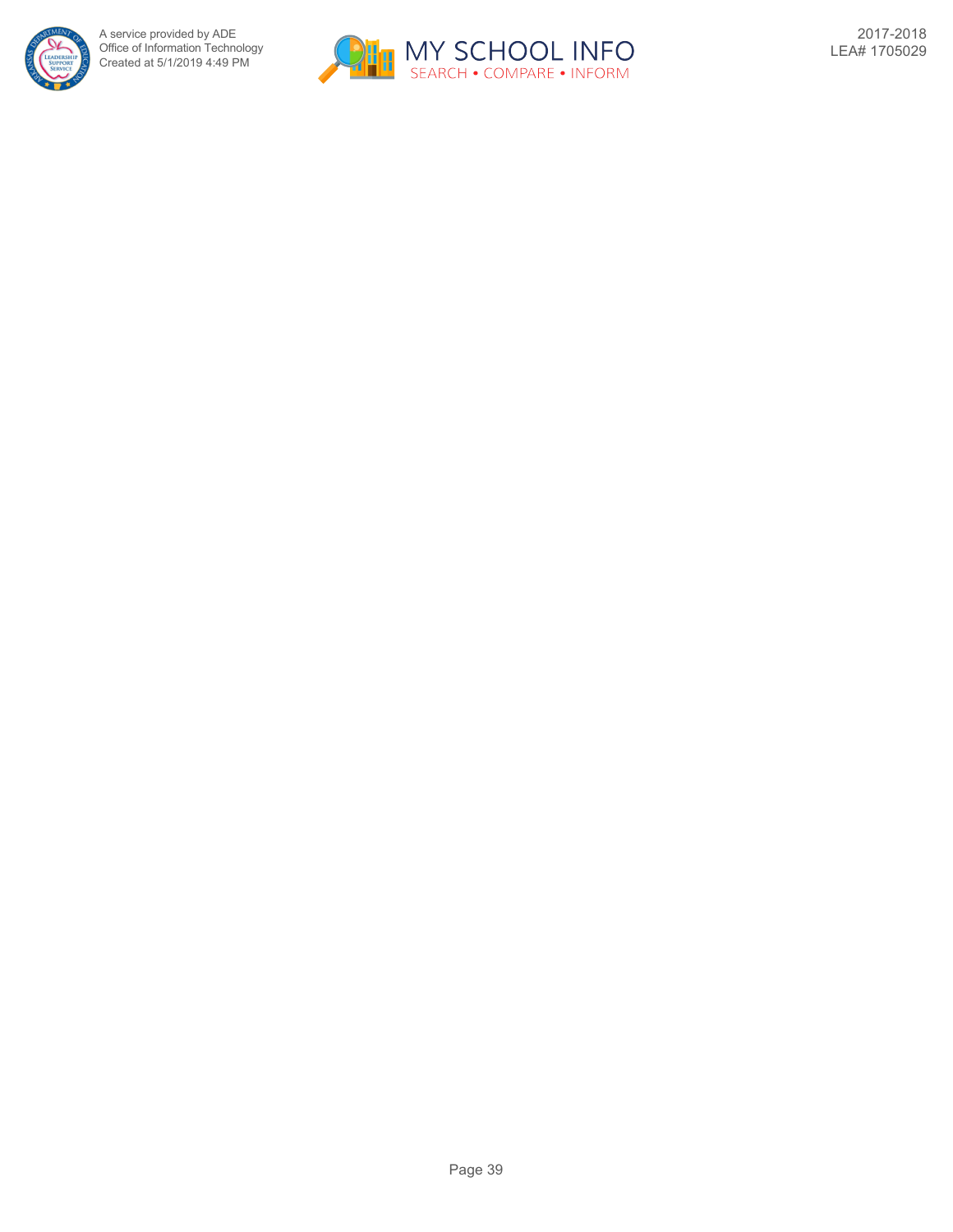



|                                                                                                               | 2017-2018                   |                          |                                     |                                     |                         |
|---------------------------------------------------------------------------------------------------------------|-----------------------------|--------------------------|-------------------------------------|-------------------------------------|-------------------------|
|                                                                                                               | % Tested                    | % In Need of Support     | % Close                             | % Ready                             | % Exceeds               |
| Grade 5 Literacy                                                                                              |                             |                          |                                     |                                     |                         |
| African-American                                                                                              | 100                         | 33.33                    | $\,$ 0 $\,$                         | 66.67                               | $\,$ 0 $\,$             |
| African-American Student with Disability                                                                      | 100                         | 60                       | $\,$ 0 $\,$                         | $_{50}$                             | $\,$ 0 $\,$             |
| African-American English Learner                                                                              |                             |                          | $\ddotsc$                           |                                     |                         |
| African-American English Learner without Disability                                                           | $\cdots$                    | $\sim$                   | $\cdots$                            | $\ddotsc$                           | $\cdots$                |
| African-American Female                                                                                       | $100\,$                     | $_{50}$                  | $\,$ 0                              | $_{\rm 50}$                         | $\,$ 0                  |
| African-American Female with Disability<br>African-American Female without Disability                         | 100<br>100                  | 100<br>$\,$ 0 $\,$       | $\,$ 0 $\,$<br>$\,$ 0 $\,$          | $\circ$<br>100                      | $\circ$<br>$\,$ 0 $\,$  |
| African-American Female Non-English Learner                                                                   | $100\,$                     | 60                       | $\,$ 0                              | $_{\rm 50}$                         | $\,$ 0 $\,$             |
| African-American Female Non-English Learner with Disability                                                   | 100                         | 100                      | $\circ$                             | $\circ$                             | $\circ$                 |
| African-American Female Non-English Learner without Disability                                                | 100                         | $\circ$                  | $\circ$                             | 100                                 | $\circ$                 |
| African-American Male                                                                                         | 100                         | $\,$ 0                   | $\,$ 0                              | 100                                 | $\,$ 0 $\,$             |
| African-American Male with Disability                                                                         | 100                         | $\circ$                  | $\circ$                             | 100                                 | $\circ$                 |
| African-American Male English Learner                                                                         | $\cdots$                    | $\sim$                   | $\ddotsc$                           |                                     | $\cdots$                |
| African-American Male English Learner without Disability<br>African-American Male without Disability          | $\ldots$                    | $\cdots$<br>$\cdots$     | $\cdots$<br>$\ddotsc$               | $\cdots$<br>$\cdots$                | $\cdots$<br>$\cdots$    |
| African-American Male Non-English Learner                                                                     | $\cdots$<br>$100\,$         | $\,$ 0                   | $\,$ 0                              | $100\,$                             | $\,0\,$                 |
| African-American Male Non-English Learner with Disability                                                     | 100                         | $\circ$                  | $\circ$                             | 100                                 | $\circ$                 |
| African-American Male Non-English Learner without Disability                                                  | $\cdots$                    | $\cdots$                 | $\cdots$                            | $\cdots$                            | $\cdots$                |
| African-American Student without Disability                                                                   | 100                         | $\circ$                  | $\circ$                             | 100                                 | $\circ$                 |
| African-American Non-English Learner                                                                          | 100                         | 33.33                    | $\circ$                             | 66.67                               | $\circ$                 |
| African-American Non-English Learner with Disability                                                          | $100\,$                     | $_{\rm 50}$              | $\,$ 0                              | $_{\rm 50}$                         | $\,$ 0 $\,$             |
| African-American Non-English Learner without Disability                                                       | 100                         | $\circ$                  | $\,$ 0 $\,$                         | 100                                 | $\circ$                 |
| $\mathsf{All}$                                                                                                | 100                         | 38.89                    | $\rm{2S}$                           | 20.83                               | 15.28                   |
| Caucasian<br>Caucasian Student with Disability                                                                | $100\,$<br>100              | 37.25<br>88.89           | 25.49<br>11.11                      | 19.61<br>$\circ$                    | 17.65<br>$\circ$        |
| Caucasian Female                                                                                              | 100                         | 22.22                    | 29.63                               | 29.63                               | 18.52                   |
| Caucasian Female with Disability                                                                              | 100                         | 100                      | $\,$ 0                              | $\,$ 0 $\,$                         | $\,$ 0 $\,$             |
| Caucasian Female without Disability                                                                           | 100                         | 16                       | $_{32}$                             | $\mathfrak V$                       | 20                      |
| Caucasian Female Non-English Learner                                                                          | $100\,$                     | 22.22                    | 29.63                               | 29.63                               | 18.52                   |
| Caucasian Female Non-English Learner with Disability                                                          | 100                         | 100                      | $\,$ 0                              | $\,$ 0 $\,$                         | $\,$ 0 $\,$             |
| Caucasian Female Non-English Learner without Disability                                                       | 100                         | 16                       | $_{32}$                             | $\mathfrak V$                       | $\rm{20}$               |
| Caucasian Male<br>Caucasian Male with Disability                                                              | $100\,$<br>100              | 54.17<br>85.71           | 20.83<br>14.29                      | 8.33                                | 16.67                   |
| Caucasian Male without Disability                                                                             | 100                         | 41.18                    | 23.53                               | $\circ$<br>11.76                    | $\circ$<br>23.53        |
| Caucasian Male Non-English Learner                                                                            | 100                         | 54.17                    | 20.83                               | 8.33                                | 16.67                   |
| Caucasian Male Non-English Learner with Disability                                                            | 100                         | 85.71                    | 14.29                               | $\circ$                             | $\circ$                 |
| Caucasian Male Non-English Learner without Disability                                                         | $100\,$                     | 41.18                    | 23.53                               | 11.76                               | 23.53                   |
| Caucasian Student without Disability                                                                          | 100                         | 26.19                    | 28.57                               | 23.81                               | 21.43                   |
| Caucasian Non-English Learner                                                                                 | 100                         | 37.25                    | 25.49                               | 19.61                               | 17.65                   |
| Caucasian Non-English Learner with Disability                                                                 | $100\,$                     | 88.89                    | 11.11                               | $\,$ 0 $\,$                         | $\,$ 0 $\,$             |
| Caucasian Non-English Learner without Disability                                                              | 100                         | 26.19                    | 28.57                               | 23.81                               | 21.43                   |
| Student with Disability                                                                                       | 100<br>100                  | 81.82<br>58.33           | 9.09<br>$\rm{2S}$                   | 9.09<br>16.67                       | $\circ$<br>$\,$ 0 $\,$  |
| English Learner<br>English Learner Student with Disability                                                    | $\cdots$                    | $\cdots$                 | $\cdots$                            | $\ddotsc$                           | $\cdots$                |
| English Learner Student without Disability                                                                    | $100\,$                     | 58.33                    | $\rm{2S}$                           | 16.67                               | $\,$ 0                  |
| Female                                                                                                        | 100                         | 30.95                    | 26.19                               | 28.57                               | 14.29                   |
| Female Student with Disability                                                                                | 100                         | 100                      | $\,$ 0 $\,$                         | $\,$ 0 $\,$                         | $\,$ 0 $\,$             |
| Female English Learner                                                                                        | 100                         | $_{\rm S0}$              | $_{30}$                             | $\rm 20$                            | $\,0\,$                 |
| Female English Learner with Disability                                                                        | $\cdots$                    | $\sim$                   | $\ddotsc$                           | $\cdots$                            | $\cdots$                |
| Female English Learner without Disability                                                                     | 100                         | 60                       | 30                                  | $\rm{20}$                           | $\,$ 0 $\,$             |
| Female Student without Disability<br>Female Non-English Learner                                               | 100<br>100                  | 25.64<br>$\rm{25}$       | 28.21<br>$\rm{2S}$                  | 30.77<br>31.25                      | 15.38<br>18.75          |
| Female Non-English Learner with Disability                                                                    | $100\,$                     | $100\,$                  | $\,$ 0                              | $\,$ 0 $\,$                         | $\,$ 0 $\,$             |
| Female Non-English Learner without Disability                                                                 | 100                         | 17.24                    | 27.59                               | 34.48                               | 20.69                   |
| Hispanic                                                                                                      | 100                         | 40                       | 33.33                               | 13.33                               | 13.33                   |
| Hispanic Student with Disability                                                                              | $\ddotsc$                   | $\overline{\phantom{a}}$ | $\cdots$                            | $\ddotsc$                           | $\ddotsc$               |
| Hispanic English Learner                                                                                      | 100                         | 54.55                    | 27.27                               | 18.18                               | $^{\circ}$              |
| Hispanic English Learner with Disability                                                                      | $\cdots$                    | $\cdots$                 | $\cdots$                            | $\cdots$                            | $\cdots$                |
| Hispanic English Learner without Disability<br>Hispanic Female                                                | 100<br>100                  | 54.55<br>45.45           | 27.27<br>27.27                      | 18.18<br>18.18                      | $\,$ 0 $\,$<br>9.09     |
| Hispanic Female with Disability                                                                               |                             |                          |                                     |                                     |                         |
| Hispanic Female English Learner                                                                               | 100                         | 60                       | 30                                  | 20                                  | $\,$ 0 $\,$             |
| Hispanic Female English Learner with Disability                                                               | $\cdots$                    | $\ldots$                 | $\cdots$                            | $\ldots$                            | $\cdots$                |
| Hispanic Female English Learner without Disability                                                            | $100\,$                     | $_{50}$                  | $_{\rm 30}$                         | $\rm{20}$                           | $\,$ 0                  |
| Hispanic Female without Disability                                                                            | 100                         | 45.45                    | 27.27                               | 18.18                               | 9.09                    |
| Hispanic Female Non-English Learner                                                                           | 100<br>$\sim$               | $\,$ 0 $\,$<br>$\sim$    | $\,$ 0 $\,$<br>$\ddot{\phantom{a}}$ | $\,$ 0 $\,$<br>$\ddot{\phantom{a}}$ | 100<br>$\sim$           |
| Hispanic Female Non-English Learner with Disability<br>Hispanic Female Non-English Learner without Disability | 100                         | $\circ$                  | $\circ$                             | $^{\circ}$                          | 100                     |
| Hispanic Male                                                                                                 | $100\,$                     | $\rm{25}$                | $_{50}$                             | $\,$ 0 $\,$                         | $\rm 25$                |
| Hispanic Male English Learner                                                                                 | 100                         | 100                      | $\,$ 0 $\,$                         | $\,$ 0                              | $\circ$                 |
| Hispanic Male English Learner without Disability                                                              | 100                         | 100                      | $\,$ 0 $\,$                         | $\,$ 0 $\,$                         | $\circ$                 |
| Hispanic Male without Disability                                                                              | $100\,$                     | $\rm{25}$                | $_{\rm 50}$                         | $\,$ 0 $\,$                         | $\rm 25$                |
| Hispanic Male Non-English Learner                                                                             | 100                         | $\circ$                  | 66.67                               | $\circ$                             | 33.33                   |
| Hispanic Male Non-English Learner without Disability                                                          | 100                         | $\circ$                  | 66.67                               | $\circ$                             | 33.33                   |
| Hispanic Student without Disability                                                                           | 100                         | 40<br>$\circ$            | 33.33                               | 13.33<br>$\circ$                    | 13.33                   |
| Hispanic Non-English Learner<br>Hispanic Non-English Learner with Disability                                  | 100<br>$\ddot{\phantom{0}}$ | $\overline{\phantom{a}}$ | 50<br>                              | $\ddot{\phantom{a}}$                | 60                      |
| Hispanic Non-English Learner without Disability                                                               | 100                         | $\,$ 0                   | 50                                  | $\,$ 0 $\,$                         | $_{50}$                 |
| Male                                                                                                          | 100                         | 60                       | 23.33                               | $10\,$                              | 16.67                   |
| Male Student with Disability                                                                                  | 100                         | $75\,$                   | 12.5                                | 12.5                                | $\,$ 0                  |
| Male English Learner                                                                                          | 100                         | 100                      | $\circ$                             | $\circ$                             | $^{\circ}$              |
| Male English Learner without Disability                                                                       | 100                         | 100                      | $\,$ 0 $\,$                         | $\,$ 0 $\,$                         | $\,$ 0 $\,$             |
| Male Student without Disability                                                                               | 100                         | 40.91                    | 27.27                               | 9.09                                | 22.73                   |
| Male Non-English Learner                                                                                      | 100                         | 46.43                    | 25                                  | 10.71                               | 17.86                   |
| Male Non-English Learner with Disability<br>Male Non-English Learner without Disability                       | $100\,$<br>100              | $75\,$<br>$36\,$         | $12.5\,$<br>30                      | 12.5<br>10                          | $\,$ 0 $\,$<br>$\rm 25$ |
| Student without Disability                                                                                    | 100                         | 31.15                    | 27.87                               | 22.95                               | 18.03                   |
| Non-English Learner                                                                                           | 100                         | $\mathbf{35}$            | $\rm{2S}$                           | 21.67                               | 18.33                   |
| Non-English Learner Student with Disability                                                                   | 100                         | 81.82                    | 9.09                                | 9.09                                | $\circ$                 |
| Non-English Learner Student without Disability                                                                | 100                         | 24.49                    | 28.57                               | 24.49                               | 22.45                   |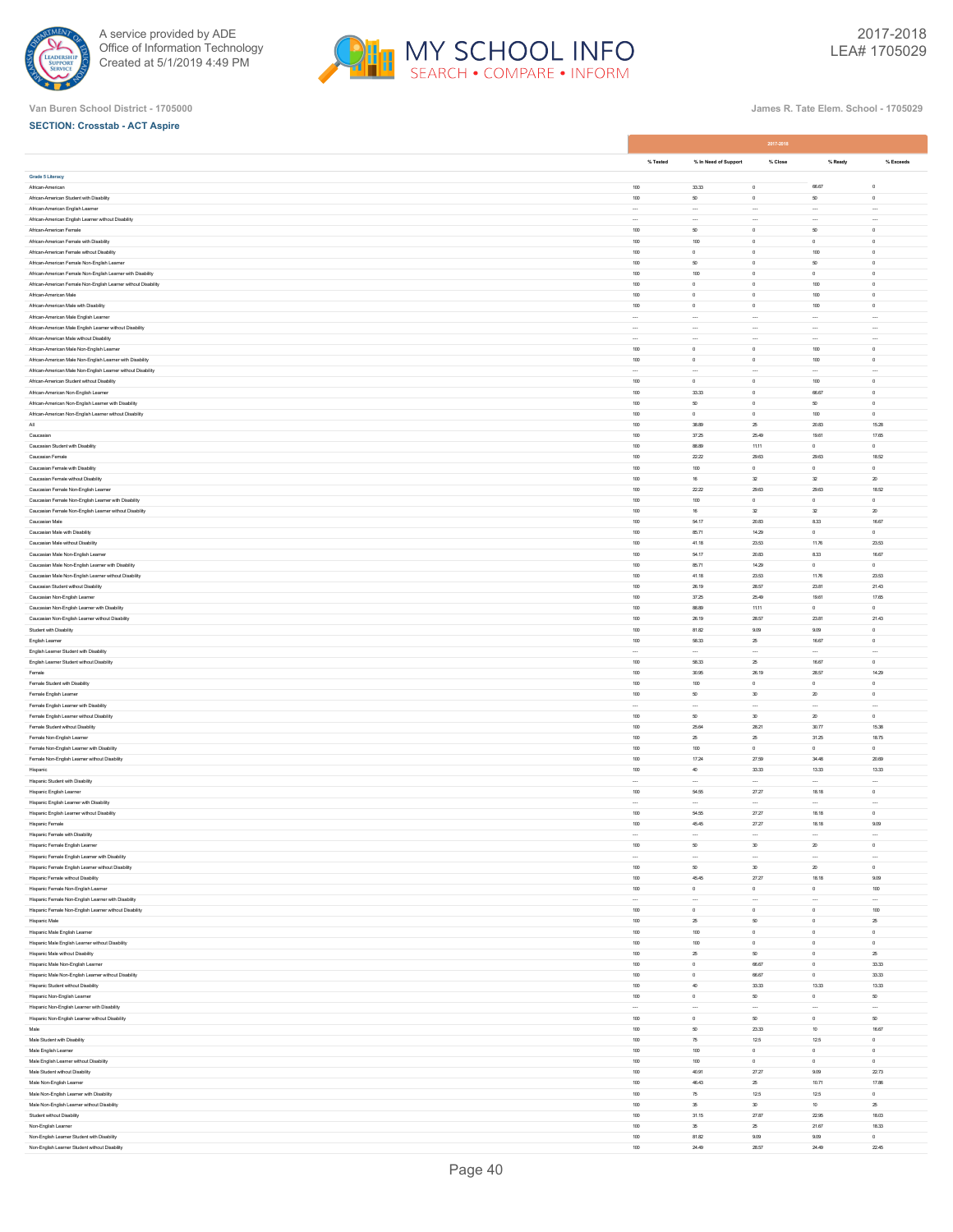

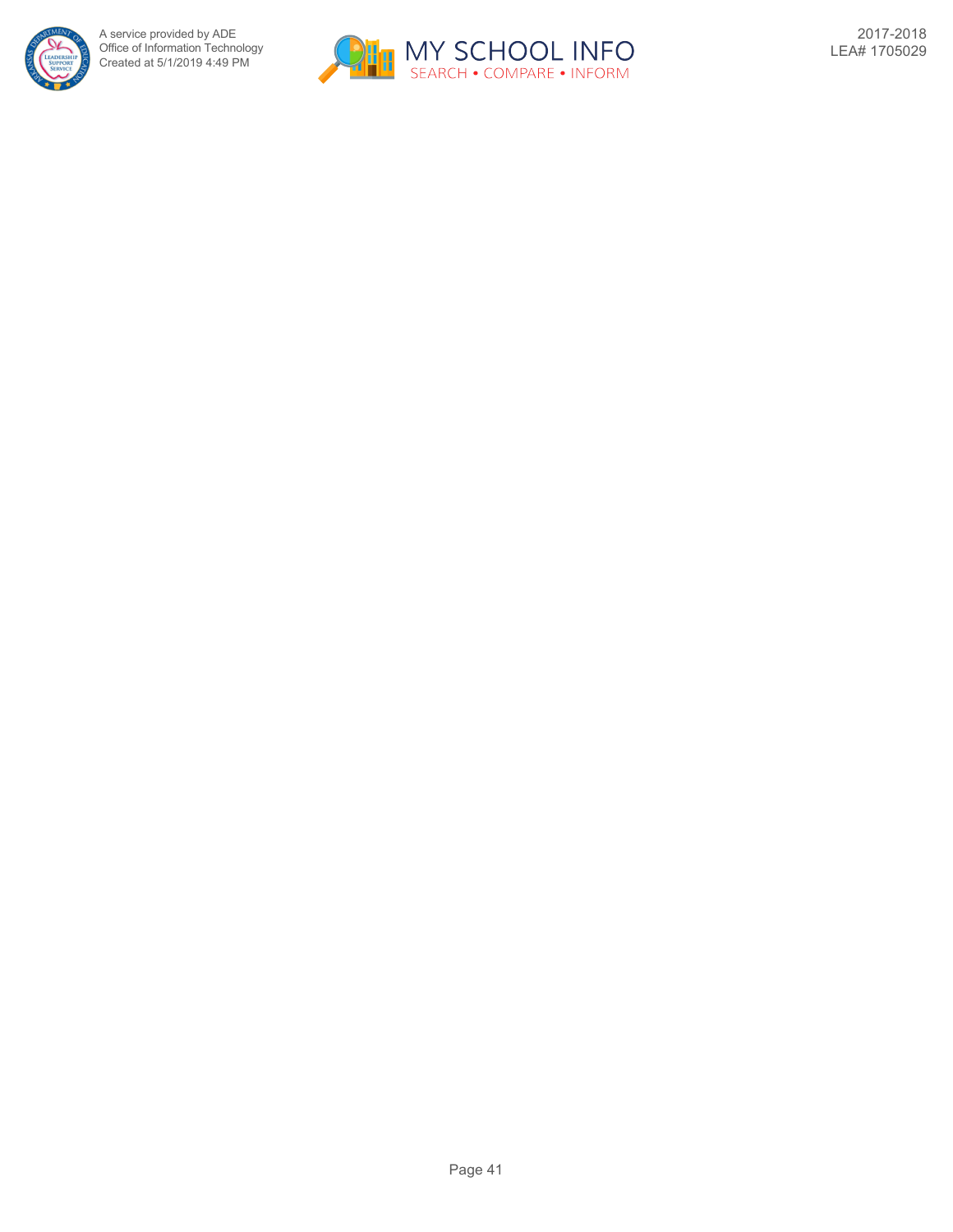



|                                                                                               |                |                      | 2017-2018          |                            |                           |
|-----------------------------------------------------------------------------------------------|----------------|----------------------|--------------------|----------------------------|---------------------------|
|                                                                                               | % Tested       | % In Need of Support | % Close            | % Ready                    | % Exceeds                 |
| <b>All Grades Literacy</b>                                                                    |                |                      |                    |                            |                           |
| African-American                                                                              | $100\,$        | 63.64                | 9.09               | 27.27                      | $\,$ 0 $\,$               |
| African-American Student with Disability                                                      | 100            | $_{50}$              | $\,$ 0 $\,$        | $_{\rm 50}$                | $\mathbb O$               |
| African-American English Learner                                                              | 100            | $\,$ 0 $\,$          | $\mathbf 0$        | 100                        | $\,$ 0 $\,$               |
| African-American English Learner without Disability                                           | $100\,$        | $\,$ 0 $\,$          | $\,$ 0 $\,$        | 100                        | $\,$ 0                    |
| African-American Female                                                                       | 100            | 60                   | 20                 | 20                         | $\circ$                   |
| African-American Female with Disability                                                       | 100            | 100                  | $\,$ 0 $\,$        | $\,$ 0 $\,$                | $\,$ 0 $\,$               |
| African-American Female without Disability                                                    | 100            | 60                   | $\rm{2S}$          | $\rm 25$                   | $\,$ 0 $\,$               |
| African-American Female Non-English Learner                                                   | 100            | $60$                 | $\rm{20}$          | $\rm{20}$                  | $\mathbb O$               |
| African-American Female Non-English Learner with Disability                                   | $100\,$        | 100                  | $\,$ 0 $\,$        | $\,$ 0 $\,$                | $\,$ 0 $\,$               |
| African-American Female Non-English Learner without Disability                                | 100            | $_{50}$              | $\rm{2S}$          | $\rm{25}$                  | $\mathbb O$               |
| African-American Male                                                                         | 100            | 66.67                | $\,0\,$            | 33.33                      | $\,$ 0 $\,$               |
| African-American Male with Disability                                                         | $100\,$        | $\,$ 0 $\,$          | $\,$ 0 $\,$        | 100                        | $\,$ 0                    |
| African-American Male English Learner                                                         | 100            | $^{\circ}$           | $\circ$            | 100                        | $^{\circ}$                |
| African-American Male English Learner without Disability                                      | 100            | $\,0\,$              | $\,$ 0 $\,$        | 100                        | $\,$ 0 $\,$               |
| African-American Male without Disability                                                      | 100            | 80                   | $\,$ 0 $\,$        | $\rm{20}$                  | $\,$ 0 $\,$               |
| African-American Male Non-English Learner                                                     | 100            | 80                   | $\circ$            | $\rm{20}$                  | $\mathbf{0}$              |
| African-American Male Non-English Learner with Disability                                     | $100\,$        | $\,$ 0 $\,$          | $\,$ 0 $\,$        | 100                        | $\,$ 0                    |
| African-American Male Non-English Learner without Disability                                  | 100            | 100                  | $\,$ 0 $\,$        | $\,$ 0 $\,$                | $\,$ 0 $\,$               |
| African-American Student without Disability                                                   | 100            | 66.67                | 11.11              | 22.22                      | $\,$ 0 $\,$               |
| African-American Non-English Learner                                                          | $100\,$        | $70\,$               | $10$               | $\rm{20}$                  | $\,$ 0                    |
| African-American Non-English Learner with Disability                                          | 100            | $_{50}$<br>$75\,$    | $\mathbf 0$        | $_{\rm 50}$                | $\mathbb O$               |
| African-American Non-English Learner without Disability<br>All                                | 100            | 44.72                | 12.5<br>22.61      | 12.5                       | $\,$ 0 $\,$               |
| Caucasian                                                                                     | 100<br>100     | 42.86                | 24.29              | 17.09<br>15.71             | 15.58<br>17.14            |
| Caucasian Student with Disability                                                             | $100\,$        | 86.67                | 13.33              | $\,$ 0 $\,$                | $\,$ 0 $\,$               |
| Caucasian Female                                                                              | 100            | 37.14                | 24.29              | 18.57                      | $\rm{20}$                 |
| Caucasian Female with Disability                                                              | 100            | 100                  | $\mathbf 0$        | $\,$ 0 $\,$                | $\,$ 0 $\,$               |
| Caucasian Female without Disability                                                           | $100\,$        | 32.31                | 26.15              | $\rm{20}$                  | 21.54                     |
| Caucasian Female Non-English Learner                                                          | 100            | 37.14                | 24.29              | 18.57                      | $\rm{20}$                 |
| Caucasian Female Non-English Learner with Disability                                          | 100            | 100                  | $\,0\,$            | $\mathbb O$                | $\mathbb O$               |
| Caucasian Female Non-English Learner without Disability                                       | 100            | 32.31                | 26.15              | $\rm{20}$                  | 21.54                     |
| Caucasian Male                                                                                | 100            | 48.57                | 24.29              | 12.86                      | 14.29                     |
| Caucasian Male with Disability                                                                | $100\,$        | $_{80}$              | $\rm{20}$          | $\,$ 0                     | $\,$ 0                    |
| Caucasian Male without Disability                                                             | 100            | 43.33                | $\rm{2S}$          | $15\,$                     | 16.67                     |
| Caucasian Male Non-English Learner                                                            | 100            | 48.57                | 24.29              | 12.86                      | 14.29                     |
| Caucasian Male Non-English Learner with Disability                                            | $100\,$        | $_{80}$              | $\rm{20}$          | $\,$ 0 $\,$                | $\,$ 0 $\,$               |
| Caucasian Male Non-English Learner without Disability                                         | 100            | 43.33                | 25                 | $15\,$                     | 16.67                     |
| Caucasian Student without Disability                                                          | 100            | 37.6                 | 25.6               | 17.6                       | 19.2                      |
| Caucasian Non-English Learner                                                                 | 100            | 42.86                | 24.29              | 15.71                      | 17.14                     |
| Caucasian Non-English Learner with Disability                                                 | 100            | 86.67                | 13.33              | $\circ$                    | $\circ$                   |
| Caucasian Non-English Learner without Disability                                              | $100\,$        | 37.6                 | 25.6               | 17.6                       | 19.2                      |
| Student with Disability                                                                       | 100            | 85                   | $10$               | $\,$ 5                     | $\mathbb O$               |
| English Learner                                                                               | 100            | 60                   | 23.33              | 16.67                      | $10\,$                    |
| English Learner Student with Disability                                                       | $100\,$        | 100                  | $\,$ 0 $\,$        | $\,$ 0 $\,$                | $\,$ 0 $\,$               |
| English Learner Student without Disability                                                    | 100            | 48.28                | 24.14              | 17.24                      | 10.34                     |
| Female                                                                                        | 100            | 40.38                | 23.08              | 21.15                      | 15.38                     |
| Female Student with Disability                                                                | 100<br>100     | 100<br>65            | $\,$ 0 $\,$<br>25  | $\,$ 0 $\,$<br>$\rm{20}$   | $\,$ 0 $\,$<br>$^{\circ}$ |
| Female English Learner<br>Female English Learner with Disability                              | $100\,$        | 100                  | $\,$ 0 $\,$        | $\,$ 0                     | $\,$ 0                    |
| Female English Learner without Disability                                                     | 100            | 52.63                | 26.32              | 21.05                      | $\,$ 0 $\,$               |
| Female Student without Disability                                                             | 100            | 35.42                | $\rm{2S}$          | 22.92                      | 16.67                     |
| Female Non-English Learner                                                                    | $100\,$        | 36.9                 | 22.62              | 21.43                      | 19.05                     |
| Female Non-English Learner with Disability                                                    | 100            | 100                  | $\mathbf 0$        | $\circ$                    | $\mathbb O$               |
| Female Non-English Learner without Disability                                                 | 100            | 31.17                | 24.68              | 23.38                      | 20.78                     |
| Hispanic                                                                                      | 100            | 42.86                | 28.57              | 11.43                      | 17.14                     |
| Hispanic Student with Disability                                                              | 100            | 100                  | $\circ$            | $\circ$                    | $^{\circ}$                |
| Hispanic English Learner                                                                      | $100\,$        | $48\,$               | $_{\rm 28}$        | $\mathbf{12}$              | $\mathbf{12}$             |
| Hispanic English Learner with Disability                                                      | 100            | 100                  | $\circ$            | $^{\circ}$                 | $^{\circ}$                |
| Hispanic English Learner without Disability                                                   |                |                      |                    | 12.5                       | 12.5                      |
|                                                                                               | 100            | 45.83                | 29.17              |                            |                           |
| Hispanic Female                                                                               | $100\,$        | 47.62                | 28.57              | 19.05                      | 4.76                      |
| Hispanic Female with Disability                                                               | 100            | 100                  | $\circ$            | $^{\circ}$                 | $^{\circ}$                |
| Hispanic Female English Learner                                                               | 100            | 52.94                | 29.41              | 17.65                      | $\circ$                   |
| Hispanic Female English Learner with Disability                                               | 100            | 100                  | $\mathbf 0$        | $\mathbb O$                | $\mathbb O$               |
| Hispanic Female English Learner without Disability                                            | 100            | 50                   | 31.25              | 18.75                      | $\ddot{\phantom{0}}$      |
| Hispanic Female without Disability                                                            | $100\,$        | 42.11                | 31.58              | 21.06                      | $_{\rm 5.26}$             |
| Hispanic Female Non-English Learner                                                           | 100            | $\rm{25}$            | $\rm{2S}$          | $\rm 25$                   | $\rm 25$                  |
| Hispanic Female Non-English Learner with Disability                                           | 100            | 100                  | $\,$ 0 $\,$        | $\,$ 0 $\,$                | $\,$ 0 $\,$               |
| Hispanic Female Non-English Learner without Disability                                        | $100\,$        | $\,0\,$              | 33.33              | 33.33                      | 33.33                     |
| Hispanic Male                                                                                 | 100            | 35.71                | 28.57              | $\circ$                    | 35.71                     |
| Hispanic Male English Learner                                                                 | 100            | 37.5                 | $\rm{2S}$          | $\,$ 0 $\,$                | 37.5                      |
| Hispanic Male English Learner without Disability<br>Hispanic Male without Disability          | 100<br>100     | 37.5<br>35.71        | $\rm{2S}$<br>28.57 | $\mathbb O$<br>$\mathbb O$ | 37.5<br>35.71             |
|                                                                                               |                |                      |                    |                            |                           |
| Hispanic Male Non-English Learner<br>Hispanic Male Non-English Learner without Disability     | $100\,$<br>100 | 33.33<br>33.33       | 33.33<br>33.33     | $\,$ 0 $\,$<br>$\mathbb O$ | 33.33<br>33.33            |
| Hispanic Student without Disability                                                           | 100            | 39.39                | 30.3               | 12.12                      | 18.18                     |
| Hispanic Non-English Learner                                                                  | $100\,$        | $_{30}$              | $_{30}$            | $10\,$                     | $_{\rm 30}$               |
| Hispanic Non-English Learner with Disability                                                  | 100            | 100                  | $\circ$            | $^{\circ}$                 | $^{\circ}$                |
| Hispanic Non-English Learner without Disability                                               | 100            | 22.22                | 33.33              | 11.11                      | 33.33                     |
| Male                                                                                          | 100            | 49.47                | 22.11              | 12.63                      | 15.79                     |
| Male Student with Disability                                                                  | 100            | 75                   | 16.67              | 8.33                       | $^{\circ}$                |
| Male English Learner                                                                          | $100\,$        | $40$                 | $\rm{20}$          | $10\,$                     | $_{\rm 30}$               |
| Male English Learner without Disability                                                       | 100            | 40                   | $\rm{20}$          | $10\,$                     | $30\,$                    |
| Male Student without Disability                                                               | 100            | 45.78                | 22.89              | 13.25                      | 18.07                     |
| Male Non-English Learner                                                                      | $100\,$        | 50.59                | 22.35              | 12.94                      | 14.12                     |
| Male Non-English Learner with Disability                                                      | 100            | 75                   | 16.67              | 8.33                       | $\circ$                   |
| Male Non-English Learner without Disability                                                   | 100            | 46.58                | 23.29              | 13.7                       | 16.44                     |
| Student without Disability                                                                    | 100            | 40.22                | 24.02              | 18.44                      | 17.32                     |
| Non-English Learner                                                                           | 100            | 43.79                | 22.49              | 17.16                      | 16.57                     |
| Non-English Learner Student with Disability<br>Non-English Learner Student without Disability | $100\,$<br>100 | 84.21<br>38.67       | 10.53<br>$24\,$    | $_{\rm 5.26}$<br>18.67     | $\,$ 0 $\,$<br>18.67      |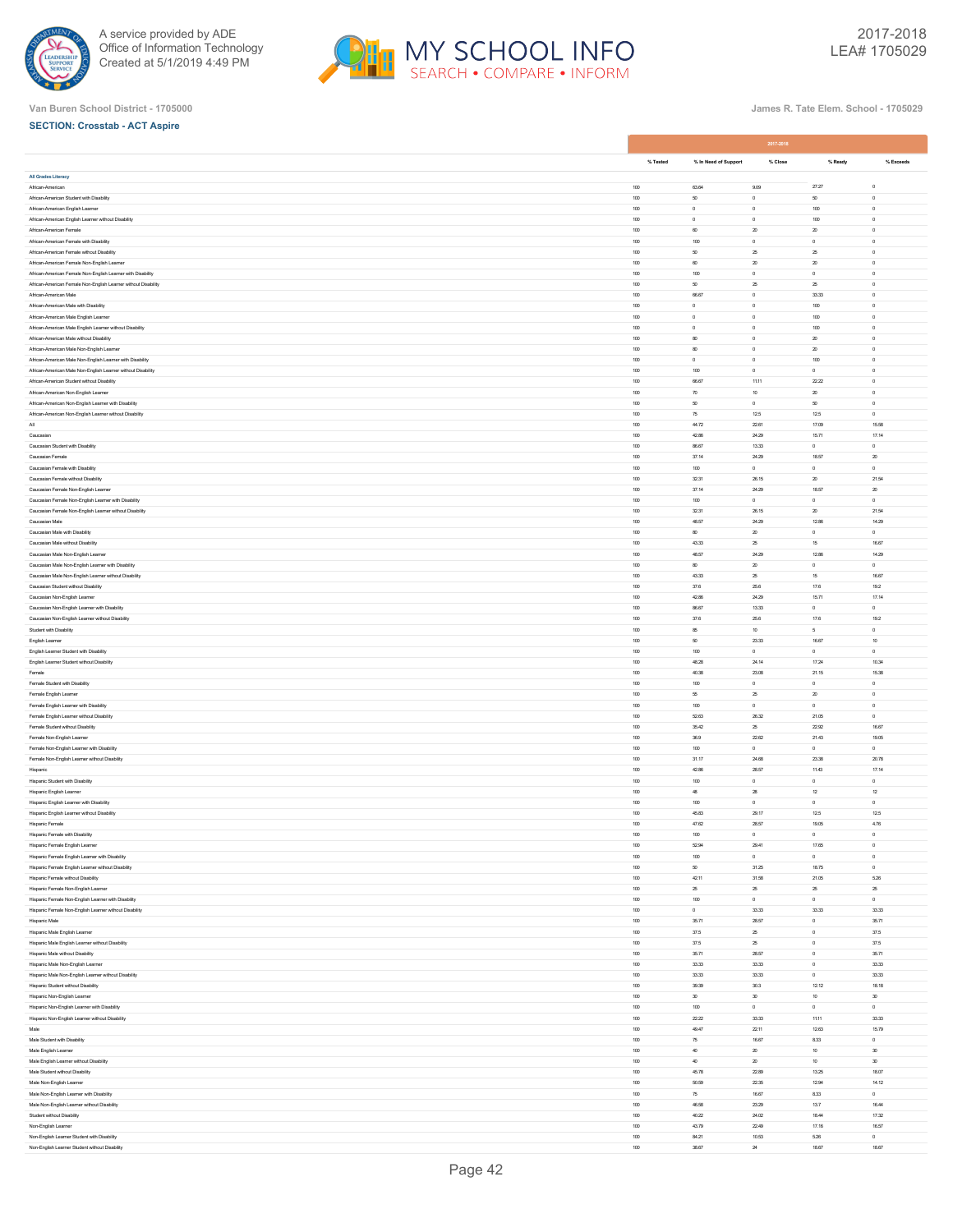

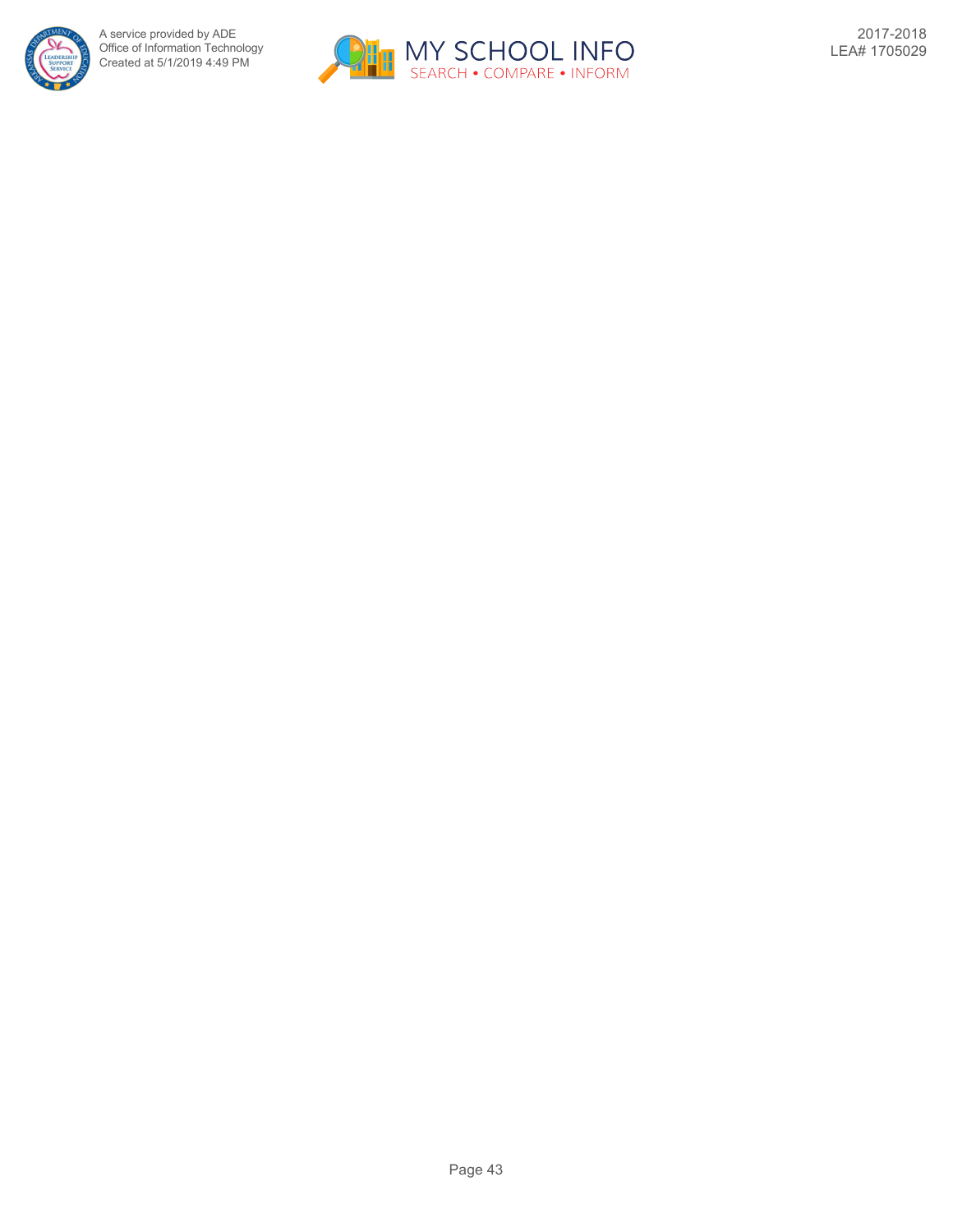



|                                                                                |            |                      | 2017-2018                |                      |                        |
|--------------------------------------------------------------------------------|------------|----------------------|--------------------------|----------------------|------------------------|
|                                                                                | % Tested   | % In Need of Support | % Close                  | % Ready              | % Exceeds              |
|                                                                                |            |                      |                          |                      |                        |
| Grade 3 Science                                                                |            |                      | $\overline{0}$           | $\,$ 0 $\,$          | $\,$ 0 $\,$            |
| African-American<br>African-American Student with Disability                   | 100        | 100                  |                          |                      |                        |
|                                                                                | $\cdots$   | $\cdots$<br>100      | $\cdots$                 | $\cdots$             | $\cdots$               |
| African-American English Learner                                               | 100<br>100 | 100                  | $\,$ 0<br>$\overline{0}$ | $\,0\,$<br>$\circ$   | $\,0\,$<br>$\,$ 0 $\,$ |
| African-American English Learner without Disability<br>African-American Female | 100        | 100                  | $\,$ 0                   | $\,$ 0               | $\,$ 0                 |
| African-American Female with Disability                                        | $\sim$     | $\sim$               | $\cdots$                 | $\sim$               | $\sim$                 |
| African-American Female without Disability                                     | 100        | 100                  | $\,$ 0                   | $\,$ 0 $\,$          | $\,$ 0 $\,$            |
| African-American Female Non-English Learner                                    | 100        | 100                  | $\,$ 0                   | $\,$ 0               | $\,$ 0                 |
| African-American Female Non-English Learner with Disability                    | $\cdots$   | $\cdots$             | $\cdots$                 | $\cdots$             | $\cdots$               |
| African-American Female Non-English Learner without Disability                 | 100        | 100                  | $\,$ 0                   | $\,$ 0 $\,$          | $\,$ 0                 |
| African-American Male                                                          | 100        | 100                  | $\,$ 0                   | $\,$ 0               | $\,$ 0                 |
| African-American Male with Disability                                          | $\cdots$   | $\cdots$             | $\cdots$                 | $\cdots$             | $\cdots$               |
| African-American Male English Learner                                          | 100        | 100                  | $\,$ 0 $\,$              | $\,$ 0               | $\,$ 0                 |
| African-American Male English Learner without Disability                       | 100        | 100                  | $\circ$                  | $\circ$              | $\circ$                |
| African-American Male without Disability                                       | 100        | 100                  | $\,$ 0                   | $\,$ 0               | $\,$ 0                 |
| African-American Male Non-English Learner                                      | 100        | 100                  | $\,$ 0                   | $\,$ 0               | $\,$ 0                 |
| African-American Male Non-English Learner with Disability                      | $\cdots$   | $\cdots$             | $\overline{\phantom{a}}$ | $\cdots$             | $\cdots$               |
| African-American Male Non-English Learner without Disability                   | 100        | 100                  | $\circ$                  | $\circ$              | $\circ$                |
| African-American Student without Disability                                    | 100        | 100                  | $\,$ 0                   | $\,0\,$              | $\,0\,$                |
| African-American Non-English Learner                                           | 100        | 100                  | $\overline{0}$           | $\circ$              | $\,$ 0 $\,$            |
| African-American Non-English Learner with Disability                           |            |                      | $\sim$                   | $\ddot{\phantom{a}}$ |                        |
| African-American Non-English Learner without Disability                        | 100        | 100                  | $\,$ 0                   | $\circ$              | $\,0\,$                |
| $\mathsf{All}$                                                                 | 100        | 48.44                | 17.19                    | 14.06                | 20.31                  |
| Caucasian                                                                      | 100        | 44.68                | 21.28                    | 19.15                | 14.89                  |
| Caucasian Student with Disability                                              | 100        | 100                  | $\overline{0}$           | $\circ$              | $\,$ 0                 |
| Caucasian Female                                                               | 100        | 47.62                | 14.29                    | 28.57                | 9.52                   |
| Caucasian Female with Disability                                               | 100        | 100                  | $\circ$                  | $\circ$              | $\circ$                |
| Caucasian Female without Disability                                            | 100        | 42.11                | 15.79                    | 31.58                | 10.53                  |
|                                                                                |            |                      |                          |                      |                        |
| Caucasian Female Non-English Learner                                           | 100        | 47.62                | 14.29                    | 28.57                | $9.52\,$               |
| Caucasian Female Non-English Learner with Disability                           | 100        | 100                  | $\,$ 0                   | $\,$ 0               | $\,$ 0                 |
| Caucasian Female Non-English Learner without Disability                        | 100        | 42.11                | 15.79                    | 31.58                | 10.53                  |
| Caucasian Male                                                                 | 100        | 42.31                | 26.92                    | 11.54                | 19.23                  |
| Caucasian Male with Disability                                                 | 100        | 100                  | $\overline{0}$           | $\circ$              | $\circ$                |
| Caucasian Male without Disability                                              | 100        | 37.5                 | 29.17                    | 12.5                 | 20.83                  |
| Caucasian Male Non-English Learner                                             | 100        | 42.31                | 26.92                    | 11.54                | 19.23                  |
| Caucasian Male Non-English Learner with Disability                             | 100        | 100                  | $\overline{0}$           | $\circ$              | $\circ$                |
| Caucasian Male Non-English Learner without Disability                          | 100        | $37.5\,$             | 29.17                    | 12.5                 | 20.83                  |
| Caucasian Student without Disability                                           | 100        | 39.53                | 23.26                    | 20.93                | 16.28                  |
| Caucasian Non-English Learner                                                  | 100        | 44.68                | 21.28                    | 19.15                | 14.89                  |
| Caucasian Non-English Learner with Disability                                  | 100        | 100                  | $\,$ 0                   | $\circ$              | $\mathbb O$            |
| Caucasian Non-English Learner without Disability                               | 100        | 39.53                | 23.26                    | 20.93                | 16.28                  |
| Student with Disability                                                        | 100        | 100                  | $\,$ 0                   | $\,$ 0 $\,$          | $\,$ 0 $\,$            |
| English Learner                                                                | 100        | 62.5                 | $\,$ 0                   | $\,$ 0               | 37.5                   |
| English Learner Student with Disability                                        | 100        | 100                  | $\circ$                  | $\circ$              | $\circ$                |
| English Learner Student without Disability                                     | 100        | 57.14                | $\,$ 0                   | $\,$ 0               | 42.86                  |
| Female                                                                         | 100        | 55.17                | 13.79                    | 20.69                | 10.34                  |
| Female Student with Disability                                                 | 100        | 100                  | $\,$ 0                   | $\,$ 0 $\,$          | $\,$ 0 $\,$            |
| Female English Learner                                                         | 100        | 100                  | $\,$ 0                   | $\,$ 0               | $\,$ 0                 |
| Female English Learner with Disability                                         | 100        | 100                  | $\overline{0}$           | $\circ$              | $\circ$                |
| Female English Learner without Disability                                      | 100        | 100                  | $\circ$                  | $\circ$              | $\,$ 0                 |
| Female Student without Disability                                              | 100        | 48                   | $16\,$                   | $24\,$               | $12\,$                 |
| Female Non-English Learner                                                     | 100        | 48                   | $16\,$                   | $24\,$               | 12                     |
| Female Non-English Learner with Disability                                     | 100        | 100                  | $\,$ 0                   | $\,$ 0               | $\,$ 0                 |
| Female Non-English Learner without Disability                                  | 100        | 40.91                | 18.18                    | 27.27                | 13.64                  |
| Hispanic                                                                       | 100        | 45.45                | 9.09                     | $\,$ 0               | 45.45                  |
| Hispanic Student with Disability                                               | 100        | 100                  | $\bf{0}$                 | $\circ$              | $\circ$                |
| Hispanic English Learner                                                       | 100        | 57.14                | $\circ$                  | $\circ$              | 42.86                  |
| Hispanic English Learner with Disability                                       | 100        | 100                  | $\,$ 0                   | $\,$ 0               | $\,$ 0                 |
| Hispanic English Learner without Disability                                    | 100        | 50                   | $\circ$                  | $\circ$              | 50                     |
| Hispanic Female                                                                | 100        | 71.43                | 14.29                    | $\,$ 0               | 14.29                  |
| Hispanic Female with Disability                                                | 100        | 100                  | $\,$ 0 $\,$              | $\,$ 0               | $\,$ 0                 |
| Hispanic Female English Learne                                                 | 100        | 100                  | $\circ$                  | $\circ$              | $\,$ 0                 |
| Hispanic Female English Learner with Disability                                | 100        | 100                  | $\circ$                  | $\,$ 0               | $\,$ 0                 |
| Hispanic Female English Learner without Disability                             | 100        | 100                  | $\,$ 0                   | $\,$ 0               | $\,$ 0                 |
| Hispanic Female without Disability                                             | 100        | 60                   | 20                       | $\circ$              | 20                     |
| Hispanic Female Non-English Learner                                            | 100        | 33.33                | 33.33                    | $\,$ 0               | 33.33                  |
| Hispanic Female Non-English Learner with Disability                            | 100        | 100                  | $\,$ 0                   | $\,0\,$              | $\,0\,$                |
| Hispanic Female Non-English Learner without Disability                         | 100        | $\circ$              | 60                       | $\circ$              | 60                     |
| Hispanic Male                                                                  | 100        | $\,$ 0 $\,$          | $\,$ 0                   | $\,$ 0               | 100                    |
| Hispanic Male English Learner                                                  | 100        | $\circ$              | $\circ$                  | $\circ$              | 100                    |
| Hispanic Male English Learner without Disability                               | 100        | $\,$ 0 $\,$          | $\,$ 0                   | $\,$ 0               | 100                    |
| Hispanic Male without Disability                                               | 100        | $\,$ 0 $\,$          | $\,$ 0 $\,$              | $\,$ 0               | 100                    |
| Hispanic Male Non-English Learner                                              | 100        | $\circ$              | $\,$ 0                   | $\circ$              | 100                    |
| Hispanic Male Non-English Learner without Disability                           | 100        | $\,$ 0 $\,$          | $\,$ 0                   | $\,$ 0               | 100                    |
| Hispanic Student without Disability                                            | 100        | 33.33                | 11.11                    | $\,$ 0               | 55.56                  |
| Hispanic Non-English Learner                                                   | 100        | $\rm{25}$            | 25                       | $\circ$              | 50                     |
| Hispanic Non-English Learner with Disability                                   | 100        | 100                  | $\,$ 0                   | $\,$ 0 $\,$          | $\,$ 0                 |
| Hispanic Non-English Learner without Disability                                | 100        | $\,0\,$              | 33.33                    | $\circ$              | 66.67                  |
| Male                                                                           | 100        | 42.86                | $20\,$                   | 8.57                 | 28.57                  |
| Male Student with Disability                                                   | 100        | 100                  | $\,$ 0                   | $\,$ 0               | $\,$ 0                 |
| Male English Learner                                                           | 100        | $\mathbf{z}$         | $\overline{0}$           | $\circ$              | 75                     |
| Male English Learner without Disability                                        | 100        | $\rm{z}\rm{s}$       | $\,$ 0                   | $\,$ 0 $\,$          | $75\,$                 |
| Male Student without Disability                                                | 100        | 39.39                | 21.21                    | 9.09                 | 30.3                   |
| Male Non-English Learner                                                       | 100        | 45.16                | 22.58                    | 9.68                 | 22.58                  |
| Male Non-English Learner with Disability                                       | 100        | 100                  | $\,$ 0 $\,$              | $\,$ 0 $\,$          | $\,$ 0 $\,$            |
|                                                                                | 100        | 41.38                | 24.14                    | 10.34                | 24.14                  |
| Male Non-English Learner without Disability<br>Student without Disability      | 100        | 43.1                 | 18.97                    | 15.52                | 22.41                  |
| Non-English Learner                                                            | 100        | 46.43                | 19.64                    | 16.07                | 17.86                  |
| Non-English Learner Student with Disability                                    | 100        | 100                  | $\circ$                  | $\circ$              | $\circ$                |
| Non-English Learner Student without Disability                                 | 100        | 41.18                | 21.57                    | 17.65                | 19.61                  |
|                                                                                |            |                      |                          |                      |                        |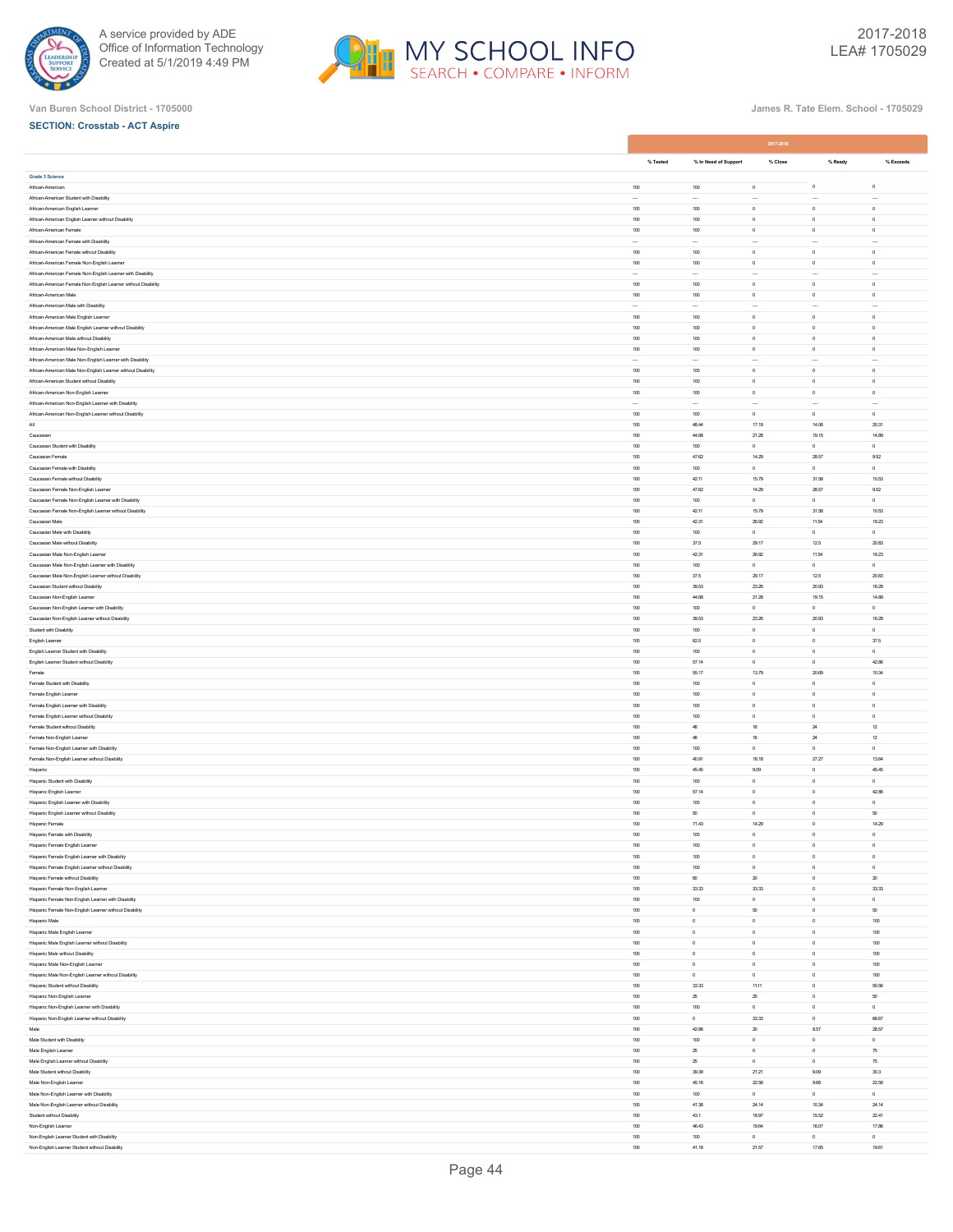

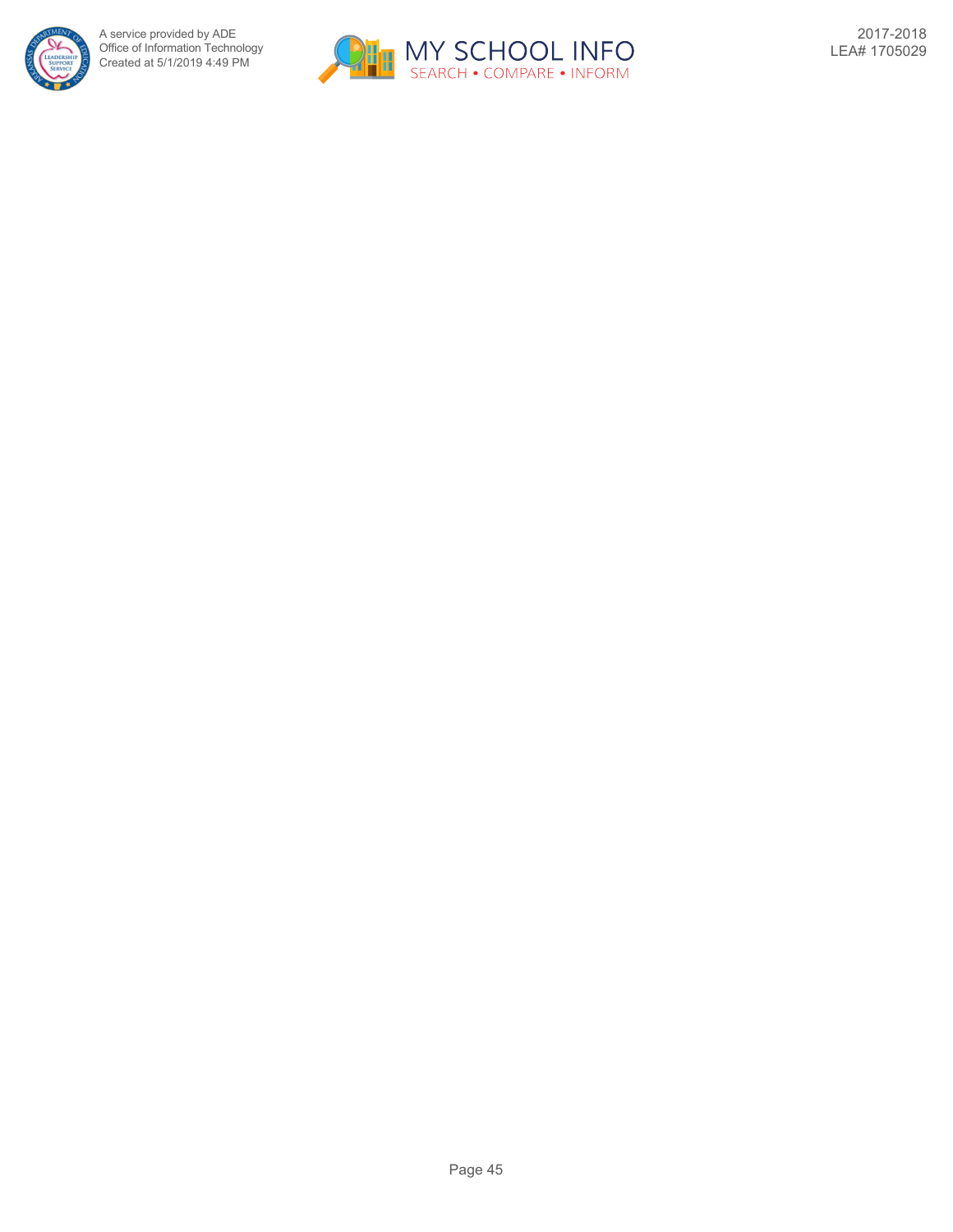



|                                                                                                                           |                     |                      | 2017-2018                  |                         |                                     |
|---------------------------------------------------------------------------------------------------------------------------|---------------------|----------------------|----------------------------|-------------------------|-------------------------------------|
|                                                                                                                           | % Tested            | % In Need of Support | % Close                    | % Ready                 | % Exceeds                           |
| Grade 4 Science                                                                                                           |                     |                      |                            |                         |                                     |
| African-American                                                                                                          | 100                 | 100                  | $\,$ 0 $\,$                | $\,$ 0                  | $\,$ 0 $\,$                         |
| African-American Student with Disability                                                                                  | $\cdots$            | $\cdots$             | $\ddotsc$                  | $\cdots$                |                                     |
| African-American English Learner                                                                                          | $\cdots$            | $\cdots$             | $\ddotsc$                  | $\cdots$                | $\cdots$                            |
| African-American English Learner without Disability                                                                       | $\cdots$            | $\cdots$             | $\cdots$                   | $\cdots$                | $\cdots$                            |
| African-American Female                                                                                                   | 100                 | 100                  | $\,$ 0 $\,$                | $\,$ 0 $\,$             | $\,$ 0 $\,$                         |
| African-American Female with Disability                                                                                   | $\cdots$            | $\cdots$             | $\ddotsc$                  | $\cdots$<br>$\,$ 0      | $\cdots$<br>$\,$ 0                  |
| African-American Female without Disability<br>African-American Female Non-English Learner                                 | $100\,$<br>100      | $100\,$<br>100       | $\,$ 0 $\,$<br>$\,$ 0 $\,$ | $\,$ 0 $\,$             | $\,$ 0 $\,$                         |
| African-American Female Non-English Learner with Disability                                                               | $\cdots$            | $\ddotsc$            | $\cdots$                   | $\cdots$                | $\cdots$                            |
| African-American Female Non-English Learner without Disability                                                            | $100\,$             | $100\,$              | $\,$ 0 $\,$                | $\,$ 0                  | $\,$ 0                              |
| African-American Male                                                                                                     | 100                 | 100                  | $\circ$                    | $\circ$                 | $\circ$                             |
| African-American Male with Disability                                                                                     | $\cdots$            | $\ddotsc$            | $\cdots$                   | $\cdots$                | $\cdots$                            |
| African-American Male English Learner                                                                                     |                     | $\sim$               | $\ddot{\phantom{a}}$       |                         |                                     |
| African-American Male English Learner without Disability                                                                  | $\cdots$            | $\cdots$             | $\ddotsc$                  | $\cdots$                | $\cdots$                            |
| African-American Male without Disability                                                                                  | $100\,$             | 100                  | $\,$ 0 $\,$                | $\,$ 0 $\,$             | $\,$ 0 $\,$                         |
| African-American Male Non-English Learner                                                                                 | 100                 | 100                  | $\,$ 0 $\,$                | $\,$ 0 $\,$             | $\,$ 0 $\,$                         |
| African-American Male Non-English Learner with Disability<br>African-American Male Non-English Learner without Disability | $\cdots$<br>$100\,$ | $\cdots$<br>$100\,$  | $\cdots$<br>$\,$ 0 $\,$    | $\cdots$<br>$\,$ 0 $\,$ | $\cdots$<br>$\,$ 0 $\,$             |
| African-American Student without Disability                                                                               | 100                 | 100                  | $\circ$                    | $^{\circ}$              | $^{\circ}$                          |
| African-American Non-English Learner                                                                                      | 100                 | 100                  | $\,$ 0 $\,$                | $\,$ 0 $\,$             | $\,$ 0 $\,$                         |
| African-American Non-English Learner with Disability                                                                      | $\ddotsc$           | $\ddotsc$            | $\ddotsc$                  | $\cdots$                | $\cdots$                            |
| African-American Non-English Learner without Disability                                                                   | 100                 | 100                  | $\circ$                    | $\circ$                 | $\circ$                             |
| $\mathsf{All}$                                                                                                            | $100\,$             | 42.86                | 36.51                      | 12.7                    | 7.94                                |
| Caucasian                                                                                                                 | 100                 | 33.33                | 42.86                      | 14.29                   | 9.52                                |
| Caucasian Student with Disability                                                                                         | 100                 | 100                  | $\,$ 0 $\,$                | $\,$ 0 $\,$             | $\,$ 0 $\,$                         |
| Caucasian Female                                                                                                          | $100\,$             | 27.27                | $_{\rm S0}$                | 9.09                    | 13.64                               |
| Caucasian Female with Disability                                                                                          | 100                 | 100                  | $\mathbf 0$                | $\mathbb O$             | $\circ$                             |
| Caucasian Female without Disability<br>Caucasian Female Non-English Learner                                               | 100<br>100          | 23.81<br>27.27       | 52.38<br>$_{50}$           | 9.52<br>9.09            | 14.29<br>13.64                      |
| Caucasian Female Non-English Learner with Disability                                                                      | 100                 | 100                  | $\circ$                    | $\mathbb O$             | $\mathbb O$                         |
| Caucasian Female Non-English Learner without Disability                                                                   | $100\,$             | 23.81                | 52.38                      | 9.52                    | 14.29                               |
| Caucasian Male                                                                                                            | 100                 | $40\,$               | $36\,$                     | $\rm{20}$               | $\sqrt{5}$                          |
| Caucasian Male with Disability                                                                                            | 100                 | 100                  | $\,$ 0 $\,$                | $\,$ 0 $\,$             | $\,$ 0 $\,$                         |
| Caucasian Male without Disability                                                                                         | $100\,$             | 36.84                | 36.84                      | 21.06                   | $_{\rm 5.26}$                       |
| Caucasian Male Non-English Learner                                                                                        | 100                 | 40                   | 36                         | $\rm{20}$               | $\overline{5}$                      |
| Caucasian Male Non-English Learner with Disability                                                                        | 100                 | 100                  | $\mathbf 0$                | $\,$ 0 $\,$             | $\,$ 0 $\,$                         |
| Caucasian Male Non-English Learner without Disability                                                                     | 100                 | 36.84                | 36.84                      | 21.05                   | 5.26                                |
| Caucasian Student without Disability                                                                                      | 100                 | 30                   | 45                         | 15                      | 10                                  |
| Caucasian Non-English Learner<br>Caucasian Non-English Learner with Disability                                            | $100\,$<br>100      | 33.33<br>100         | 42.86<br>$\,$ 0 $\,$       | 14.29<br>$\,$ 0 $\,$    | $9.52\,$<br>$\,$ 0 $\,$             |
| Caucasian Non-English Learner without Disability                                                                          | 100                 | 30                   | $45\,$                     | 15                      | $10\,$                              |
| Student with Disability                                                                                                   | $100\,$             | $100\,$              | $\,$ 0 $\,$                | $\,$ 0                  | $\,$ 0                              |
| English Learner                                                                                                           | 100                 | 60                   | 20                         | $\rm{20}$               | $\mathbb O$                         |
| English Learner Student with Disability                                                                                   | $\cdots$            | $\ddotsc$            | $\ddot{\phantom{0}}$       | $\cdots$                | $\cdots$                            |
| English Learner Student without Disability                                                                                | 100                 | $_{60}$              | $\rm{20}$                  | $\rm{20}$               | $\mathbb O$                         |
| Female                                                                                                                    | 100                 | 36.36                | 42.42                      | 9.09                    | 12.12                               |
| Female Student with Disability                                                                                            | $100\,$             | $100\,$              | $\,$ 0 $\,$                | $\,$ 0 $\,$             | $\,$ 0 $\,$                         |
| Female English Learner<br>Female English Learner with Disability                                                          | 100                 | 66.67                | 16.67                      | 16.67                   | $\mathbb O$                         |
| Female English Learner without Disability                                                                                 | $\cdots$<br>$100\,$ | $\cdots$<br>66.67    | $\cdots$<br>16.67          | $\cdots$<br>16.67       | $\cdots$<br>$\,$ 0 $\,$             |
| Female Student without Disability                                                                                         | 100                 | 34.38                | 43.75                      | 9.38                    | 12.5                                |
| Female Non-English Learner                                                                                                | 100                 | 29.63                | 48.15                      | 7.41                    | 14.81                               |
| Female Non-English Learner with Disability                                                                                | 100                 | 100                  | $\,$ 0 $\,$                | $\mathbb O$             | $\mathsf{O}$                        |
| Female Non-English Learner without Disability                                                                             | 100                 | 26.92                | 50                         | 7.69                    | 15.38                               |
| Hispanic                                                                                                                  | $100\,$             | 55.56                | 33.33                      | 11.11                   | $\,$ 0 $\,$                         |
| Hispanic Student with Disability                                                                                          | $\sim$              | $\sim$               | $\sim$                     | $\ddotsc$               | $\cdots$                            |
| Hispanic English Learner                                                                                                  | 100                 | 57.14                | 28.57                      | 14.29                   | $\,$ 0 $\,$                         |
| Hispanic English Learner with Disability                                                                                  |                     | 57.14                |                            |                         | $\ddotsc$                           |
| Hispanic English Learner without Disability<br>Hispanic Female                                                            | 100<br>100          | 66.67                | 28.57<br>33.33             | 14.29<br>$\,$ 0 $\,$    | $\circ$<br>$\,$ 0 $\,$              |
| Hispanic Female with Disability                                                                                           |                     | $\sim$               | $\ddot{\phantom{a}}$       | $\ddotsc$               | $\ddotsc$                           |
| Hispanic Female English Learner                                                                                           | 100                 | 66.67                | 33.33                      | $\circ$                 | $\circ$                             |
| Hispanic Female English Learner with Disability                                                                           | $\ddotsc$           | $\ddot{\phantom{0}}$ | $\ddot{\phantom{0}}$       |                         | $\cdots$                            |
| Hispanic Female English Learner without Disability                                                                        | 100                 | 66.67                | 33.33                      | $\mathbb O$             | $\mathbb O$                         |
| Hispanic Female without Disability                                                                                        | 100                 | 66.67                | 33.33                      | $\mathbb O$             | $\mathsf{O}$                        |
| Hispanic Female Non-English Learner                                                                                       | $\cdots$            | $\cdots$             | $\cdots$                   | $\ldots$                | $\cdots$                            |
| Hispanic Female Non-English Learner with Disability                                                                       | $\cdots$            | $\cdots$             | $\ddotsc$                  | $\cdots$                | $\cdots$                            |
| Hispanic Female Non-English Learner without Disability                                                                    | $\cdots$            | $\cdots$             | $\cdots$                   | $\cdots$<br>16.67       | $\cdots$                            |
| Hispanic Male<br>Hispanic Male English Learner                                                                            | 100<br>100          | 50<br>60             | 33.33<br>25                | 25                      | $\mathbb O$<br>$\ddot{\phantom{0}}$ |
| Hispanic Male English Learner without Disability                                                                          | $100\,$             | $_{50}$              | $\rm{2S}$                  | $\rm 25$                | $\,$ 0 $\,$                         |
| Hispanic Male without Disability                                                                                          | 100                 | 60                   | 33.33                      | 16.67                   | $\,$ 0 $\,$                         |
| Hispanic Male Non-English Learner                                                                                         | 100                 | $_{50}$              | $_{50}$                    | $\mathbb O$             | $\,$ 0 $\,$                         |
| Hispanic Male Non-English Learner without Disability                                                                      | $100\,$             | $_{50}$              | $_{50}$                    | $\,$ 0                  | $\,$ 0                              |
| Hispanic Student without Disability                                                                                       | 100                 | 55.56                | 33.33                      | 11.11                   | $\mathbb O$                         |
| Hispanic Non-English Learner                                                                                              | 100                 | $_{50}$              | $_{50}$                    | $\mathbb O$             | $\,$ 0 $\,$                         |
| Hispanic Non-English Learner with Disability                                                                              |                     | $\sim$               |                            | $\ddotsc$               | $\ddotsc$                           |
| Hispanic Non-English Learner without Disability                                                                           | 100                 | 50                   | 50                         | $\circ$                 | $\circ$                             |
| Male                                                                                                                      | $100\,$             | $_{50}$              | $_{30}$                    | 16.67                   | 3.33                                |
| Male Student with Disability<br>Male English Learner                                                                      | 100<br>100          | 100<br>$_{50}$       | $\,0\,$<br>$\rm{2S}$       | $\mathbb O$<br>$\rm 25$ | $\mathbb O$<br>$\mathbb O$          |
| Male English Learner without Disability                                                                                   | 100                 | $_{50}$              | $\rm{2S}$                  | $\rm 25$                | $\,$ 0 $\,$                         |
| Male Student without Disability                                                                                           | 100                 | 46.43                | 32.14                      | 17.86                   | 3.57                                |
| Male Non-English Learner                                                                                                  | 100                 | $_{\rm S0}$          | 30.77                      | 15.38                   | 3.85                                |
| Male Non-English Learner with Disability                                                                                  | 100                 | 100                  | $\,$ 0 $\,$                | $\mathbb O$             | $\mathsf{O}$                        |
| Male Non-English Learner without Disability                                                                               | 100                 | 45.83                | 33.33                      | 16.67                   | 4.17                                |
| Student without Disability                                                                                                | $100\,$             | $40$                 | 38.33                      | 13.33                   | 8.33                                |
| Non-English Learner                                                                                                       | 100                 | 39.62                | 39.62                      | 11.32                   | 9.43                                |
| Non-English Learner Student with Disability                                                                               | 100                 | 100                  | $\,$ 0 $\,$                | $\,$ 0 $\,$             | $\mathsf{O}$                        |
| Non-English Learner Student without Disability                                                                            | $100\,$             | $_{36}$              | $42\,$                     | $^{\rm 12}$             | $10\,$                              |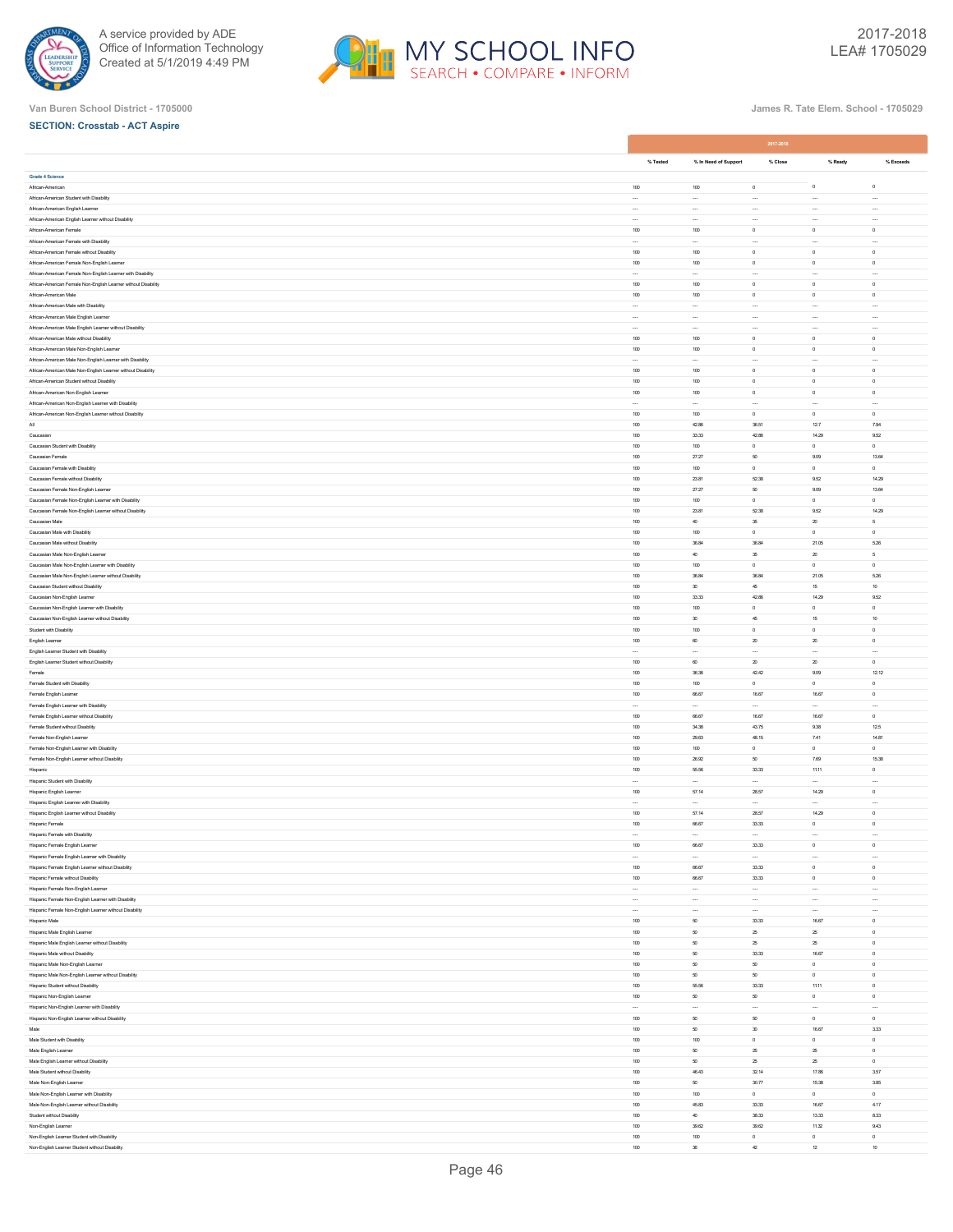

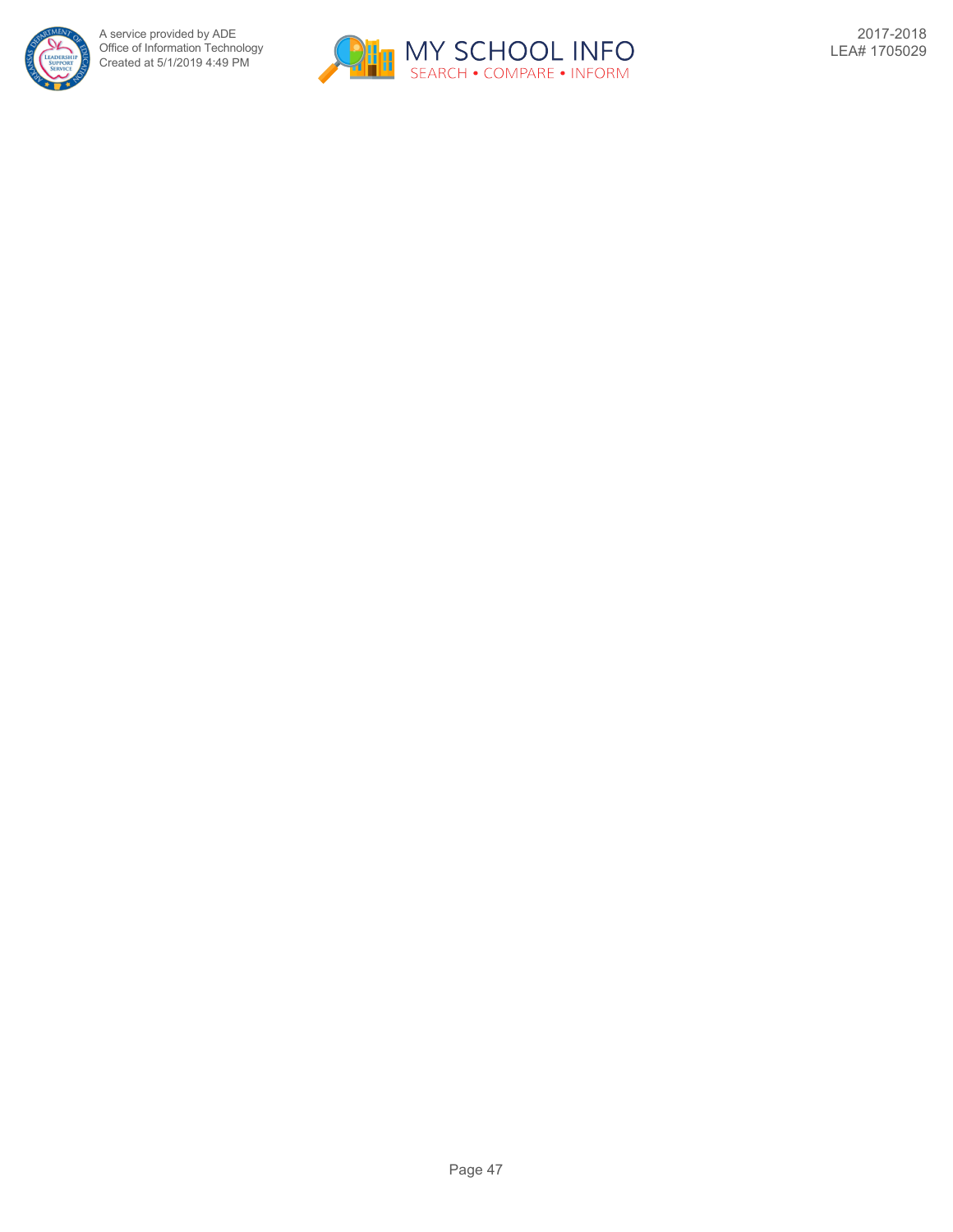



|                                                                                                        | 2017-2018       |                        |                            |                           |                                 |
|--------------------------------------------------------------------------------------------------------|-----------------|------------------------|----------------------------|---------------------------|---------------------------------|
|                                                                                                        | % Tested        | % In Need of Support   | % Close                    | % Ready                   | % Exceeds                       |
| Grade 5 Science                                                                                        |                 |                        |                            |                           |                                 |
| African-American                                                                                       | 100             | 33.33                  | 66.67                      | $\,$ 0                    | $\,$ 0                          |
| African-American Student with Disability                                                               | 100             | $_{\rm 50}$            | $_{\rm 50}$                | $\mathbb O$               | $\mathbb O$                     |
| African-American English Learner                                                                       | $\cdots$        | $\cdots$               | $\cdots$                   | $\ddotsc$                 | $\cdots$                        |
| African-American English Learner without Disability<br>African-American Female                         | $\cdots$<br>100 | $\cdots$<br>60         | $\cdots$<br>50             | $\cdots$<br>$^{\circ}$    | $\cdots$<br>$\circ$             |
| African-American Female with Disability                                                                | 100             | 100                    | $\circ$                    | $\circ$                   | $\circ$                         |
| African-American Female without Disability                                                             | 100             | $\,$ 0                 | $100\,$                    | $\,$ 0                    | $\,$ 0                          |
| African-American Female Non-English Learner                                                            | 100             | 60                     | $_{50}$                    | $\circ$                   | $\circ$                         |
| African-American Female Non-English Learner with Disability                                            | 100             | 100                    | $\circ$                    | $\circ$                   | $\circ$                         |
| African-American Female Non-English Learner without Disability<br>African-American Male                | 100<br>100      | $\,$ 0 $\,$<br>$\circ$ | $100\,$<br>100             | $\,$ 0 $\,$<br>$^{\circ}$ | $\,$ 0<br>$\circ$               |
| African-American Male with Disability                                                                  | 100             | $\,$ 0 $\,$            | 100                        | $\,$ 0 $\,$               | $\,$ 0 $\,$                     |
| African-American Male English Learner                                                                  | $\ldots$        | $\cdots$               | $\cdots$                   | $\ddotsc$                 | $\cdots$                        |
| African-American Male English Learner without Disability                                               | $\cdots$        | $\cdots$               | $\cdots$                   | $\cdots$                  | $\cdots$                        |
| African-American Male without Disability                                                               | $\cdots$        | $\sim$                 | $\ddotsc$                  | $\ddot{\phantom{0}}$      | $\cdots$                        |
| African-American Male Non-English Learner<br>African-American Male Non-English Learner with Disability | 100<br>100      | $\,0\,$<br>$\,$ 0 $\,$ | 100<br>100                 | $\,0\,$<br>$\,$ 0 $\,$    | $\,0\,$<br>$\,$ 0 $\,$          |
| African-American Male Non-English Learner without Disability                                           |                 | $\sim$                 | $\ddot{\phantom{a}}$       | $\ddot{\phantom{a}}$      | $\cdots$                        |
| African-American Student without Disability                                                            | 100             | $\circ$                | 100                        | $\circ$                   | $\circ$                         |
| African-American Non-English Learner                                                                   | 100             | 33.33                  | 66.67                      | $\,$ 0 $\,$               | $\,$ 0 $\,$                     |
| African-American Non-English Learner with Disability                                                   | 100             | 60                     | 50                         | $^{\circ}$                | $\circ$                         |
| African-American Non-English Learner without Disability<br>$\mathsf{All}$                              | 100<br>100      | $\circ$<br>$37.5\,$    | 100<br>23.61               | $^{\circ}$<br>31.94       | $\circ$<br>6.94                 |
| Caucasian                                                                                              | 100             | 35.29                  | 19.61                      | 37.25                     | 7.84                            |
| Caucasian Student with Disability                                                                      | 100             | 55.56                  | 33.33                      | 11.11                     | $\,$ 0 $\,$                     |
| Caucasian Female                                                                                       | 100             | 37.04                  | 18.52                      | 40.74                     | $3.7\,$                         |
| Caucasian Female with Disability                                                                       | 100             | 100                    | $\circ$                    | $^{\circ}$                | $\circ$                         |
| Caucasian Female without Disability<br>Caucasian Female Non-English Learner                            | 100<br>100      | $\infty$<br>37.04      | $20\,$<br>18.52            | $\bf{44}$<br>40.74        | $\overline{4}$<br>3.7           |
| Caucasian Female Non-English Learner with Disability                                                   | 100             | 100                    | $\circ$                    | $^{\circ}$                | $\circ$                         |
| Caucasian Female Non-English Learner without Disability                                                | 100             | $_{\rm 32}$            | $\rm{20}$                  | $\bf{44}$                 | $\sqrt{4}$                      |
| Caucasian Male                                                                                         | 100             | 33.33                  | 20.83                      | 33.33                     | 12.5                            |
| Caucasian Male with Disability                                                                         | 100             | 42.86                  | 42.86                      | 14.29                     | $\,$ 0 $\,$                     |
| Caucasian Male without Disability<br>Caucasian Male Non-English Learner                                | 100<br>100      | 29.41<br>33.33         | 11.76<br>20.83             | 41.18<br>33.33            | 17.65<br>12.5                   |
| Caucasian Male Non-English Learner with Disability                                                     | 100             | 42.86                  | 42.86                      | 14.29                     | $\,$ 0 $\,$                     |
| Caucasian Male Non-English Learner without Disability                                                  | 100             | 29.41                  | 11.76                      | 41.18                     | 17.65                           |
| Caucasian Student without Disability                                                                   | 100             | 30.95                  | 16.67                      | 42.86                     | 9.52                            |
| Caucasian Non-English Learner                                                                          | 100             | 35.29                  | 19.61                      | 37.25                     | 7.84                            |
| Caucasian Non-English Learner with Disability<br>Caucasian Non-English Learner without Disability      | 100<br>100      | 55.56<br>30.95         | 33.33<br>16.67             | 11.11<br>42.86            | $\circ$<br>9.52                 |
| Student with Disability                                                                                | 100             | 54.55                  | 36.36                      | 9.09                      | $\,$ 0 $\,$                     |
| English Learner                                                                                        | 100             | 58.33                  | 25                         | 16.67                     | $\circ$                         |
| English Learner Student with Disability                                                                | $\cdots$        | $\cdots$               | $\cdots$                   | $\cdots$                  | $\cdots$                        |
| English Learner Student without Disability                                                             | 100<br>100      | 58.33<br>42.86         | $\mathbf{z}$<br>21.43      | 16.67                     | $\,0\,$<br>2.38                 |
| Female<br>Female Student with Disability                                                               | 100             | 100                    | $\,$ 0 $\,$                | 33.33<br>$\mathbb O$      | $\mathbb O$                     |
| Female English Learner                                                                                 | 100             | 60                     | $20\,$                     | $20\,$                    | $\,0\,$                         |
| Female English Learner with Disability                                                                 | $\ldots$        | $\cdots$               | $\cdots$                   | $\cdots$                  | $\cdots$                        |
| Female English Learner without Disability                                                              | 100             | $_{60}$                | $\rm{20}$                  | $\rm{20}$                 | $\,$ 0 $\,$                     |
| Female Student without Disability                                                                      | 100             | 38.46                  | 23.08                      | 35.9                      | 2.56                            |
| Female Non-English Learner<br>Female Non-English Learner with Disability                               | 100<br>100      | 37.5<br>100            | 21.88<br>$\circ$           | 37.5<br>$\circ$           | 3.13<br>$\circ$                 |
| Female Non-English Learner without Disability                                                          | 100             | 31.03                  | 24.14                      | 41.38                     | 3.45                            |
| Hispanic                                                                                               | 100             | 46.67                  | $\rm{20}$                  | 26.67                     | 6.67                            |
| Hispanic Student with Disability                                                                       |                 | $\sim$                 | $\ddot{\phantom{a}}$       | $\ddotsc$                 | $\sim$                          |
| Hispanic English Learner                                                                               | 100             | 63.64                  | 18.18                      | 18.18                     | $\,$ 0 $\,$                     |
| Hispanic English Learner with Disability<br>Hispanic English Learner without Disability                | $\cdots$<br>100 | $\cdots$<br>63.64      | $\cdots$<br>18.18          | $\cdots$<br>18.18         | $\cdots$<br>$\circ$             |
| Hispanic Female                                                                                        | 100             | 54.55                  | 18.18                      | 27.27                     | $\circ$                         |
| Hispanic Female with Disability                                                                        |                 |                        |                            |                           |                                 |
| Hispanic Female English Learner                                                                        | 100             | 60                     | 20                         | $20\,$                    | $\circ$                         |
| Hispanic Female English Learner with Disability                                                        | <br>100         | $\sim$<br>60           | $\ddot{\phantom{a}}$<br>20 | $\ddotsc$<br>20           | $\ddot{\phantom{0}}$<br>$\circ$ |
| Hispanic Female English Learner without Disability<br>Hispanic Female without Disability               | 100             | 54.55                  | 18.18                      | 27.27                     | $\,$ 0 $\,$                     |
| Hispanic Female Non-English Learner                                                                    | 100             | $\,0\,$                | $\,$ 0 $\,$                | $100\,$                   | $\,$ 0 $\,$                     |
| Hispanic Female Non-English Learner with Disability                                                    | $\cdots$        | $\sim$                 | $\cdots$                   | $\cdots$                  | $\cdots$                        |
| Hispanic Female Non-English Learner without Disability                                                 | 100             | $\,$ 0                 | $\,$ 0                     | 100                       | $\,$ 0 $\,$                     |
| Hispanic Male<br>Hispanic Male English Learner                                                         | 100<br>100      | $_{\rm 25}$<br>100     | $_{\rm 25}$<br>$\circ$     | $\rm 25$<br>$^{\circ}$    | 25<br>$\circ$                   |
| Hispanic Male English Learner without Disability                                                       | 100             | 100                    | $\,$ 0                     | $\,$ 0 $\,$               | $\,$ 0                          |
| Hispanic Male without Disability                                                                       | 100             | $\rm{25}$              | 25                         | 25                        | 25                              |
| Hispanic Male Non-English Learner                                                                      | 100             | $\,$ 0 $\,$            | 33.33                      | 33.33                     | 33.33                           |
| Hispanic Male Non-English Learner without Disability                                                   | 100             | $\,$ 0 $\,$            | 33.33                      | 33.33                     | 33.33                           |
| Hispanic Student without Disability                                                                    | 100             | 46.67                  | 20                         | 26.67                     | 6.67                            |
| Hispanic Non-English Learner<br>Hispanic Non-English Learner with Disability                           | 100<br>$\cdots$ | $\circ$<br>$\cdots$    | $\rm{2S}$<br>$\ldots$      | 60<br>$\cdots$            | $2\mathrm{s}$<br>$\ldots$       |
| Hispanic Non-English Learner without Disability                                                        | 100             | $\circ$                | 25                         | 50                        | 25                              |
| Male                                                                                                   | 100             | $_{30}$                | 26.67                      | $30\,$                    | 13.33                           |
| Male Student with Disability                                                                           | 100             | 37.5                   | 60                         | 12.5                      | $\circ$                         |
| Male English Learner                                                                                   | 100             | 60                     | 60                         | $\,$ 0 $\,$               | $\,$ 0 $\,$                     |
| Male English Learner without Disability<br>Male Student without Disability                             | 100<br>100      | $_{\rm 50}$<br>27.27   | $_{\rm 50}$<br>18.18       | $\,$ 0 $\,$<br>36.36      | $\,$ 0 $\,$<br>18.18            |
| Male Non-English Learner                                                                               | 100             | 28.57                  | $\rm{2S}$                  | 32.14                     | 14.29                           |
| Male Non-English Learner with Disability                                                               | 100             | 37.5                   | $_{50}$                    | 12.5                      | $\circ$                         |
| Male Non-English Learner without Disability                                                            | 100             | $\rm{25}$              | 15                         | 40                        | 20                              |
| Student without Disability                                                                             | 100             | 34.43                  | 21.31                      | 36.07                     | $^{\rm 82}$                     |
| Non-English Learner                                                                                    | 100<br>100      | 33.33                  | 23.33                      | 35                        | 8.33                            |
| Non-English Learner Student with Disability<br>Non-English Learner Student without Disability          | 100             | 54.55<br>28.57         | 36.36<br>20.41             | 9.09<br>40.82             | $\,$ 0 $\,$<br>10.2             |
|                                                                                                        |                 |                        |                            |                           |                                 |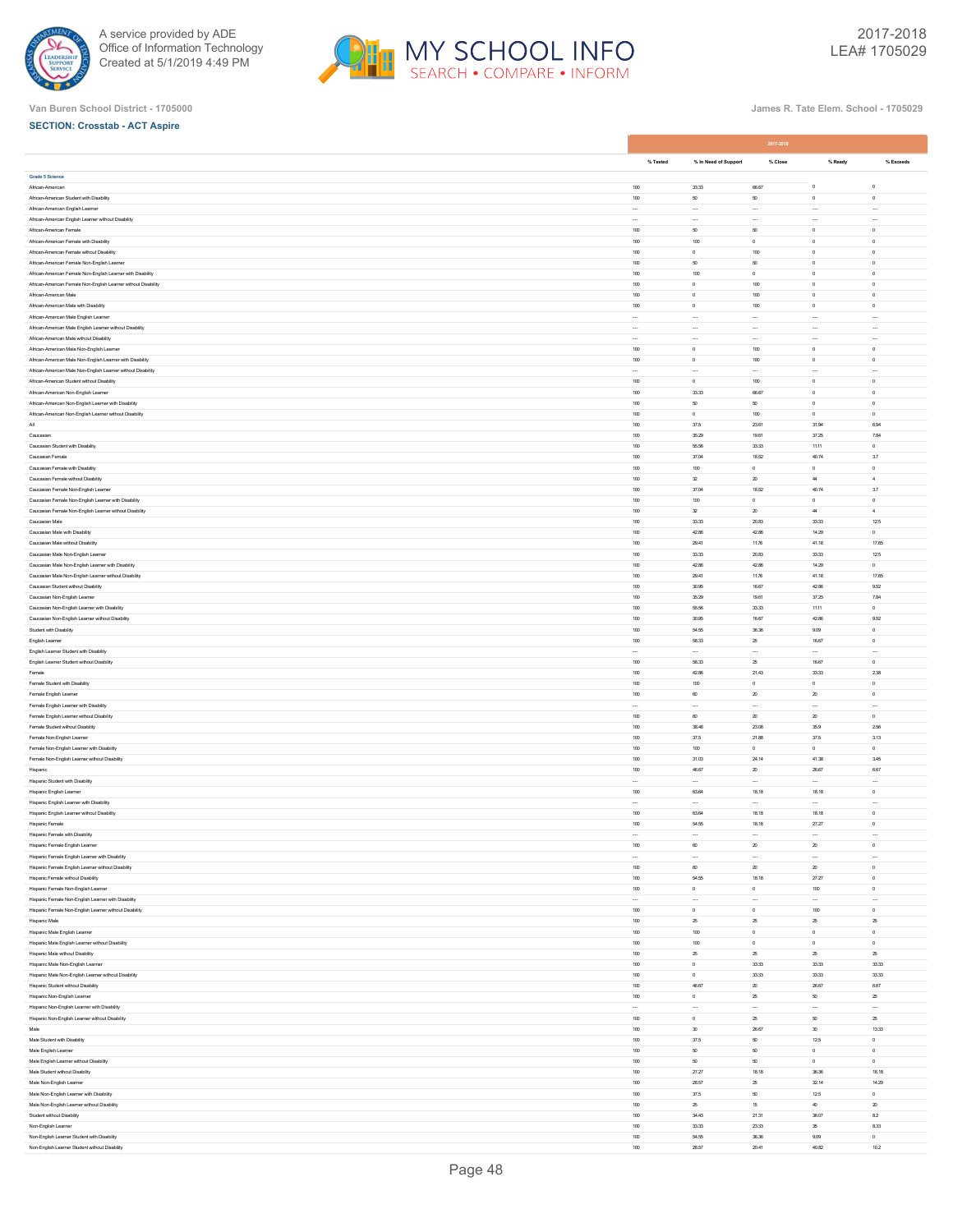

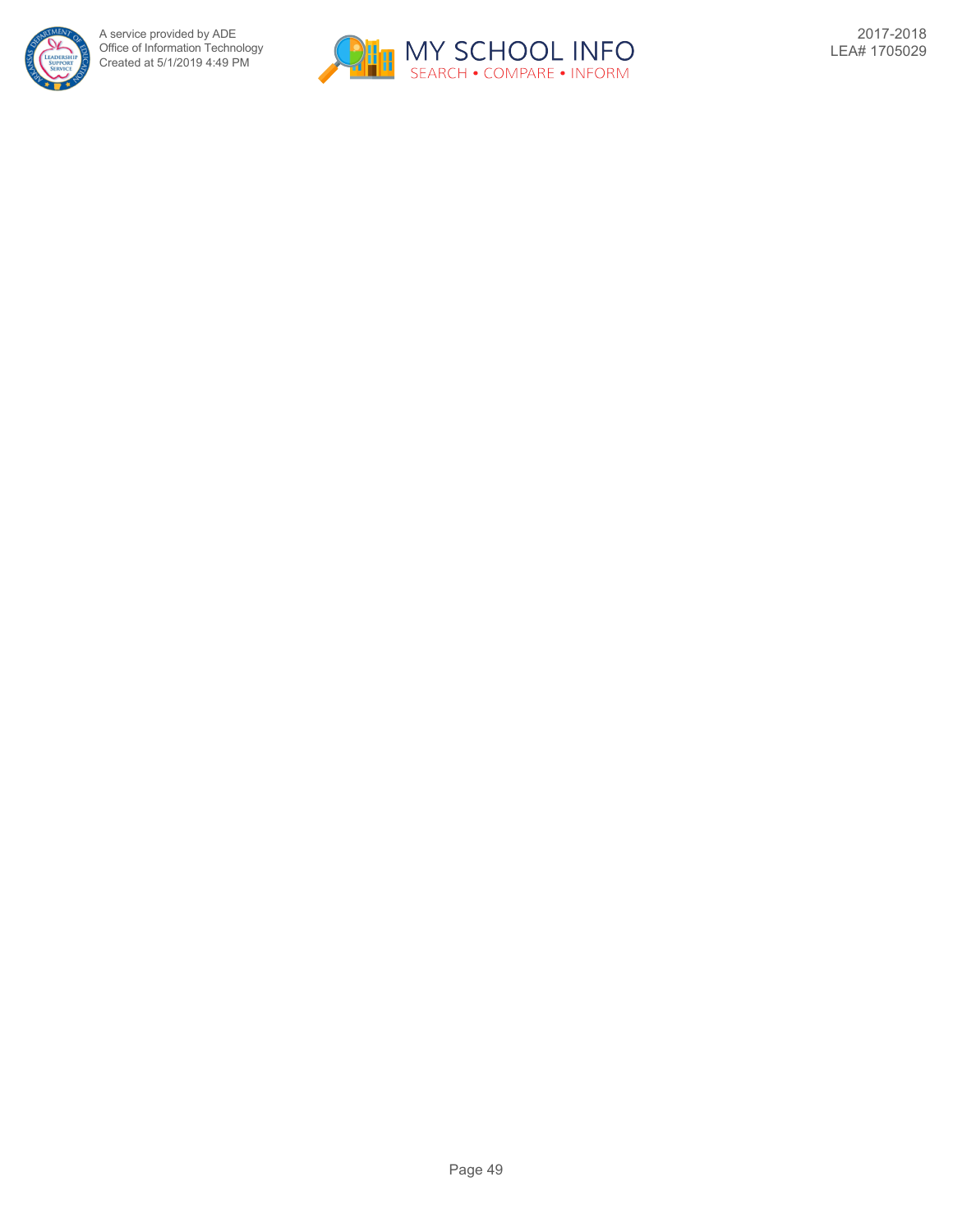



|                                                                                               |                |                      | 2017-2018                     |                        |                             |
|-----------------------------------------------------------------------------------------------|----------------|----------------------|-------------------------------|------------------------|-----------------------------|
|                                                                                               | $%$ Tested     | % In Need of Support | % Close                       | % Ready                | % Exceeds                   |
|                                                                                               |                |                      |                               |                        |                             |
| <b>All Grades Science</b>                                                                     |                |                      |                               |                        |                             |
| African-American                                                                              | 100            | 81.82                | 18.18                         | $\circ$                | $\mathbf{0}$                |
| African-American Student with Disability                                                      | 100            | $_{\rm S0}$          | $_{\rm 50}$                   | $\circ$                | $\mathbb O$                 |
| African-American English Learner                                                              | $100\,$        | $100\,$              | $\,$ 0 $\,$                   | $\mathbb O$            | $\,$ 0                      |
| African-American English Learner without Disability<br>African-American Female                | 100<br>100     | 100<br>$_{80}$       | $\,0\,$<br>$\rm{20}$          | $\circ$<br>$\circ$     | $\,$ 0<br>$\,$ 0 $\,$       |
|                                                                                               |                |                      |                               |                        |                             |
| African-American Female with Disability<br>African-American Female without Disability         | $100\,$<br>100 | $100\,$<br>75        | $\,$ 0 $\,$<br>$\rm{z}\rm{s}$ | $\mathbb O$<br>$\circ$ | $\,$ 0<br>$\mathbf{0}$      |
|                                                                                               |                |                      |                               | $\circ$                |                             |
| African-American Female Non-English Learner                                                   | 100            | $_{80}$              | $\rm{20}$                     |                        | $\,$ 0 $\,$                 |
| African-American Female Non-English Learner with Disability                                   | 100            | 100                  | $\,$ 0 $\,$                   | $\,$ 0<br>$\mathbf{0}$ | $\,$ 0 $\,$<br>$\mathbf{0}$ |
| African-American Female Non-English Learner without Disability<br>African-American Male       | 100<br>$100\,$ | $7\!$<br>83.33       | $\rm{z}\rm{s}$<br>16.67       | $\circ$                | $\,0\,$                     |
| African-American Male with Disability                                                         |                |                      |                               | $\,$ 0                 |                             |
| African-American Male English Learner                                                         | 100<br>100     | $\,$ 0 $\,$<br>100   | 100<br>$\,$ 0 $\,$            | $\circ$                | $\,$ 0 $\,$<br>$\,$ 0 $\,$  |
| African-American Male English Learner without Disability                                      | $100\,$        | $100\,$              | $\,$ 0                        | $\mathbb O$            | $\,$ 0                      |
| African-American Male without Disability                                                      | 100            | 100                  | $\,0\,$                       | $\circ$                | $\,$ 0 $\,$                 |
| African-American Male Non-English Learner                                                     | 100            | $_{80}$              | $\rm{20}$                     | $\circ$                | $\,$ 0 $\,$                 |
| African-American Male Non-English Learner with Disability                                     | 100            | $\,0\,$              | 100                           | $\circ$                | $\circ$                     |
| African-American Male Non-English Learner without Disability                                  | 100            | 100                  | $\circ$                       | $\circ$                | $\circ$                     |
| African-American Student without Disability                                                   | $100\,$        | 88.89                | 11.11                         | $\mathbb O$            | $\,$ 0                      |
| African-American Non-English Learner                                                          | 100            | $_{80}$              | $\rm{20}$                     | $\,$ 0                 | $\,$ 0 $\,$                 |
| African-American Non-English Learner with Disability                                          | 100            | $_{\rm S0}$          | $_{\rm 50}$                   | $\circ$                | $\,$ 0 $\,$                 |
| African-American Non-English Learner without Disability                                       | $100\,$        | 87.5                 | 12.5                          | $\mathbb O$            | $\,$ 0                      |
| All                                                                                           | 100            | 42.71                | 25.63                         | 20.1                   | 11.56                       |
| Caucasian                                                                                     | 100            | 37.86                | 27.14                         | 24.29                  | 10.71                       |
| Caucasian Student with Disability                                                             | 100            | 73.33                | $\rm{20}$                     | 6.67                   | $\mathbb O$                 |
| Caucasian Female                                                                              | 100            | 37.14                | 27.14                         | 27.14                  | 8.57                        |
|                                                                                               |                |                      |                               |                        | $\mathbb O$                 |
| Caucasian Female with Disability<br>Caucasian Female without Disability                       | $100\,$        | $100\,$              | $\,$ 0                        | $\,0\,$                |                             |
|                                                                                               | 100            | 32.31                | 29.23                         | 29.23                  | 9.23                        |
| Caucasian Female Non-English Learner                                                          | 100            | 37.14                | 27.14                         | 27.14                  | 8.57                        |
| Caucasian Female Non-English Learner with Disability                                          | $100\,$        | $100\,$              | $\,$ 0                        | $\mathbb O$            | $\mathbb O$                 |
| Caucasian Female Non-English Learner without Disability                                       | 100            | 32.31                | 29.23                         | 29.23                  | 9.23                        |
| Caucasian Male                                                                                | 100            | 38.57                | 27.14                         | 21.43                  | 12.86                       |
| Caucasian Male with Disability                                                                | 100            | $_{60}$              | $30\,$                        | $10\,$                 | $\circ$                     |
| Caucasian Male without Disability                                                             | 100            | 35                   | 26.67                         | 23.33                  | 15                          |
| Caucasian Male Non-English Learner                                                            | $100\,$        | 38.57                | 27.14                         | 21.43                  | 12.86                       |
| Caucasian Male Non-English Learner with Disability                                            | 100            | $_{60}$              | $30\,$                        | $10\,$                 | $\circ$                     |
| Caucasian Male Non-English Learner without Disability                                         | 100            | $\mathfrak{B}$       | 26.67                         | 23.33                  | $15\,$                      |
| Caucasian Student without Disability                                                          | $100\,$        | 33.6                 | $\rm 28$                      | 26.4                   | $\mathbf{12}$               |
| Caucasian Non-English Learner                                                                 | 100            | 37.86                | 27.14                         | 24.29                  | 10.71                       |
| Caucasian Non-English Learner with Disability                                                 | 100            | 73.33                | $\rm{20}$                     | 6.67                   | $\,$ 0 $\,$                 |
| Caucasian Non-English Learner without Disability                                              | 100            | 33.6                 | $\rm 28$                      | 26.4                   | $12\,$                      |
| Student with Disability                                                                       | 100            | $7\!$                | 20                            | $\overline{5}$         | $\mathbf{0}$                |
| English Learner                                                                               | $100\,$        | $_{60}$              | 16.67                         | 13.33                  | $10\,$                      |
|                                                                                               |                |                      |                               |                        |                             |
| English Learner Student with Disability                                                       | 100            | 100                  | $\,$ 0 $\,$                   | $\mathbb O$            | $\,$ 0 $\,$                 |
| English Learner Student without Disability                                                    | 100            | 58.62                | 17.24                         | 13.79                  | 10.34                       |
| Female                                                                                        | $100\,$        | 44.23                | 25.96                         | 22.12                  | 7.69                        |
| Female Student with Disability                                                                | 100            | 100                  | $\,0\,$                       | $\mathbb O$            | $\mathbb O$                 |
| Female English Learner                                                                        | 100            | $70\,$               | $15\,$                        | $15\,$                 | $\,$ 0 $\,$                 |
| Female English Learner with Disability                                                        | 100            | 100                  | $\,0\,$                       | $\circ$                | $\mathbb O$                 |
| Female English Learner without Disability                                                     | 100            | 68.42                | 15.79                         | 15.79                  | $^{\circ}$                  |
| Female Student without Disability                                                             | $100\,$        | 39.58                | 28.13                         | 23.96                  | 8.33                        |
| Female Non-English Learner                                                                    | 100            | 38.1                 | 28.57                         | 23.81                  | 9.52                        |
| Female Non-English Learner with Disability                                                    | 100            | 100                  | $\,0\,$                       | $\mathbb O$            | $\,$ 0 $\,$                 |
| Female Non-English Learner without Disability                                                 | $100\,$        | 32.47                | 31.17                         | 25.97                  | 10.39                       |
| Hispanic                                                                                      | 100            | 48.57                | 20                            | 14.29                  | 17.14                       |
| Hispanic Student with Disability                                                              | 100            | 100                  | $\,0\,$                       | $\mathbb O$            | $\mathbb O$                 |
| Hispanic English Learner                                                                      | 100            | $_{60}$              | $16\,$                        | $12\,$                 | $12\,$                      |
| Hispanic English Learner with Disability                                                      | 100            | 100                  | $\mathbf{0}$                  | $\mathbf{0}$           | $\mathbf{0}$                |
| Hispanic English Learner without Disability                                                   | $100\,$        | 58.33                | 16.67                         | 12.5                   | 12.5                        |
| Hispanic Female                                                                               | 100            | 61.9                 | 19.05                         | 14.29                  | 4.76                        |
| Hispanic Female with Disability                                                               | 100            | 100                  | $\,$ 0 $\,$                   | $\circ$                | $\circ$                     |
| Hispanic Female English Learner                                                               | $100\,$        | 70.59                | 17.65                         | 11.76                  | $\,$ 0                      |
| Hispanic Female English Learner with Disability                                               | 100            | 100                  | $\circ$                       | $^{\circ}$             | $^{\circ}$                  |
| Hispanic Female English Learner without Disability                                            | 100            | 68.75                | 18.75                         | 12.5                   | $\,$ 0 $\,$                 |
| Hispanic Female without Disability                                                            | 100            | 57.89                | 21.05                         | 15.79                  | 5.26                        |
| Hispanic Female Non-English Learner                                                           | 100            | $\rm{z}\rm{s}$       | $\rm{2S}$                     | 25                     | $\rm{25}$                   |
| Hispanic Female Non-English Learner with Disability                                           | $100\,$        | $100\,$              | $\,$ 0 $\,$                   | $\mathbb O$            | $\mathbb O$                 |
| Hispanic Female Non-English Learner without Disability                                        | 100            | $\,0\,$              | 33.33                         | 33.33                  | 33.33                       |
| Hispanic Male                                                                                 | 100            | 28.57                | 21.43                         | 14.29                  | 35.71                       |
| Hispanic Male English Learner                                                                 | $100\,$        | 37.5                 | 12.5                          | 12.5                   | 37.5                        |
|                                                                                               | 100            | 37.5                 | 12.5                          | 12.5                   | 37.5                        |
| Hispanic Male English Learner without Disability<br>Hispanic Male without Disability          | 100            | 28.57                | 21.43                         | 14.29                  | 35.71                       |
|                                                                                               |                | 16.67                |                               | 16.67                  |                             |
| Hispanic Male Non-English Learner<br>Hispanic Male Non-English Learner without Disability     | 100<br>100     | 16.67                | 33.33<br>33.33                | 16.67                  | 33.33<br>33.33              |
|                                                                                               |                |                      |                               |                        |                             |
| Hispanic Student without Disability                                                           | $100\,$        | 45.45                | 21.21                         | 15.15                  | 18.18                       |
| Hispanic Non-English Learner                                                                  | 100            | $\rm{20}$            | $30\,$                        | $\rm{20}$              | $30\,$                      |
| Hispanic Non-English Learner with Disability                                                  | 100            | 100                  | $\,$ 0 $\,$                   | $\mathbb O$            | $\,$ 0 $\,$                 |
| Hispanic Non-English Learner without Disability<br>Male                                       | $100\,$<br>100 | $11.11\,$            | 33.33                         | 22.22<br>17.89         | 33.33                       |
|                                                                                               |                | 41.05                | 25.26                         |                        | 15.79                       |
| Male Student with Disability                                                                  | 100            | 58.33                | 33.33                         | 8.33                   | $\,$ 0 $\,$                 |
| Male English Learner                                                                          | 100            | $40\,$               | $\rm{20}$                     | $10\,$                 | $30\,$                      |
| Male English Learner without Disability                                                       | 100            | 40                   | 20                            | 10                     | 30                          |
| Male Student without Disability                                                               | $100\,$        | 38.55                | 24.1                          | 19.28                  | 18.07                       |
| Male Non-English Learner                                                                      | 100            | 41.18                | 25.88                         | 18.82                  | 14.12                       |
| Male Non-English Learner with Disability                                                      | 100            | 58.33                | 33.33                         | 8.33                   | $\,$ 0 $\,$                 |
| Male Non-English Learner without Disability                                                   | $100\,$        | 38.36                | 24.66                         | 20.55                  | 16.44                       |
| Student without Disability                                                                    | 100            | 39.11                | 26.26                         | 21.79                  | 12.85                       |
| Non-English Learner                                                                           | 100            | 39.64                | 27.22                         | 21.3                   | 11.83                       |
| Non-English Learner Student with Disability<br>Non-English Learner Student without Disability | 100<br>100     | 73.68<br>35.33       | 21.05<br>$_{\rm 28}$          | 5.26<br>23.33          | $\,$ 0 $\,$<br>13.33        |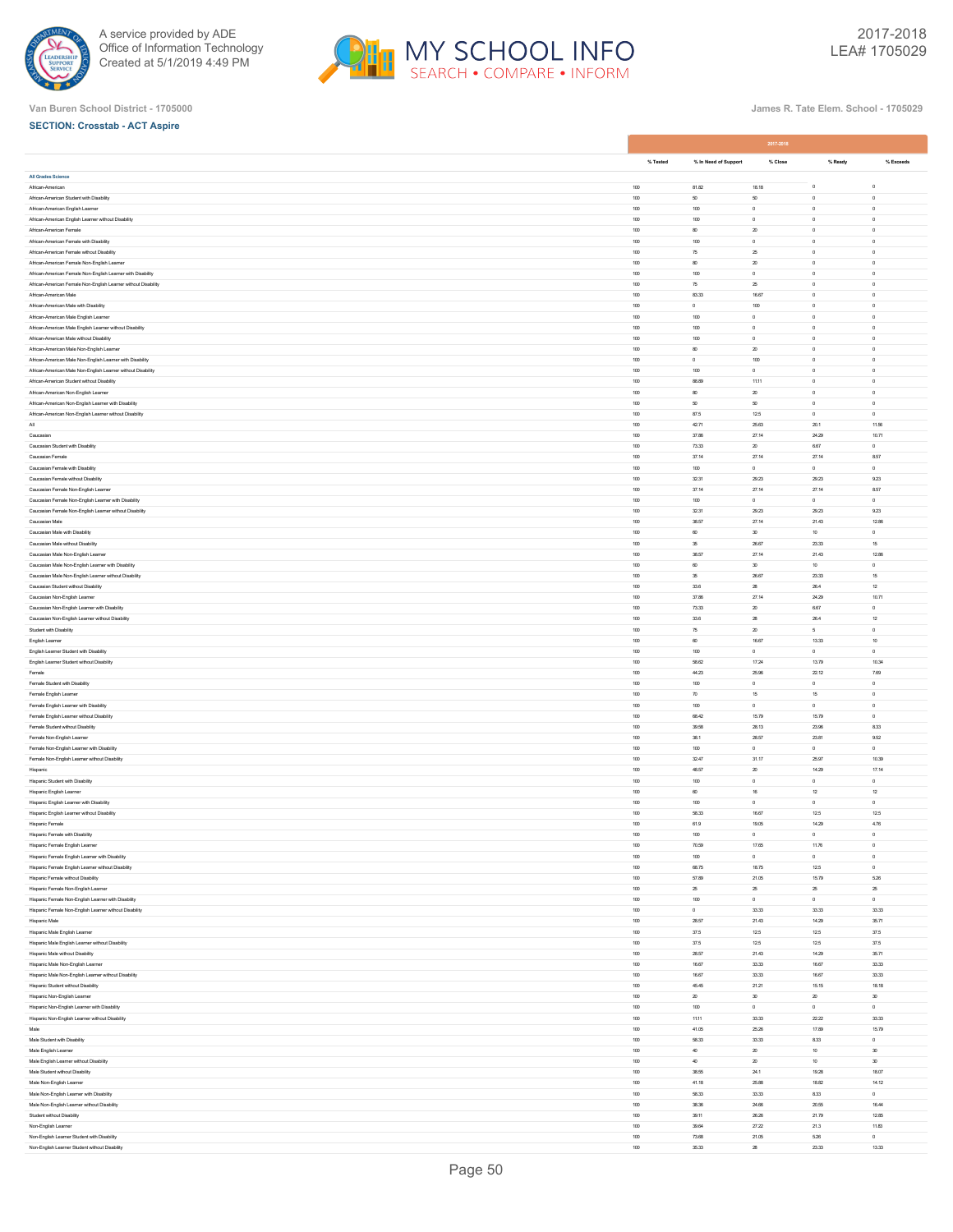

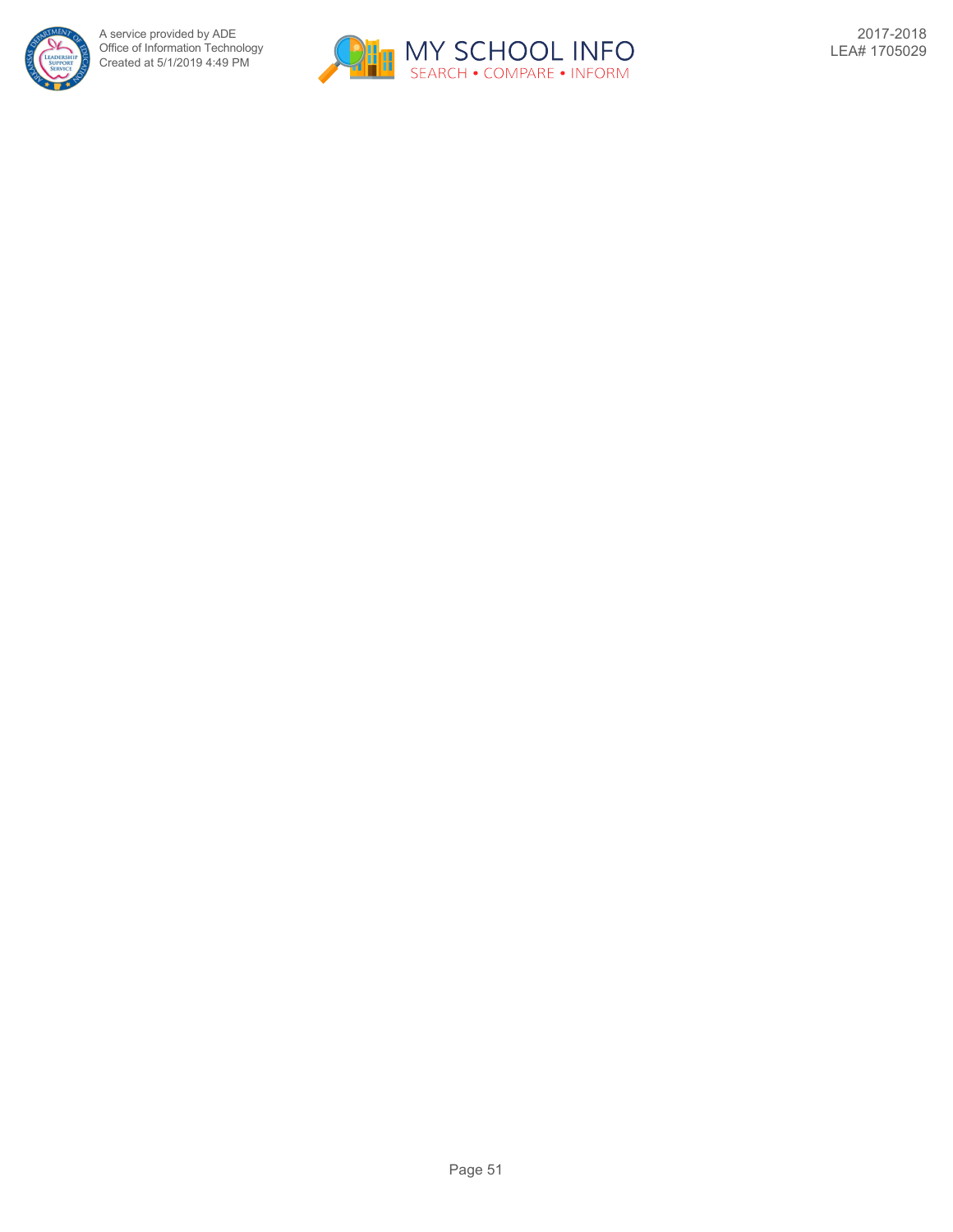

**SECTION: Crosstab - Graduation Rates**



**Van Buren School District - 1705000 James R. Tate Elem. School - 1705029**



Four Year Graduation Rates are not available.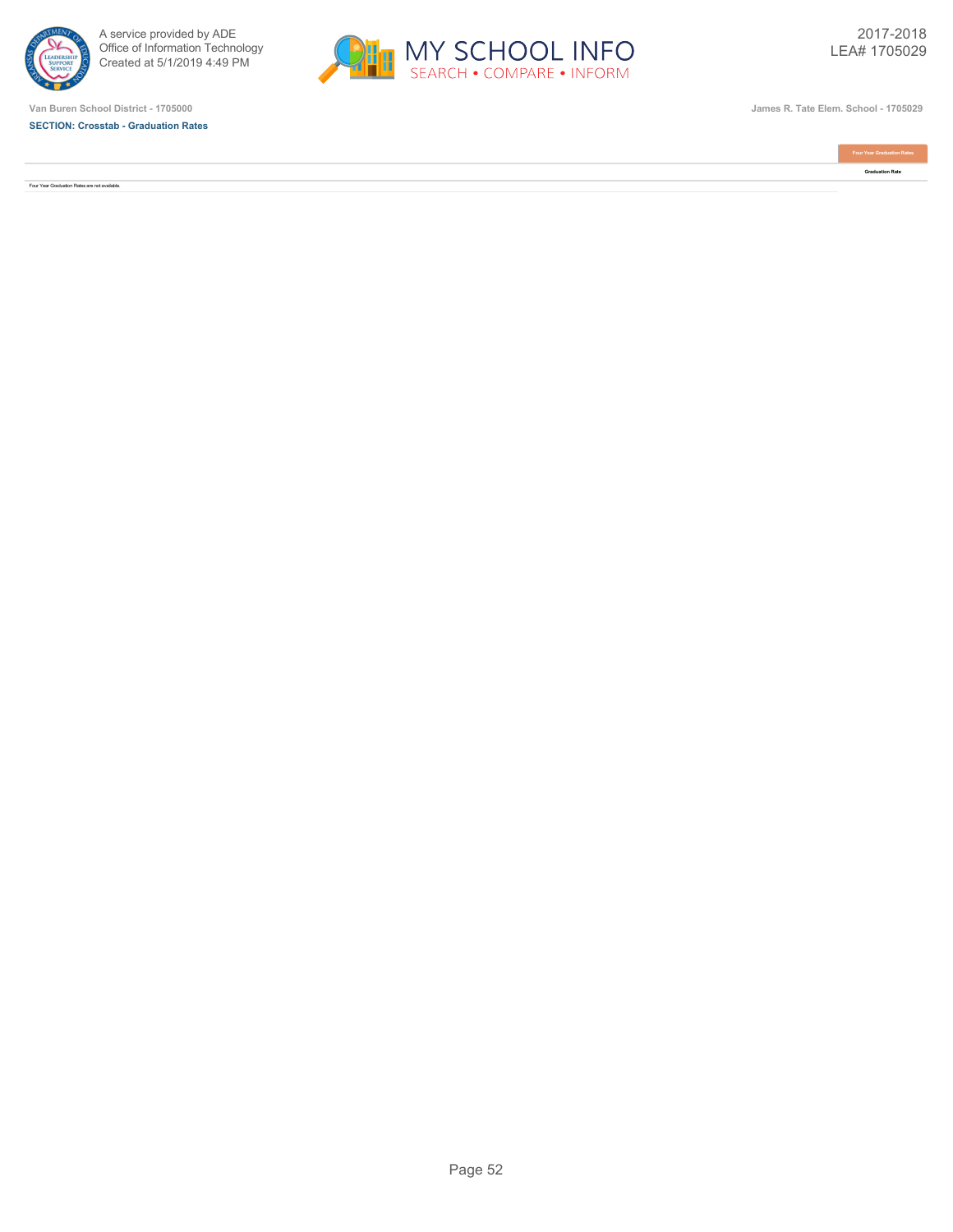

**SECTION: Crosstab - Graduation Rates**



**Van Buren School District - 1705000 James R. Tate Elem. School - 1705029**



Five Year Graduation Rates are not available.